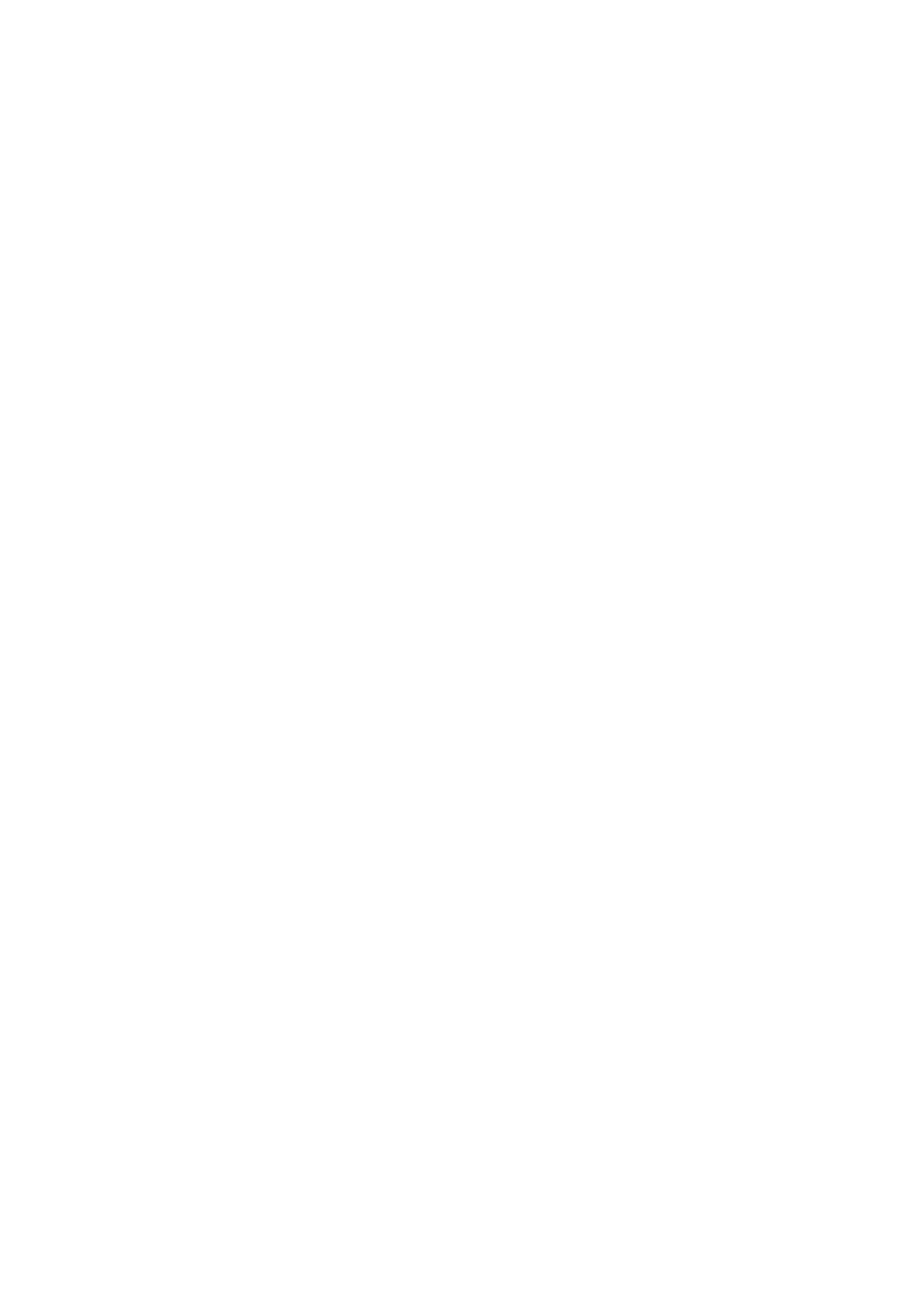

**Queensland** 

# **Public Health (Medicinal Cannabis) Regulation 2017**

|                      |                                                                                                          | Page |
|----------------------|----------------------------------------------------------------------------------------------------------|------|
| Part 1               | <b>Introduction</b>                                                                                      |      |
| <b>Division 1</b>    | Preliminary                                                                                              |      |
| 1.                   | Short title $\ldots \ldots \ldots \ldots \ldots \ldots \ldots \ldots \ldots \ldots \ldots \ldots \ldots$ | 9    |
| 2                    |                                                                                                          | 9    |
| 3                    |                                                                                                          | 9    |
| <b>Division 2</b>    | <b>General provisions</b>                                                                                |      |
| 4                    | Compliance with code, guideline, protocol or standard                                                    | 9    |
| 5                    | Language of documents                                                                                    | 10   |
| Part 2               | Manufacturing approvals and wholesaling approvals                                                        |      |
| <b>Division 1</b>    | Preliminary                                                                                              |      |
| 6                    |                                                                                                          | 10   |
| 7                    |                                                                                                          | 11   |
| 8                    |                                                                                                          | 11   |
| <b>Division 2</b>    | <b>Application for approvals</b>                                                                         |      |
| <b>Subdivision 1</b> | Preliminary                                                                                              |      |
| 9                    | Suitability of person to hold approval                                                                   | 12   |
| 10                   |                                                                                                          | 13   |
| <b>Subdivision 2</b> | Particular provisions for application for manufacturing approval                                         |      |
| 11                   |                                                                                                          | 13   |
| 12                   | Who may apply for manufacturing approval $\ldots$                                                        | 13   |
| 13                   | Criteria for grant or renewal of manufacturing approval                                                  | 13   |
| <b>Subdivision 3</b> | Particular provisions for application for wholesaling approval                                           |      |
| 14                   |                                                                                                          | 14   |
| 15                   | Who may apply for wholesaling approval $\ldots$                                                          | 14   |
| 16                   | Criteria for grant or renewal of wholesaling approval                                                    | 15   |
| <b>Subdivision 4</b> | Process for deciding applications                                                                        |      |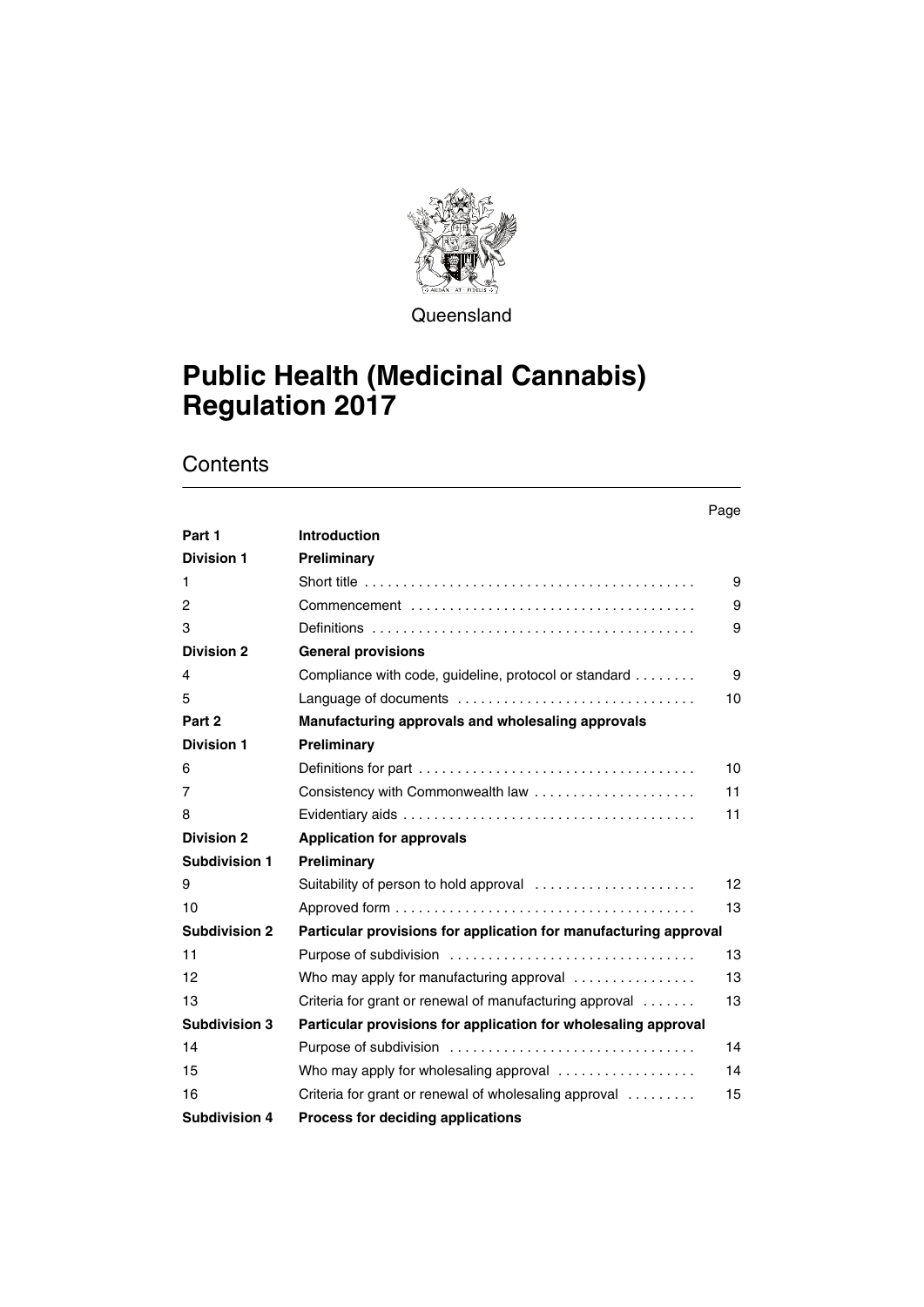| Contents |
|----------|
|----------|

| 17                   | Decision on application for approval                                         | 15  |
|----------------------|------------------------------------------------------------------------------|-----|
| 18                   | Chief executive may require information or documents                         | 16  |
| 19                   | Chief executive may extend period for decision for complex application<br>17 |     |
| 20                   | Failure to decide application                                                | 17  |
| <b>Division 3</b>    | <b>Grant of approvals</b>                                                    |     |
| Subdivision 1        | <b>Conditions, term and transfer</b>                                         |     |
| 21                   | Standard conditions for manufacturing approvals                              | 18  |
| 22                   | Standard conditions for wholesaling approvals                                | 19  |
| 23                   | Additional or varied conditions for approvals                                | 19  |
| 24                   |                                                                              | 20  |
| 25                   | Transfer of approvals prohibited                                             | 20  |
| <b>Subdivision 2</b> | Form of approvals                                                            |     |
| 26                   | Form of manufacturing approval                                               | 20  |
| 27                   | Form of wholesaling approval                                                 | 20  |
| <b>Division 4</b>    | Amendment, replacement and renewal of approvals                              |     |
| <b>Subdivision 1</b> | Preliminary                                                                  |     |
| 28                   |                                                                              | 21  |
| 29                   | Process for deciding application                                             | 21  |
| <b>Subdivision 2</b> | <b>Amendment</b>                                                             |     |
| 30                   | Application by holder to amend approval                                      | 21  |
| 31                   | Minor amendment of approval by chief executive                               | 22  |
| <b>Subdivision 3</b> | Replacement                                                                  |     |
| 32                   | Application for replacement of approval                                      | 22  |
| 33                   | Criteria for deciding replacement application                                | 23  |
| <b>Subdivision 4</b> | Renewal                                                                      |     |
| 34                   | Application for renewal of approval                                          | 23  |
| 35                   | Approval taken to be in force while renewal application considered           | 23. |
| <b>Division 5</b>    | Return and surrender of approvals                                            |     |
| 36                   | Return of instrument of approval                                             | 24  |
| <b>Division 6</b>    | <b>Authority under approvals</b>                                             |     |
| 37                   | Manufacturing approval does not grant authority to manufacture               | 24  |
| 38                   | Authority under wholesaling approval                                         | 25  |
| <b>Division 7</b>    | Particular provisions for wholesaling approvals                              |     |
| 39                   |                                                                              | 25  |
| 40                   | Wholesaler to give invoice when wholesaling medicinal cannabis               | 26  |
|                      |                                                                              |     |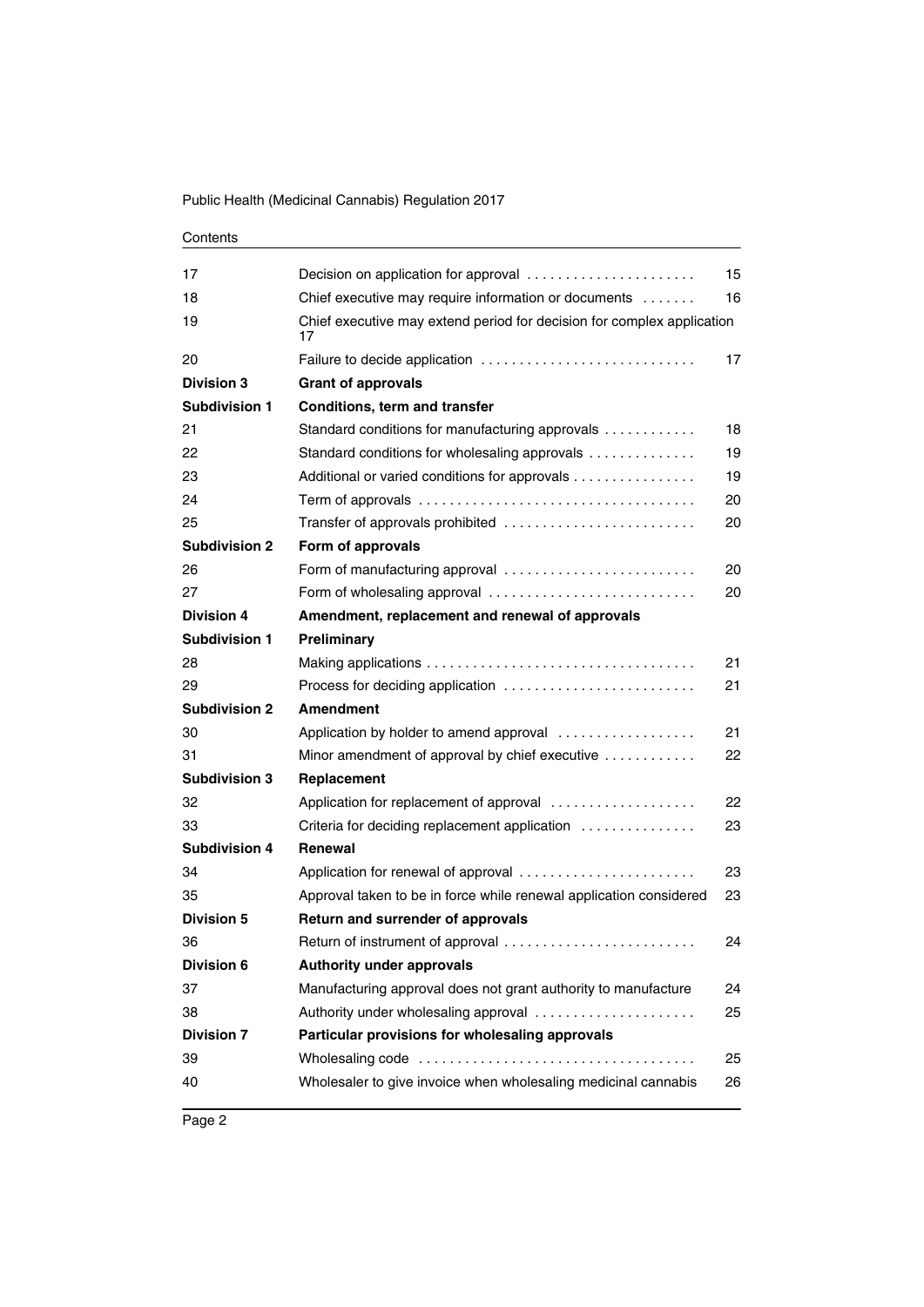| 41                   | Automatic grant, renewal, variation, suspension, cancellation and<br>surrender of wholesaling approval | 26 |
|----------------------|--------------------------------------------------------------------------------------------------------|----|
| <b>Division 8</b>    | <b>Administrative action</b>                                                                           |    |
| 42                   |                                                                                                        | 27 |
| 43                   | Grounds for action to be taken                                                                         | 28 |
| 44                   |                                                                                                        | 28 |
| 45                   | Representations about show cause notices                                                               | 29 |
| 46                   | Ending show cause process without further action                                                       | 29 |
| 47                   | Decision to take administrative action                                                                 | 29 |
| 48                   | Immediate administrative action                                                                        | 30 |
| <b>Division 9</b>    | <b>Offences</b>                                                                                        |    |
| 49                   | Offence for false or misleading statements or documents                                                | 31 |
| 50                   | Offence for failure to comply with approval conditions                                                 | 32 |
| Part 3               | Other dealings with medicinal cannabis                                                                 |    |
| <b>Division 1</b>    | Medicinal cannabis approvals, dispensing approvals and clinical<br>trial approvals                     |    |
| 51                   | Standard conditions for medicinal cannabis approvals—Act, s 34(1)                                      | 32 |
| 52                   | Standard conditions for dispensing approvals—Act, s 34(1)                                              | 33 |
| 53                   | Standard conditions for clinical trial approvals-Act, s 34(1)                                          | 34 |
| <b>Division 2</b>    | <b>Patient-class prescribers</b>                                                                       |    |
| 54                   | Prescribed specialist medical practitioners—Act, s $52(1)(a)$                                          | 35 |
| 55                   | Prescribed classes of patients—Act, s 52(2)(a)                                                         | 36 |
| 56                   | Prescribed medicinal cannabis—Act, $s$ 52(2)(b) $\dots \dots \dots$                                    | 36 |
| 57                   | Conditions for patient-class prescribers-Act, s $52(1)(b)$                                             | 36 |
| <b>Division 3</b>    | <b>Restricted access patients</b>                                                                      |    |
| 58                   | Prescribed persons—Act, s 61(7), definition prescribed person.                                         | 38 |
| <b>Division 4</b>    | Authorised ways and eligible persons                                                                   |    |
| Subdivision 1        | Preliminary                                                                                            |    |
| 59                   |                                                                                                        | 41 |
| 60                   | Eligible persons and authorised ways—Act, s 68                                                         | 42 |
| <b>Subdivision 2</b> | <b>Hospital staff</b>                                                                                  |    |
| 61                   | Dosage conditions do not apply to authorised hospital staff members<br>42                              |    |
| 62                   | Authority ends when relevant patient leaves hospital                                                   | 43 |
| 63                   | Use of patient-supplied medicinal cannabis                                                             | 43 |
| 64                   |                                                                                                        | 43 |
| 65                   |                                                                                                        | 44 |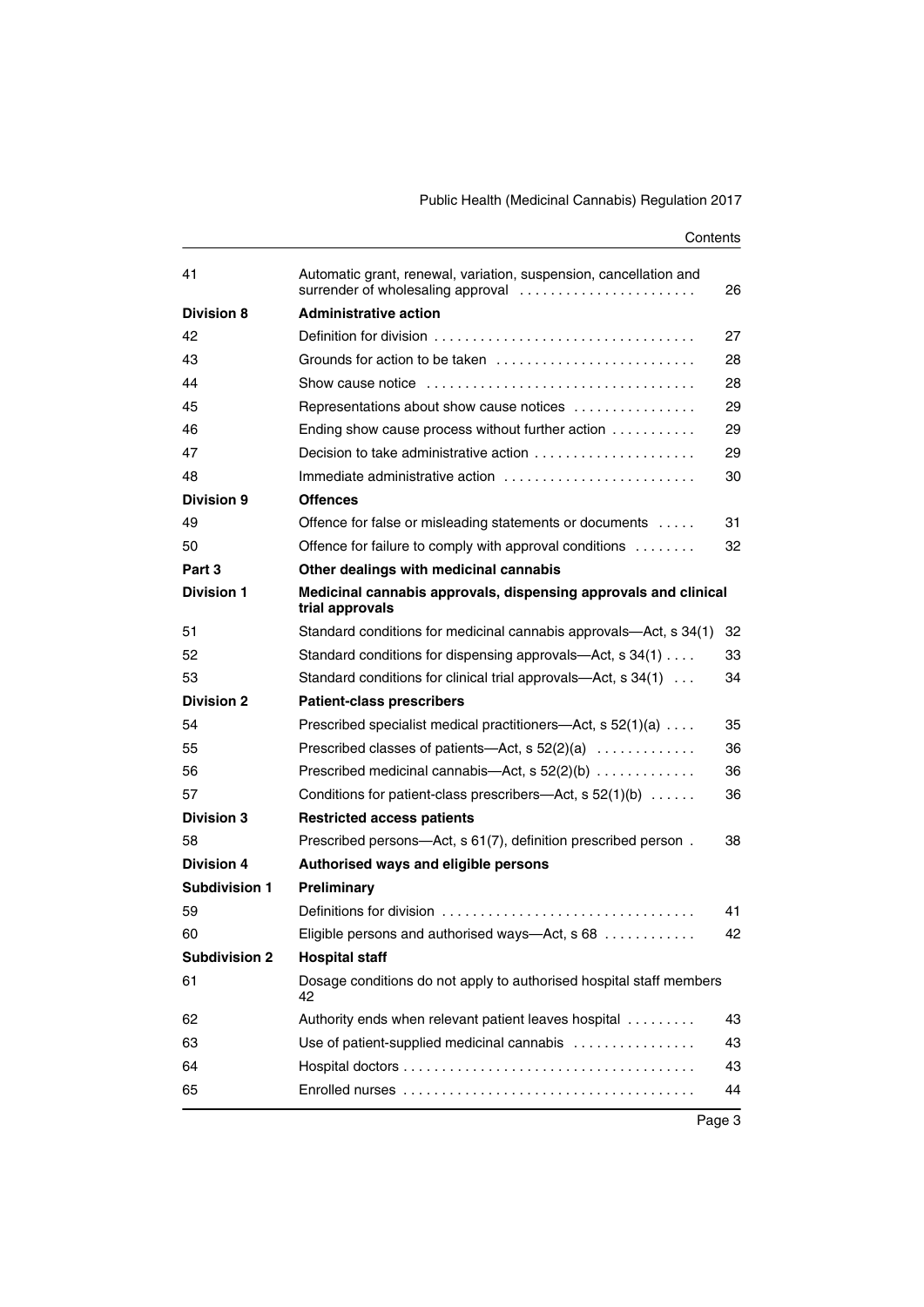| 66                   |                                                                                    | 45 |
|----------------------|------------------------------------------------------------------------------------|----|
| 67                   |                                                                                    | 45 |
| 68                   | Pharmacy technicians                                                               | 47 |
| <b>Subdivision 3</b> | <b>State analysts and trainee State analysts</b>                                   |    |
| 69                   | Manufacture of medicinal cannabis $\ldots, \ldots, \ldots, \ldots, \ldots, \ldots$ | 47 |
| <b>Division 5</b>    | <b>Offences</b>                                                                    |    |
| 70                   | Misuse of written instruction for medicinal cannabis                               | 48 |
| 71                   | Unsafe disposal or use of medicinal cannabis                                       | 48 |
| Division 6           | Medicinal cannabis management plans                                                |    |
| 72                   | Additional matters to be dealt with in medicinal cannabis management               | 49 |
| Part 4               | <b>Lawful directions</b>                                                           |    |
| <b>Division 1</b>    | <b>Lawful directions generally</b>                                                 |    |
| 73                   | Preventing fraudulent lawful directions                                            | 49 |
| <b>Division 2</b>    | <b>Prescriptions</b>                                                               |    |
| Subdivision 1        | <b>Prescriptions generally</b>                                                     |    |
| 74                   |                                                                                    | 50 |
| 75                   |                                                                                    | 50 |
| 76                   |                                                                                    | 50 |
| <b>Subdivision 2</b> | <b>Paper prescriptions</b>                                                         |    |
| 77                   | Paper prescriptions generated by computer                                          | 52 |
| 78                   | Electronic communication of paper prescriptions                                    | 52 |
| <b>Subdivision 3</b> | <b>Electronic prescriptions</b>                                                    |    |
| 79                   |                                                                                    | 53 |
| Part 5               | <b>Dispensing medicinal cannabis</b>                                               |    |
| <b>Division 1</b>    | <b>Packaging and labelling</b>                                                     |    |
| 80                   |                                                                                    | 54 |
| 81                   |                                                                                    | 54 |
| 82                   |                                                                                    | 54 |
| 83                   | Labelling by single-patient prescribers and patient-class prescribers              | 55 |
| 84                   |                                                                                    | 56 |
| 85                   | Chief executive may approve alternative packaging or labelling.                    | 57 |
| 86                   | Restriction on using contaminated packages                                         | 57 |
| 87                   | Restriction on selling in second-hand packages                                     | 58 |
| <b>Division 2</b>    | <b>Dispensing</b>                                                                  |    |
| 88                   | When medicinal cannabis must not be dispensed                                      | 58 |
|                      |                                                                                    |    |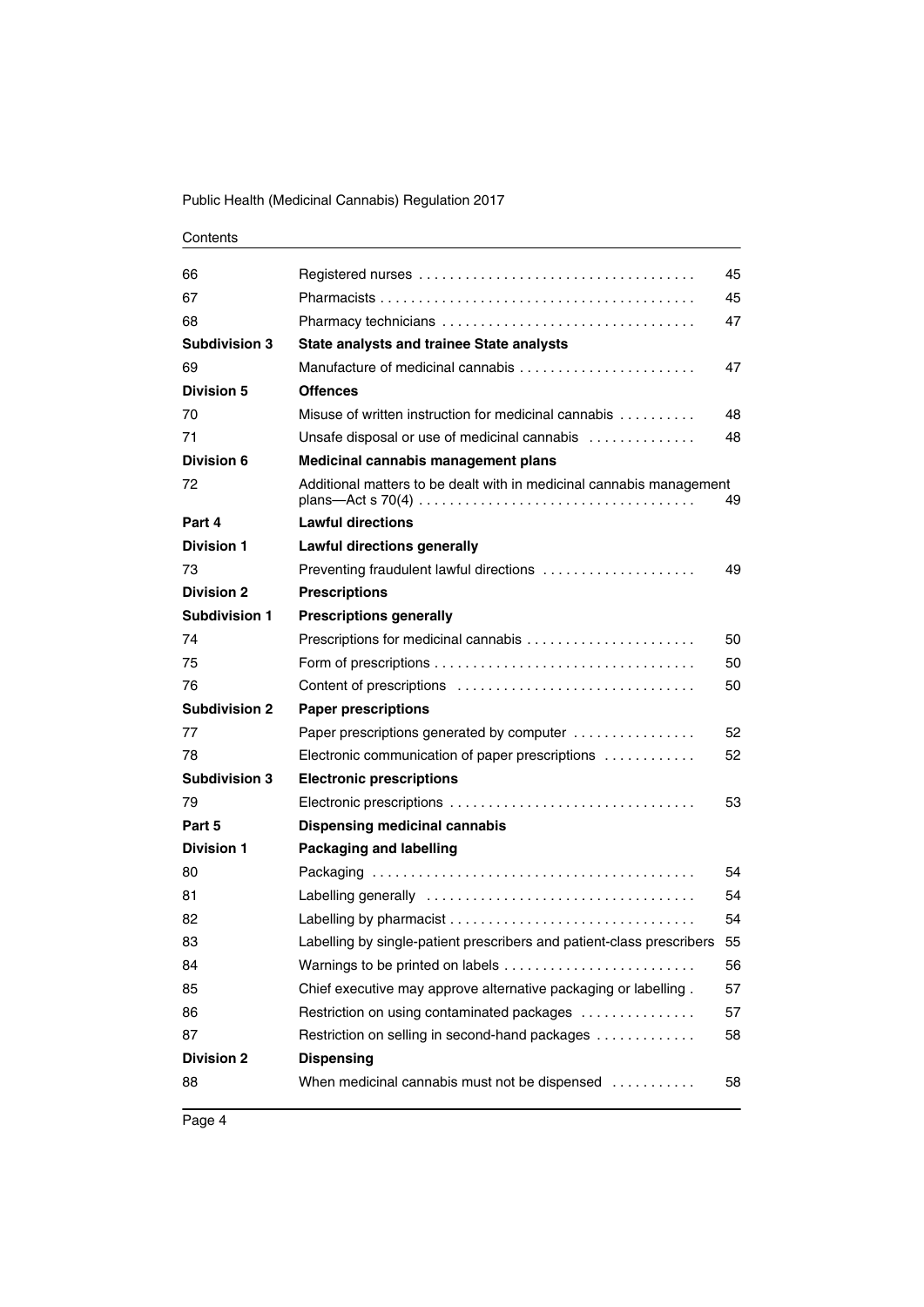| 89                   |                                                                              | 58 |
|----------------------|------------------------------------------------------------------------------|----|
| 90                   | Issuing, selling or supplying medicinal cannabis after expiry date           | 59 |
| <b>Division 3</b>    | <b>Advertising medicinal cannabis</b>                                        |    |
| 91                   |                                                                              | 60 |
| Part 6               | Record-keeping                                                               |    |
| <b>Division 1</b>    | Record-keeping generally                                                     |    |
| 92                   | Records may be made and kept electronically                                  | 60 |
| 93                   | Recording information on paper                                               | 61 |
| 94                   |                                                                              | 61 |
| 95                   | Record to be made on day of transaction                                      | 61 |
| 96                   |                                                                              | 62 |
| 97                   | Discrepancy to be immediately reported to chief executive $\dots$            | 62 |
| 98                   | Records not to be changed but may be corrected $\ldots \ldots \ldots$        | 63 |
| 99                   | False, misleading or incomplete entries                                      | 63 |
| <b>Division 2</b>    | Record-keeping by particular doctors                                         |    |
| 100                  | Particular doctors to record transactions involving medicinal cannabis<br>63 |    |
| <b>Division 3</b>    | Record-keeping by pharmacists                                                |    |
| 101                  |                                                                              | 65 |
| 102                  | Pharmacists to record transactions involving medicinal cannabis in           | 66 |
| 103                  | Entries to be made in controlled drugs record                                | 67 |
| 104                  |                                                                              | 68 |
| Division 4           | Record-keeping by wholesalers                                                |    |
| 105                  | Records of transactions to be kept by wholesalers                            | 69 |
| Division 5           | Record-keeping by hospitals and nursing homes                                |    |
| Subdivision 1        | Preliminary                                                                  |    |
| 106                  |                                                                              | 70 |
| <b>Subdivision 2</b> | Hospitals and nursing homes with multiple storage points                     |    |
| 107                  |                                                                              | 71 |
| 108                  |                                                                              | 72 |
| 109                  | Details to be recorded in main issue book                                    | 73 |
| 110                  |                                                                              | 74 |
| 111                  | Details to be recorded in ward book when medicinal cannabis obtained         | 75 |
| 112                  | Details to be recorded in ward book when medicinal cannabis                  | 75 |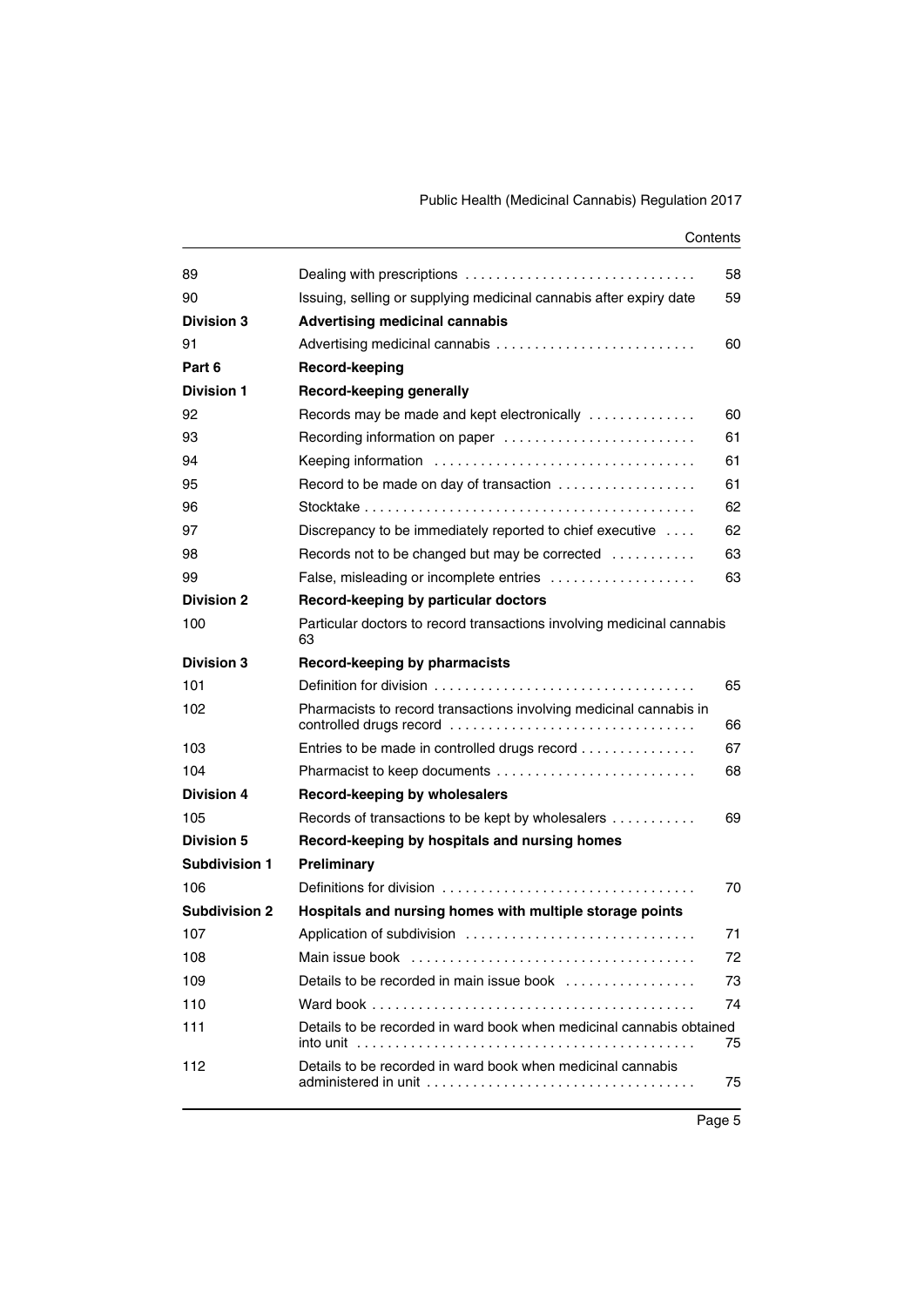| 113                  | Transfer vouchers may be used for medicinal cannabis in certain cases<br>76 |    |
|----------------------|-----------------------------------------------------------------------------|----|
| 114                  |                                                                             | 76 |
| <b>Subdivision 3</b> | Hospitals and nursing homes with 1 storage point                            |    |
| 115                  |                                                                             | 77 |
| 116                  |                                                                             | 77 |
| 117                  | Details to be recorded in single storage book when medicinal cannabis       | 78 |
| 118                  | Details to be recorded in single storage book when medicinal cannabis       | 79 |
| <b>Subdivision 4</b> | Other provisions about record-keeping by hospitals and nursing<br>homes     |    |
| 119                  | Responsibility for checking accuracy of records at hospitals and nursing    | 79 |
| Part 7               | Transportation and delivery of medicinal cannabis                           |    |
| 120                  |                                                                             | 81 |
| 121                  | Sending and delivering medicinal cannabis                                   | 81 |
| 122                  | Delivery of medicinal cannabis                                              | 81 |
| 123                  | Sending medicinal cannabis by carrier                                       | 82 |
| Part 8               | Storage of medicinal cannabis                                               |    |
| 124                  | Relevant person must comply with standard                                   | 83 |
| Part 9               | <b>Notification and reporting</b>                                           |    |
| 125                  |                                                                             | 83 |
| 126                  | Single-patient prescribers                                                  | 83 |
| 127                  |                                                                             | 84 |
| Part 10              | <b>Transitional provisions</b>                                              |    |
| 128                  |                                                                             | 84 |
| 129                  | Existing licence to manufacture medicinal cannabis                          | 85 |
| 130                  | Existing application for controlled drug manufacturer licence               | 85 |
| 131                  | Existing licence to wholesale medicinal cannabis                            | 85 |
| 132                  | Existing application for controlled drug wholesaler licence                 | 86 |
| Schedule 1           | Computer-generated paper prescriptions                                      | 87 |
| 1                    | Prescription form must be preprinted                                        | 87 |
| 2                    | Only prescriber may generate prescription                                   | 87 |
| 3                    | Requirements on generation of prescription                                  | 87 |
| 4                    |                                                                             | 88 |
| 5                    | Particulars for computer-generated paper prescription that a computer       | 88 |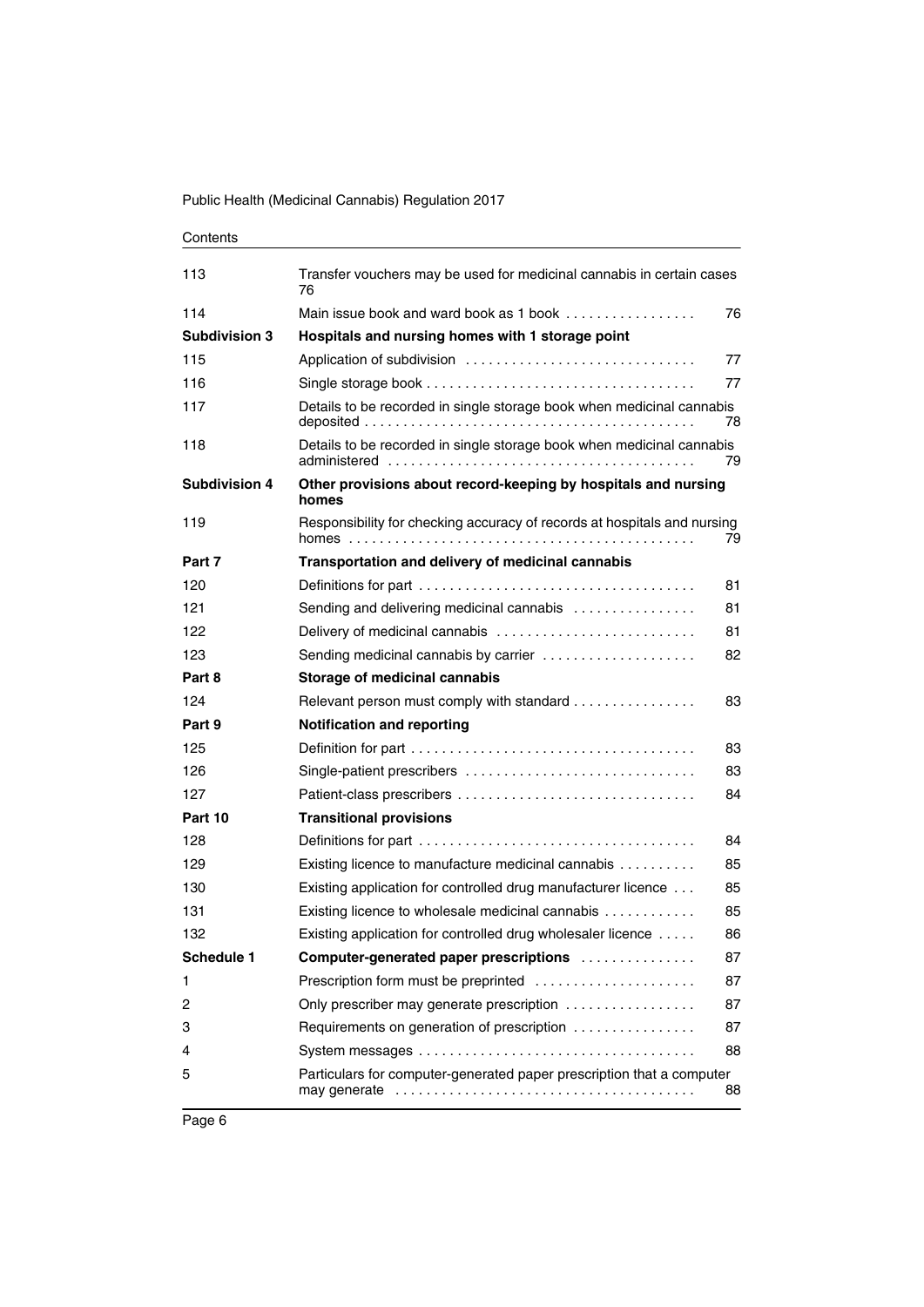|                   | Contents |
|-------------------|----------|
| <b>Schedule 2</b> | 89       |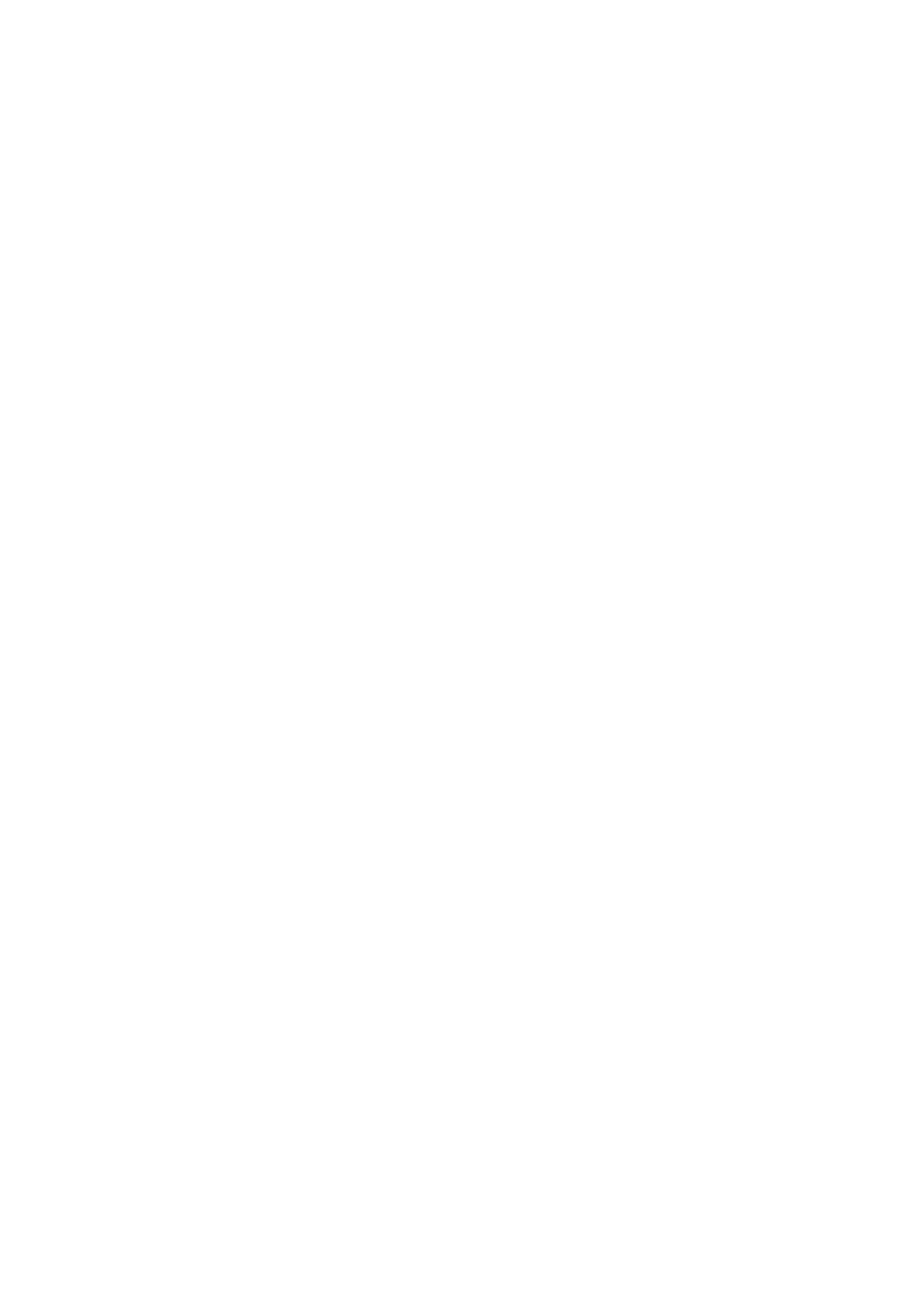# **Public Health (Medicinal Cannabis) Regulation 2017**

# <span id="page-10-1"></span><span id="page-10-0"></span>**Part 1** Introduction

# <span id="page-10-2"></span>**Division 1 Preliminary**

## <span id="page-10-4"></span>**1 Short title**

<span id="page-10-5"></span><span id="page-10-3"></span>This regulation may be cited as the *Public Health (Medicinal Cannabis) Regulation 2017*.

### <span id="page-10-6"></span>**2 Commencement**

<span id="page-10-7"></span>This regulation commences on 1 March 2017.

#### <span id="page-10-8"></span>**3 Definitions**

<span id="page-10-11"></span><span id="page-10-9"></span>The dictionary in schedule 2 defines particular words used in this regulation.

# <span id="page-10-10"></span>**Division 2 General provisions**

## <span id="page-10-12"></span>**4 Compliance with code, guideline, protocol or standard**

- <span id="page-10-13"></span>(1) This section applies if—
	- (a) under this regulation, a person must comply with a requirement of a code, guideline, protocol or standard; or
	- (b) a standard states a way of complying with a requirement of the regulation.
- (2) If the requirement or way (the *inconsistent requirement*) is inconsistent with a provision of the regulation, the provision of the regulation prevails to the extent of any inconsistency.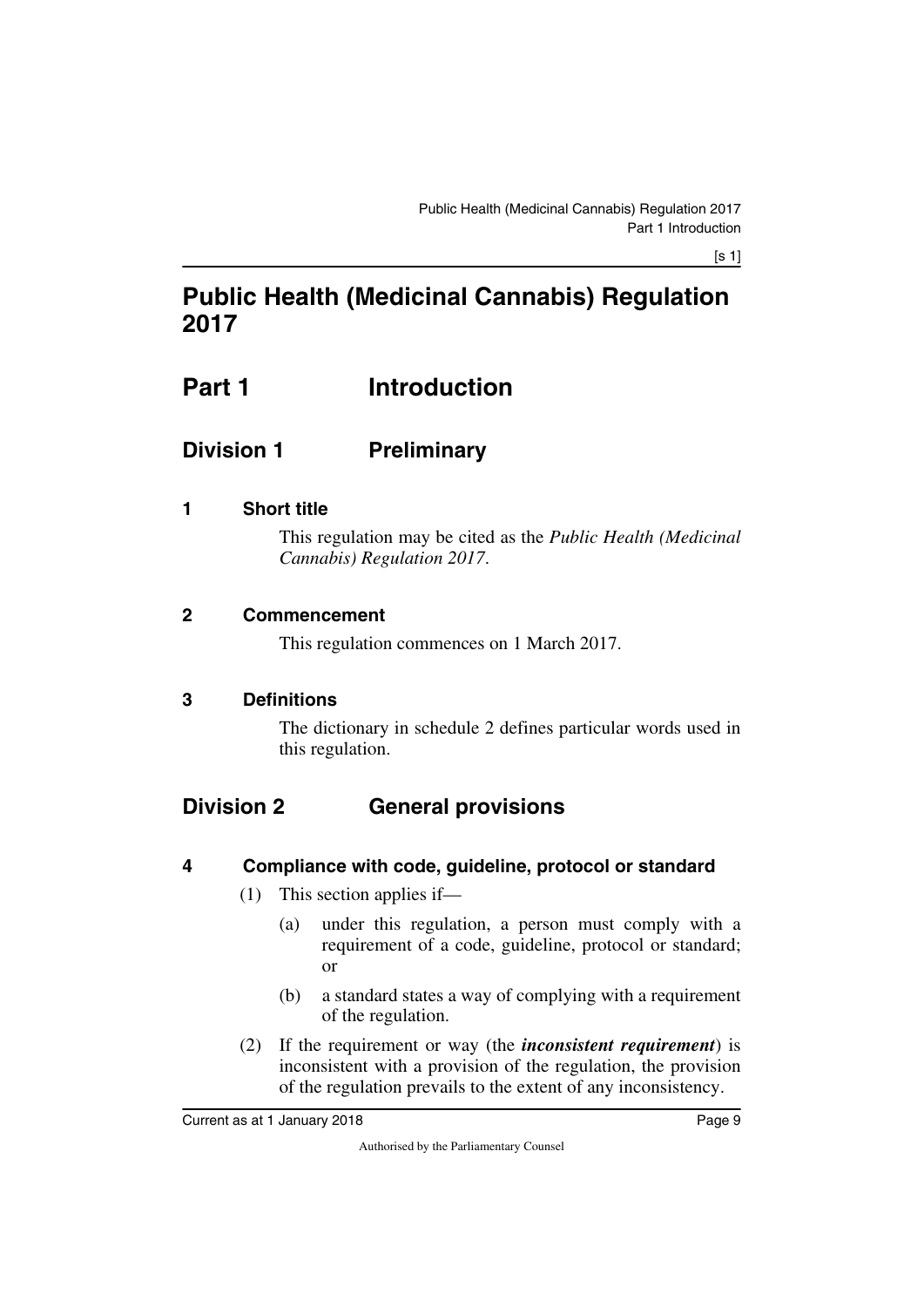$[s 5]$ 

(3) However, in a proceeding against a person for an offence relating to the provision, it is a defence for the person to show the person complied with the inconsistent requirement.

### <span id="page-11-0"></span>**5 Language of documents**

<span id="page-11-1"></span>(1) A person who is required under this regulation to give, issue or keep a document must write the document in English.

Maximum penalty—20 penalty units.

(2) However, the person may also write the document in another language if it is reasonably necessary to ensure a person named in the document understands any instructions given in the document.

*Example—*

<span id="page-11-3"></span>The instructions on medicinal cannabis dispensed for someone who does not speak English may be both in English and the language the person speaks.

# <span id="page-11-2"></span>**Part 2 Manufacturing approvals and wholesaling approvals**

# <span id="page-11-4"></span>**Division 1 Preliminary**

## <span id="page-11-6"></span>**6 Definitions for part**

<span id="page-11-7"></span><span id="page-11-5"></span>In this part—

*amendment application* see section 30.

*application* means the following applications made under this part—

- (a) an original application for an approval;
- (b) an amendment application for an approval;
- (c) a replacement application for an approval;
- (d) a renewal application for an approval.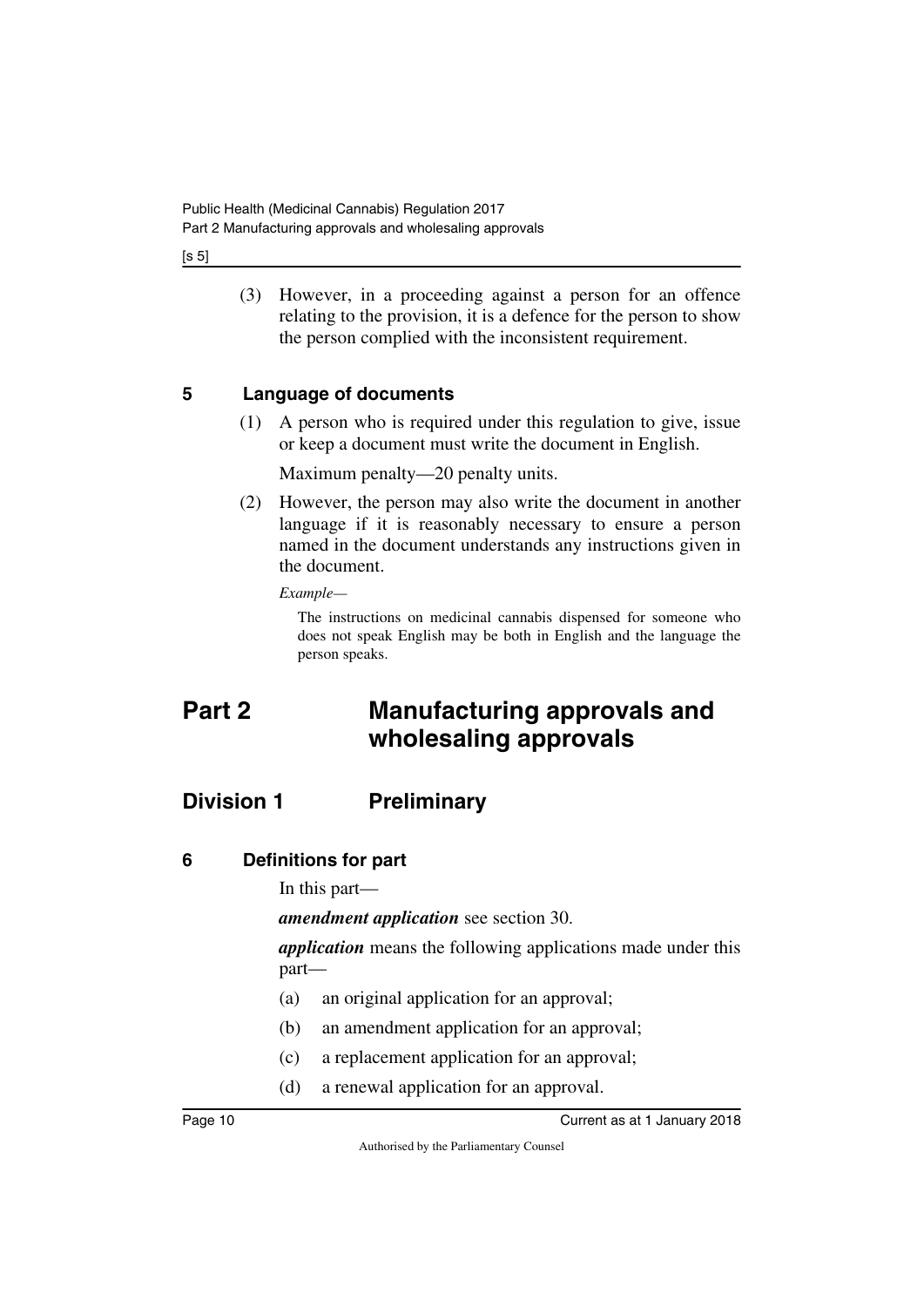[s 7]

*approval* means a manufacturing approval or a wholesaling approval.

*information requirement notice*, for an application, means a notice—

- (a) given to the applicant by the chief executive; and
- (b) stating the information the chief executive reasonably considers is required from the applicant to decide the application.

*manufacturer* means the holder of a manufacturing approval.

*manufacturing approval* see section 12.

*renewal application* see section 34.

<span id="page-12-1"></span>*replacement application* see section 32.

#### <span id="page-12-0"></span>**7 Consistency with Commonwealth law**

This part applies to the manufacture of medicinal cannabis only to the extent this part is consistent with Commonwealth law.

*Note—*

See 217(2)(e) of the Act for the power to make regulations under the Act about the manufacture of medicinal cannabis.

#### <span id="page-12-2"></span>**8 Evidentiary aids**

<span id="page-12-3"></span>A certificate purporting to be signed by the chief executive stating any of the following matters is evidence of the matter—

- (a) a stated document is an approval;
- (b) a stated document is a copy of, or an extract from a part of, an approval;
- (c) on a stated day, or during a stated period, a stated person was or was not the holder of an approval;
- (d) on a stated day, or during a stated period, an approval—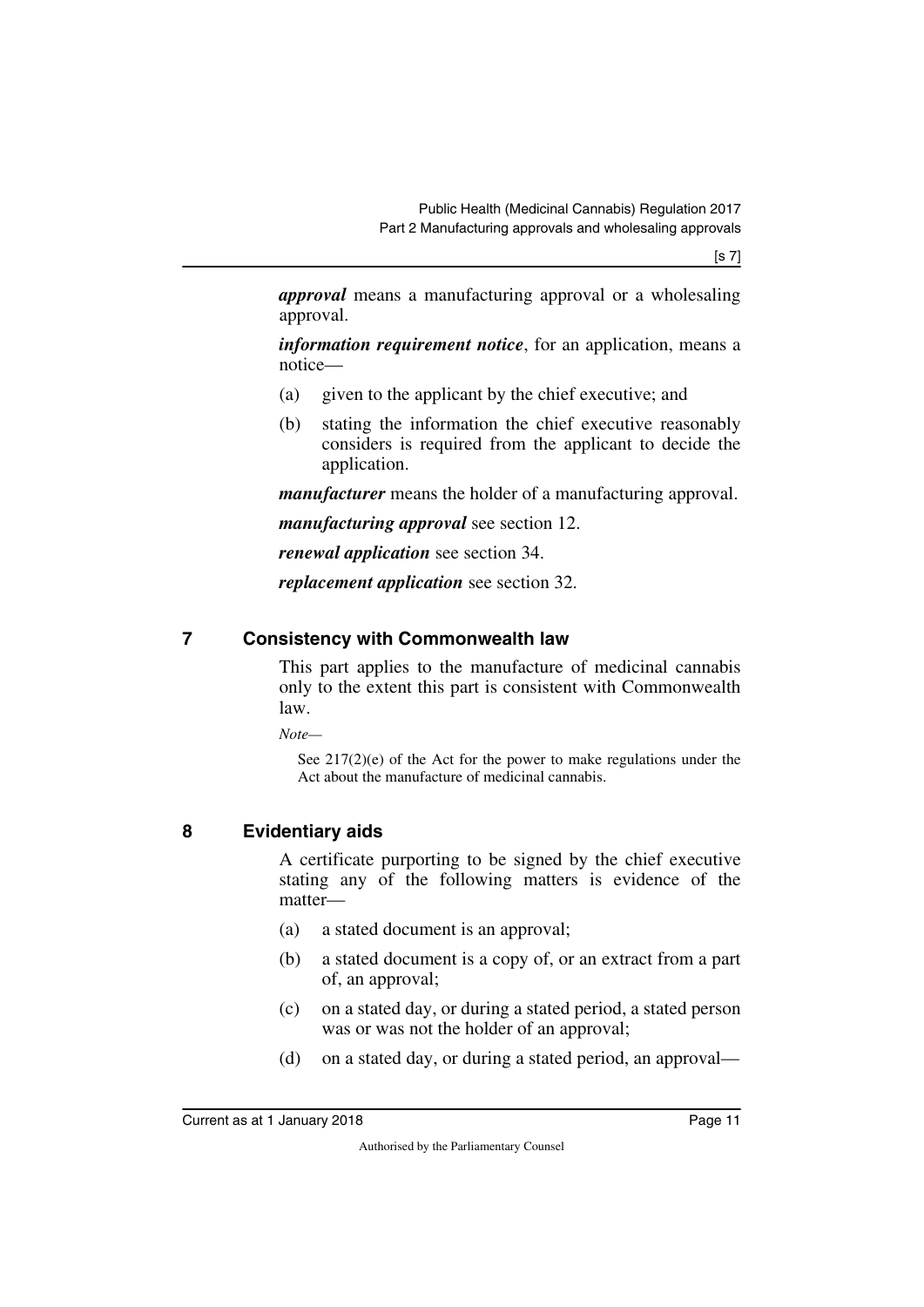- (i) was or was not in force; or
- <span id="page-13-1"></span>(ii) was or was not subject to a stated condition;
- <span id="page-13-3"></span>(e) on a stated day an approval was suspended for a stated period, surrendered or cancelled.

# <span id="page-13-0"></span>**Division 2 Application for approvals**

# <span id="page-13-2"></span>**Subdivision 1 Preliminary**

## <span id="page-13-4"></span>**9 Suitability of person to hold approval**

- <span id="page-13-5"></span>(1) In deciding whether a person is a suitable person to hold, or to continue to hold, an approval the chief executive may have regard to, and may make inquiries about, the following—
	- (a) the person's qualifications and experience;
	- (b) the person's character and standing;
	- (c) whether the person engages, or has engaged, in conduct that risks, or is likely to risk, medicinal cannabis being used for a purpose that is unlawful under a law of a State or the Commonwealth;
	- (d) the person's knowledge and understanding of the applicant's obligations under the Act;
	- (e) whether the person, in the chief executive's reasonable opinion, will be able to comply with—
		- (i) the Act; and
		- (ii) the conditions proposed to apply to the approval;
	- (f) whether the person—
		- (i) has held a similar instrument under a relevant law that was suspended, cancelled or had conditions imposed on it; or
		- (ii) has been refused a similar instrument under a relevant law.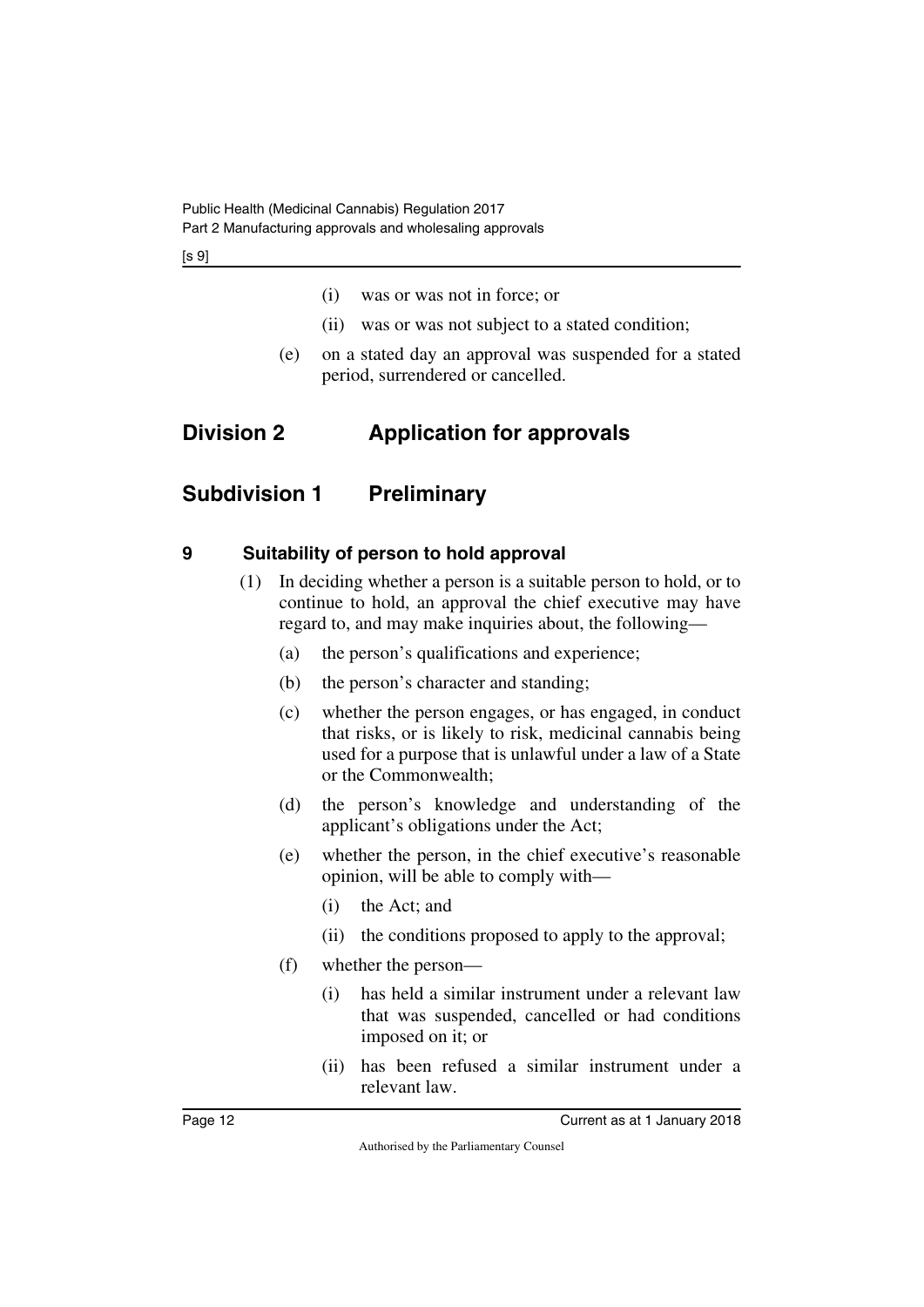[s 10]

(2) Subsection (1) does not limit the matters to which the chief executive may have regard in considering the suitability of the person to hold an approval.

#### <span id="page-14-0"></span>**10 Approved form**

<span id="page-14-3"></span><span id="page-14-1"></span>An application must be in the approved form, if any.

# <span id="page-14-2"></span>**Subdivision 2 Particular provisions for application for manufacturing approval**

#### <span id="page-14-4"></span>**11 Purpose of subdivision**

<span id="page-14-5"></span>This subdivision states particular matters relating to applications for manufacturing approvals.

#### <span id="page-14-6"></span>**12 Who may apply for manufacturing approval**

<span id="page-14-7"></span>A person may apply for an approval (a *manufacturing approval*) to manufacture medicinal cannabis.

#### <span id="page-14-8"></span>**13 Criteria for grant or renewal of manufacturing approval**

- <span id="page-14-9"></span>(1) In considering an application for the grant or renewal of a manufacturing approval the chief executive may consider the following—
	- (a) whether the applicant is a suitable person to hold the approval;
	- (b) whether the applicant intends to carry on business as a manufacturer of medicinal cannabis;
	- (c) whether each individual who holds, or will hold, the position responsible for supervising the manufacture of each type or form of medicinal cannabis under the approval has the qualifications and experience necessary to effectively supervise the manufacture;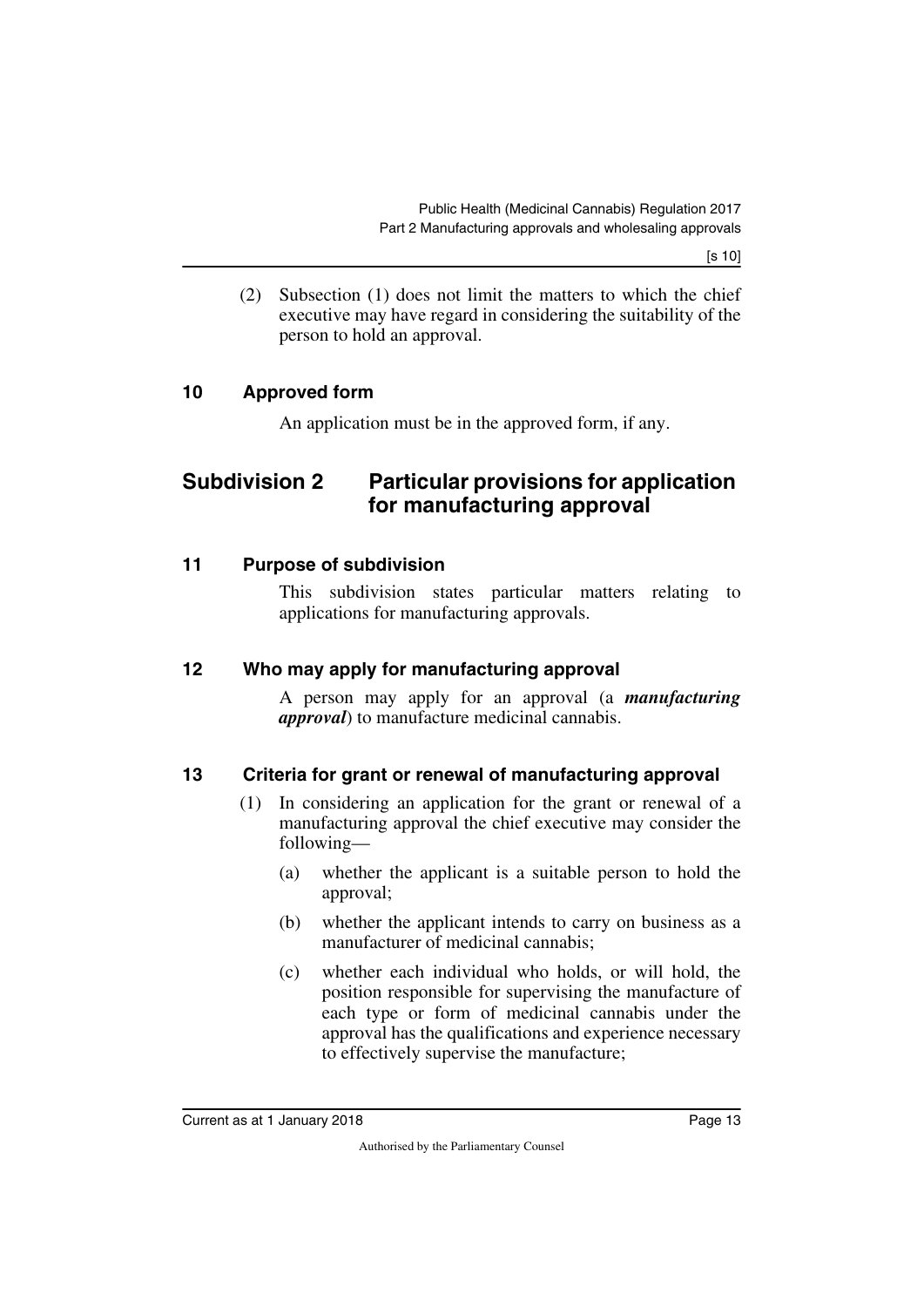- (d) the suitability of the premises used, or to be used, for manufacturing the medicinal cannabis;
- (e) any other information in the application for the approval;
- (f) any other matters the chief executive reasonably considers relevant to deciding the application.
- (2) Without limiting subsection (1), the chief executive may grant a manufacturing approval only if the chief executive is satisfied of the following matters—
	- (a) the applicant is a suitable person to hold the approval;
	- (b) the applicant intends to carry on business as a manufacturer of medicinal cannabis;
	- (c) each individual who holds, or will hold, the position responsible for supervising the manufacture of each type or form of medicinal cannabis under the approval has the qualifications and experience necessary to effectively supervise the manufacture;
	- (d) the premises used, or to be used, for manufacturing the medicinal cannabis are suitable for that purpose.

# <span id="page-15-0"></span>**Subdivision 3 Particular provisions for application for wholesaling approval**

#### <span id="page-15-2"></span>**14 Purpose of subdivision**

<span id="page-15-3"></span><span id="page-15-1"></span>This subdivision states particular matters relating to applications for wholesaling approvals.

## <span id="page-15-4"></span>**15 Who may apply for wholesaling approval**

<span id="page-15-5"></span>A person may apply for an approval (a *wholesaling approval*) to wholesale medicinal cannabis to persons mentioned in section  $38(1)(b)$ .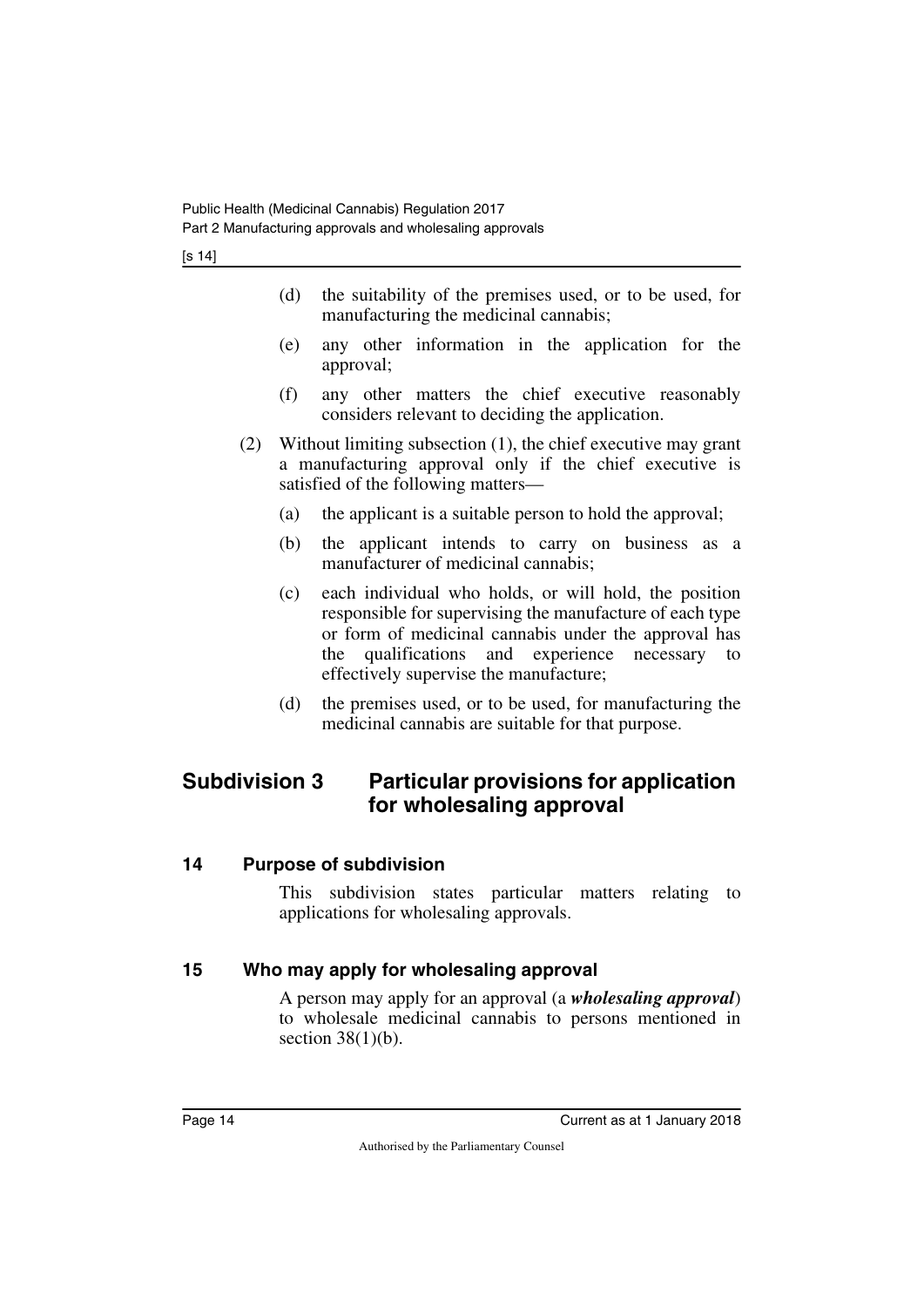#### <span id="page-16-0"></span>**16 Criteria for grant or renewal of wholesaling approval**

- <span id="page-16-1"></span>(1) In considering an application for the grant or renewal of a wholesaling approval the chief executive may consider the following—
	- (a) whether the applicant is a suitable person to hold the approval;
	- (b) whether the applicant intends to carry on business as a wholesaler of medicinal cannabis;
	- (c) the suitability of the premises used, or to be used, for wholesaling the medicinal cannabis;
	- (d) any other information in the application for the approval;
	- (e) any other matters the chief executive reasonably considers relevant to deciding the application.
- (2) Without limiting subsection (1), the chief executive may grant a wholesaling approval only if the chief executive is satisfied of the following matters—
	- (a) the applicant is a suitable person to hold the approval;
	- (b) the applicant intends to carry on business as a wholesaler of medicinal cannabis;
	- (c) the premises used, or to be used, for wholesaling the medicinal cannabis are suitable for that purpose.

# <span id="page-16-2"></span>**Subdivision 4 Process for deciding applications**

## <span id="page-16-4"></span>**17 Decision on application for approval**

- <span id="page-16-5"></span><span id="page-16-3"></span>(1) The chief executive must consider an application and decide to—
	- (a) grant the application; or
	- (b) grant the application subject to conditions; or
	- (c) refuse to grant the application.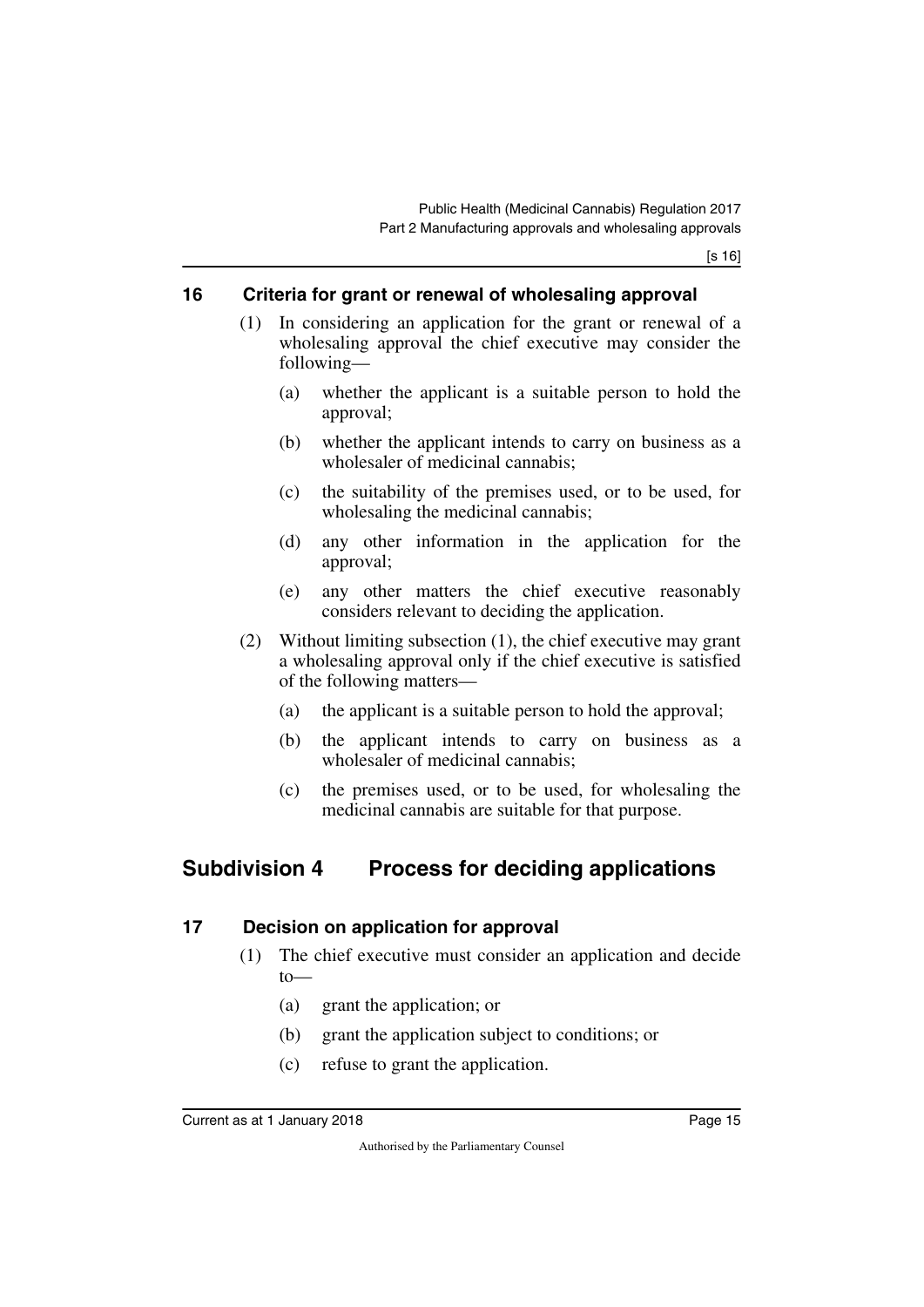- (2) If the chief executive decides to grant the application, the chief executive must—
	- (a) if the application is for the grant of an approval—give the applicant the approval; or
	- (b) if the application is an amendment application for an approval—
		- (i) endorse the approval with the amendment; or
		- (ii) cancel the approval and give the approval holder a new approval with the amendment; or
	- (c) if the application is a replacement application for an approval—give the approval holder the replacement approval; or
	- (d) if the application is a renewal application for an approval—give the approval holder the new approval.
- (3) If the chief executive decides to endorse or cancel an approval, the chief executive must, as soon as practicable, give the approval holder a notice requiring the approval holder to return the instrument for the approval.
- (4) The chief executive must give the applicant an information notice about the following decisions, as soon as practicable after the decision is made—
	- (a) a decision to refuse to grant the application for the approval;
	- (b) a decision to impose conditions on the approval, other than conditions sought by the applicant.

#### <span id="page-17-0"></span>**18 Chief executive may require information or documents**

- <span id="page-17-1"></span>(1) Before deciding an application for an approval, the chief executive may investigate the applicant.
- (2) The chief executive may give the applicant an information requirement notice—
	- (a) for a renewal application—within 14 days after the chief executive receives the application; or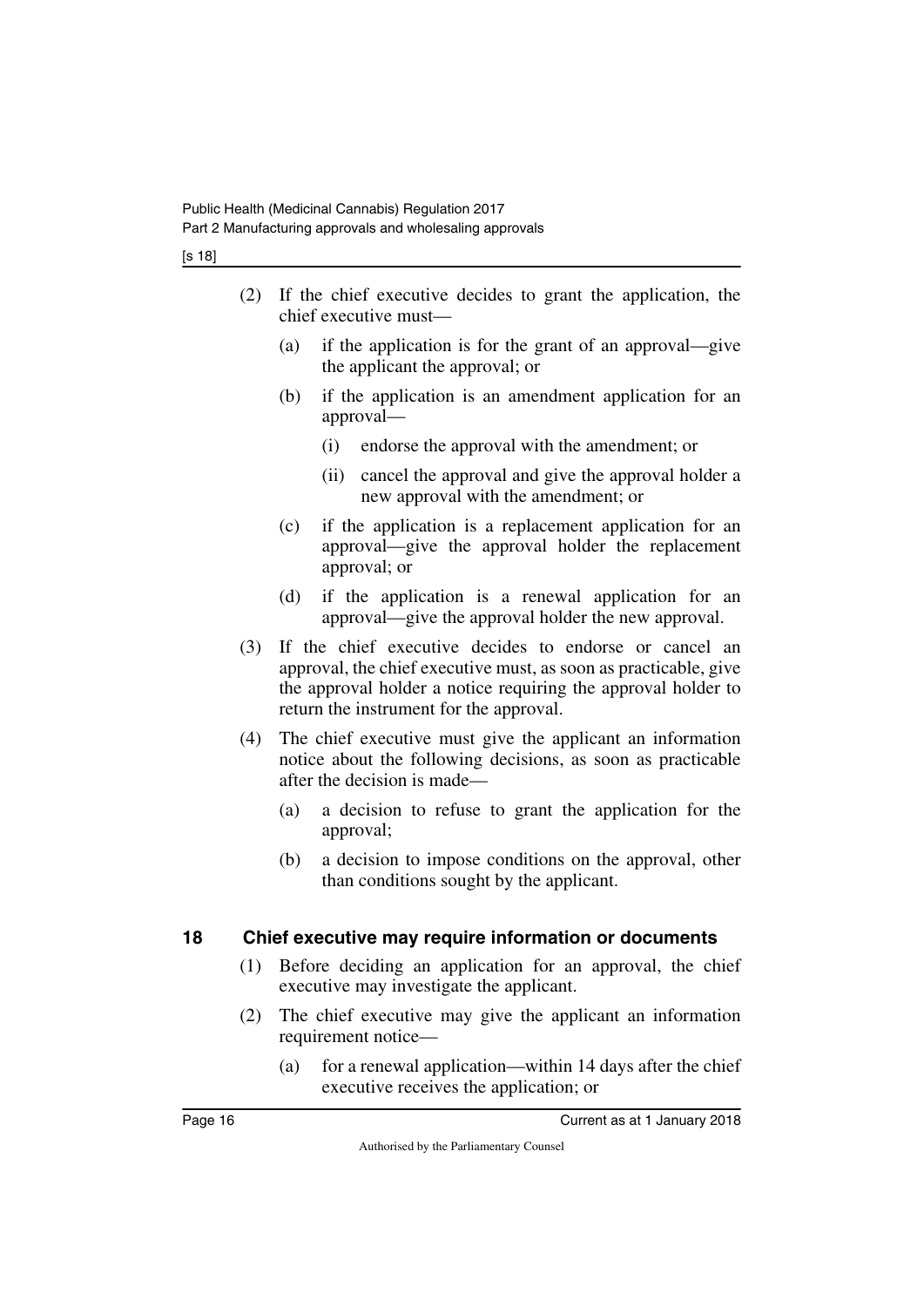- (b) for another application—within 60 days after the chief executive receives the application.
- (3) The information requirement notice must state a reasonable period for compliance with the notice that is—
	- (a) for a renewal application—at least 14 days after the giving of the notice; or
	- (b) for another application—at least 30 days after the giving of the notice.
- (4) The information required under the information requirement notice must be verified by statutory declaration if the notice requires it.
- (5) The applicant is taken to have withdrawn the application if the applicant does not comply with the information requirement notice.

#### <span id="page-18-1"></span><span id="page-18-0"></span>**19 Chief executive may extend period for decision for complex application**

- (1) This section applies if the chief executive considers that, because of the complexity of the matters to be decided for an application, the chief executive needs extra time to consider the application.
- (2) The chief executive—
	- (a) may extend the period for considering the application by the reasonable number of days the chief executive considers necessary to decide the application; and
	- (b) must give the applicant notice of the day the extended period ends.

## <span id="page-18-2"></span>**20 Failure to decide application**

<span id="page-18-3"></span>(1) Subject to subsections (2) and (3), the chief executive is taken to have refused to grant an application for an approval if the chief executive fails to decide the application—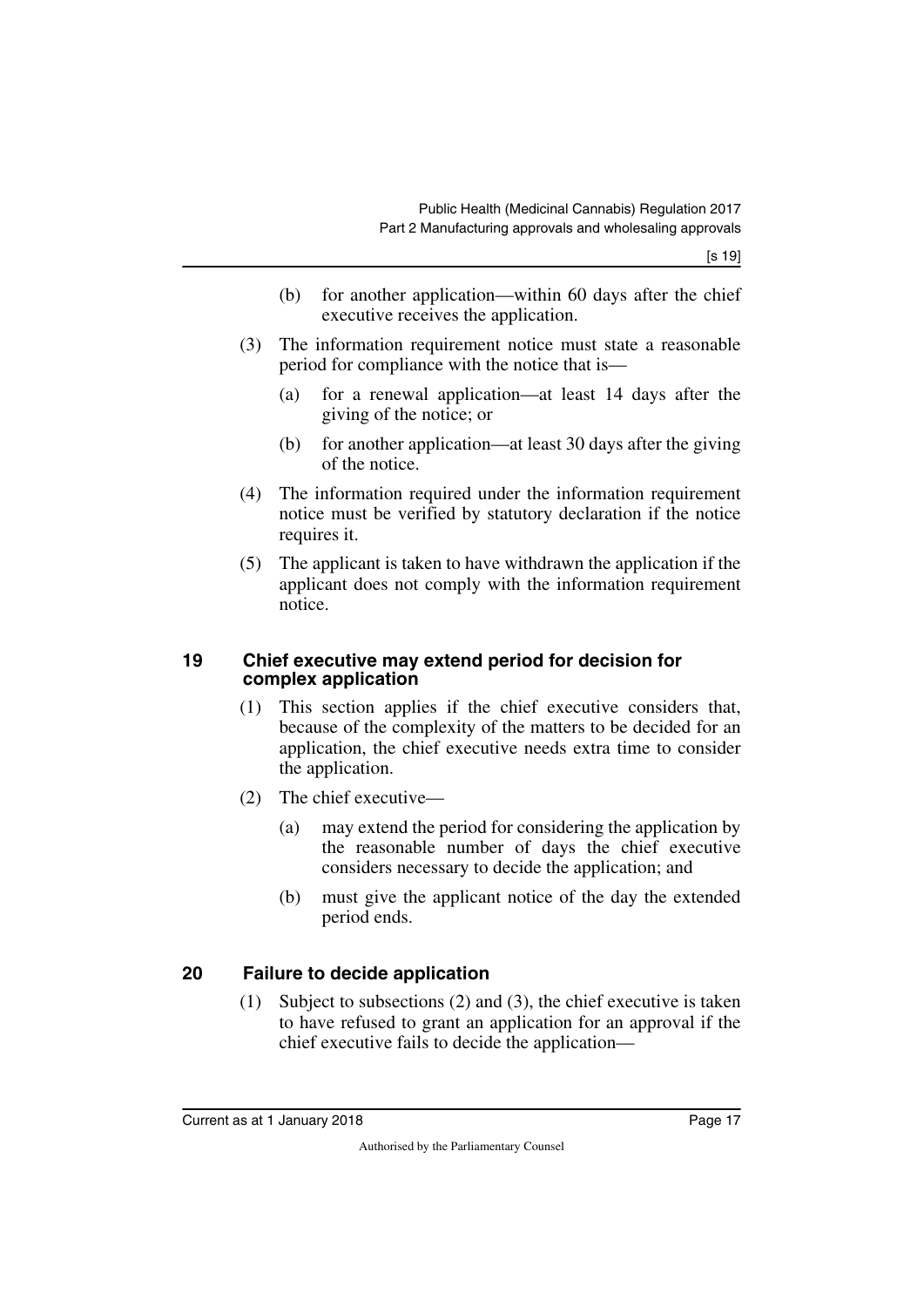- (a) for an original application for an approval—within 90 days after the chief executive receives the application; or
- (b) for a renewal application for an approval—within 30 days after the chief executive receives the application; or
- (c) for another application for an approval—within 60 days after the chief executive receives the application.
- (2) If the chief executive has given the applicant an information requirement notice, a period mentioned in subsection (1) starts from the day the chief executive receives the information required under the information requirement notice.
- (3) If the chief executive has extended the period for deciding the application for the approval under section 19, the chief executive is taken to have refused to grant the application if the chief executive does not decide the application within the extended period.
- <span id="page-19-1"></span>(4) If the chief executive is, under this section, taken to have refused to grant an application, the chief executive must give the applicant for the application an information notice for the deemed refusal.

# <span id="page-19-0"></span>**Division 3 Grant of approvals**

# <span id="page-19-2"></span>**Subdivision 1 Conditions, term and transfer**

#### <span id="page-19-4"></span>**21 Standard conditions for manufacturing approvals**

<span id="page-19-5"></span><span id="page-19-3"></span>A manufacturing approval is subject to the following standard conditions—

- (a) the manufacturer must not manufacture or possess medicinal cannabis at a place other than the manufacturer's business premises stated in the approval;
- (b) the manufacturer must ensure each type or form of medicinal cannabis manufactured under the approval is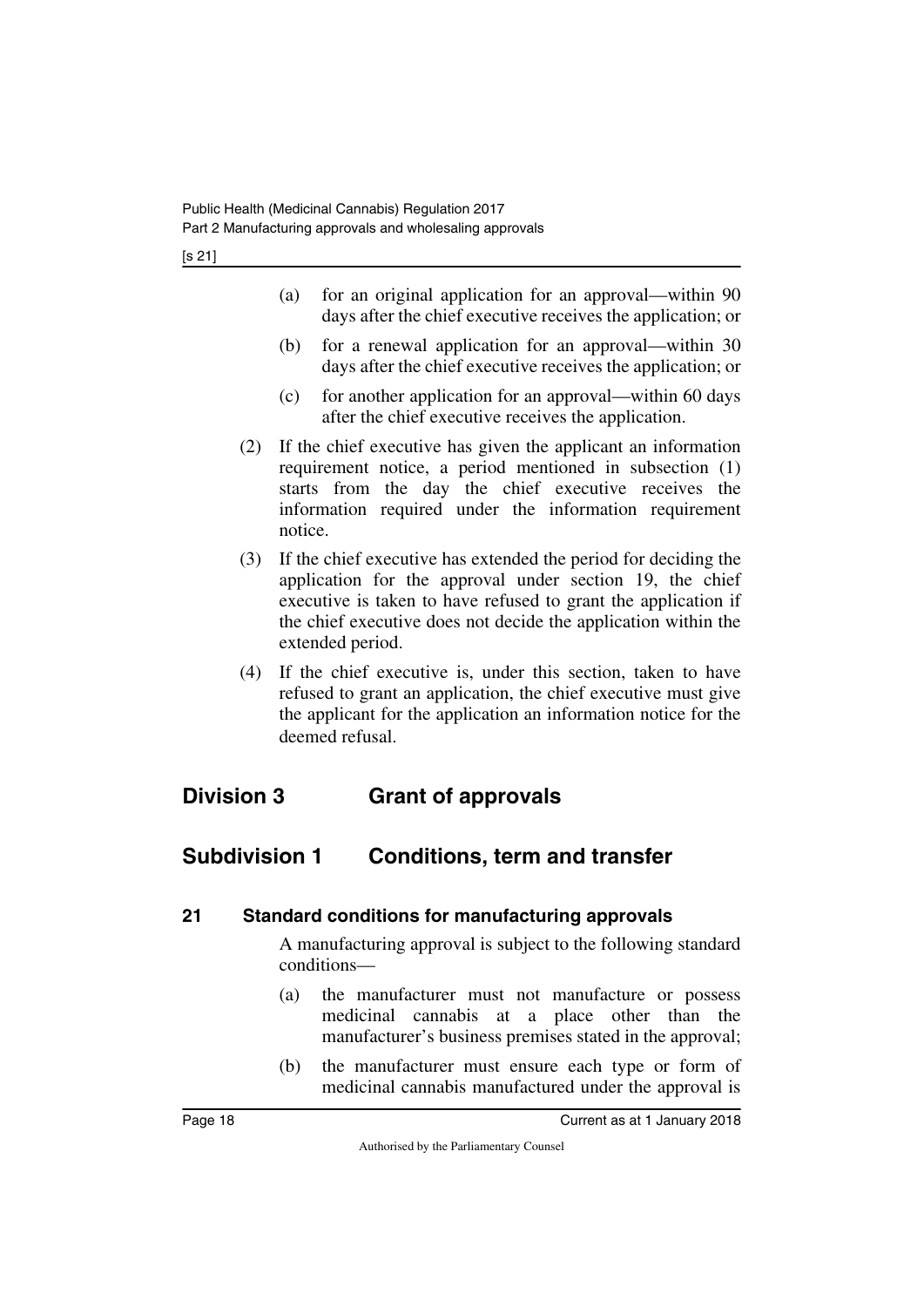manufactured under the personal supervision of an individual, named in the approval, who—

- (i) holds the position responsible for supervising the manufacture of the type or form of medicinal cannabis; and
- (ii) is present at the premises used for manufacturing the medicinal cannabis during the manufacture;
- (c) the premises used for manufacturing the medicinal cannabis must be suitable for that purpose.

## <span id="page-20-0"></span>**22 Standard conditions for wholesaling approvals**

<span id="page-20-1"></span>A wholesaling approval is subject to the following standard conditions—

- (a) the wholesaler must not possess or wholesale medicinal cannabis at a place other than the wholesaler's business premises stated in the approval;
- (b) the wholesaler must ensure medicinal cannabis at the wholesaler's business premises is not handled by a person other than the wholesaler or a competent adult employee of the wholesaler;
- (c) the wholesaler must not wholesale medicinal cannabis to a person who is not mentioned in section  $38(1)(b)$ ;
- (d) the premises used for wholesaling the medicinal cannabis must be suitable for that purpose.

## <span id="page-20-2"></span>**23 Additional or varied conditions for approvals**

- <span id="page-20-3"></span>(1) This section applies if the chief executive reasonably believes it is necessary for an additional or varied condition to apply to an approval.
- (2) The chief executive, when granting the approval, may—
	- (a) impose additional conditions for the approval; or
	- (b) vary a standard condition by stating the variation in the instrument for the approval.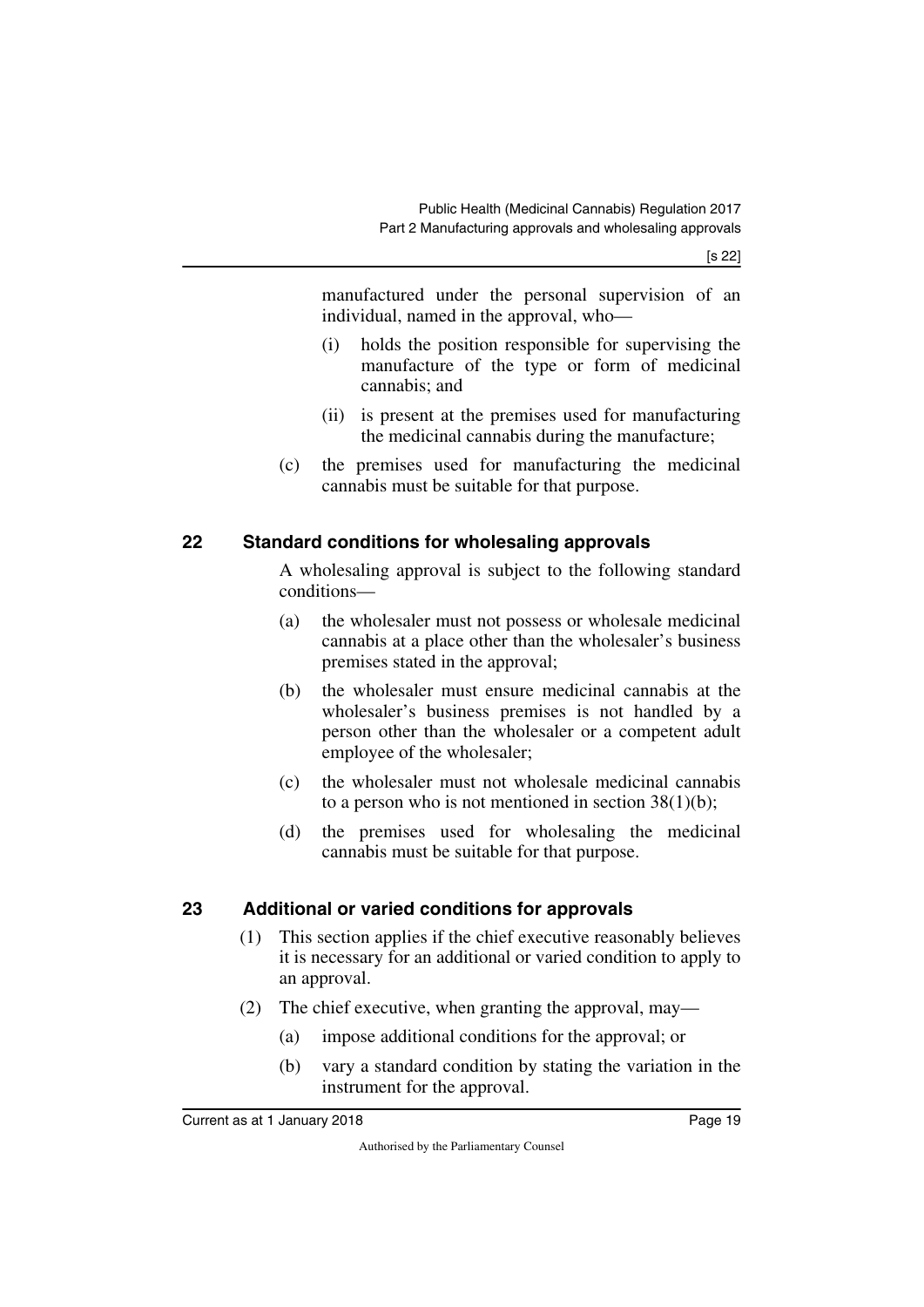#### [s 24]

### <span id="page-21-0"></span>**24 Term of approvals**

<span id="page-21-1"></span>An approval remains in force for the term, not more than 2 years, decided by the chief executive and stated in the approval, unless sooner cancelled, suspended or surrendered.

### <span id="page-21-2"></span>**25 Transfer of approvals prohibited**

<span id="page-21-5"></span><span id="page-21-3"></span>An approval can not be transferred.

# <span id="page-21-4"></span>**Subdivision 2 Form of approvals**

### <span id="page-21-6"></span>**26 Form of manufacturing approval**

<span id="page-21-7"></span>An instrument for a manufacturing approval must contain the following information—

- (a) the manufacturer's name and professional qualifications;
- (b) the name of the business, and address of both the business and premises, the manufacturer will use to manufacture medicinal cannabis;
- (c) the term of the approval;
- (d) the conditions applying to the approval;
- (e) the type and form of medicinal cannabis that may be manufactured under the approval;
- (f) for each type or form of medicinal cannabis mentioned in paragraph (e)—the name of an individual who holds the position responsible for supervising the manufacture of the type or form of medicinal cannabis.

## <span id="page-21-8"></span>**27 Form of wholesaling approval**

<span id="page-21-9"></span>An instrument for a wholesaling approval must contain the following information—

(a) the wholesaler's name and professional qualifications;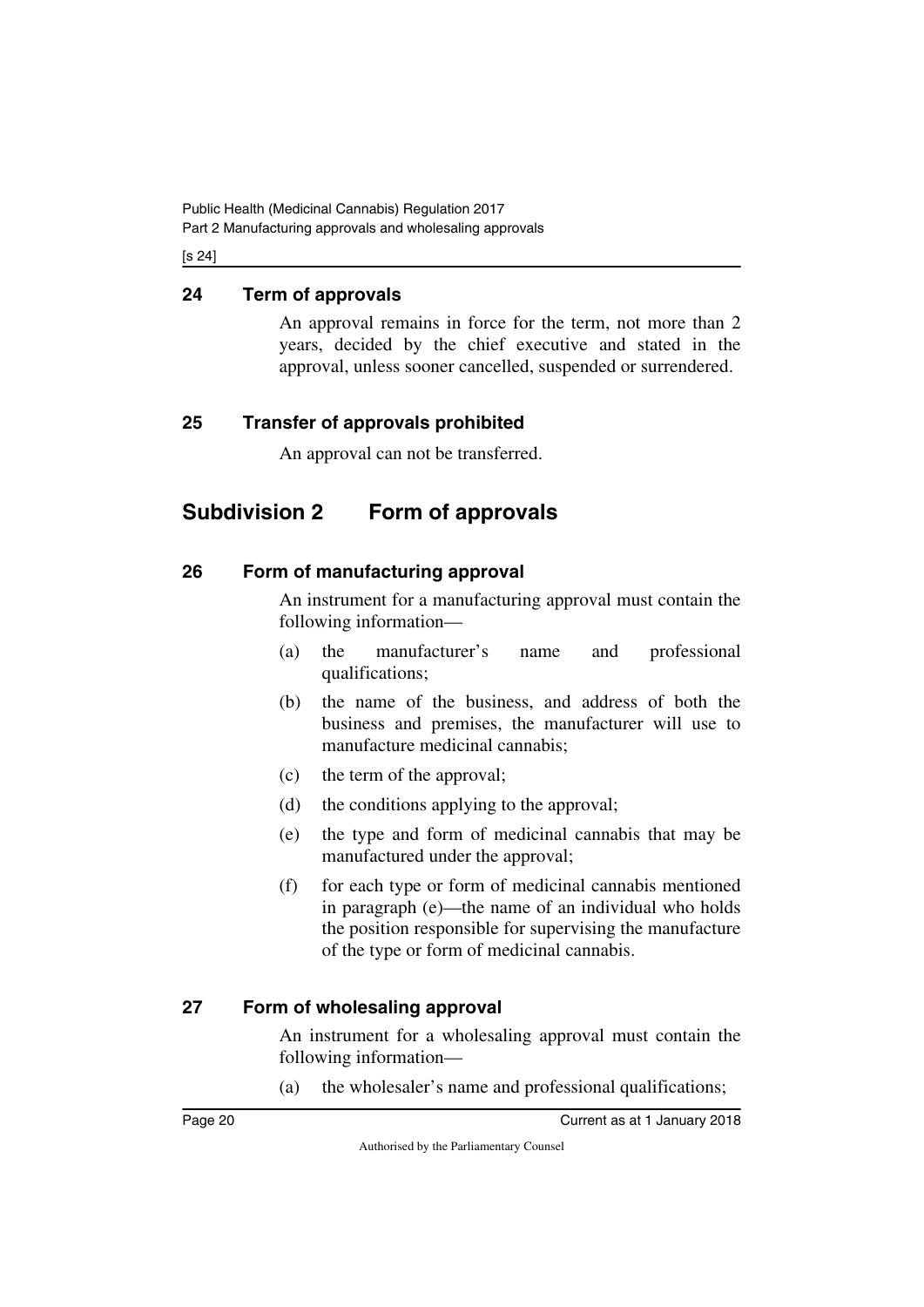[s 28]

- (b) the name of the business, and address of both the business and premises, the wholesaler will use to wholesale medicinal cannabis;
- (c) the term of the approval;
- (d) the conditions applying to the approval;
- <span id="page-22-1"></span>(e) the type and form of medicinal cannabis that may be sold under the approval.

# <span id="page-22-0"></span>**Division 4 Amendment, replacement and renewal of approvals**

# <span id="page-22-2"></span>**Subdivision 1 Preliminary**

#### <span id="page-22-4"></span>**28 Making applications**

<span id="page-22-5"></span><span id="page-22-3"></span>An application for the amendment, replacement or renewal of an approval must be—

- (a) made to the chief executive; and
- <span id="page-22-7"></span>(b) in the approved form.

#### <span id="page-22-6"></span>**29 Process for deciding application**

<span id="page-22-9"></span>Subject to this division, an application for the amendment, replacement or renewal of an approval must be decided under part 2, division 2, subdivision 4.

# <span id="page-22-8"></span>**Subdivision 2 Amendment**

#### <span id="page-22-10"></span>**30 Application by holder to amend approval**

<span id="page-22-11"></span>The holder of an approval may apply (an *amendment application* for the approval) to the chief executive to amend the approval in relation to the following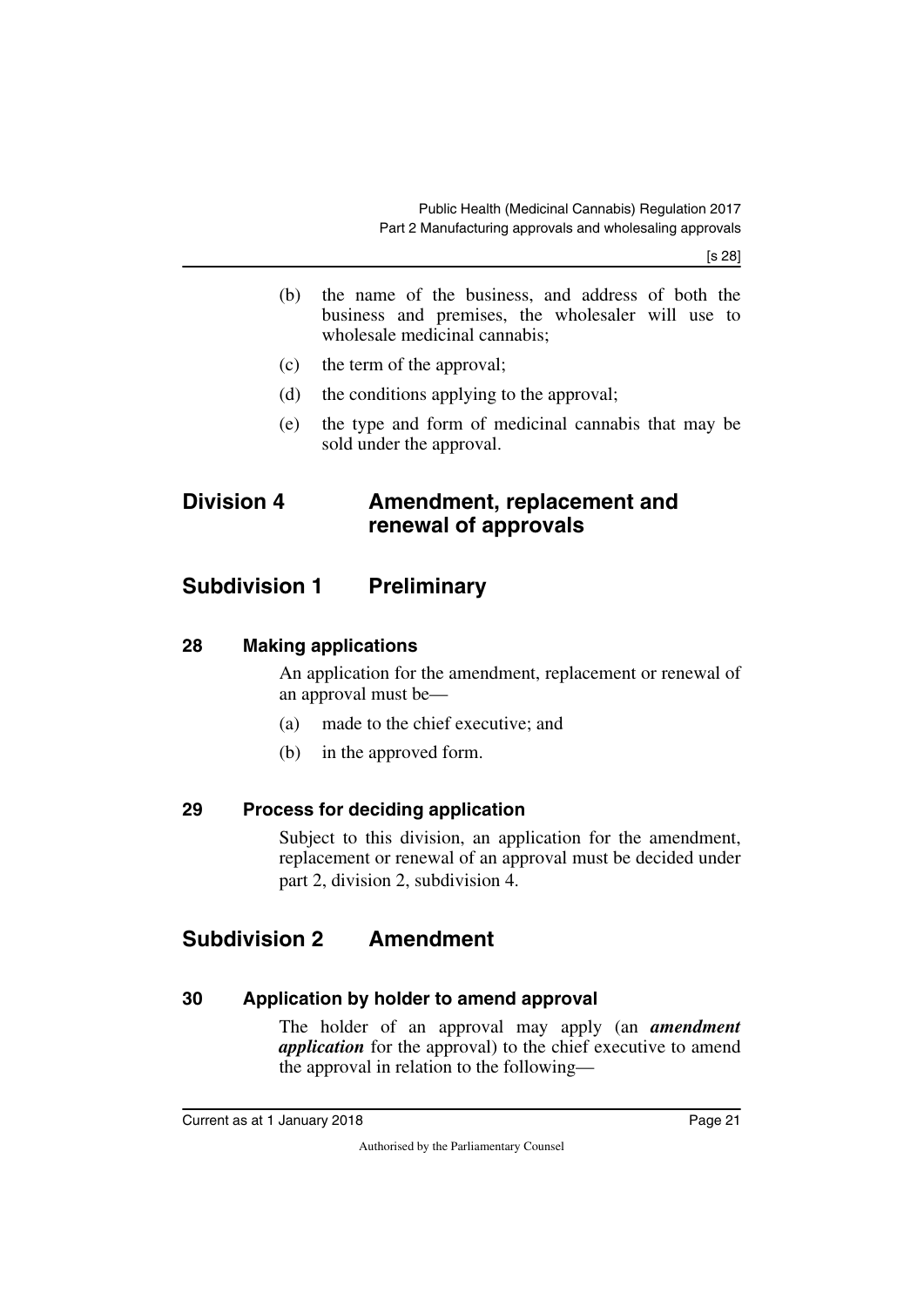[s 31]

- (a) the type or form of medicinal cannabis that may be manufactured or wholesaled under the approval;
- (b) the conditions applying to the approval;
- (c) another thing stated in the approval.

### <span id="page-23-0"></span>**31 Minor amendment of approval by chief executive**

- <span id="page-23-1"></span>(1) The chief executive may decide to amend an approval, on the chief executive's own initiative, if the amendment is only for—
	- (a) a formal or clerical reason; or
	- (b) another reason if the chief executive reasonably believes the amendment will not adversely affect the interests of the approval holder.
- (2) The chief executive must give notice of the following to the approval holder as soon as practicable after the chief executive decides to make the amendment—
	- (a) the amendment decided by the chief executive;
	- (b) the reason for the amendment;
	- (c) if the chief executive decides to endorse the instrument for the approval—that the holder must return the instrument to the chief executive to be endorsed.

# <span id="page-23-2"></span>**Subdivision 3 Replacement**

## <span id="page-23-4"></span>**32 Application for replacement of approval**

<span id="page-23-5"></span><span id="page-23-3"></span>The holder of an approval may apply (a *replacement application* for the approval) for the replacement of the approval if the instrument for the approval has been damaged, destroyed, lost or stolen.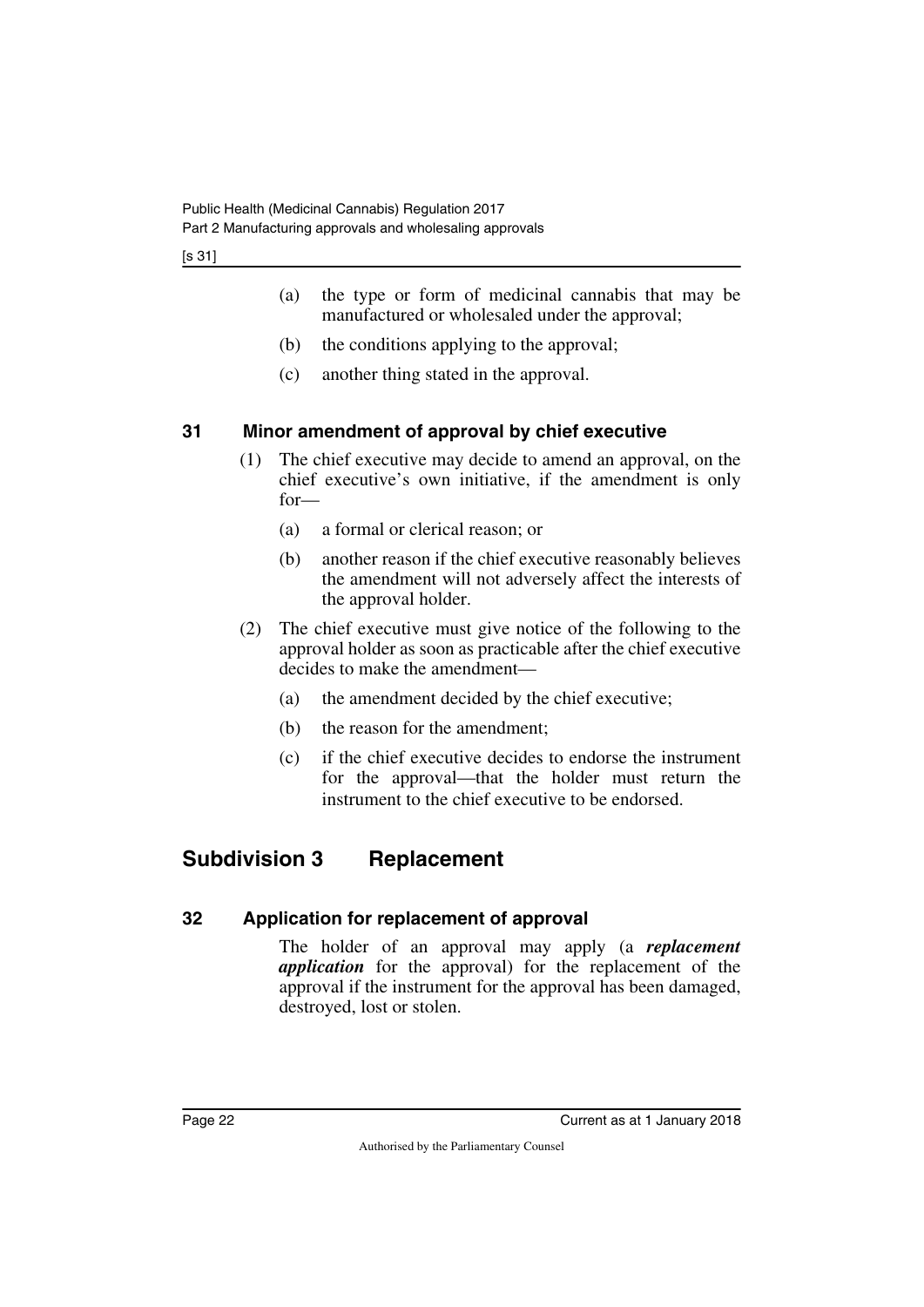[s 33]

#### <span id="page-24-0"></span>**33 Criteria for deciding replacement application**

<span id="page-24-3"></span><span id="page-24-1"></span>The chief executive may grant the replacement application for the approval if the chief executive is reasonably satisfied the instrument for the approval has been damaged, destroyed, lost or stolen.

# <span id="page-24-2"></span>**Subdivision 4 Renewal**

### <span id="page-24-4"></span>**34 Application for renewal of approval**

- <span id="page-24-5"></span>(1) The holder of an approval may apply to the chief executive to renew the approval (a *renewal application* for the approval) within the period starting 60 days before the term of the approval ends.
- (2) Despite subsection (1), the chief executive may accept a renewal application for the approval made within 30 days after the term of the approval ends if the chief executive is satisfied it is reasonable to do so in the circumstances.

#### <span id="page-24-7"></span><span id="page-24-6"></span>**35 Approval taken to be in force while renewal application considered**

- (1) This section applies if a renewal application for an approval is made before the approval expires.
- (2) The approval is taken to continue in force from the day that, apart from this section, the approval would have expired.
- (3) Subsection (2) applies until the application is—
	- (a) decided under section 17; or
	- (b) taken to have been withdrawn under section 18.
- (4) However, if the application is refused, or taken to be refused under section 20, the approval continues in force until the information notice for the refusal is given to the applicant.
- (5) Subsection (2) does not apply if the approval is earlier suspended or cancelled under division 8.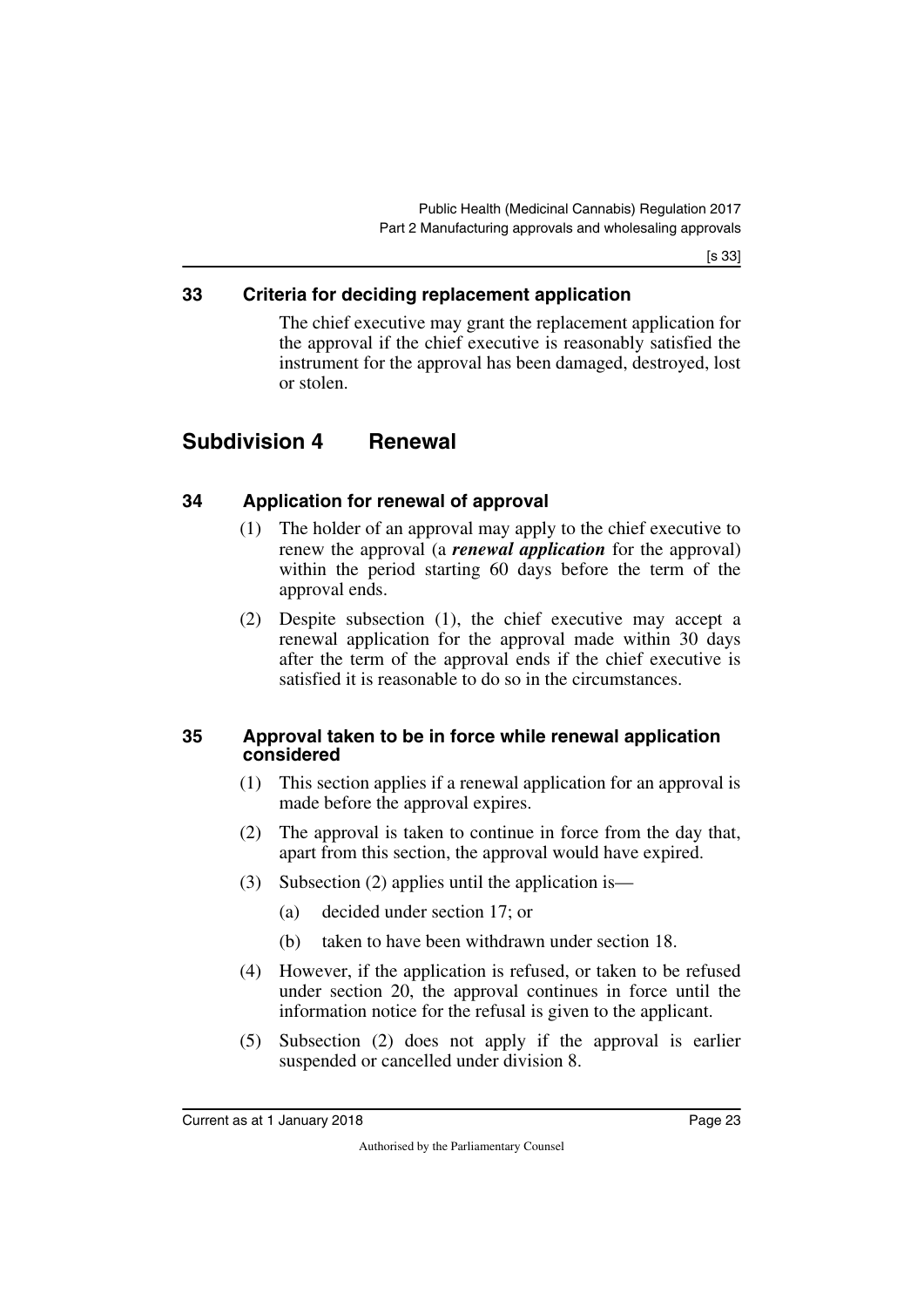<span id="page-25-1"></span>[s 36]

# <span id="page-25-0"></span>**Division 5 Return and surrender of approvals**

#### <span id="page-25-2"></span>**36 Return of instrument of approval**

- <span id="page-25-3"></span>(1) This section applies if—
	- (a) the chief executive gives a notice to an approval holder that requires the holder to return the original instrument for the approval to the chief executive; or
	- (b) the approval holder receives a replacement instrument for the approval and subsequently finds the original instrument for the approval.
- (2) The approval holder must return the original instrument for the approval to the chief executive within 1 of the following periods, unless the holder has a reasonable excuse—
	- (a) if the holder has received a notice from the chief executive—7 days after receiving the notice;
	- (b) if the holder finds the original instrument for the approval—as soon as practicable after finding the instrument.

<span id="page-25-5"></span>Maximum penalty—20 penalty units.

# <span id="page-25-4"></span>**Division 6 Authority under approvals**

#### <span id="page-25-7"></span><span id="page-25-6"></span>**37 Manufacturing approval does not grant authority to manufacture**

A manufacturing approval does not, of itself, grant the manufacturer authority to manufacture medicinal cannabis under the Act.

*Note—*

Under section 92(2)(b) of the Act, a person may manufacture medicinal cannabis if the person is, in accordance with an applicable law of the Commonwealth, authorised to manufacture medicinal cannabis.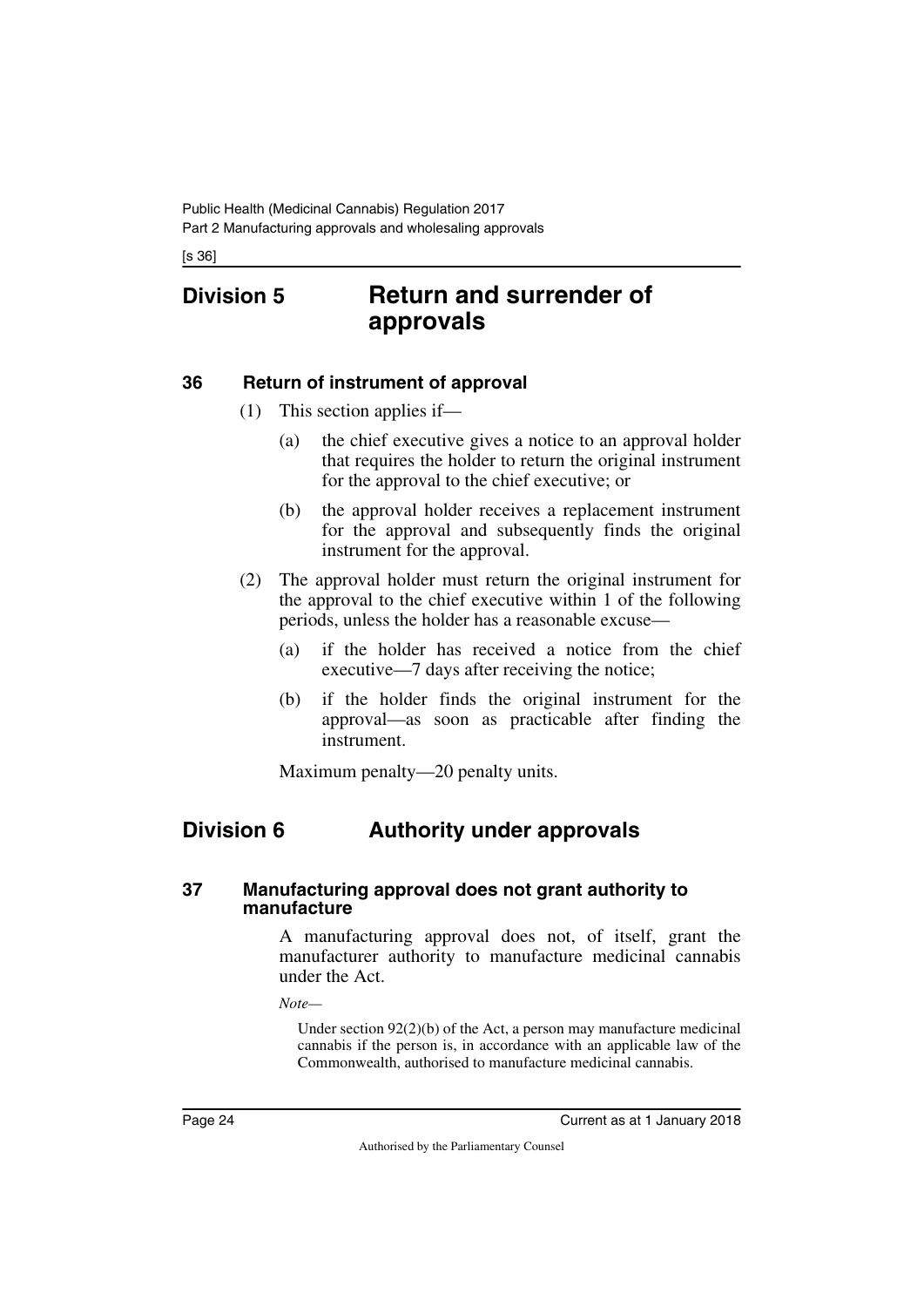#### <span id="page-26-0"></span>**38 Authority under wholesaling approval**

- <span id="page-26-1"></span>(1) A wholesaler is authorised to—
	- (a) obtain the type and form of medicinal cannabis stated in the approval; and
	- (b) wholesale the type and form of medicinal cannabis stated in the approval, whether or not for resale, to—
		- (i) a single-patient prescriber; or
		- (ii) a patient-class prescriber; or
		- (iii) a pharmacist; or
		- (iv) someone in another State who may obtain the medicinal cannabis under the law of the other State; and
	- (c) temporarily possess the medicinal cannabis until the wholesaler sells the medicinal cannabis.
- (2) The wholesaler must exercise the authority under subsection  $(1)$ —
	- (a) in accordance with the Act; and
	- (b) if the approval, or the conditions imposed on the approval, restricts or states the way in which the wholesaler may exercise the authority—in accordance with the restriction or stated way.

# <span id="page-26-2"></span>**Division 7 Particular provisions for wholesaling approvals**

#### <span id="page-26-4"></span>**39 Wholesaling code**

<span id="page-26-5"></span><span id="page-26-3"></span>(1) Subject to subsection (2), a wholesaler must, when exercising the wholesaler's authority under section 38, comply with the code entitled the Australian Code of Good Wholesaling Practice for Medicines in Schedules 2, 3, 4 and 8.

Maximum penalty—20 penalty units.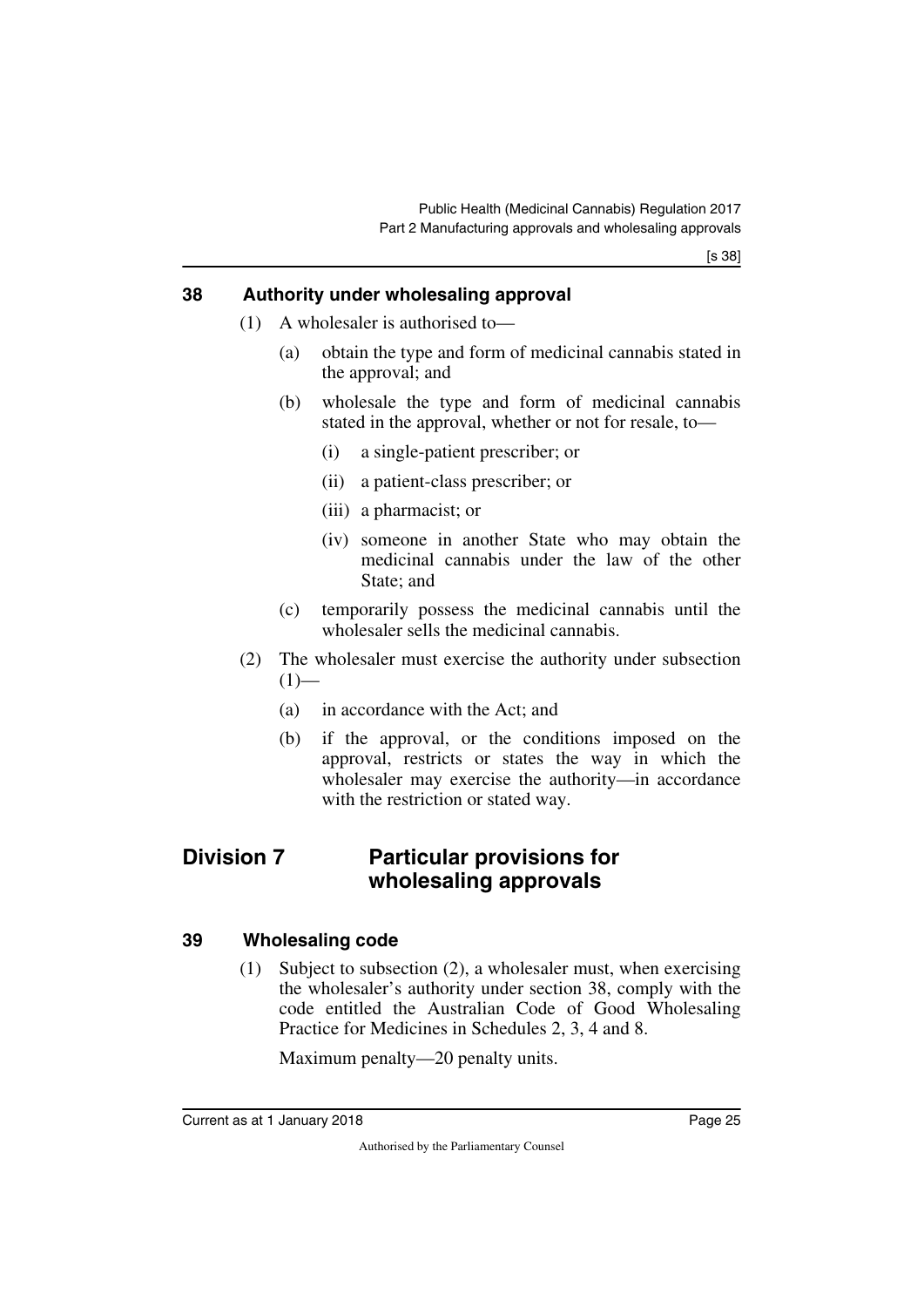[s 40]

*Note—*

The code is available on the Therapeutic Goods Administration's website.

(2) Subsection (1) does not apply to the wholesaler to the extent the wholesaler carries on business under the wholesaling approval in a way that does not require the wholesaler to store, handle or transport medicinal cannabis.

#### <span id="page-27-1"></span><span id="page-27-0"></span>**40 Wholesaler to give invoice when wholesaling medicinal cannabis**

(1) A wholesaler must, when wholesaling medicinal cannabis to a person, give the person an invoice for the wholesale of the medicinal cannabis that complies with subsection (2).

Maximum penalty—20 penalty units.

- (2) The invoice must—
	- (a) have a unique number; and
	- (b) state—
		- (i) the date of the wholesale; and
		- (ii) the name and address of the person to whom the medicinal cannabis was sold; and
	- (c) describe the type and form, and quantity or volume, of the medicinal cannabis sold.

#### <span id="page-27-3"></span><span id="page-27-2"></span>**41 Automatic grant, renewal, variation, suspension, cancellation and surrender of wholesaling approval**

- (1) If the chief executive grants a person a manufacturing approval, the chief executive must, when granting the manufacturing approval, also grant the person a wholesaling approval (the *automatic approval*)—
	- (a) for the type and form of medicinal cannabis the person may manufacture under the manufacturing approval; and
	- (b) for the same term as the manufacturing approval.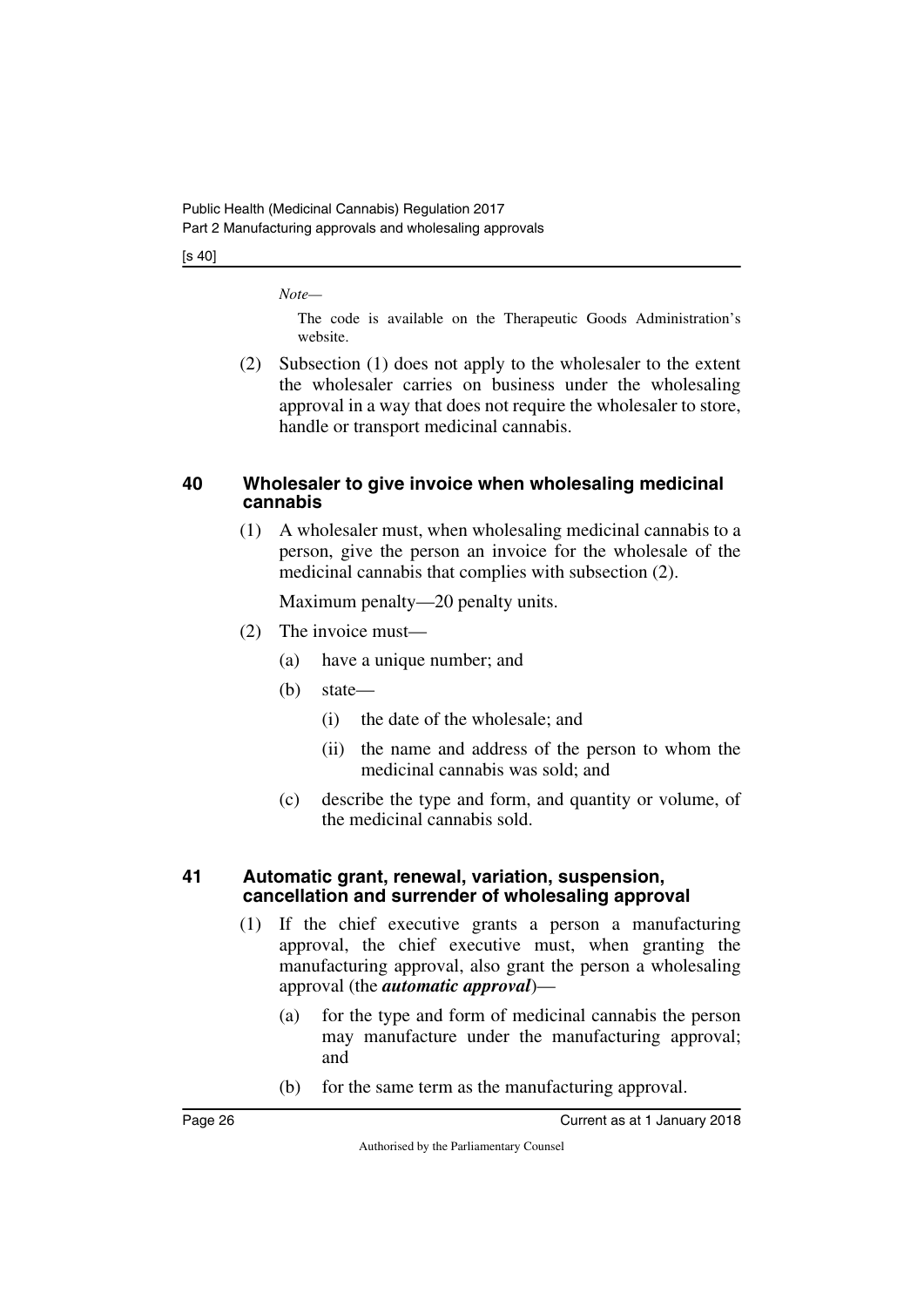[s 42]

- (2) If the chief executive renews the manufacturing approval, the chief executive must, when renewing the manufacturing approval, also renew the automatic approval for the same term as the manufacturing approval.
- (3) If the chief executive varies the type or form of medicinal cannabis the person may manufacture under the manufacturing approval, or amends the manufacturing approval in another way, the chief executive must, when amending the manufacturing approval, also amend the automatic approval in the same way.
- (4) If the chief executive suspends the manufacturing approval, the chief executive must, when suspending the manufacturing approval, also suspend the automatic approval for the same period.
- (5) If the chief executive cancels the manufacturing approval, the chief executive must, when cancelling the manufacturing approval, also cancel the automatic approval.
- (6) If the person surrenders the manufacturing approval, the person is also taken to have surrendered the automatic approval.

# <span id="page-28-0"></span>**Division 8 Administrative action**

#### <span id="page-28-2"></span>**42 Definition for division**

<span id="page-28-3"></span><span id="page-28-1"></span>In this division—

*administrative action*, in relation to an approval, means—

- (a) suspension of the approval; or
- (b) cancellation of the approval; or
- (c) variation of the approval; or
- (d) imposition of conditions on the approval.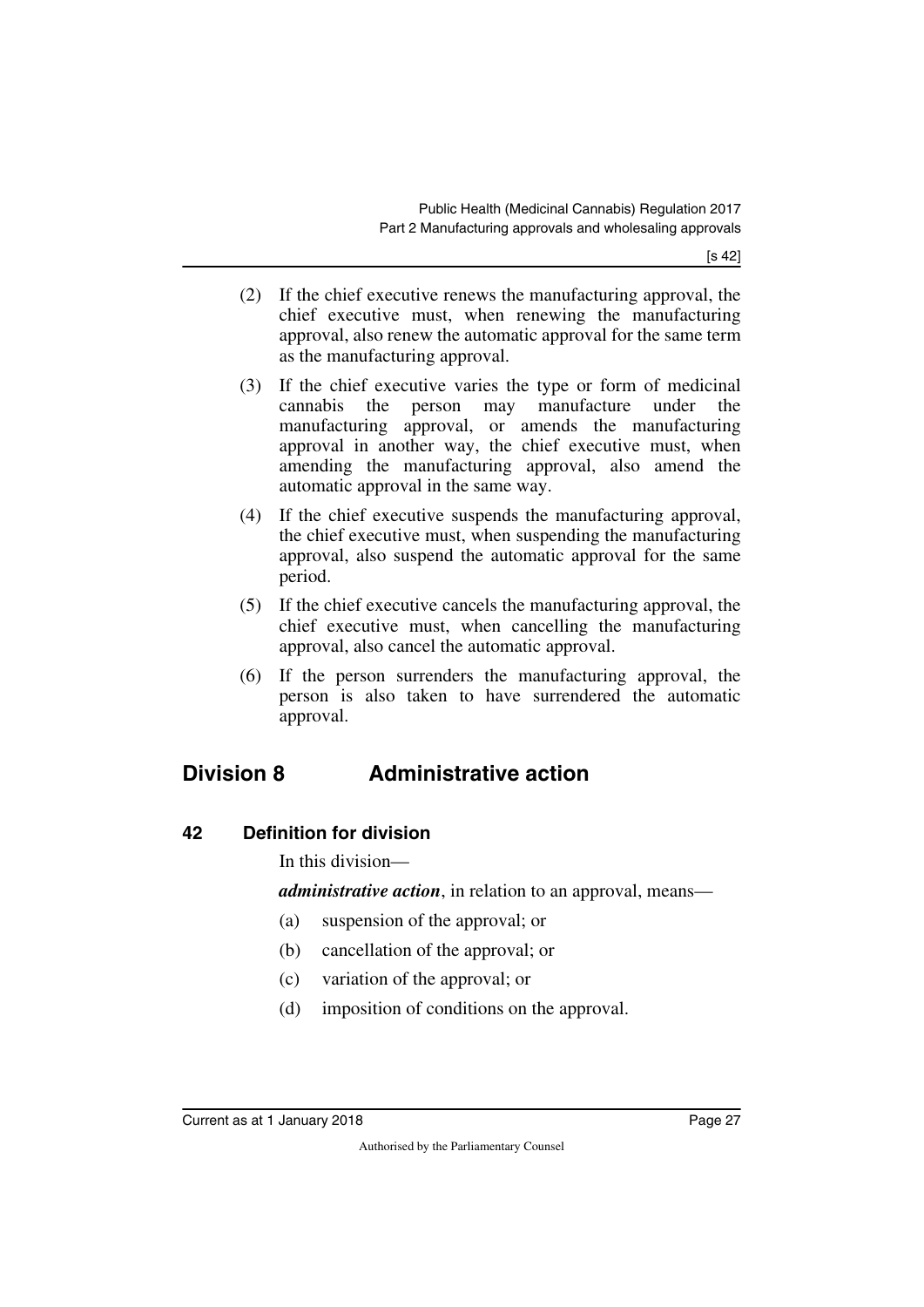[s 43]

## <span id="page-29-0"></span>**43 Grounds for action to be taken**

<span id="page-29-1"></span>Each of the following is a ground for the chief executive to take administrative action in relation to an approval—

- (a) the approval holder has contravened the Act or a condition of the approval;
- (b) the chief executive believes the administrative action is necessary to prevent or minimise a diversion risk or a substance risk;
- (c) the approval holder is not, or is no longer, suitable to hold the approval;
- (d) the approval holder made a materially false or misleading representation or declaration to obtain the approval.

### <span id="page-29-2"></span>**44 Show cause notice**

- <span id="page-29-3"></span>(1) This section applies if the chief executive reasonably believes a ground exists to take administrative action in relation to an approval.
- (2) The chief executive must give the approval holder a notice under this section (a *show cause notice*).
- (3) The show cause notice must state the following—
	- (a) the administrative action (the *proposed action*) in relation to the approval the chief executive proposes to take;
	- (b) the grounds for the proposed action;
	- (c) an outline of the facts and circumstances forming the basis for the grounds;
	- (d) if the proposed action is a suspension of the approval the proposed suspension period;
	- (e) if the proposed action is a variation of the approval details of the variation;
	- (f) if the proposed action is the imposition of conditions details of the conditions;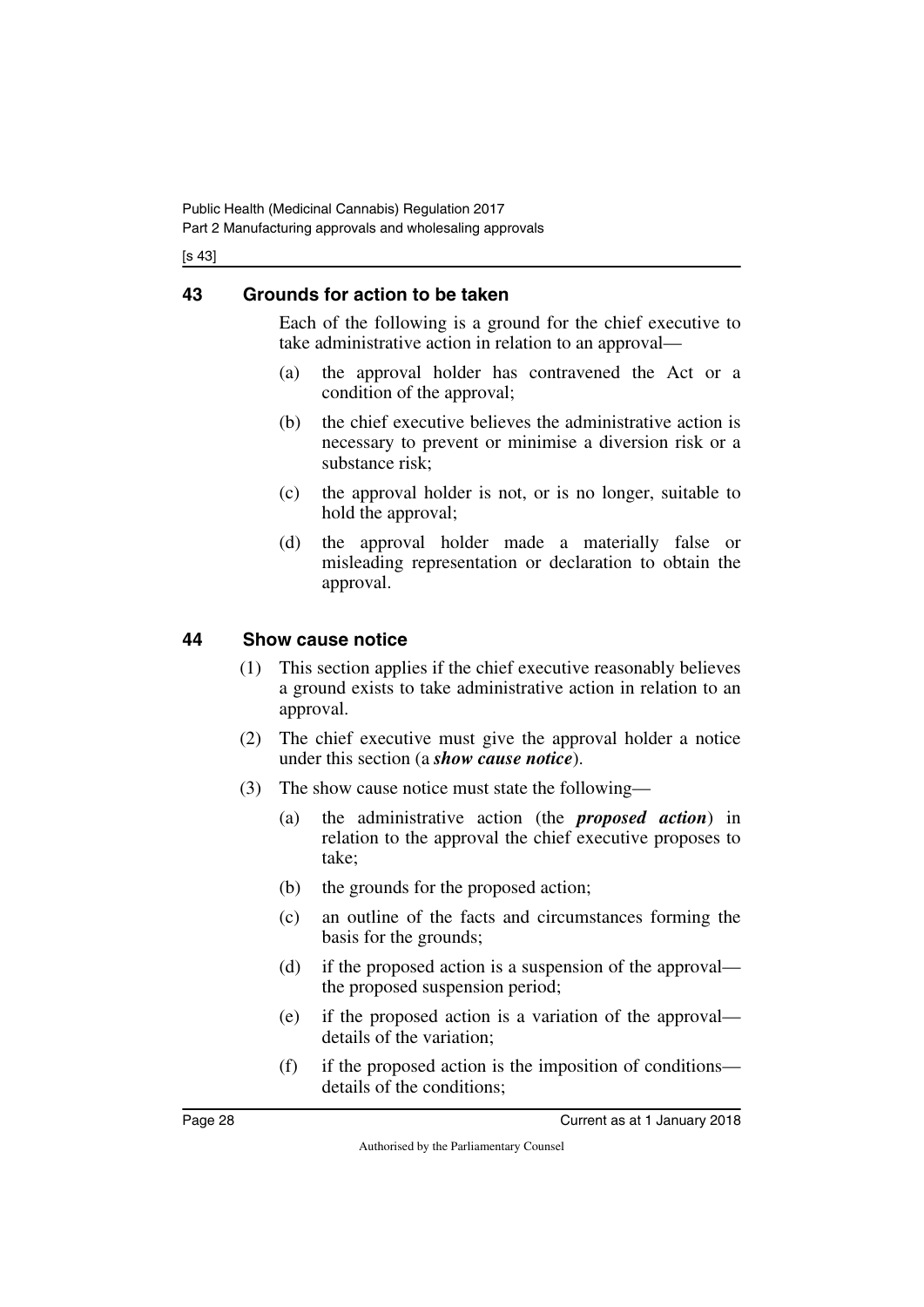[s 45]

- (g) an invitation to the approval holder to show within a stated period (the *show cause period*) why the proposed action should not be taken.
- (4) The show cause period must be a period ending not less than 21 days after the show cause notice is given to the approval holder.

#### <span id="page-30-0"></span>**45 Representations about show cause notices**

- <span id="page-30-1"></span>(1) The approval holder may make written representations to the chief executive about the show cause notice given to the holder within the show cause period for the notice.
- (2) The chief executive must consider all representations (the *accepted representations*) made under subsection (1).

## <span id="page-30-2"></span>**46 Ending show cause process without further action**

- <span id="page-30-3"></span>(1) This section applies if, after considering the accepted representations from the approval holder for the show cause notice, the chief executive no longer believes a ground exists to take administrative action in relation to the approval.
- (2) The chief executive must not take any further action about the show cause notice.
- (3) The chief executive must give notice to the holder that no further action is to be taken about the show cause notice.

## <span id="page-30-4"></span>**47 Decision to take administrative action**

- <span id="page-30-5"></span>(1) This section applies if, after considering the accepted representations from the approval holder for the show cause notice, the chief executive—
	- (a) still reasonably believes a ground exists to take administrative action in relation to the approval; and
	- (b) reasonably believes the administrative action is warranted.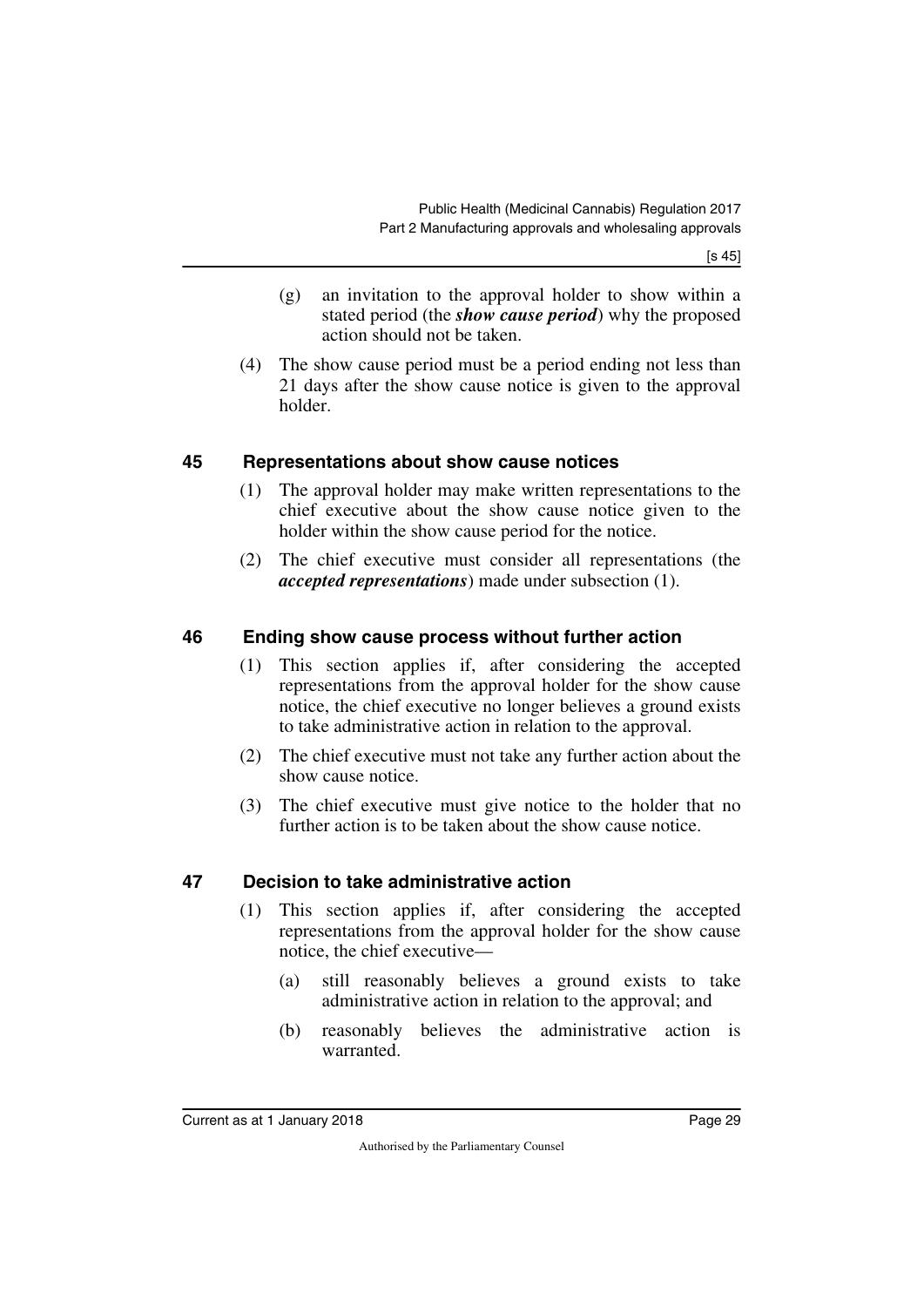[s 48]

- (2) This section also applies if there are no accepted representations for the show cause notice.
- (3) The chief executive may decide—
	- (a) if the proposed action stated in the show cause notice was to suspend the approval for a stated period—to suspend the approval for no longer than the stated period; or
	- (b) if the proposed action stated in the show cause notice was to cancel the approval—to either cancel the approval or suspend it for a period; or
	- (c) if the proposed action stated in the show cause notice was to vary the approval—to either vary the approval as proposed or vary the approval in a less onerous way; or
	- (d) if the proposed action stated in the show cause notice was to impose conditions on the approval—to either impose the conditions proposed or impose less onerous conditions on the approval.
- (4) As soon as practicable after making the decision, the chief executive must give an information notice about the decision to the approval holder.
- (5) The decision takes effect on—
	- (a) the day the information notice is given to the holder; or
	- (b) if a later day of effect is stated in the information notice—the later day.

## <span id="page-31-0"></span>**48 Immediate administrative action**

- <span id="page-31-1"></span>(1) The chief executive may decide to immediately take administrative action in relation to an approval if the chief executive reasonably believes—
	- (a) a ground exists to take the administrative action in relation to the approval; and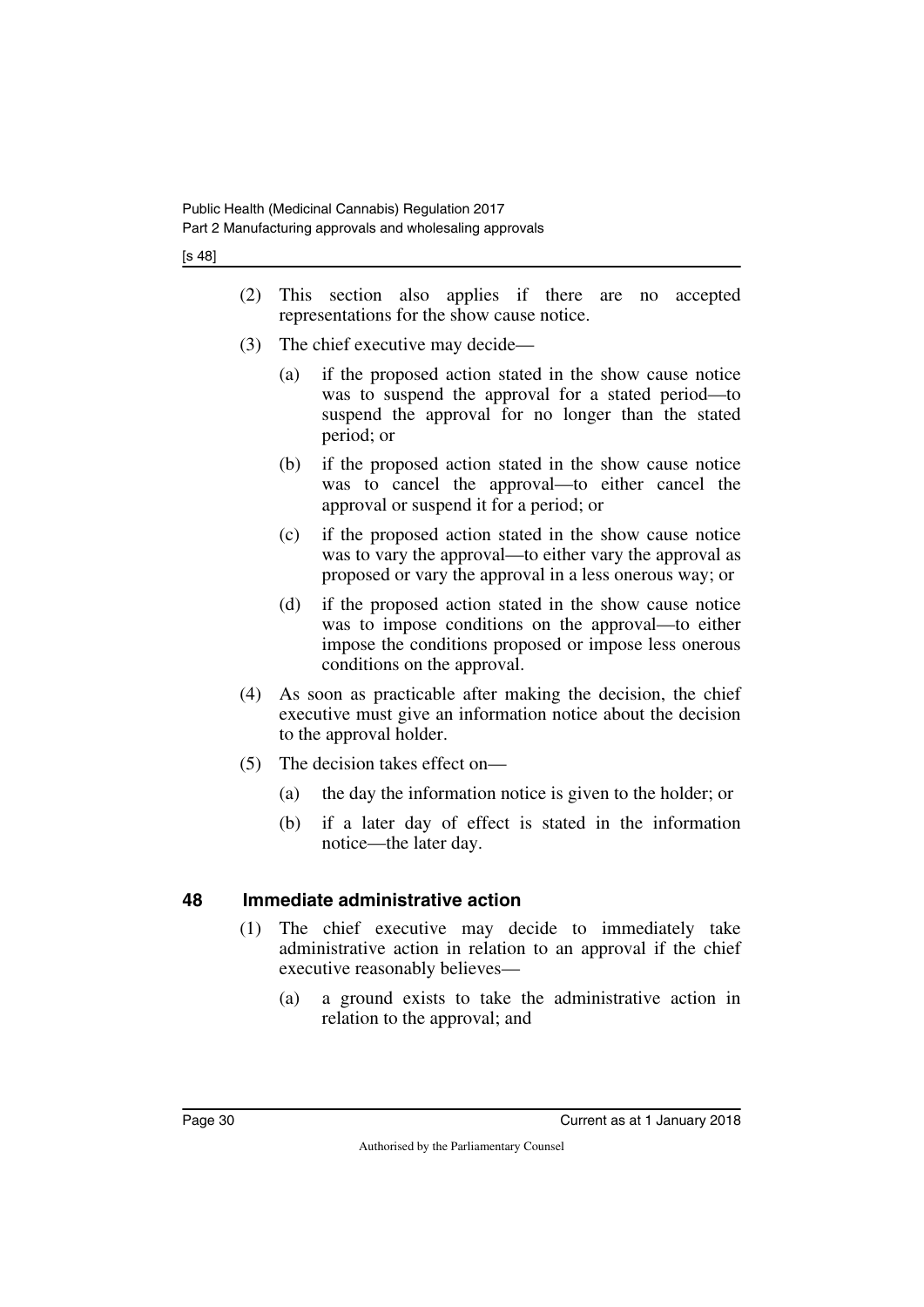- (b) it is necessary to take the administrative action immediately because there is an imminent and serious risk to the life, health or safety of a person.
- (2) The administrative action in relation to the approval—
	- (a) takes effect when both of the following notices are given to the approval holder—
		- (i) a show cause notice for the administrative action;
		- (ii) an information notice for the chief executive's decision to take the action; and
	- (b) continues in effect until the earliest of the following—
		- (i) the chief executive decides to stop the administrative action;
		- (ii) the show cause notice is finally dealt with;
		- (iii) 60 days after the day the notices were given to the holder.

# <span id="page-32-0"></span>**Division 9 Offences**

#### <span id="page-32-2"></span>**49 Offence for false or misleading statements or documents**

<span id="page-32-3"></span><span id="page-32-1"></span>A person must not state anything, or give a document containing information, the person knows is false or misleading in a material particular in relation to—

- (a) an application for an approval; or
- (b) an application for the amendment, replacement or renewal of an approval; or
- (c) a response to a request for information under section 18 from the chief executive.

Maximum penalty—20 penalty units.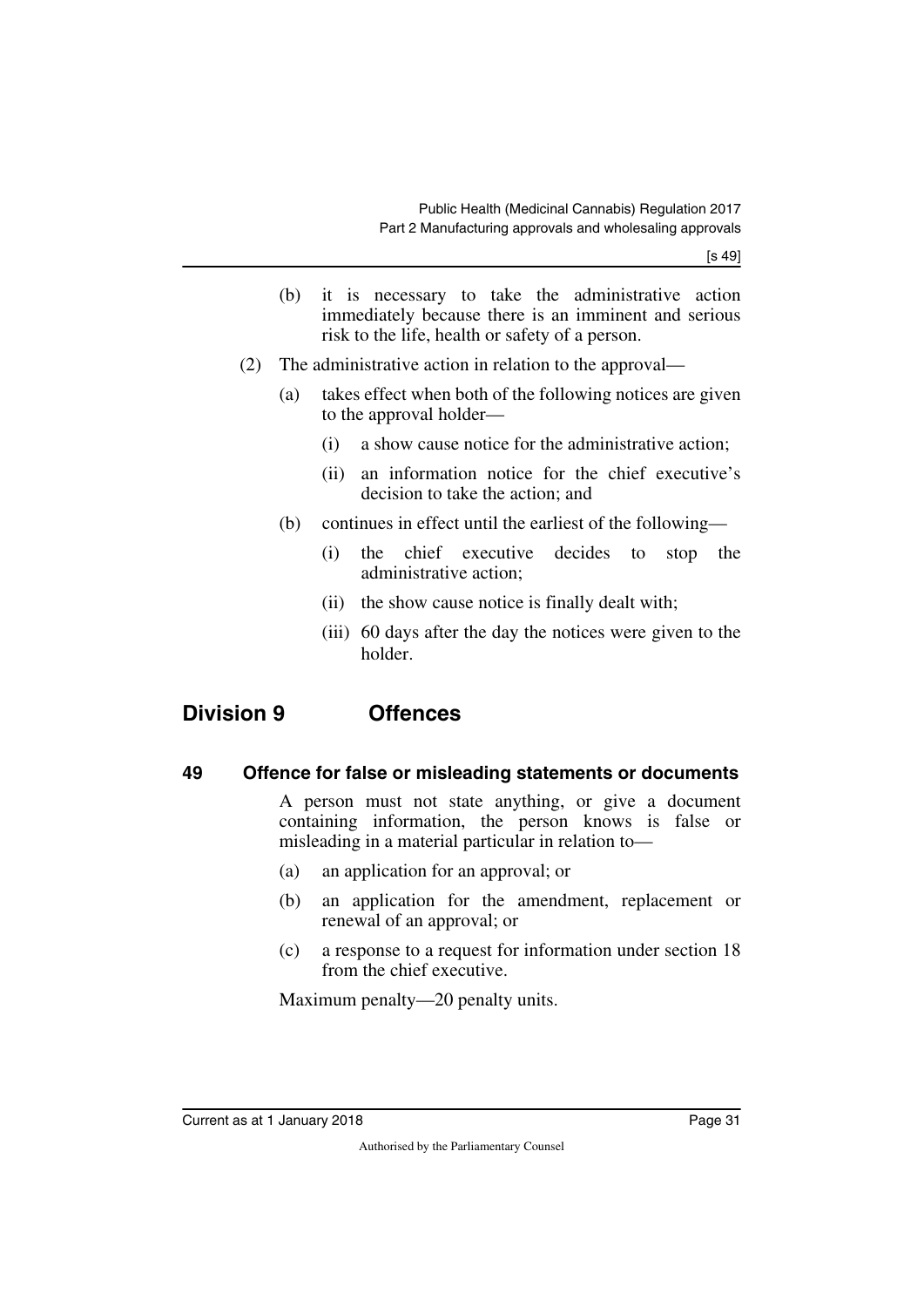[s 50]

# <span id="page-33-0"></span>**50 Offence for failure to comply with approval conditions**

<span id="page-33-3"></span><span id="page-33-1"></span>A person must comply with the conditions of an approval that apply to the person, unless the person has a reasonable excuse. Maximum penalty—20 penalty units.

# <span id="page-33-2"></span>**Part 3 Other dealings with medicinal cannabis**

# <span id="page-33-5"></span><span id="page-33-4"></span>**Division 1 Medicinal cannabis approvals, dispensing approvals and clinical trial approvals**

### <span id="page-33-7"></span><span id="page-33-6"></span>**51 Standard conditions for medicinal cannabis approvals— Act, s 34(1)**

- (1) For section 34(1) of the Act, the following conditions are prescribed as standard conditions for medicinal cannabis approvals—
	- (a) the approval holder's endorsement, under section 58 of the *Health (Drugs and Poisons) Regulation 1996*, must not be suspended or cancelled;
	- (b) the approval holder must maintain a current registration (the *registration*), as a medical practitioner, under the Health Practitioner Regulation National Law;
	- (c) the registration must not be subject to a condition or undertaking prohibiting the approval holder from performing an act that—
		- (i) is in the scope of the approval holder's authority; or
		- (ii) involves a controlled drug;
	- (d) if a TGA approval is stated in the medicinal cannabis approval—the approval holder must comply with any conditions imposed on the TGA approval;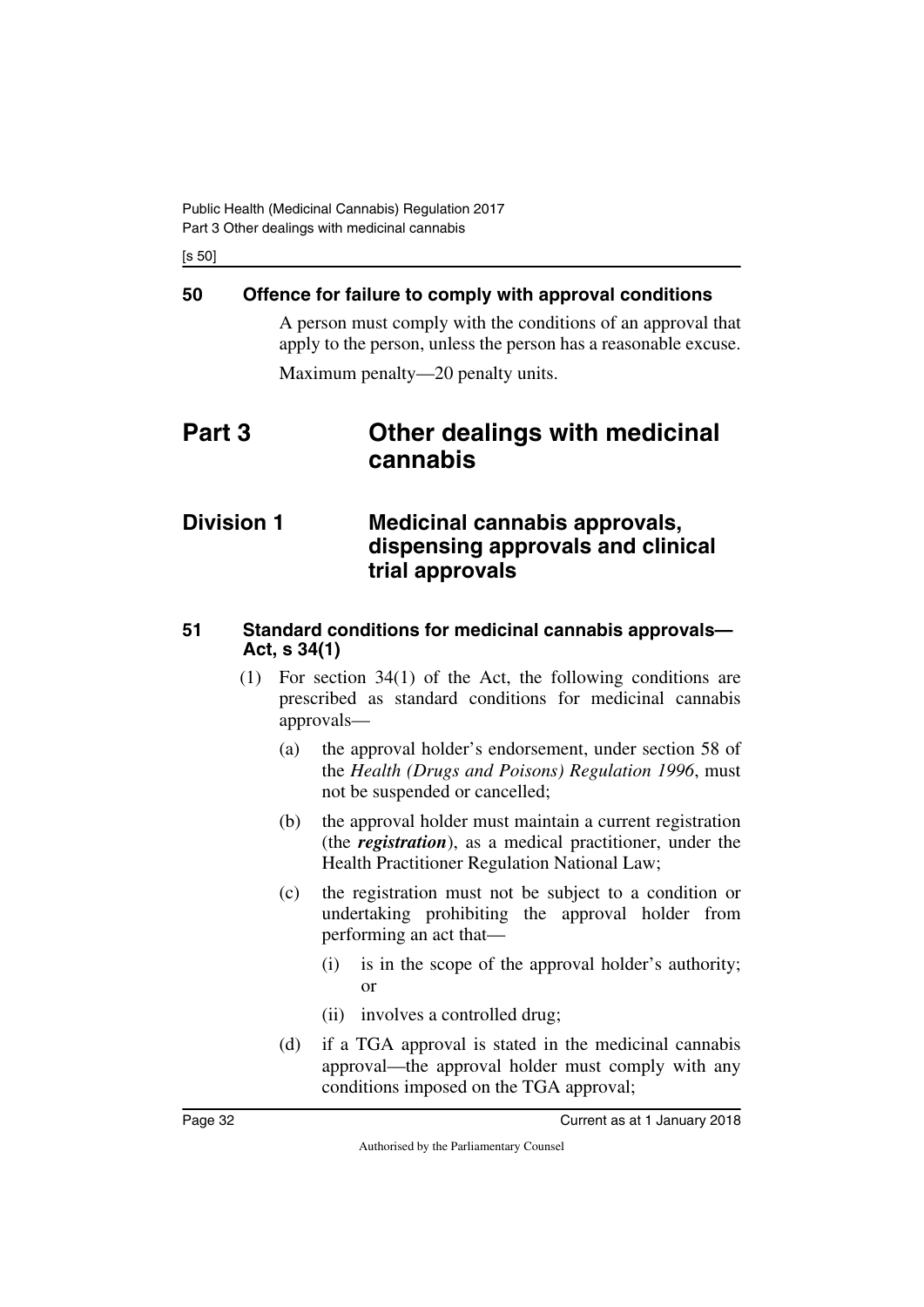- (e) if the patient is a driving restricted patient—the approval holder must—
	- (i) obtain a written driving acknowledgement from the patient before exercising the approval holder's authority in relation to the patient; and
	- (ii) keep the written driving acknowledgement.

*Note—*

For requirements relating to the keeping of records and information, see part 6.

(2) In this section—

*authority*, of the holder of a medicinal cannabis approval, means the authority of the approval holder under section 57 of the Act.

*driving restricted patient* means a patient who—

- (a) is at least 16 years old; and
- (b) has capacity to consent to treatment with medicinal cannabis; and
- (c) will, under the patient's medicinal cannabis approval, be treated with medicinal cannabis containing delta-9-tetrahydrocannabinol.

#### <span id="page-34-1"></span><span id="page-34-0"></span>**52 Standard conditions for dispensing approvals—Act, s 34(1)**

- (1) For section 34(1) of the Act, the following conditions are prescribed as standard conditions for dispensing approvals—
	- (a) the approval holder's endorsement, under section 64 of the *Health (Drugs and Poisons) Regulation 1996*, must not be suspended or cancelled;
	- (b) the approval holder must maintain a current registration (the *registration*), as a pharmacist, under the Health Practitioner Regulation National Law;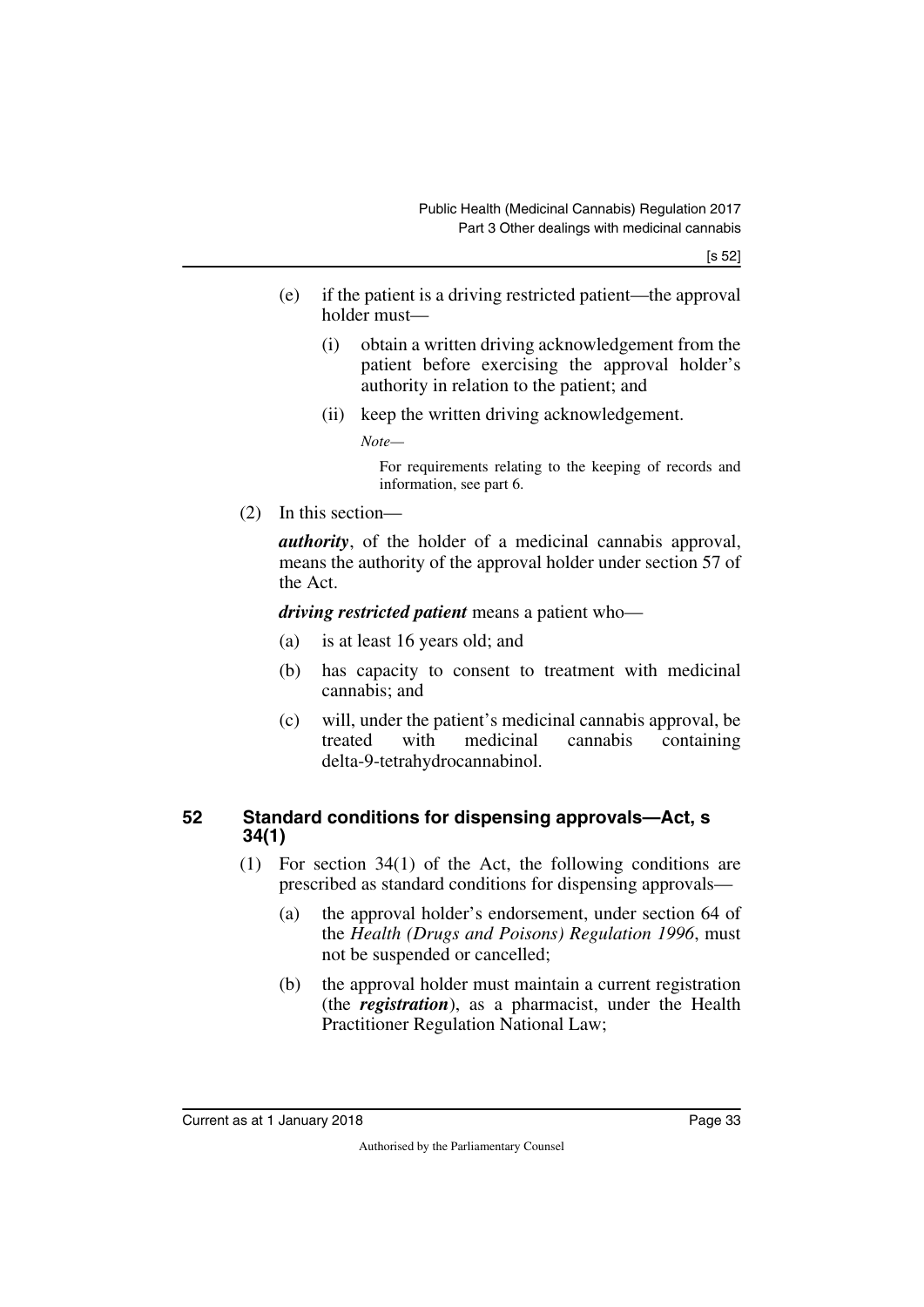[s 53]

- (c) the registration must not be subject to a condition or undertaking prohibiting the approval holder from performing an act that—
	- (i) is in the scope of the approval holder's authority; or
	- (ii) involves a controlled drug;
- (d) if a TGA approval relates to medicinal cannabis obtained, possessed, dispensed or manufactured by the approval holder—the approval holder must comply with any conditions imposed on the TGA approval;
- (e) the approval holder must only dispense medicinal cannabis in accordance with a prescription;
- (f) the approval holder must comply with the Guidelines for Dispensing of Medicines published by the Pharmacy Board of Australia.

*Note—*

The Guidelines for Dispensing of Medicines is available on the Pharmacy Board of Australia's website.

(2) In this section—

*authority*, of the holder of a dispensing approval, means the authority of the approval holder under section 58 of the Act.

*manufacture* means manufacture within the meaning of the Act, schedule 1, definition *manufacture*, paragraph (a)(vi) to  $(viii)$ .

### <span id="page-35-1"></span><span id="page-35-0"></span>**53 Standard conditions for clinical trial approvals—Act, s 34(1)**

- (1) For section 34(1) of the Act, the condition stated in subsection (2) is prescribed as a standard condition for clinical trial approvals.
- (2) If an ethics committee has approved a protocol for the clinical trial to which the clinical trial approval relates, the clinical trial must be conducted in accordance with the requirements of the protocol.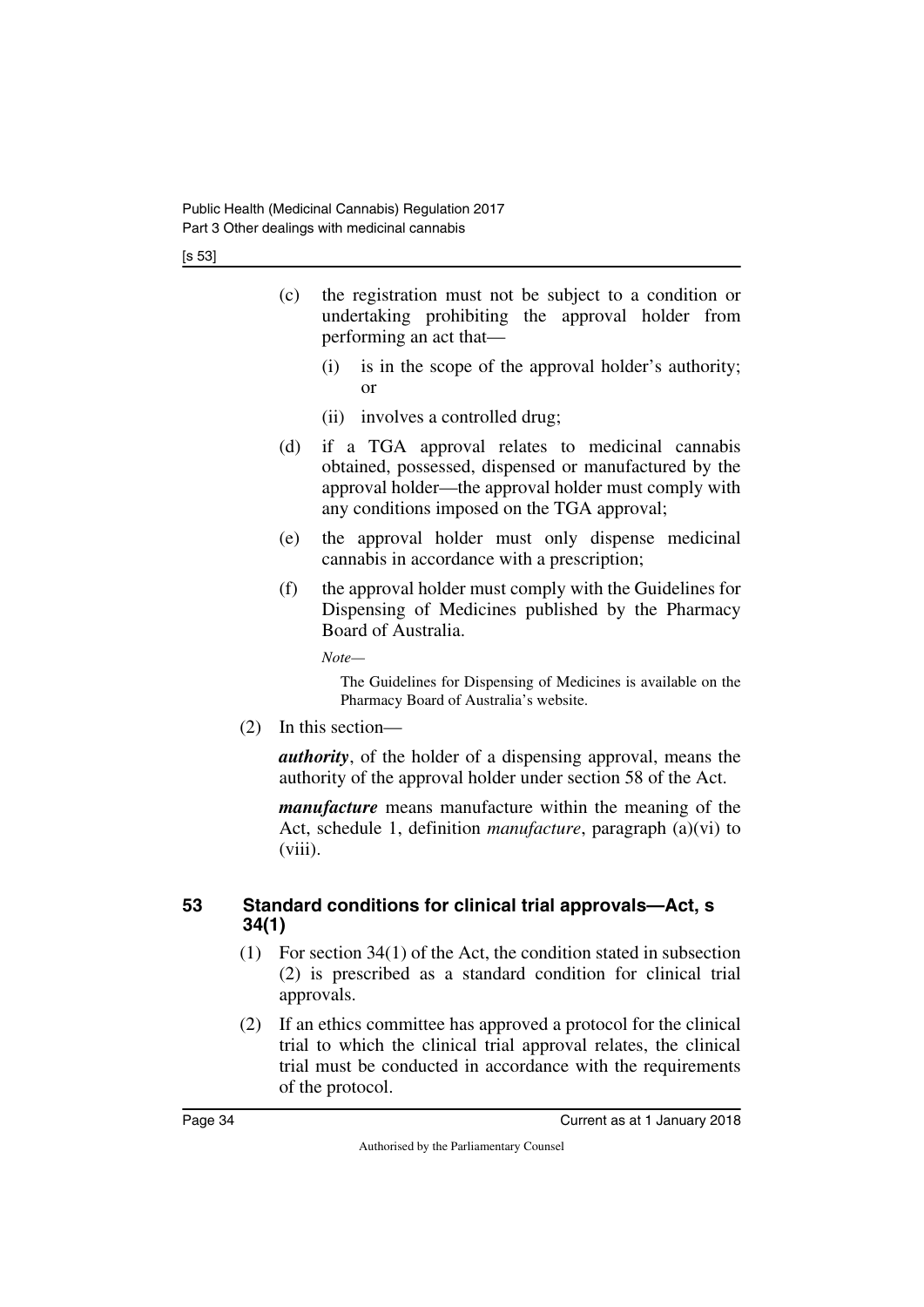(3) In this section—

*ethics committee* see the *Therapeutic Goods Act 1989* (Cwlth), section 3.

## **Division 2 Patient-class prescribers**

#### **54 Prescribed specialist medical practitioners—Act, s 52(1)(a)**

- (1) For section 52(1)(a) of the Act, the following classes of specialist medical practitioners are prescribed—
	- (a) compliant palliative medicine specialists;
	- (b) compliant specialist general paediatricians;
	- (c) compliant specialist gynaecological oncologists;
	- (d) compliant specialist haematologist physicians;
	- (e) compliant specialist medical oncologists;
	- (f) compliant specialist neurologists;
	- (g) compliant specialist paediatric medical oncologists;
	- (h) compliant specialist paediatric neurologists;
	- (i) compliant specialist paediatric palliative medicine physicians;
	- (j) compliant specialist radiation oncologists.
- (2) In this section—

*compliant*, in relation to a specialist medical practitioner, means a specialist medical practitioner who—

- (a) is not breaching a condition applying to patient-class prescribers under section 57(2)(a) or (b); and
- (b) has not breached a condition applying to patient-class prescribers under section  $57(2)(c)$  to (f).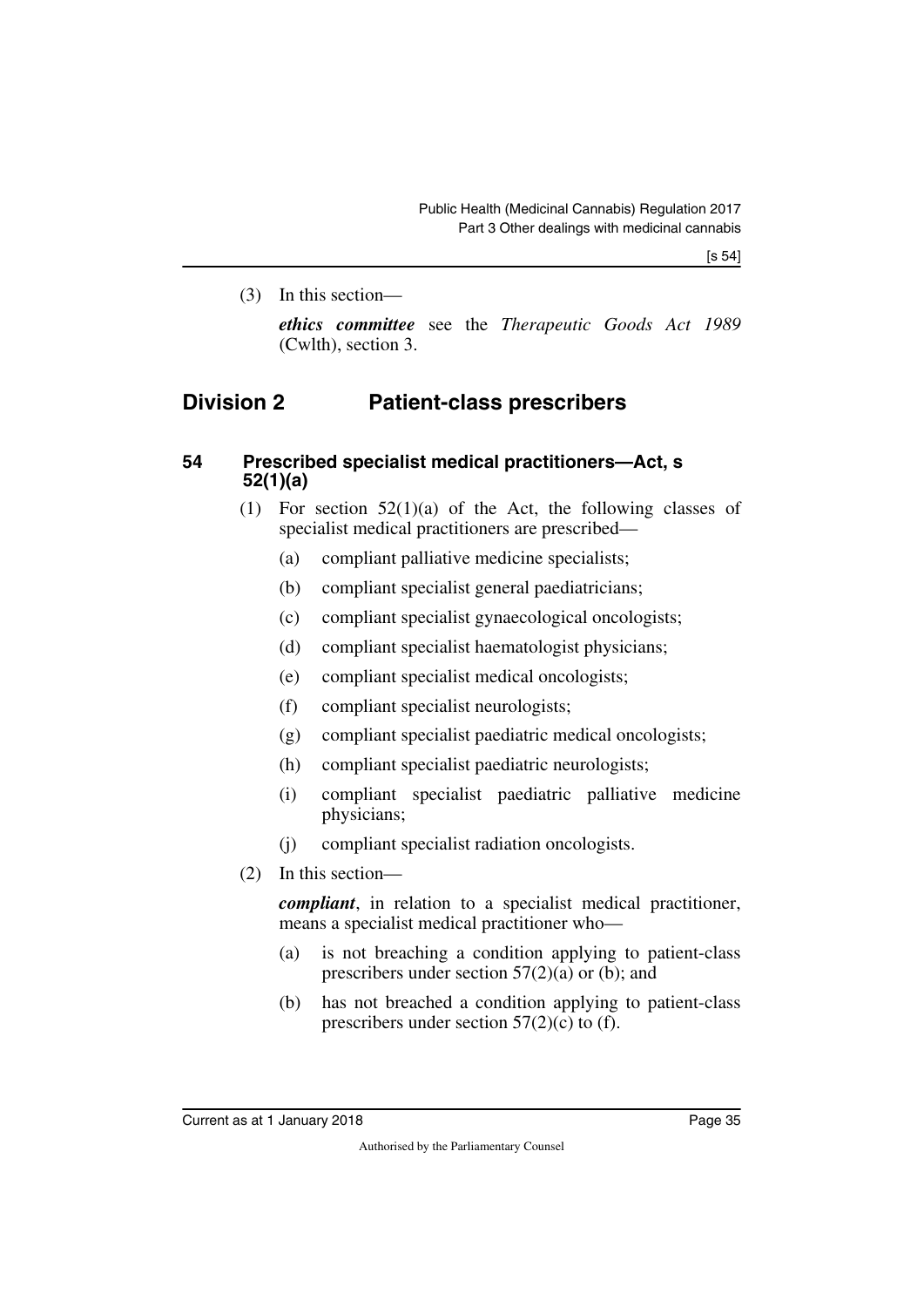[s 55]

## **55 Prescribed classes of patients—Act, s 52(2)(a)**

- (1) For section 52(2)(a) of the Act, the following classes of patients are prescribed—
	- (a) persons experiencing chemotherapy-induced nausea or vomiting;
	- (b) terminally ill persons being treated by a compliant palliative medicine specialist for symptoms associated with terminal illness;
	- (c) children with intractable (drug resistant) epilepsy;
	- (d) persons with multiple sclerosis experiencing spasticity.
- (2) In this section—

*terminally ill person* means a person who—

- (a) has a terminal illness; and
- (b) is, in the opinion of a compliant palliative medicine specialist treating the person, reasonably expected to die within 1 year as a result of the terminal illness.

## **56 Prescribed medicinal cannabis—Act, s 52(2)(b)**

For section 52(2)(b) of the Act, medicinal cannabis containing either or both of the following is prescribed—

- (a) delta-9-tetrahydrocannabinol;
- (b) cannabidiol.

## **57 Conditions for patient-class prescribers—Act, s 52(1)(b)**

- (1) This section prescribes conditions for section 52(1)(b) of the Act.
- (2) A patient-class prescriber's authority is conditional on the following—
	- (a) the patient-class prescriber's endorsement, under section 58 of the *Health (Drugs and Poisons) Regulation 1996*, must not be suspended or cancelled;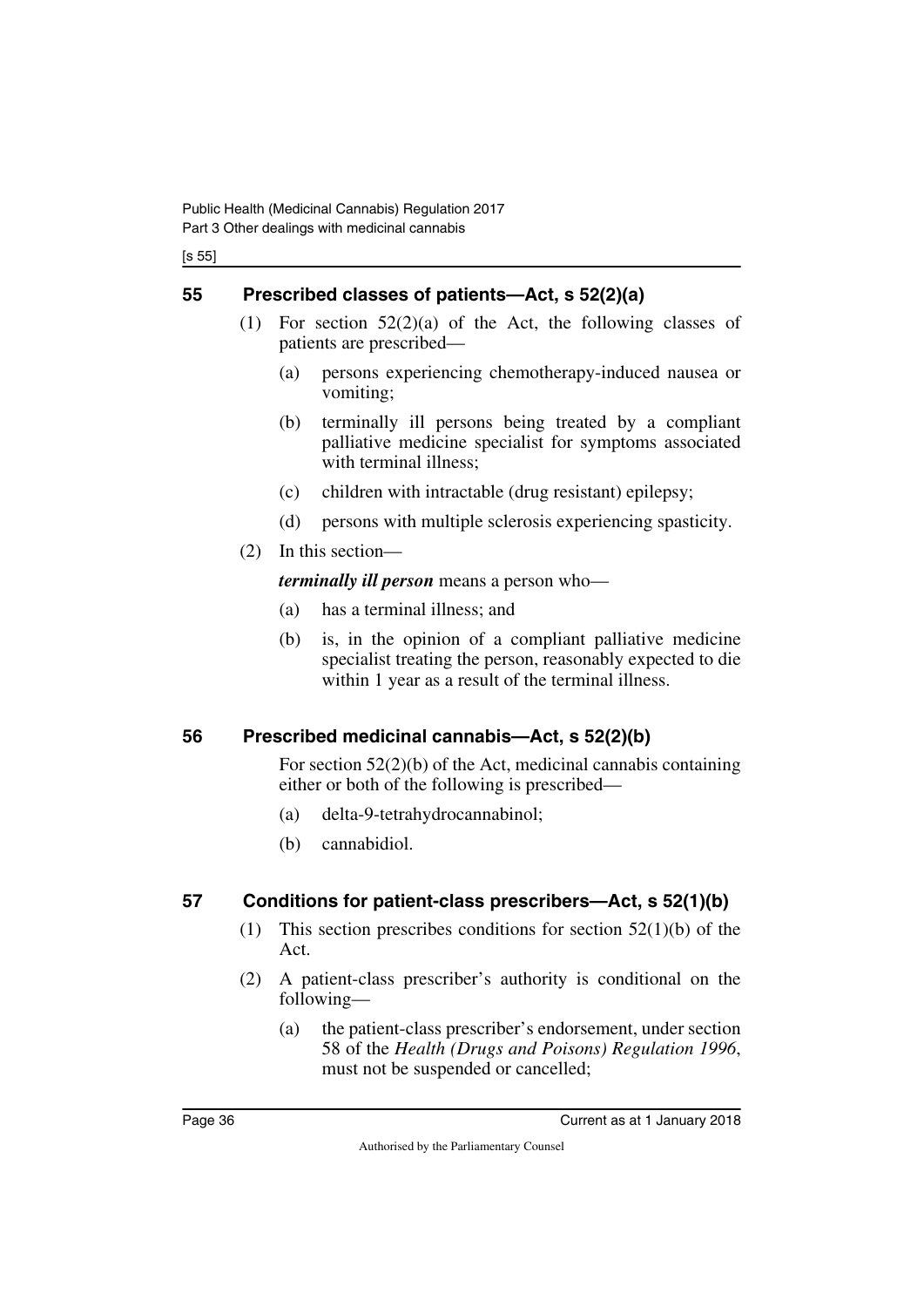- (b) the patient-class prescriber must maintain a current registration (the *registration*), as a medical practitioner, under the Health Practitioner Regulation National Law;
- (c) the registration must not be subject to a condition or undertaking prohibiting the patient-class prescriber from performing an act that—
	- (i) is in the scope of the patient-class prescriber's authority; or
	- (ii) involves a controlled drug;
- (d) the patient-class prescriber must, when exercising the patient-class prescriber's authority in relation to medicinal cannabis, comply with any conditions imposed on a TGA approval relating to the medicinal cannabis;
- (e) the patient-class prescriber must—
	- (i) obtain a treatment consent before exercising the patient-class prescriber's authority in relation to an eligible patient; and
	- (ii) keep the treatment consent;

*Note—*

For requirements relating to the keeping of records and information, see part 6.

- (f) if an eligible patient is a driving restricted patient—the patient-class prescriber must—
	- (i) obtain a written driving acknowledgement from the patient before exercising the patient-class prescriber's authority in relation to the patient; and
	- (ii) keep the written driving acknowledgement.

*Note—*

For requirements relating to the keeping of records and information, see part 6.

(3) If the chief executive knows, or reasonably suspects, a patient-class prescriber has breached a condition mentioned in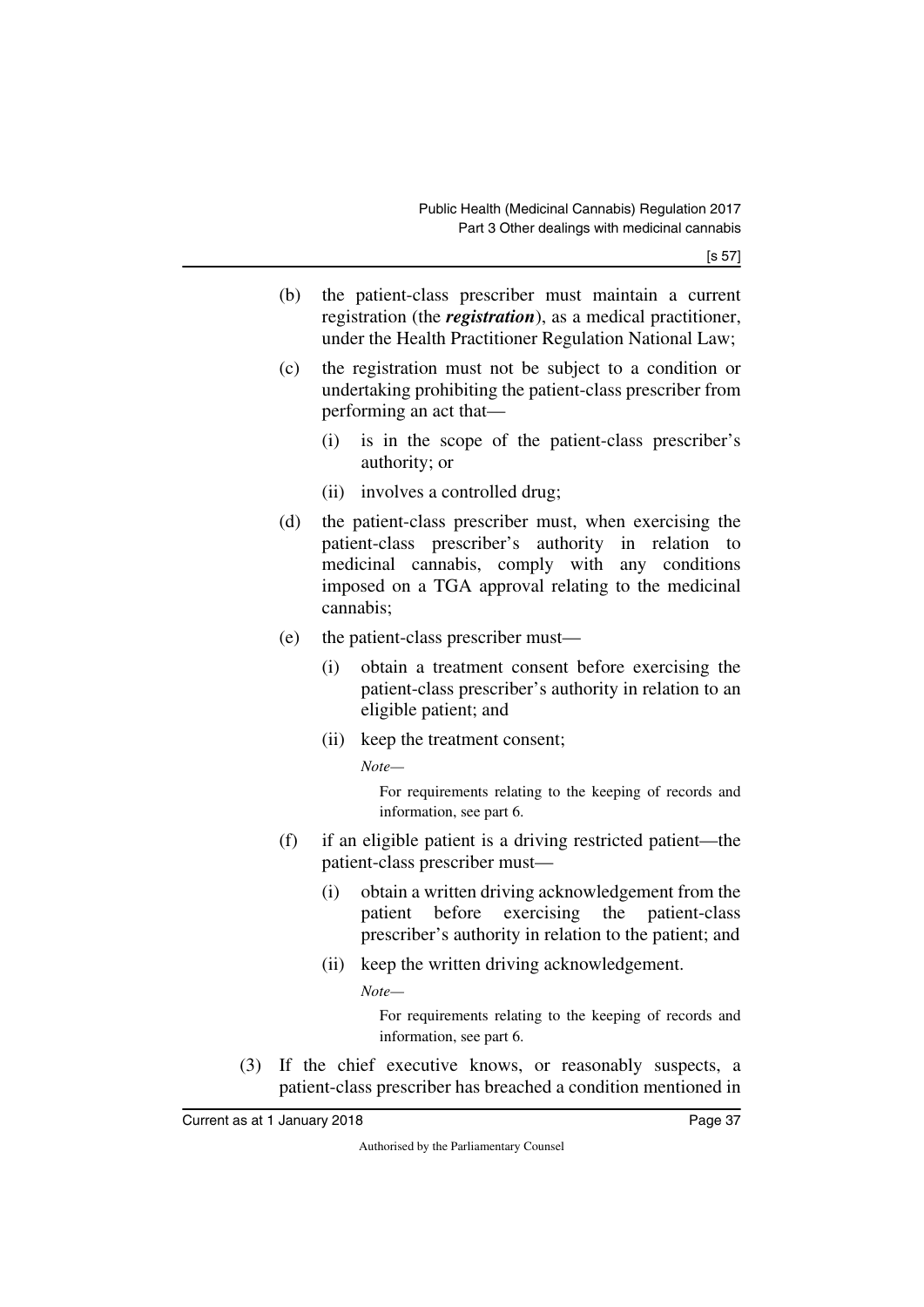#### [s 58]

subsection (2), the chief executive must give the patient-class prescriber written notice of the knowledge or suspicion.

#### *Note—*

A specialist medical practitioner is no longer a member of a class of specialist medical practitioners prescribed under section 54, and may not exercise the authority of a patient-class prescriber—

- (a) while the specialist medical practitioner is breaching a condition mentioned in subsection  $(2)(a)$  or  $(b)$ ; or
- (b) if the specialist medical practitioner has breached a condition mentioned in subsection  $(2)(c)$  to  $(f)$ .
- (4) In this section—

*authority*, of a patient-class prescriber, means the authority of the patient-class prescriber under section 53 of the Act.

*driving restricted patient* means a patient who—

- (a) is at least 16 years old; and
- (b) has capacity to consent to treatment with medicinal cannabis; and
- (c) will be treated by the patient-class prescriber with medicinal cannabis containing delta-9-tetrahydrocannabinol.

*treatment consent*, in relation to the treatment of an eligible patient with medicinal cannabis, means a written consent to treat the patient from a person with authority to consent to treatment of the patient with medicinal cannabis.

## **Division 3 Restricted access patients**

#### **58 Prescribed persons—Act, s 61(7), definition** *prescribed person*

(1) For section 61(7) of the Act, definition *prescribed person*, a person mentioned in column 2 is a prescribed person for the purpose of treating a patient in the care of an institution mentioned in column 1.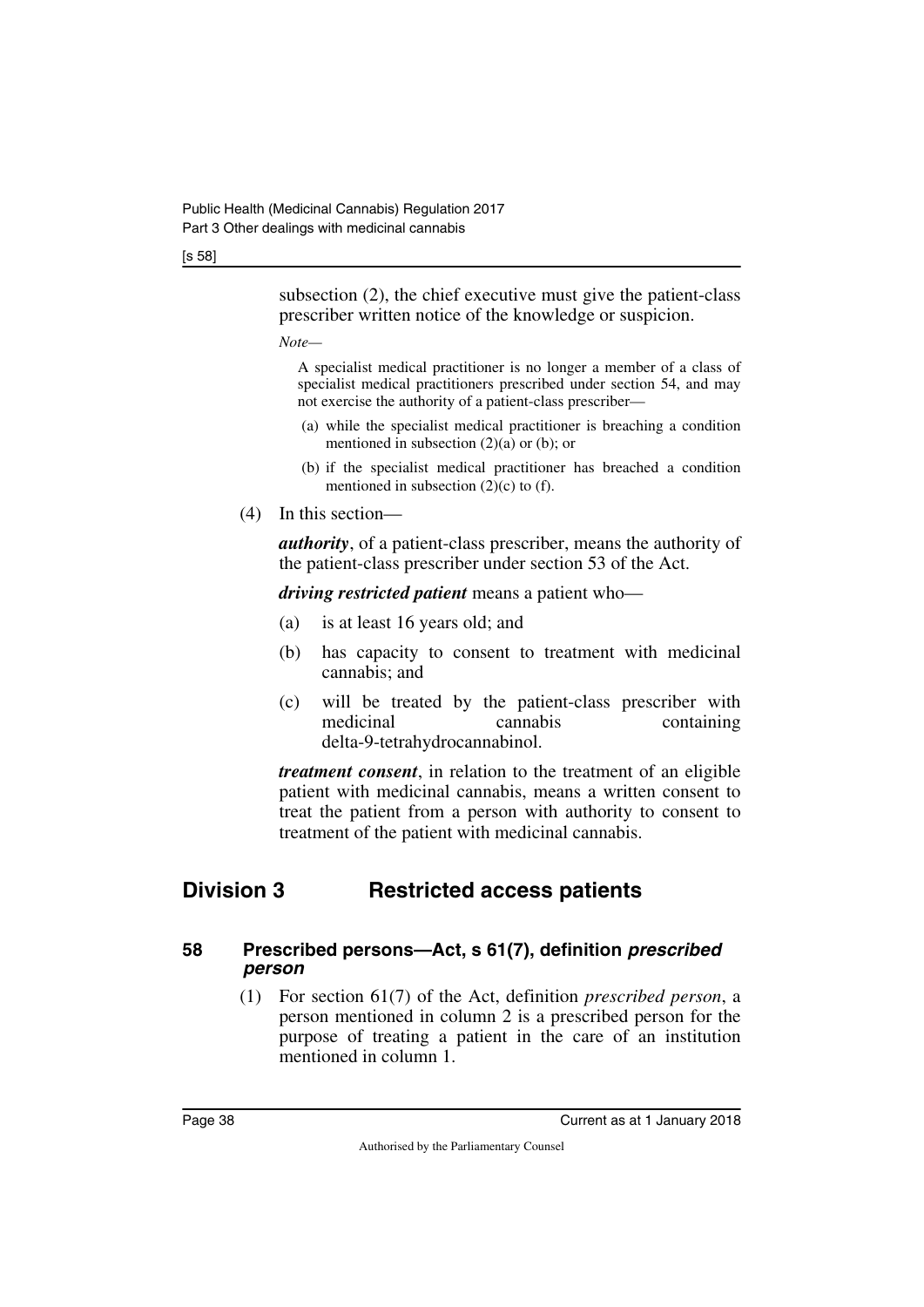[s 58]

| Column <sub>1</sub>                     | Column 2                                                                                                                                                      |
|-----------------------------------------|---------------------------------------------------------------------------------------------------------------------------------------------------------------|
| <b>Institutions</b>                     | <b>Prescribed persons</b>                                                                                                                                     |
| State schools                           | A person who-                                                                                                                                                 |
|                                         | is employed by the chief<br>(a)<br>executive (education) at the<br>State school; and                                                                          |
|                                         | has been authorised, in writing<br>(b)<br>by the State school's principal,<br>administer medicinal<br>to<br>cannabis.                                         |
| Non-State schools                       | A person who-                                                                                                                                                 |
|                                         | is employed at the non-State<br>(a)<br>school; and                                                                                                            |
|                                         | has been authorised, in writing<br>(b)<br>by the non-State school's<br>to administer<br>principal,<br>medicinal cannabis.                                     |
| QEC approved services                   | A person who-                                                                                                                                                 |
|                                         | is a staff member of the QEC<br>(a)<br>approved service; and                                                                                                  |
|                                         | has been authorised, in writing<br>(b)<br>by the approved provider for<br>the QEC approved service, to<br>administer medicinal cannabis.                      |
| Approved education and care<br>services | A person who-                                                                                                                                                 |
|                                         | is a staff member in relation to<br>(a)<br>the approved education and<br>care service; and                                                                    |
|                                         | has been authorised, in writing<br>(b)<br>by the approved provider for<br>the approved education and<br>administer<br>care service, to<br>medicinal cannabis. |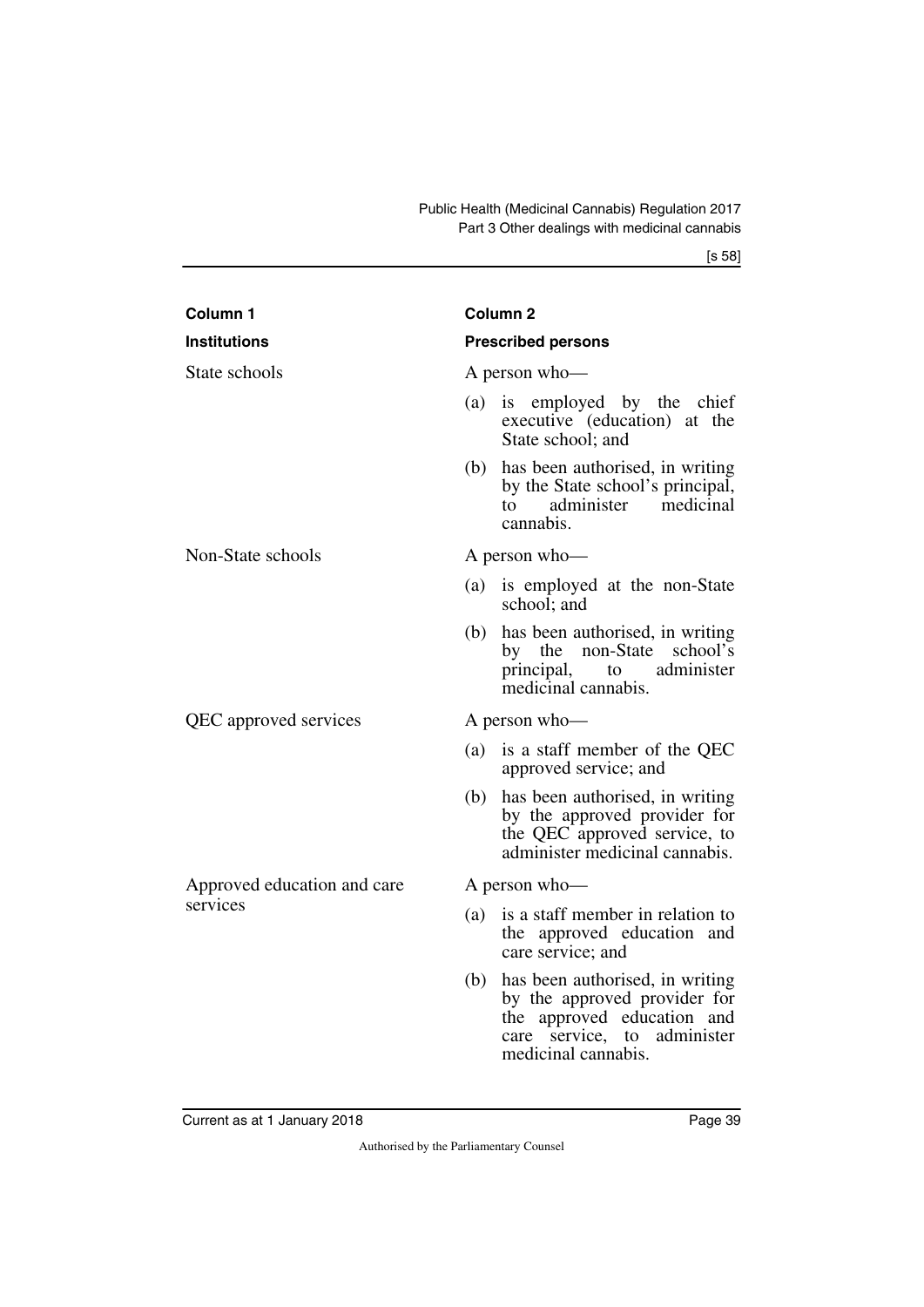#### [s 58]

(2) In this section—

*approved education and care service* means an approved education and care service under the Education and Care Services National Law (Queensland).

#### *approved provider*—

- (a) in relation to an approved education and care service, see the Education and Care Services National Law (Queensland), section 5; or
- (b) in relation to a QEC approved service, see the *Education and Care Services Act 2013*, schedule 1.

*chief executive (education)* means the chief executive of the department in which the *Education (General Provisions) Act 2006* is administered.

*non-State school* means an accredited school under the *Education (Accreditation of Non-State Schools) Act 2017*.

*principal*, of a non-State school with no position by that name, means the person responsible for the school's day-to-day management.

*QEC approved service* means a QEC approved service under the *Education and Care Services Act 2013*.

#### *staff member*—

- (a) in relation to an approved education and care service, see the Education and Care Services National Law (Queensland), section 5; or
- (b) of a QEC approved service, see the *Education and Care Services Act 2013*, schedule 1.

*State school* means a state school under the *Education (General Provisions) Act 2006*.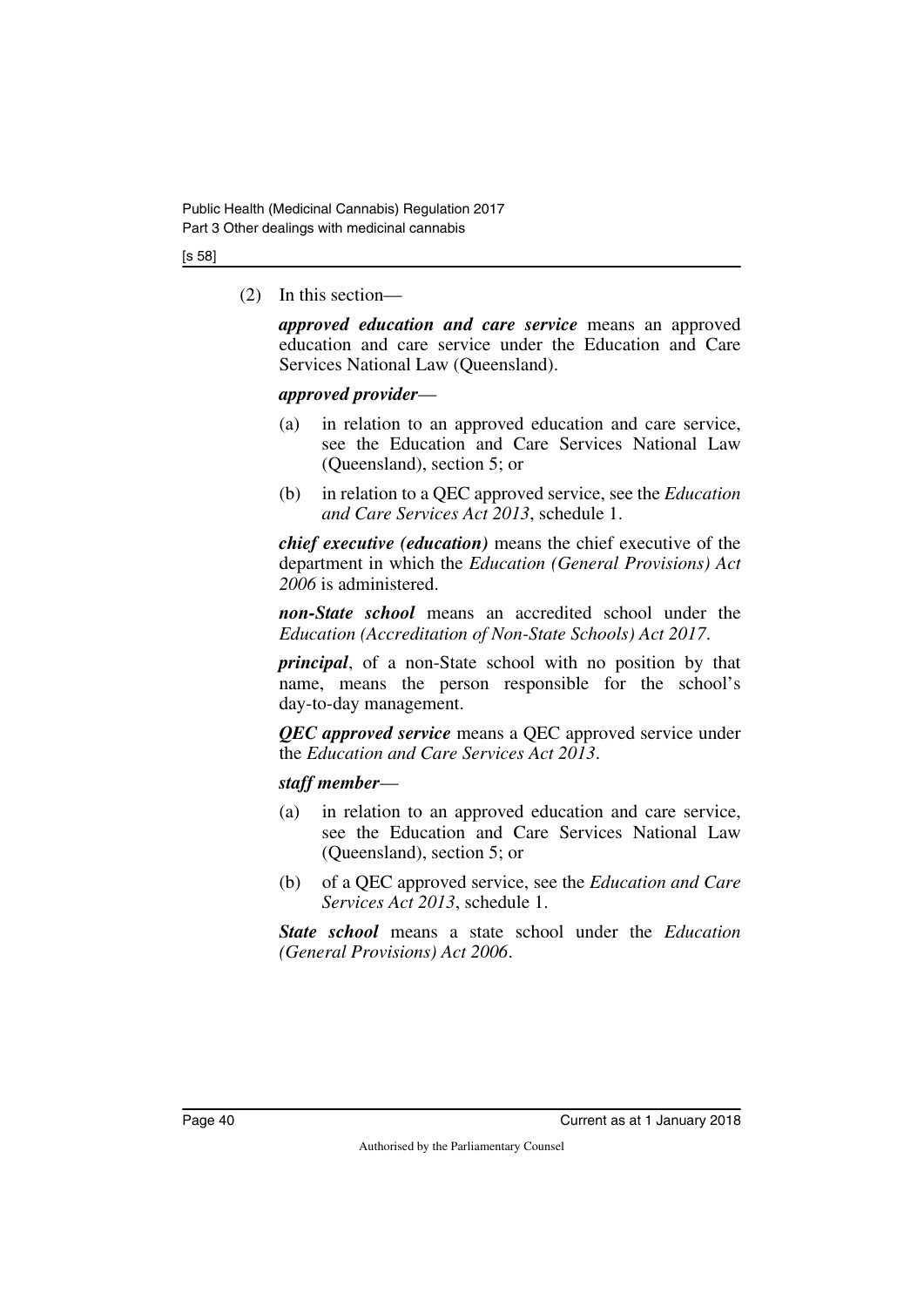[s 59]

## **Division 4 Authorised ways and eligible persons**

## **Subdivision 1 Preliminary**

#### **59 Definitions for division**

In this division—

*authority*, of an eligible person, means the authority of the eligible person to deal with medicinal cannabis under this division.

*authorised hospital staff member*, at a hospital, means an eligible person authorised under this division to deal with medicinal cannabis at the hospital.

*hospital-dispensed medicinal cannabis* means medicinal cannabis dispensed under section 67(4)(a).

*patient-supplied medicinal cannabis*, in relation to a relevant patient, means medicinal cannabis that is—

- (a) lawfully obtained by—
	- (i) the patient; or
	- (ii) a carer, or another person authorised to obtain and possess medicinal cannabis, for the patient; and
- (b) supplied by a person mentioned in paragraph (a) to an authorised hospital staff member for the purpose of treating the patient while the patient is at a hospital.

*relevant patient* means a person who—

- (a) is a patient, other than an outpatient, being treated at a hospital; and
- $(b)$  is
	- (i) a patient being treated by a patient-class prescriber under section 53 of the Act; or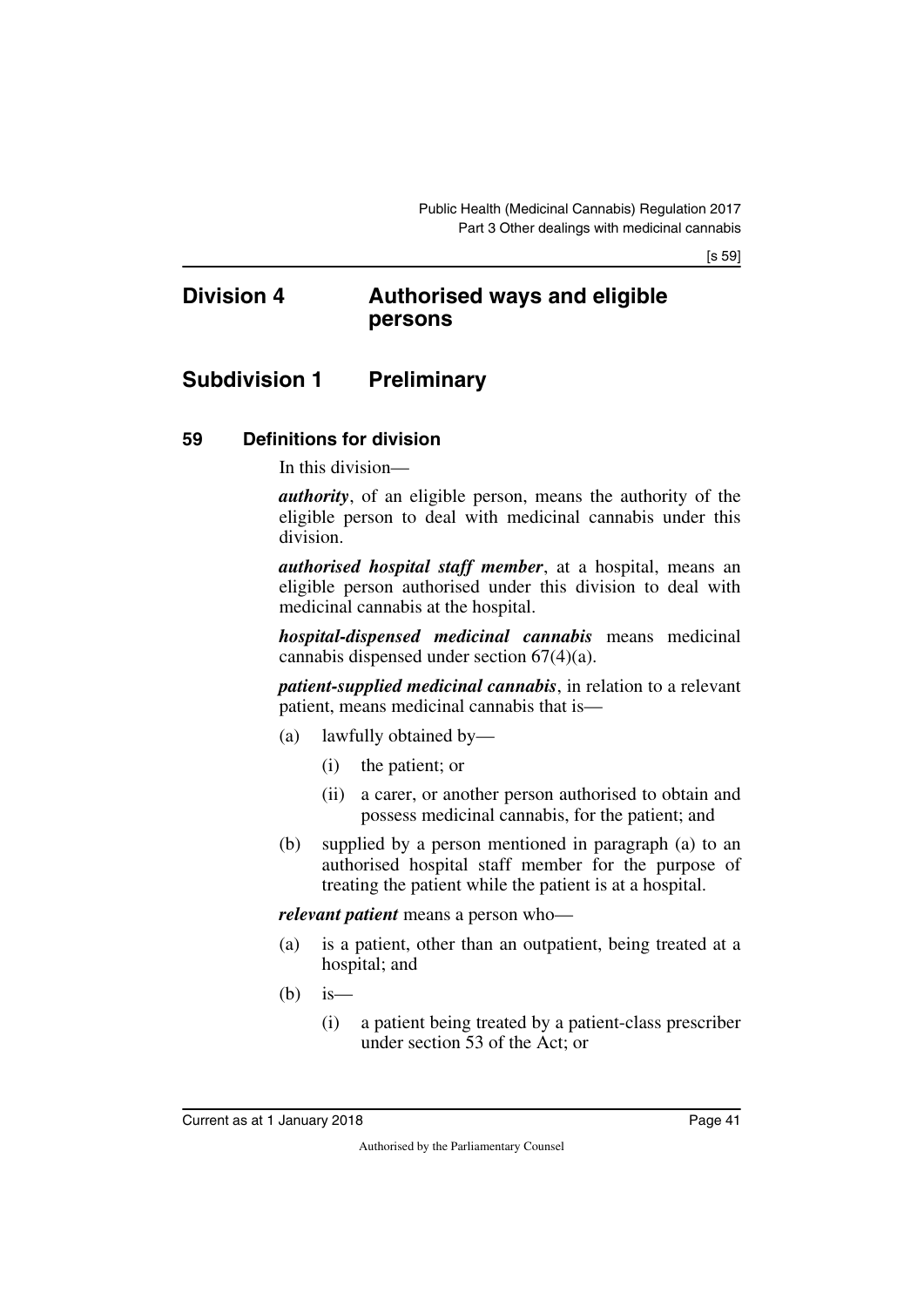[s 60]

- (ii) a patient being treated under a medicinal cannabis approval; or
- (iii) a patient being treated under a clinical trial approval.

## **60 Eligible persons and authorised ways—Act, s 68**

- (1) The following persons are prescribed as eligible persons for section 68(3) of the Act, definition *eligible person*, paragraph  $(c)$ —
	- (a) pharmacy technicians;
	- (b) state analysts and trainee state analysts.

*Note—*

Health practitioners, including doctors, enrolled nurses, pharmacists and registered nurses, are eligible persons under section 68(3) of the Act, definition *eligible person*, paragraph (a).

(2) For section  $68(1)(a)$  of the Act, a way in which a class of eligible person may, under this division, deal with medicinal cannabis is prescribed as an authorised way for the class of eligible person.

# **Subdivision 2 Hospital staff**

#### **61 Dosage conditions do not apply to authorised hospital staff members**

- (1) A dosage condition for a relevant patient does not apply to an authorised hospital staff member.
- (2) In this section—

*dosage condition*, for a relevant patient, means a condition, relating to the dosage of medicinal cannabis that may be prescribed for or used by the patient—

(a) stated in a medicinal cannabis approval or clinical trial approval; or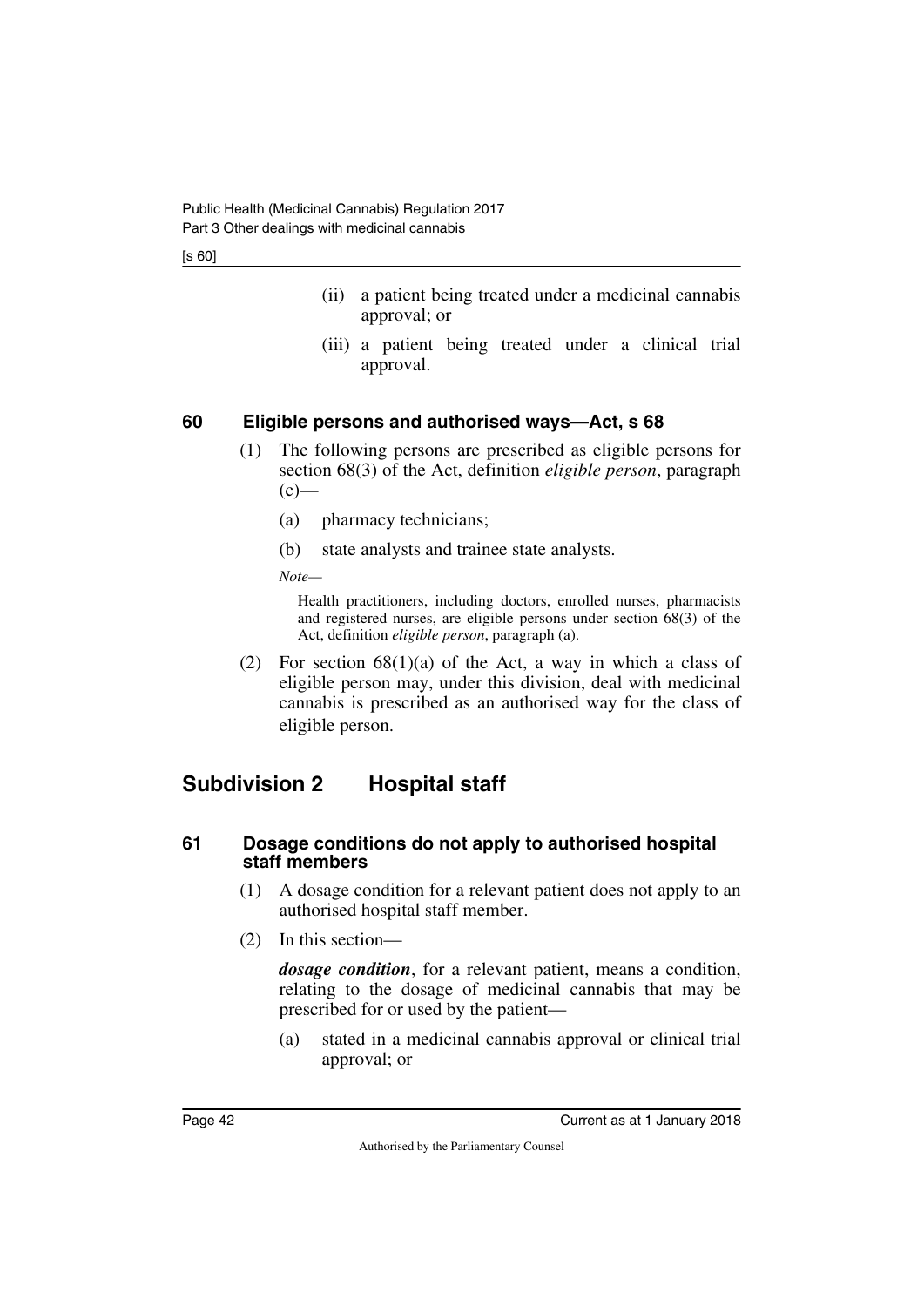(b) imposed under section 34(2), 35(2) or 52(1)(b) of the Act.

#### **62 Authority ends when relevant patient leaves hospital**

An authorised hospital staff member at a hospital only has authority, in relation to a relevant patient, while the relevant patient is being treated at the hospital.

#### **63 Use of patient-supplied medicinal cannabis**

- (1) This section applies to the patient-supplied medicinal cannabis of a relevant patient.
- (2) Nothing in this division authorises an authorised hospital staff member to deal with the patient-supplied medicinal cannabis in a way that causes the patient-supplied medicinal cannabis to be used to treat a patient other than the relevant patient.
- (3) When the relevant patient leaves the hospital, an authorised hospital staff member is authorised to issue or supply the patient's patient-supplied medicinal cannabis or hospital-dispensed medicinal cannabis to—
	- (a) the patient; or
	- (b) a carer, or another person authorised to obtain and possess medicinal cannabis, for the patient.

## **64 Hospital doctors**

- (1) This section applies if—
	- (a) a doctor is employed or contracted to practise medicine at a hospital; and
	- (b) a relevant patient is being treated at the hospital.
- (2) To the extent necessary to practise medicine at the hospital, the doctor is authorised to do the following—
	- (a) obtain patient-supplied medicinal cannabis or hospital-dispensed medicinal cannabis when at the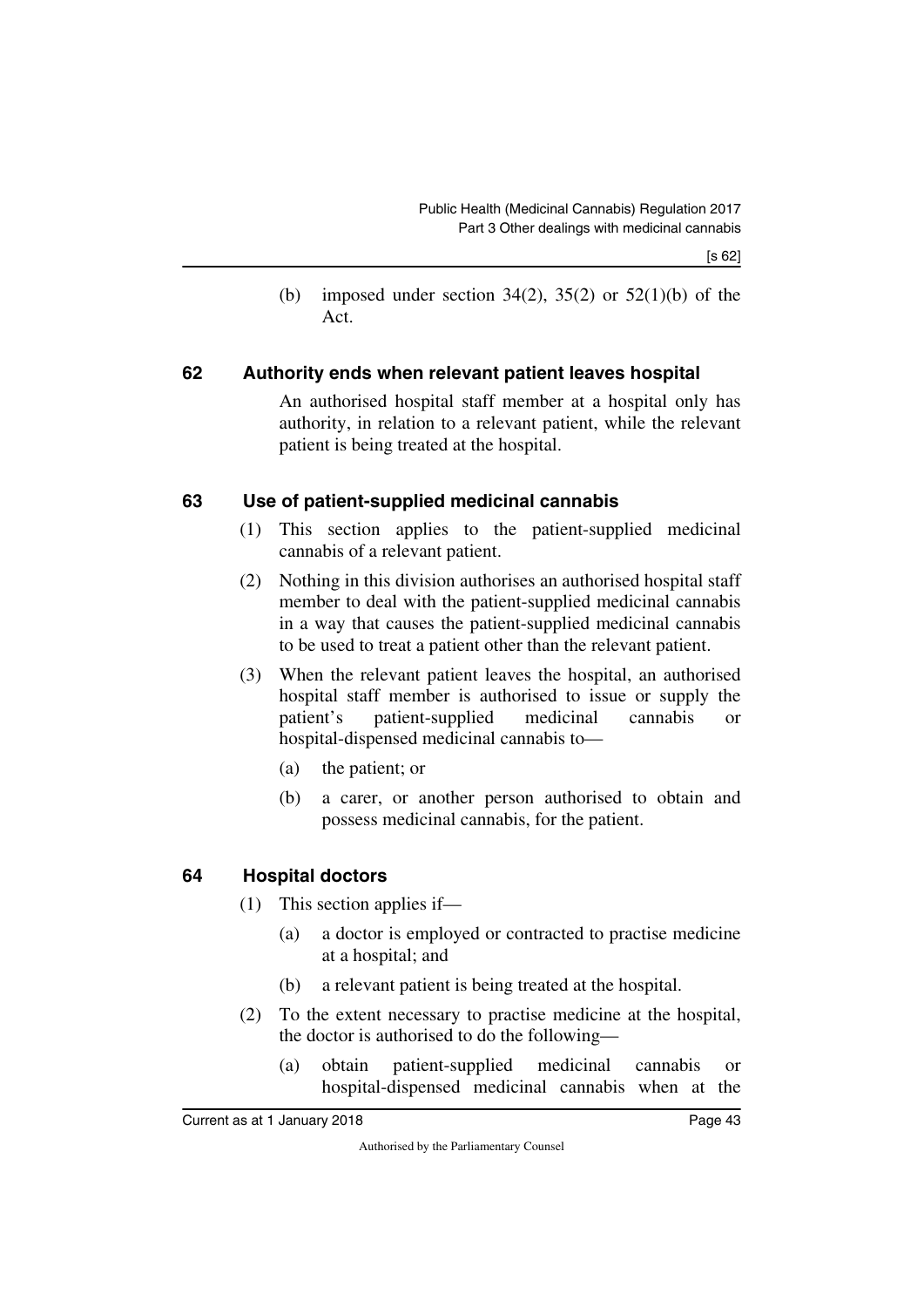hospital for the purpose of treating the patient at the hospital;

- (b) possess the medicinal cannabis when at the hospital for the purpose of treating the patient at the hospital;
- (c) if the doctor is reasonably satisfied the patient needs the medicinal cannabis for a therapeutic use as part of the patient's medical treatment at the hospital—
	- (i) issue the medicinal cannabis to an authorised hospital staff member at the hospital who is treating the patient; or
	- (ii) administer the medicinal cannabis to the patient at the hospital;
- (d) give an authorised hospital staff member at the hospital an oral or written instruction to administer the medicinal cannabis to the patient at the hospital.

## **65 Enrolled nurses**

- (1) This section applies if—
	- (a) an enrolled nurse is employed or contracted to practise nursing at a hospital; and
	- (b) a relevant patient is being treated at the hospital.
- (2) To the extent necessary to practise nursing at the hospital, the enrolled nurse is authorised to do the following—
	- (a) possess patient-supplied medicinal cannabis or hospital-dispensed medicinal cannabis when at the hospital for the purpose of treating the patient at the hospital;
	- (b) administer the medicinal cannabis to the patient at the hospital—
		- (i) in accordance with a written instruction of a doctor employed or contracted to practise medicine at the hospital; and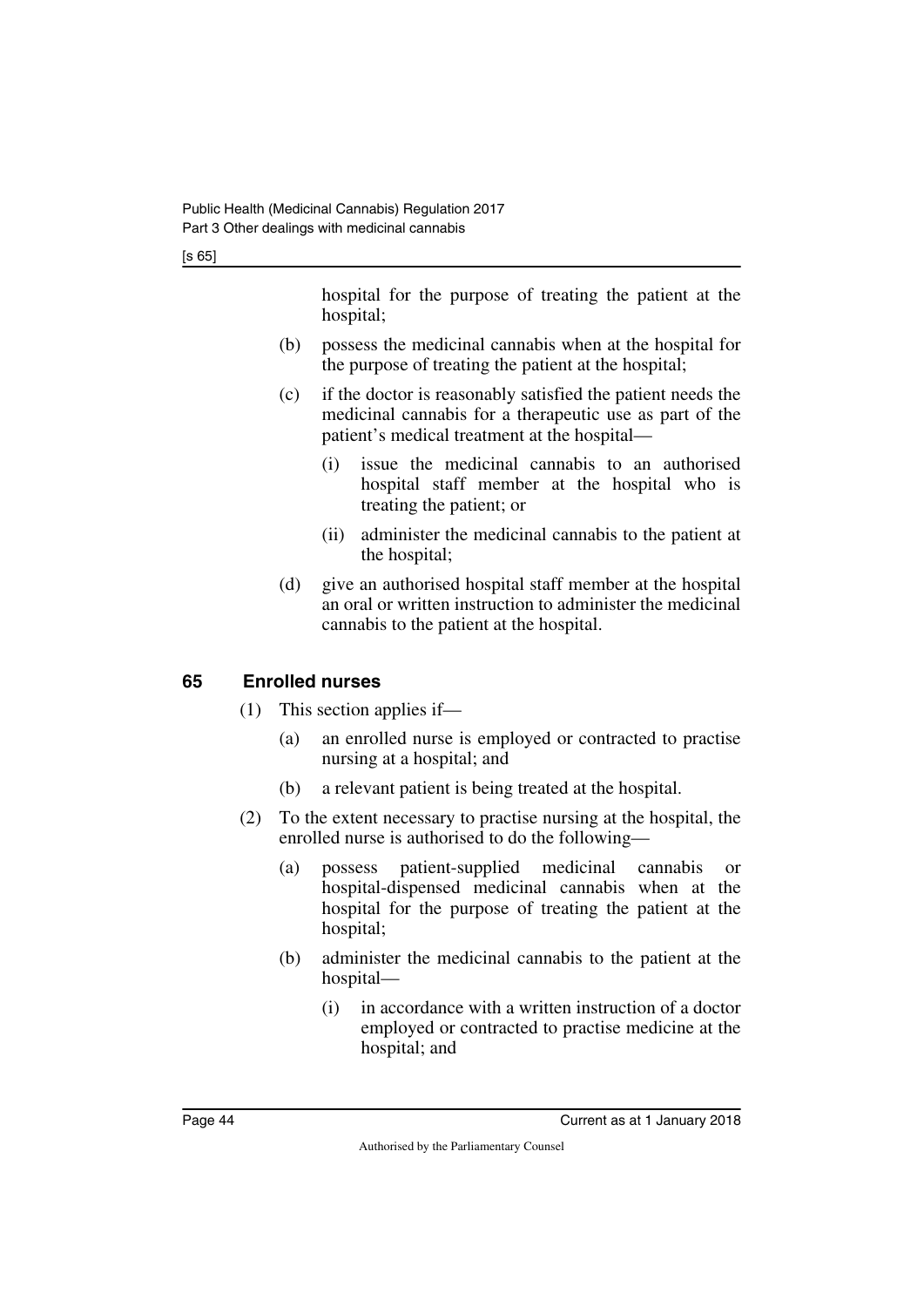[s 66]

- (ii) under the personal supervision of a doctor employed or contracted to practise medicine at the hospital or a registered nurse employed or contracted to practise nursing at the hospital.
- (3) Subsection (2) does not apply if the registration of the enrolled nurse under the Health Practitioner Regulation National Law is subject to a condition that the enrolled nurse is not qualified to administer controlled drugs.

#### **66 Registered nurses**

- (1) This section applies if—
	- (a) a registered nurse is employed or contracted to practise nursing at a hospital; and
	- (b) a relevant patient is being treated at the hospital.
- (2) To the extent necessary to practise nursing at the hospital, the registered nurse is authorised to do the following—
	- (a) possess patient-supplied medicinal cannabis or hospital-dispensed medicinal cannabis when at the hospital for the purpose of treating the patient at the hospital;
	- (b) administer the medicinal cannabis to the patient at the hospital in accordance with an oral or written instruction of a doctor employed or contracted to practise medicine at the hospital.

#### **67 Pharmacists**

- (1) Subsections (2) to (4) apply to a pharmacist practising pharmacy at a hospital.
- (2) The pharmacist is authorised to obtain patient-supplied medicinal cannabis, and possess the medicinal cannabis at the pharmacist's dispensary, if the pharmacist is obtaining and possessing the medicinal cannabis for the purpose of issuing the medicinal cannabis to an authorised hospital staff member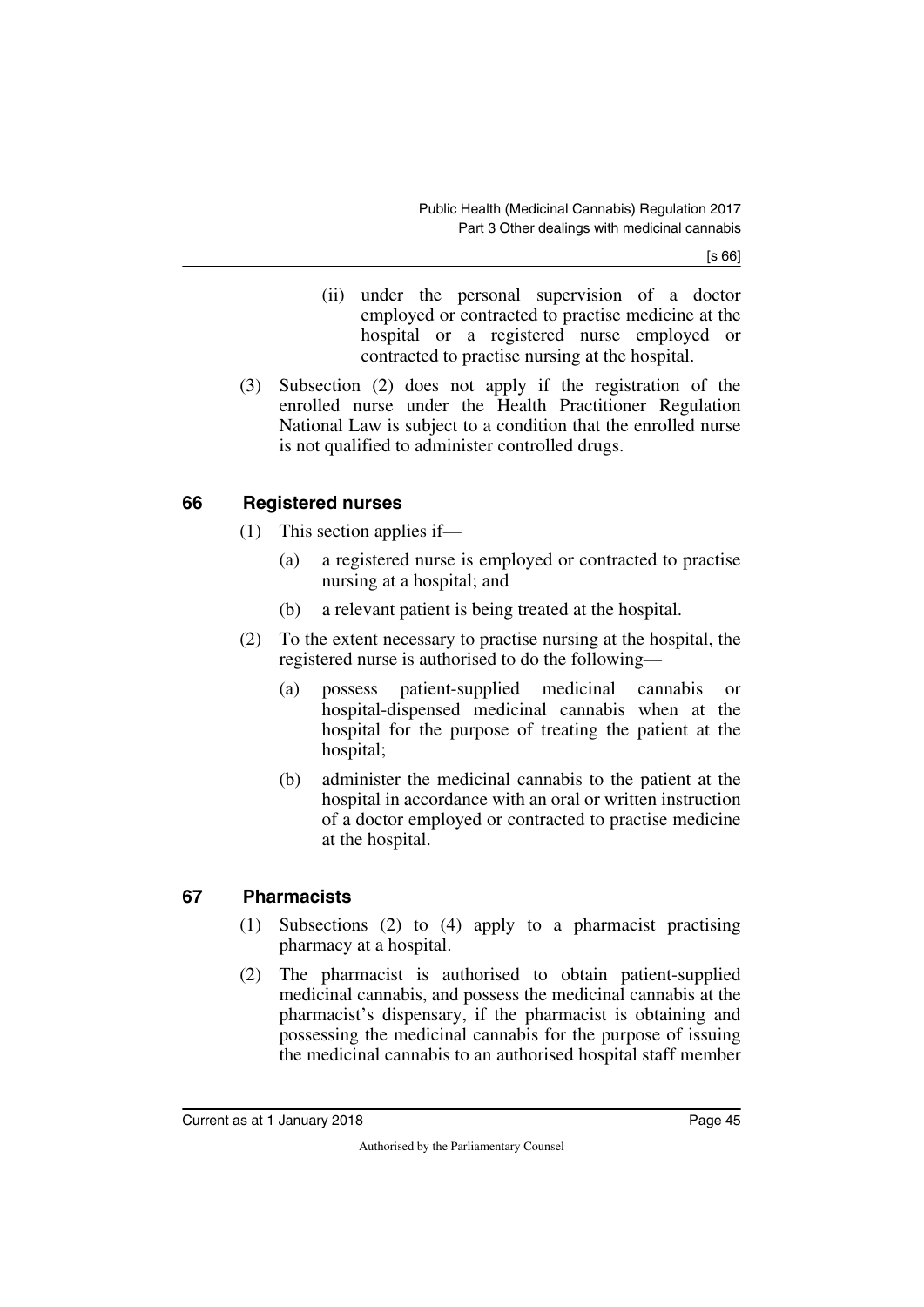[s 67]

at the hospital for the treatment of a relevant patient at the hospital.

- (3) The pharmacist is authorised to obtain medicinal cannabis that is not patient-supplied medicinal cannabis, and possess the medicinal cannabis at the pharmacist's dispensary, if the pharmacist is obtaining and possessing the medicinal cannabis for the purpose of dispensing the medicinal cannabis to the following persons for the purpose of treating a relevant patient at the hospital—
	- (a) the patient;
	- (b) a carer, or another person authorised to obtain and possess medicinal cannabis, for the patient.
- (4) The pharmacist is authorised to—
	- (a) dispense medicinal cannabis mentioned in subsection (3) (*hospital-dispensed medicinal cannabis*) to the following persons for the purpose of treating the patient at the hospital—
		- (i) the patient;
		- (ii) a carer, or another person authorised to obtain and possess medicinal cannabis, for the patient; and
	- (b) issue patient-supplied medicinal cannabis or hospital-dispensed medicinal cannabis to an authorised hospital staff member at the hospital—
		- (i) in accordance with the oral or written instruction of a doctor employed or contracted to practise medicine at the hospital; and
		- (ii) for the purpose of treating a relevant patient at the hospital.
- (5) If there is no pharmacist practising pharmacy at a hospital, a doctor employed or contracted to practise medicine at the hospital may exercise the authority of a pharmacist under subsections  $(3)$  and  $(4)(a)$  at —
	- (a) a hospital pharmacy at the hospital; or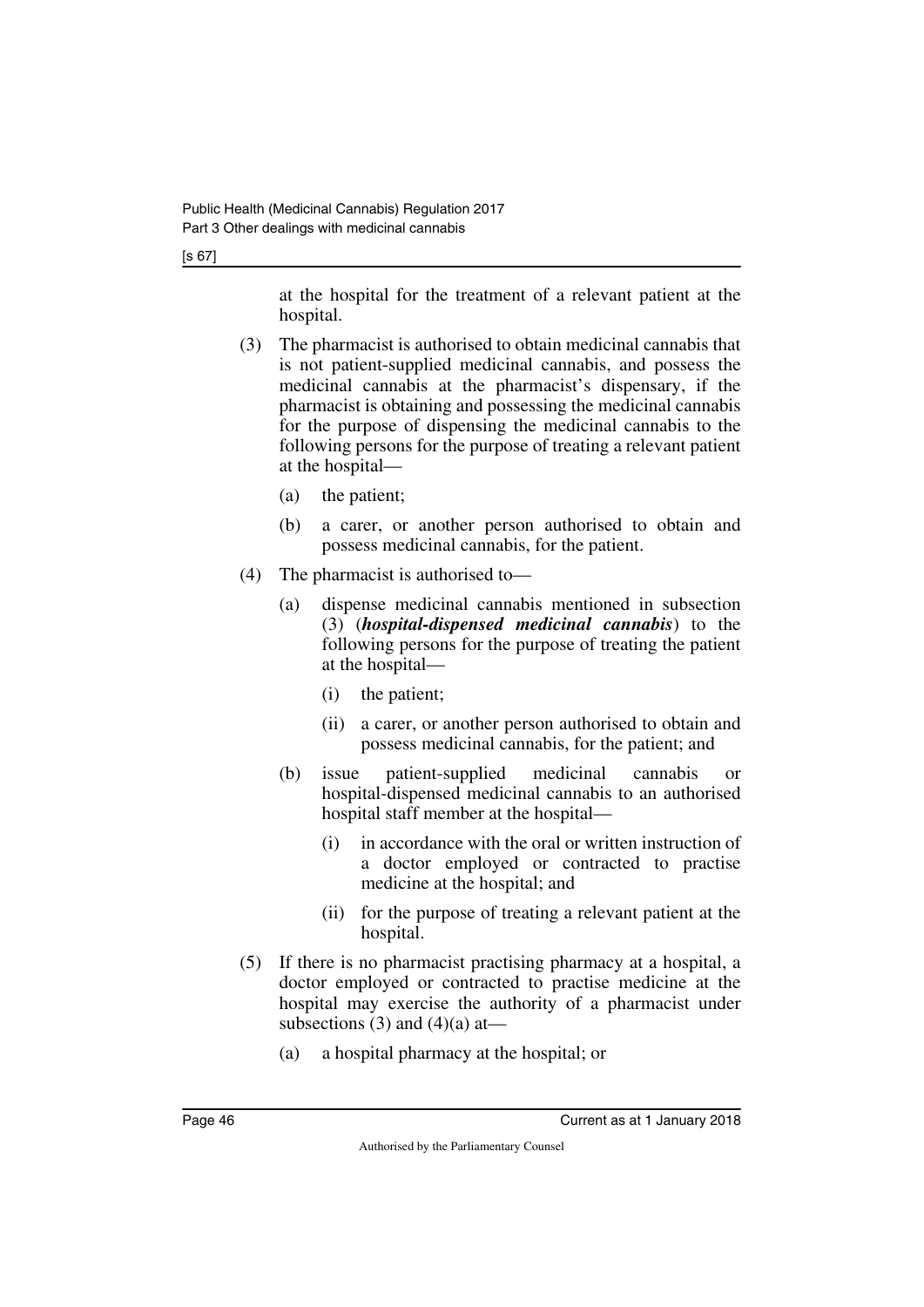(b) if the hospital does not have a hospital pharmacy—the place where medicinal cannabis is stored at the hospital.

#### **68 Pharmacy technicians**

To the extent necessary to perform the duties of a pharmacy technician at a hospital, a pharmacy technician is authorised to do the following under the personal supervision of a pharmacist present at the hospital—

- (a) possess medicinal cannabis mentioned in section 67(2) and (3) at the hospital;
- (b) issue patient-supplied medicinal cannabis or hospital-dispensed medicinal cannabis to an authorised hospital staff member at the hospital—
	- (i) in accordance with the oral or written instruction of a doctor employed or contracted to practise medicine at the hospital; and
	- (ii) for the purpose of treating a relevant patient at the hospital.

## **Subdivision 3 State analysts and trainee State analysts**

#### **69 Manufacture of medicinal cannabis**

- (1) To the extent necessary to perform a State analyst's official duties, a State analyst is authorised to manufacture medicinal cannabis.
- (2) A trainee State analyst under the personal supervision of a State analyst is authorised to manufacture medicinal cannabis.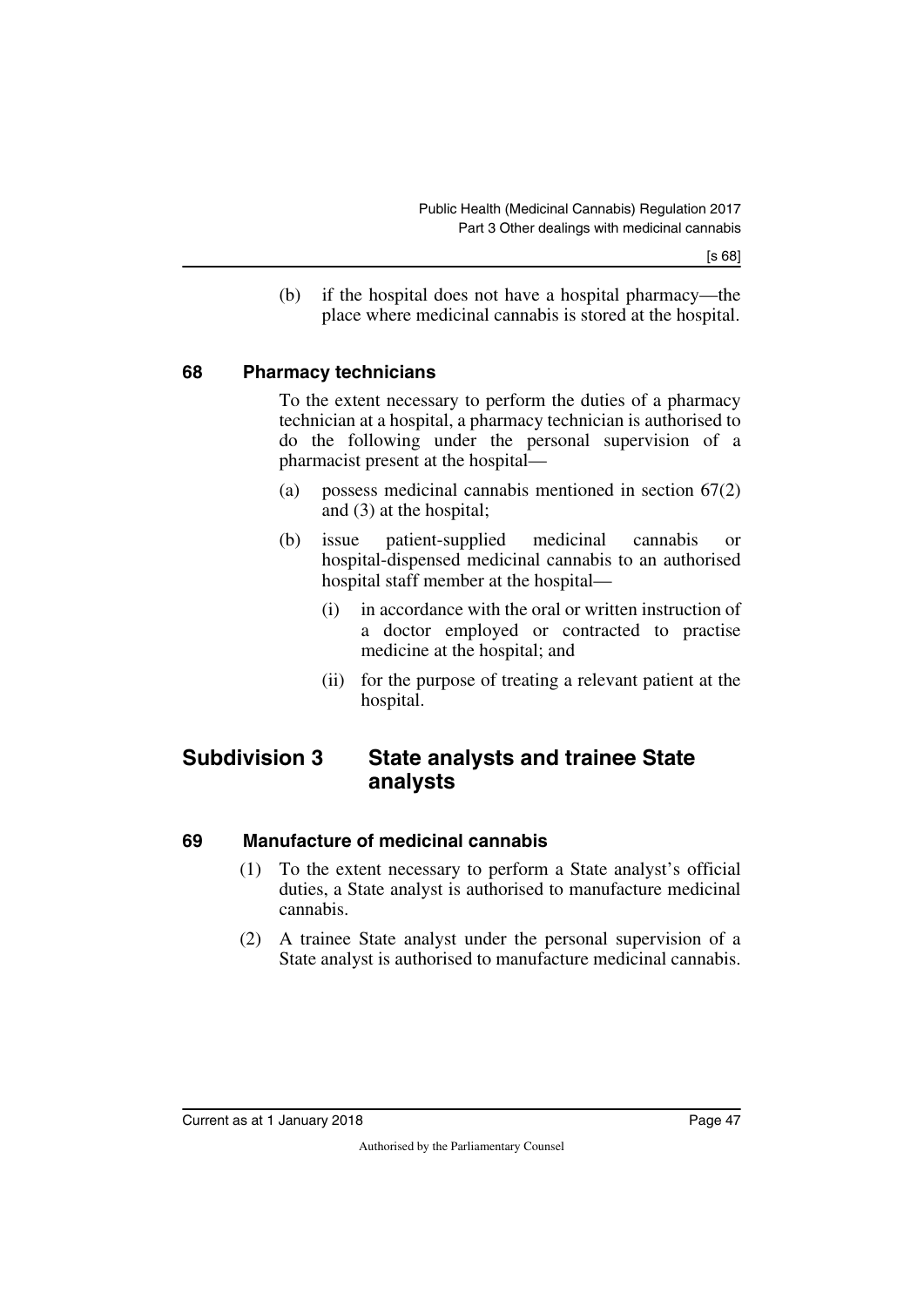[s 70]

# **Division 5 Offences**

#### **70 Misuse of written instruction for medicinal cannabis**

(1) A person must not give, or purport to give, a written instruction for medicinal cannabis unless the person is authorised, under this regulation, to give the written instruction.

Maximum penalty—20 penalty units.

(2) A person who is authorised, under this regulation, to give a written instruction for medicinal cannabis must not prepare a written instruction for medicinal cannabis in the person's own name unless the person has a reasonable excuse.

Maximum penalty—20 penalty units.

#### **71 Unsafe disposal or use of medicinal cannabis**

- (1) A person must not destroy, or otherwise dispose of or use, medicinal cannabis in a way that—
	- (a) endangers the life or safety of a person or domestic animal; or
	- (b) exposes food, drink, a condiment, a drug or a poison to the risk of contamination by the medicinal cannabis; or
	- (c) allows access to medicinal cannabis to someone not authorised to possess it.

Maximum penalty—20 penalty units.

(2) In this section—

*poison* see the *Health Act 1937*, section 5.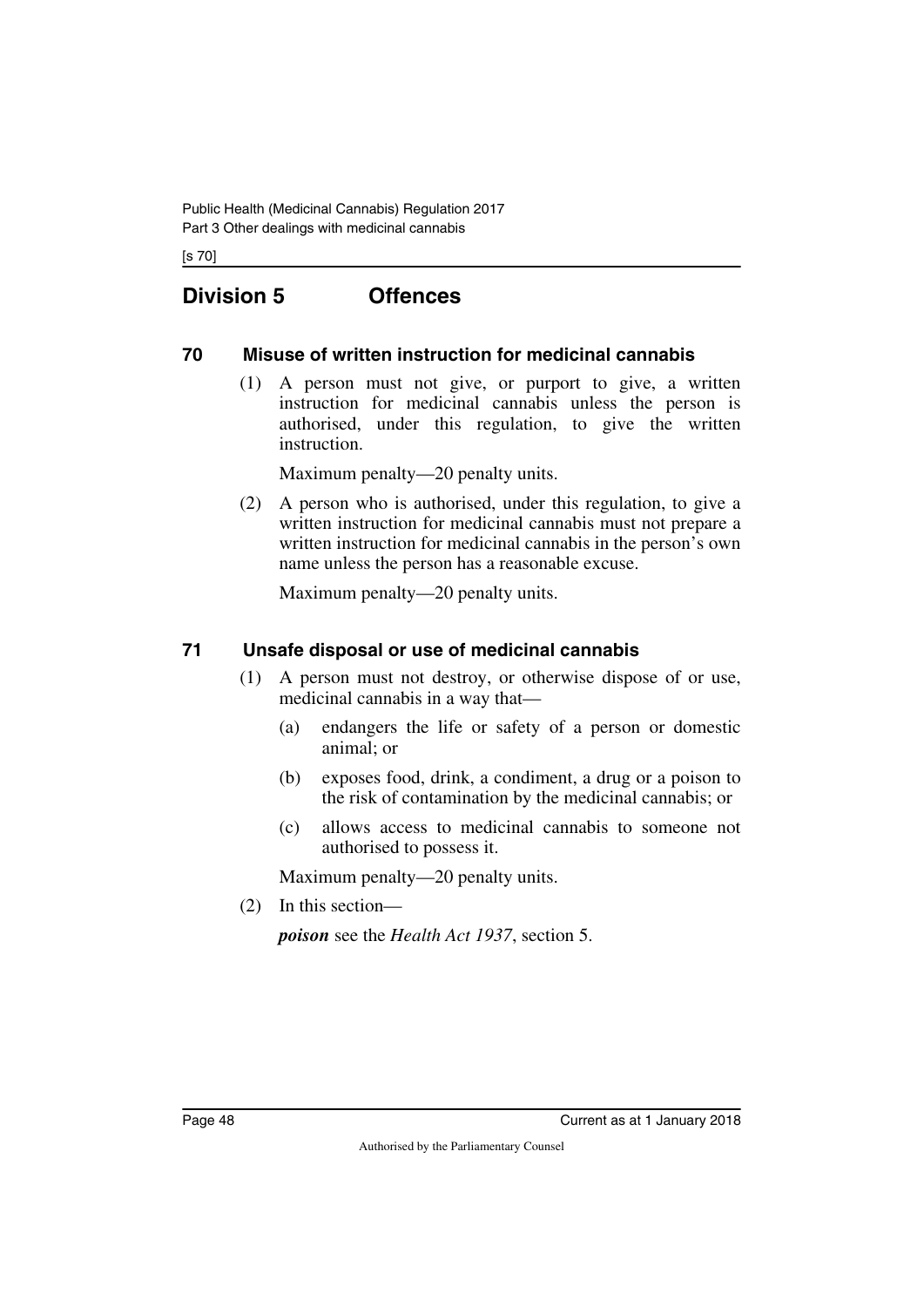## **Division 6 Medicinal cannabis management plans**

#### **72 Additional matters to be dealt with in medicinal cannabis management plans—Act s 70(4)**

For section 70(4) of the Act, a medicinal cannabis management plan, made by a person required to comply with the security standard under section 124, must state how the person will store the medicinal cannabis in a way that complies with the security standard.

*Note—*

See section 71 of the Act for who must make a medicinal cannabis management plan.

# **Part 4 Lawful directions**

## **Division 1 Lawful directions generally**

#### **73 Preventing fraudulent lawful directions**

A prescriber must take reasonable steps to prevent another person from fraudulently creating or changing a lawful direction, using the prescriber's system for creating and managing lawful directions.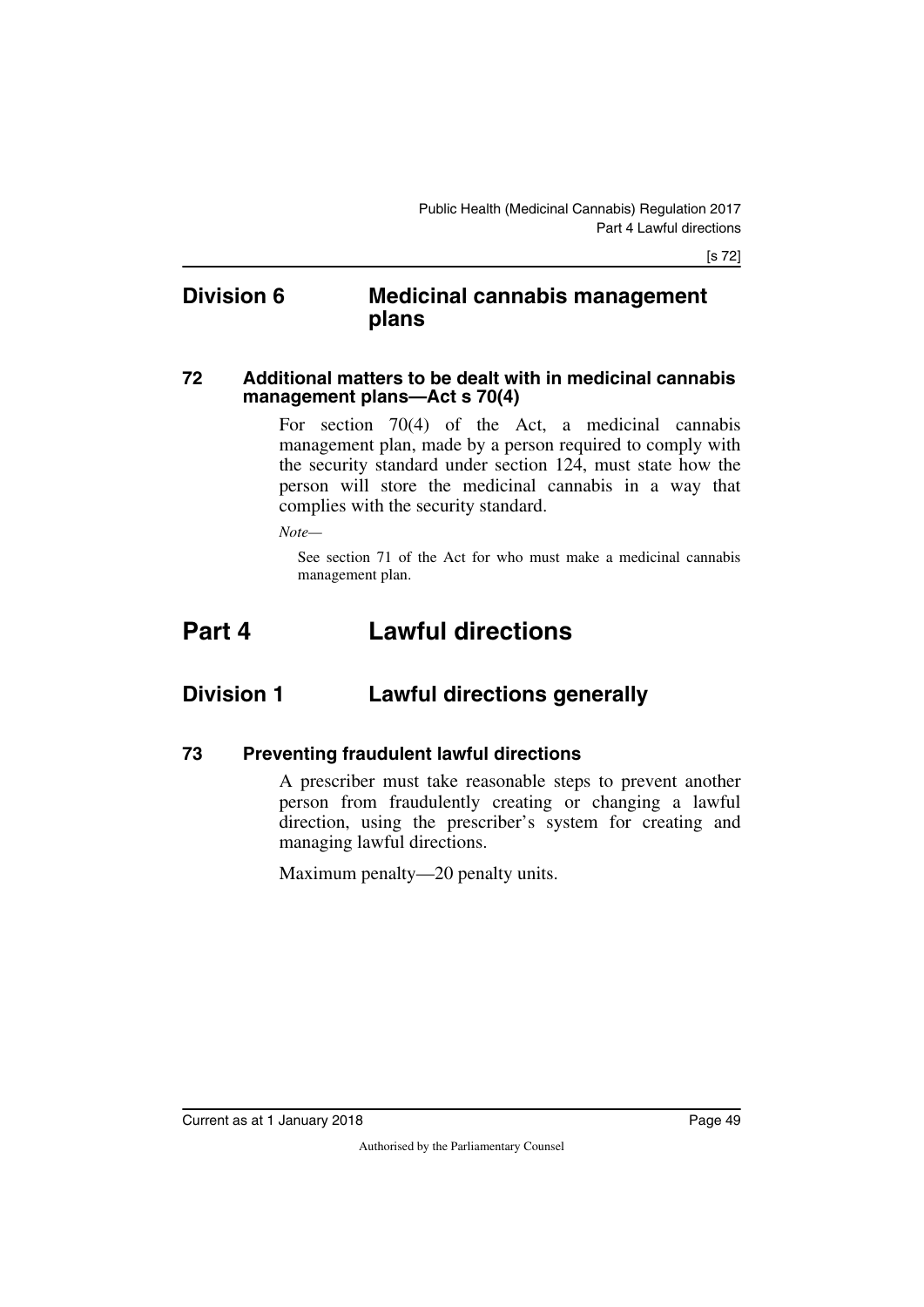[s 74]

# **Division 2 Prescriptions**

# **Subdivision 1 Prescriptions generally**

#### **74 Prescriptions for medicinal cannabis**

A prescriber, when prescribing medicinal cannabis, must comply with this division.

Maximum penalty—20 penalty units.

## **75 Form of prescriptions**

A prescription must—

- (a) be signed by the prescriber; and
- (b) be legible; and
- (c) use terms or symbols used in the ordinary practice of the prescriber's profession; and
- (d) if the prescription is amended or corrected—use terms or symbols to show the amendment or correction is made by the prescriber.

## **76 Content of prescriptions**

- (1) A prescription must include the following information—
	- (a) the prescriber's name;
	- (b) the place where the prescriber usually practices the prescriber's profession;
	- (c) the prescriber's telephone number or pager number;
	- (d) the prescriber's professional qualification and prescriber number;
	- (e) the date of the prescription;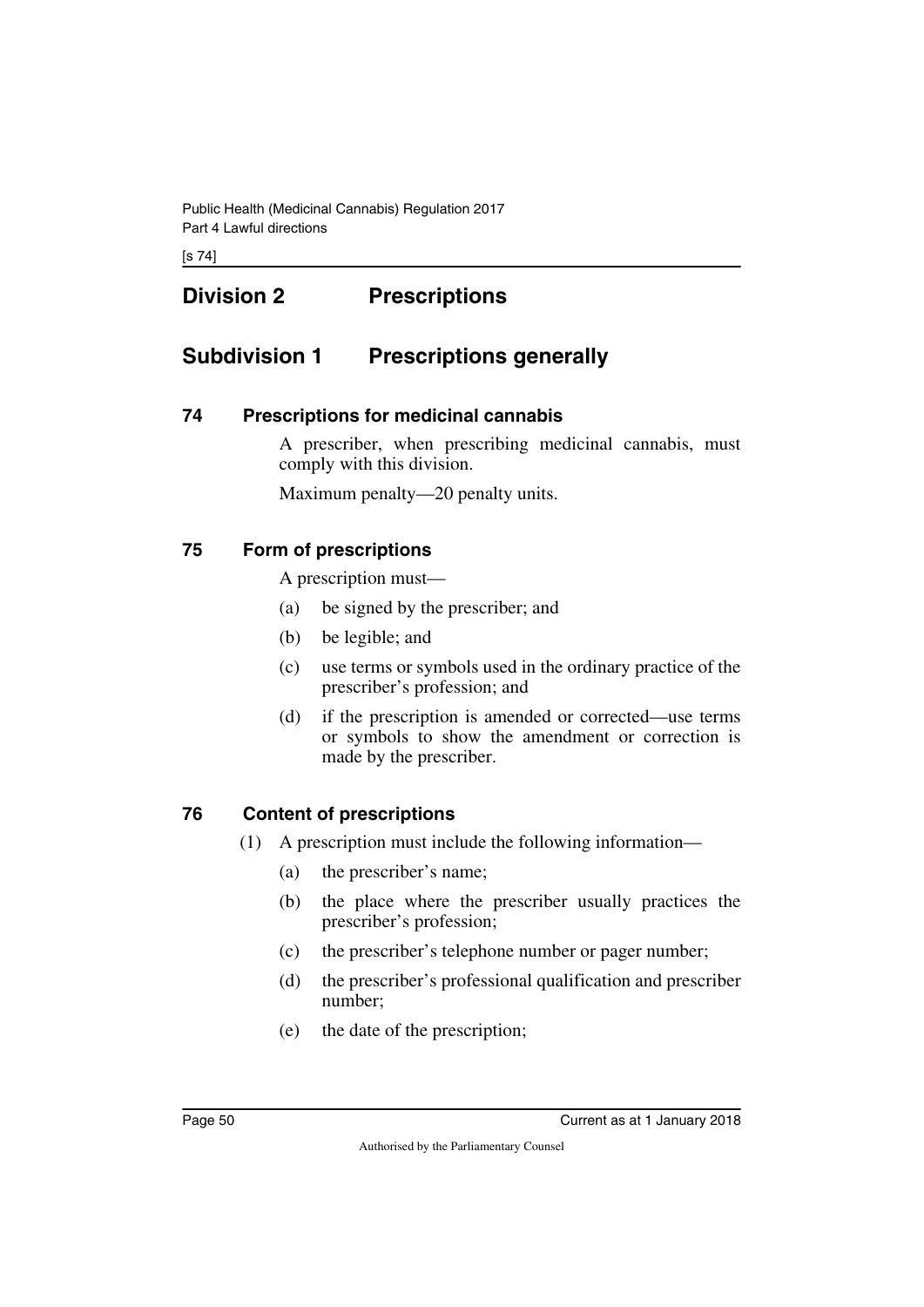- (f) if the prescription is made in accordance with a medicinal cannabis approval—the name and address of the dispensing pharmacy for the approval;
- (g) the name, address and date of birth of the person for whom the medicinal cannabis is prescribed;
- (h) the name, type, form and strength of the medicinal cannabis to be dispensed;
- (i) the quantity of the medicinal cannabis to be dispensed, described in both words and numbers;
- (j) adequate instructions about using the medicinal cannabis;
- (k) the dose to be taken or administered and if more than 1 item is prescribed the dose to be taken or administered for each item.
- (2) However, the information mentioned in subsection  $(1)(b)$ ,  $(d)$ and (i) is not required to be included in the prescription if the information is—
	- (a) contained in a person's medication chart entry while the person is being treated in a hospital; or
	- (b) entered into a person's national medication chart prescription.
- (3) Subject to subsection (4), the prescription must not prescribe more than 1 item.
- (4) The prescription may prescribe more than 1 item if each item is for medicinal cannabis, including different types or forms of medicinal cannabis.
- (5) The prescription must not allow for medicinal cannabis to be dispensed in accordance with the prescription on more than 1 occasion.
- (6) In this section—

*medication chart entry* means a written entry—

(a) in a chart, record or system for a place; and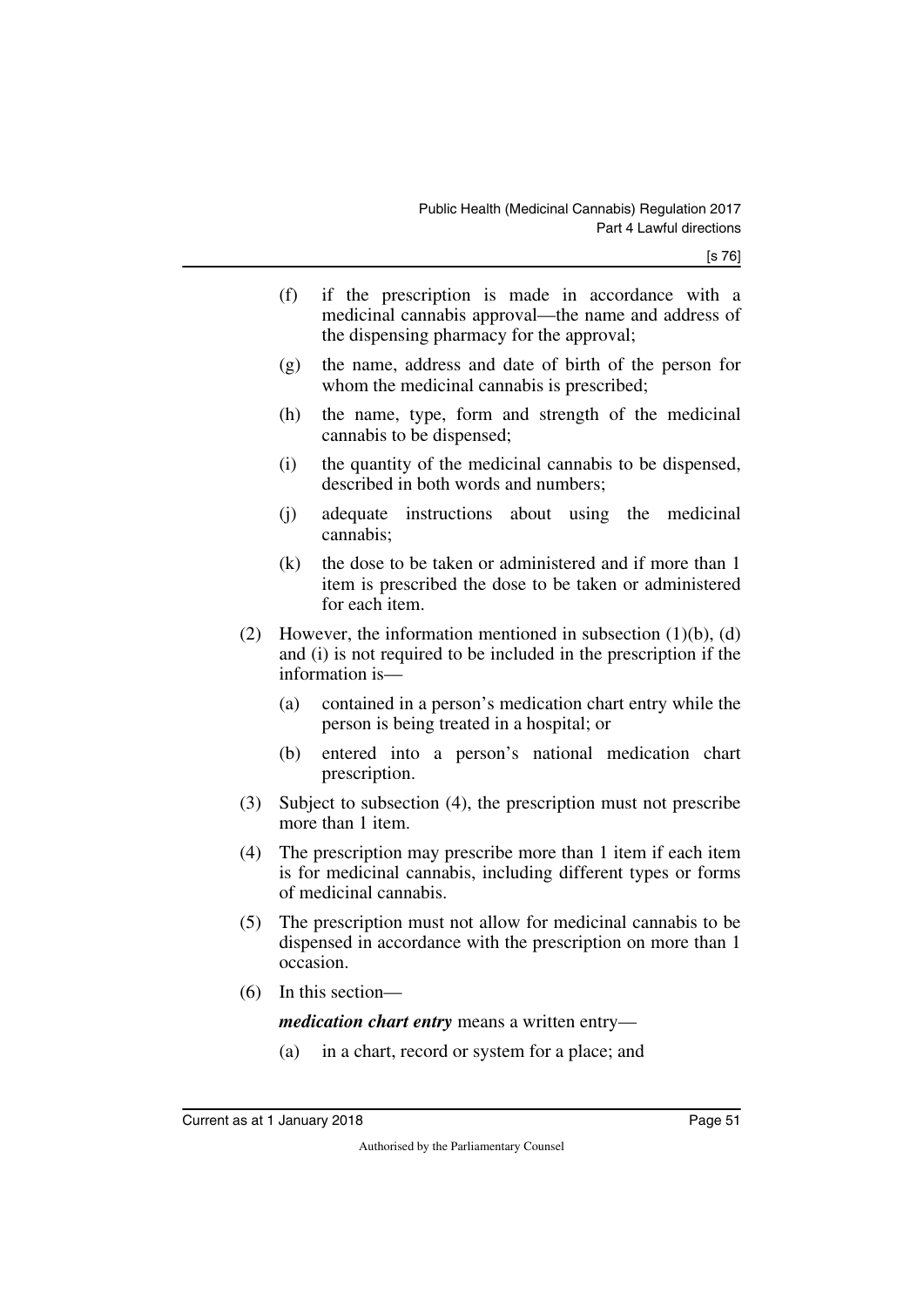(b) stating medicines that may be supplied, issued or administered as a treatment dose to a person being treated at the place.

*national medication chart prescription* has the same meaning as a medication chart prescription under the *National Health (Pharmaceutical Benefits) Regulations 1960* (Cwlth), section 19AA.

*prescriber number* means the number allotted, under section 8A of the *National Health (Pharmaceutical Benefits) Regulations 1960* (Cwlth), to a prescriber's approval under section 92 of the *National Health Act 1953* (Cwlth).

# **Subdivision 2 Paper prescriptions**

#### **77 Paper prescriptions generated by computer**

A computer-generated paper prescription must be generated in a way that complies with schedule 1.

## **78 Electronic communication of paper prescriptions**

(1) A prescriber may provide a paper prescription to a dispenser using electronic communication.

*Examples of ways paper prescriptions may be provided using electronic communication—*

facsimile or email

- (2) The prescriber must—
	- (a) telephone the dispenser and confirm the details of the paper prescription within 24 hours of sending the prescription using electronic communication; and
	- (b) provide the paper prescription to the dispenser within 7 days of sending the prescription using electronic communication.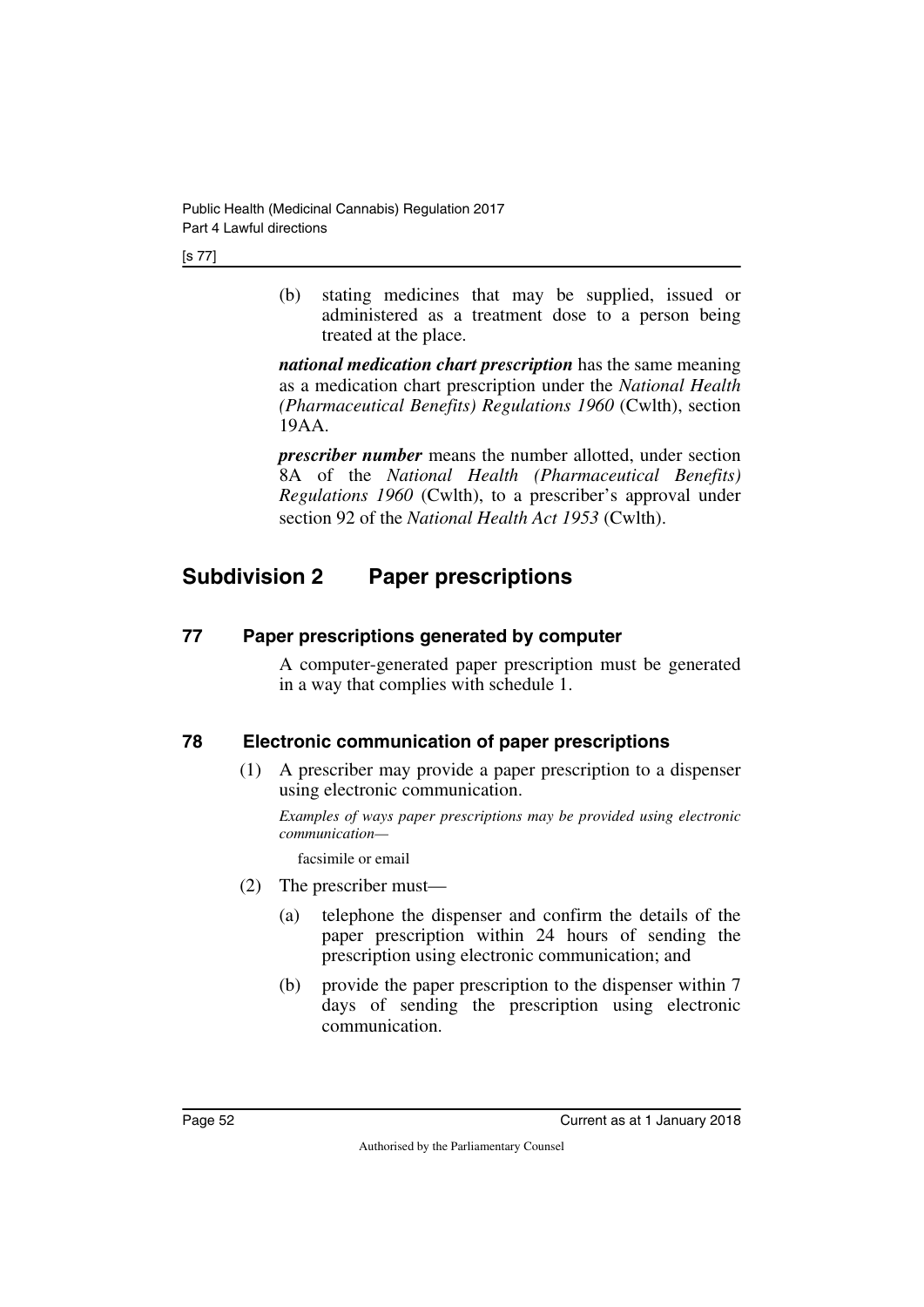# **Subdivision 3 Electronic prescriptions**

## **79 Electronic prescriptions**

- (1) A prescriber must not use electronic prescriptions unless the prescriber's system for recording the electronic prescriptions has the following features—
	- (a) information in an electronic prescription is securely sent to a dispenser;
	- (b) information in an electronic prescription is not disclosed to a person who is not authorised to see the information;
	- (c) the prescriber's signature is shown for each electronic prescription;
	- (d) any change or amendment to an electronic prescription is identifiable;
	- (e) the same information is shown for an electronic prescription when it is viewed by the prescriber and dispenser;
	- (f) access to the system is controlled using security measures to prevent a person who is not authorised to access the system from creating an electronic prescription.
- (2) For subsection  $(1)(c)$ , the prescriber's signature must be created and shown in a way that ensures the signature—
	- (a) uniquely identifies the prescriber; and
	- (b) can only be made by the prescriber; and
	- (c) is only connected to electronic prescriptions made by the prescriber.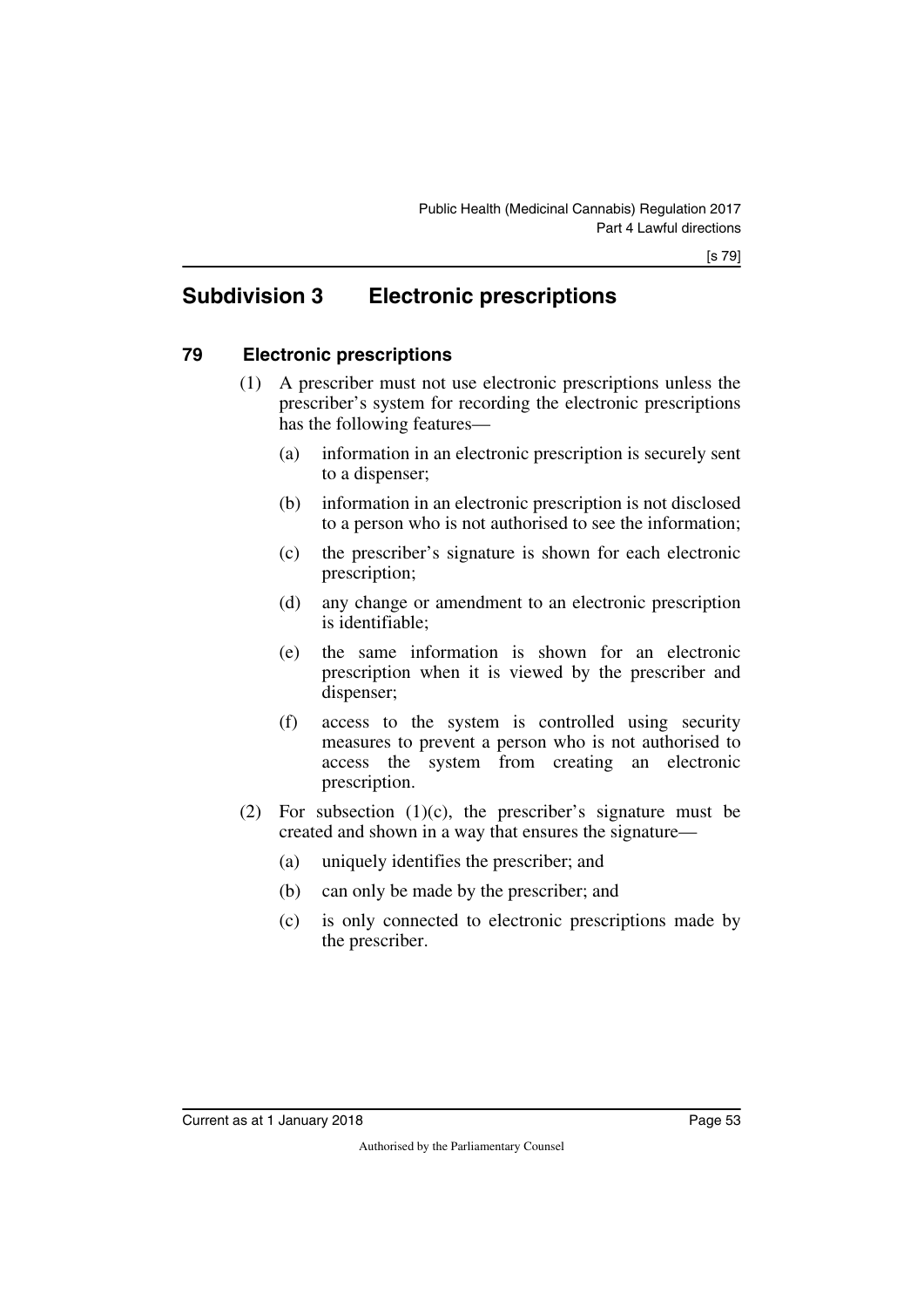[s 80]

# **Part 5 Dispensing medicinal cannabis**

# **Division 1 Packaging and labelling**

#### **80 Packaging**

(1) A person authorised to issue, supply or sell medicinal cannabis must not issue, supply or sell medicinal cannabis to another person unless the way it is packaged complies with part 2 of the current Poisons Standard.

Maximum penalty—20 penalty units.

(2) The person is taken to have complied with subsection (1) if the medicinal cannabis is packaged in a way that complies with another law of the State or Commonwealth stating requirements for the packaging of medicinal cannabis.

## **81 Labelling generally**

(1) A person authorised to issue, supply or sell medicinal cannabis must not issue, supply or sell medicinal cannabis to another person unless the package containing the medicinal cannabis bears a label that complies with part 2 of the current Poisons Standard.

Maximum penalty—20 penalty units.

(2) The person is taken to have complied with subsection (1) if the label complies with another law of the State or Commonwealth stating requirements for the labelling of medicinal cannabis.

## **82 Labelling by pharmacist**

- (1) This section applies to a pharmacist who dispenses medicinal cannabis.
- (2) The pharmacist must attach a label, stating the following information, to the manufacturer's package of the medicinal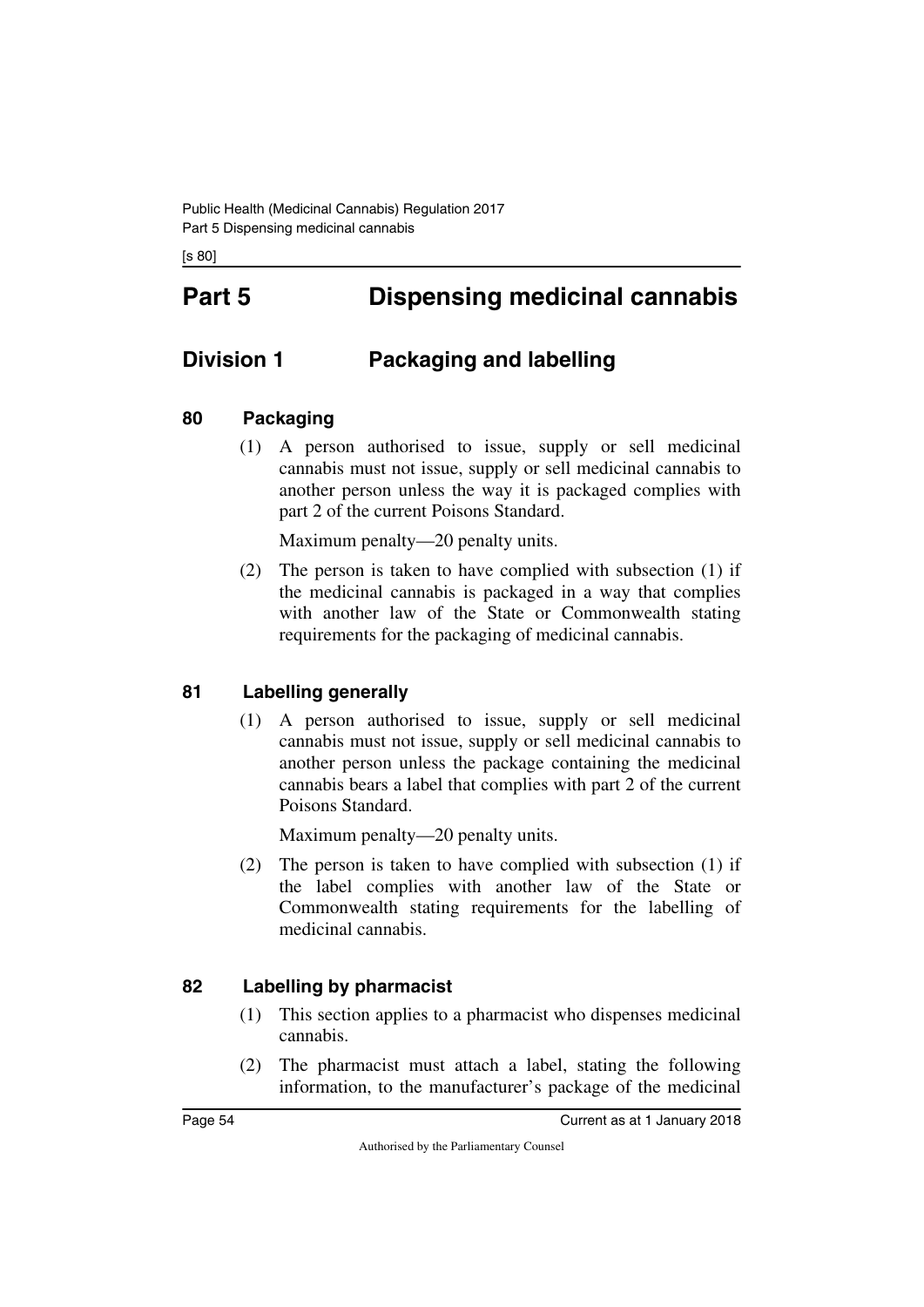cannabis, ensuring the label does not obscure the instructions for the use of the medicinal cannabis—

- (a) the name of the prescriber who gave the lawful direction for the medicinal cannabis;
- (b) the initials of the pharmacist;
- (c) the name and business address of the pharmacist's dispensary;
- (d) the name of the person to be treated with the medicinal cannabis;
- (e) the date the medicinal cannabis is dispensed;
- (f) the name of the medicinal cannabis used by the prescriber in the lawful direction;
- (g) the strength of, and the quantity or volume of, the medicinal cannabis;
- (h) directions about the use of the medicinal cannabis;
- (i) if the expiry date of the medicinal cannabis is not visible—the expiry date.

Maximum penalty—20 penalty units.

#### **83 Labelling by single-patient prescribers and patient-class prescribers**

- (1) This section applies to a single-patient prescriber or a patient-class prescriber (the *doctor*) who issues or supplies medicinal cannabis.
- (2) The doctor must attach a label, stating the following information, to the manufacturer's package of the medicinal cannabis, ensuring the label does not obscure the instructions for the use of the medicinal cannabis—
	- (a) the name of the doctor;
	- (b) the name and address of the business or entity in relation to which the doctor practices medicine;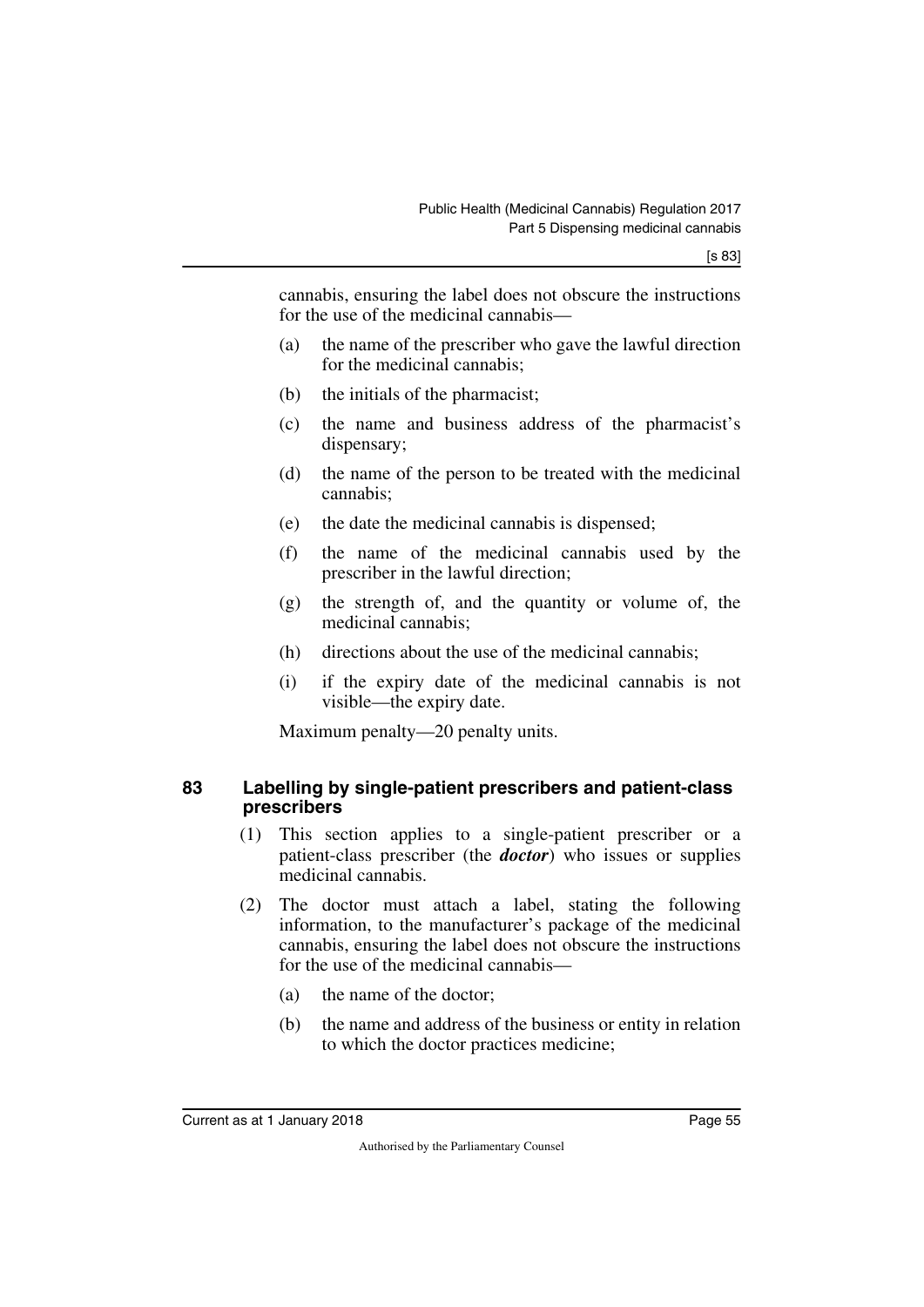[s 84]

- (c) the name of the person to be treated with the medicinal cannabis;
- (d) the date the medicinal cannabis is issued or supplied;
- (e) the name, used by the doctor, for the medicinal cannabis;
- (f) the strength of, and the quantity or volume of, the medicinal cannabis;
- (g) directions about the use of the medicinal cannabis;
- (h) if the expiry date of the medicinal cannabis is not visible—the expiry date.

Maximum penalty—20 penalty units.

#### **84 Warnings to be printed on labels**

- (1) A person required to attach a label to a manufacturer's package under section 82 or 83 must also ensure the label has the following warnings printed on it—
	- (a) 'Keep out of reach of children';
	- (b) 'This medication may cause drowsiness and may increase the effects of alcohol';
	- (c) for medicinal cannabis containing delta-9-tetrahydrocannabinol, whether or not the medicinal cannabis also contains cannabidiol—'Do not drive a motor vehicle or operate machinery while taking this medication'.

- (2) However, a warning mentioned in subsection (1) does not need to be printed on the label if the warning—
	- (a) appears on the manufacturer's package; and
	- (b) is clearly visible after the label is attached to the manufacturer's package.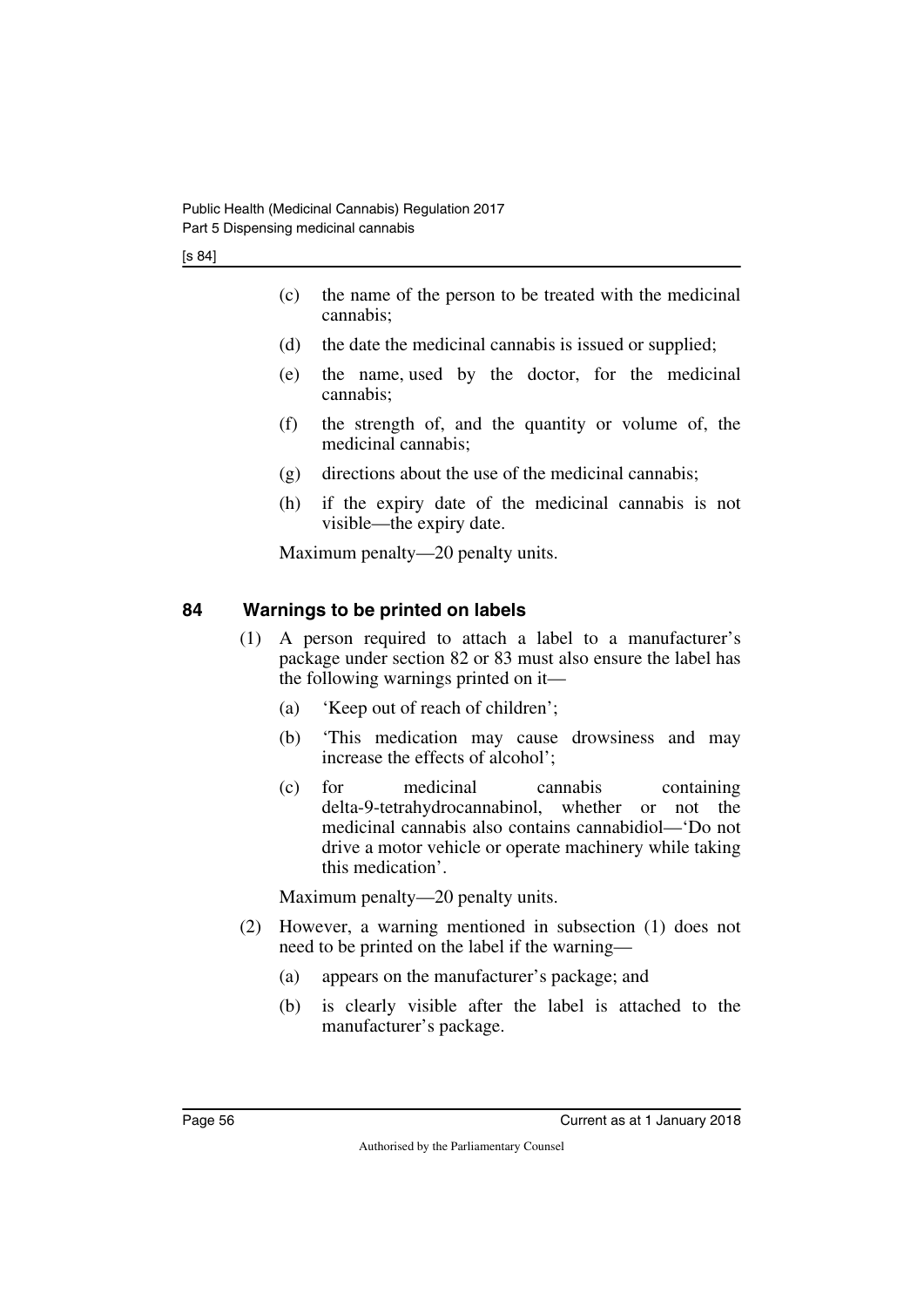#### **85 Chief executive may approve alternative packaging or labelling**

- (1) The chief executive may, on application or on the chief executive's own initiative, approve a way (an *alternative way*) of packaging or labelling medicinal cannabis.
- (2) The chief executive must only approve an alternative way if the chief executive is reasonably satisfied the alternative way is as safe as the packaging or labelling requirements for medicinal cannabis under the current Poisons Standard.
- (3) The approval may be subject to conditions and apply to—
	- (a) a stated person packaging or labelling medicinal cannabis in a particular way; or
	- (b) a stated type or form of medicinal cannabis.
- (4) If the approval applies to a stated type or form of medicinal cannabis, the approval must be published on the department's website.
- (5) In a proceeding against a person for an offence against sections 80 to 84, it is a defence for the person to show that—
	- (a) for an offence against section 80—the way in which the person packaged the medicinal cannabis was in accordance with an approval under this section; or
	- (b) for an offence against sections 81 to 84—the way in which the person labelled the medicinal cannabis was in accordance with an approval under this section.

## **86 Restriction on using contaminated packages**

A person must not use a package to hold medicinal cannabis if the person has used the package, or knows the package has been used, to hold any substance or thing likely to contaminate or affect the quality or taste of the medicinal cannabis if the medicinal cannabis is put in the package.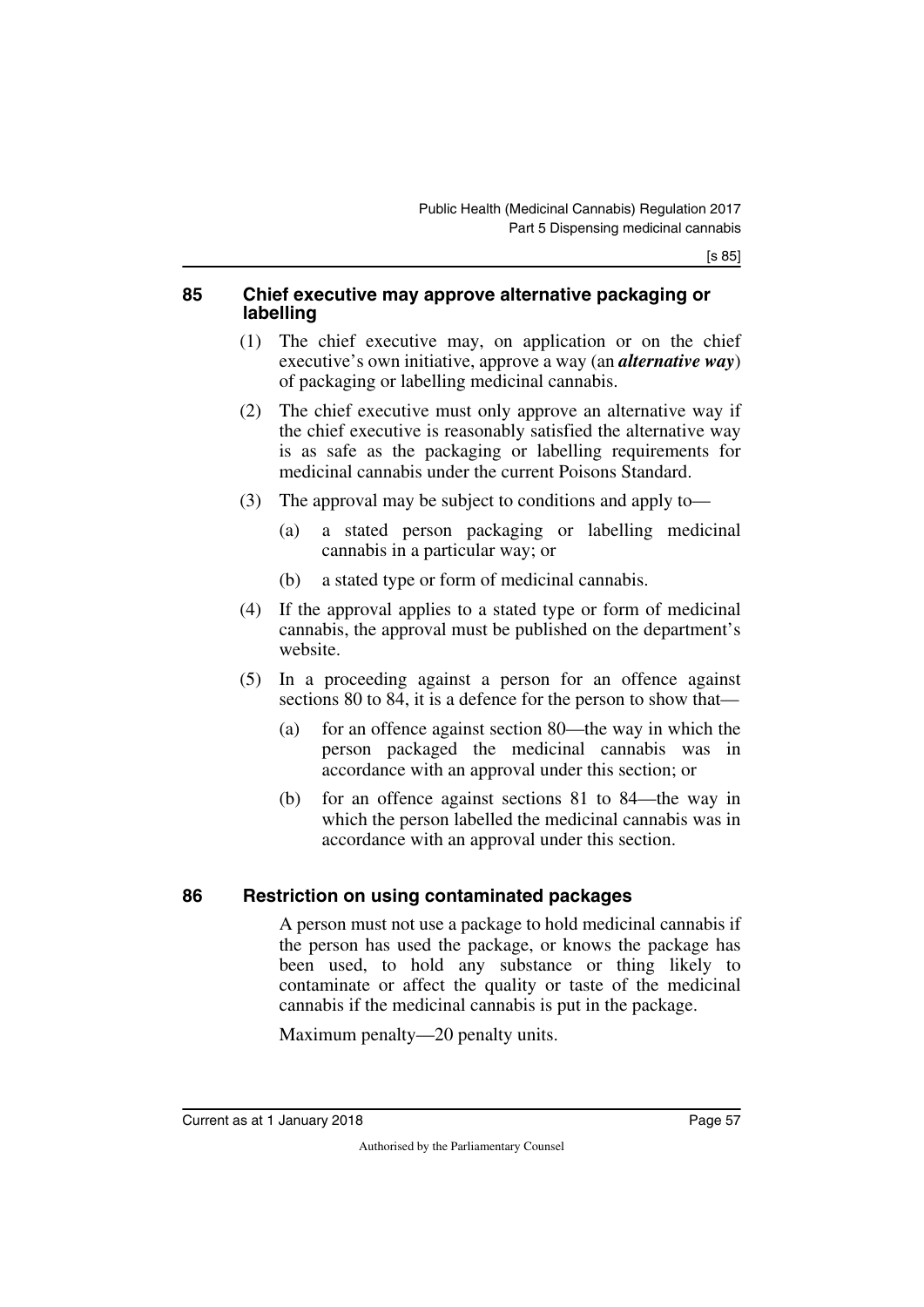#### [s 87]

## **87 Restriction on selling in second-hand packages**

- (1) This section applies to a person packaging medicinal cannabis for sale.
- (2) The person must not use a package the person has previously used or knows has been previously used.

Maximum penalty—20 penalty units.

# **Division 2 Dispensing**

#### **88 When medicinal cannabis must not be dispensed**

- (1) This section applies if a dispenser is asked to dispense medicinal cannabis on a prescription.
- (2) The dispenser must not dispense the medicinal cannabis if the medicinal cannabis appears to have been prescribed more than 3 months before the date the prescription is presented to the dispenser.

Maximum penalty—20 penalty units.

## **89 Dealing with prescriptions**

- (1) This section applies to a dispenser who dispenses medicinal cannabis on a prescription.
- (2) The dispenser must, when dispensing the medicinal cannabis, annotate the prescription (the *annotated prescription*) with the following information—
	- (a) a statement that the prescription has been dispensed;
	- (b) the date;
	- (c) the name or initials of the dispenser;
	- (d) the name and address of the dispenser's dispensary.

Maximum penalty—20 penalty units.

(3) The dispenser must send the chief executive—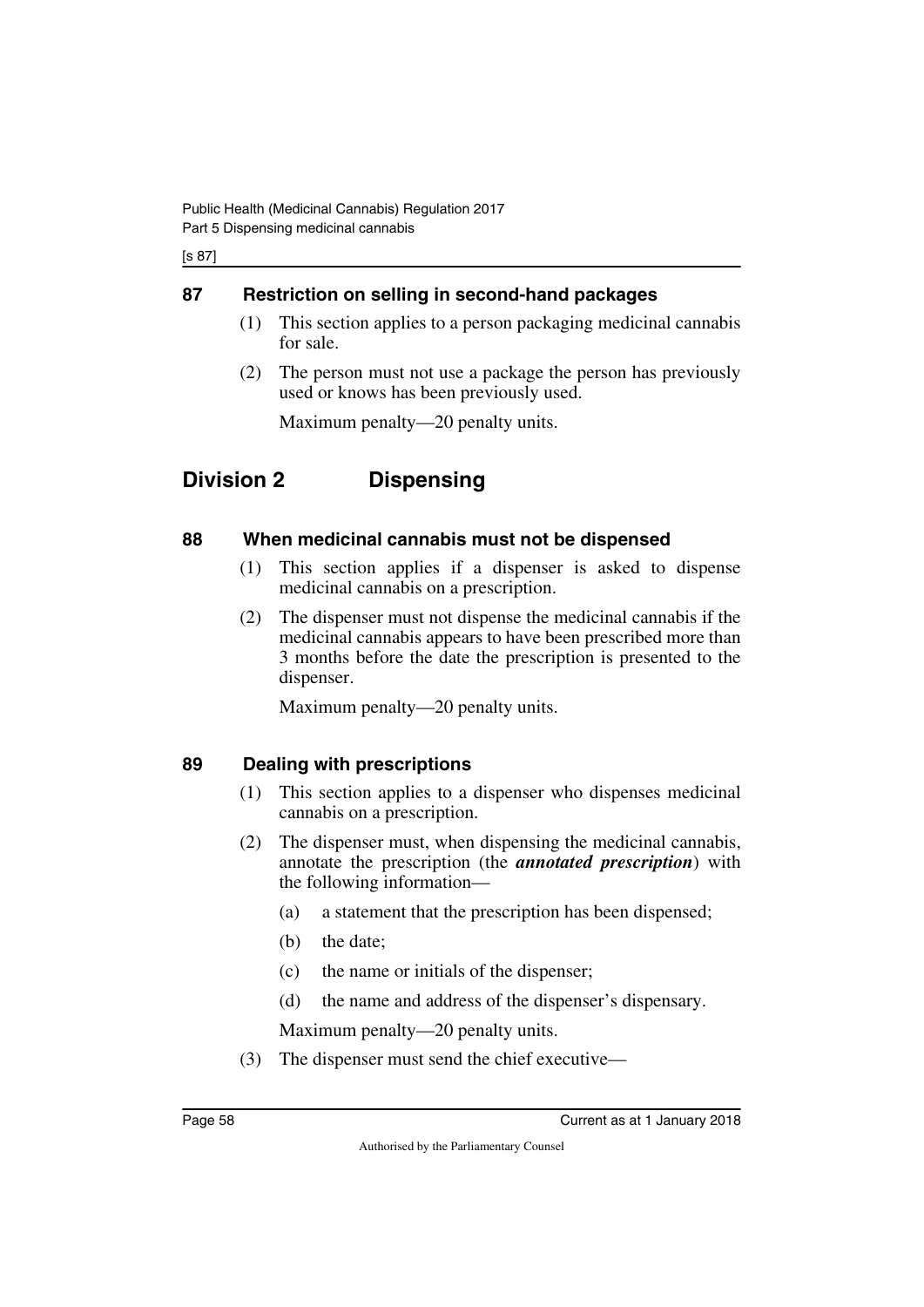- (a) for a paper prescription—a copy of the annotated prescription—
	- (i) in paper form; or
	- (ii) in an approved electronic form by electronic means; or
- (b) for an electronic prescription—the annotated prescription by electronic means.
- (4) The dispenser must comply with subsection (3) within 72 hours after dispensing the medicinal cannabis.

Maximum penalty—20 penalty units.

(5) The dispenser must keep a paper prescription in paper form.

Maximum penalty—20 penalty units.

*Note—*

For requirements relating to the keeping of records and information, see part 6.

(6) In this section—

*annotate*, a prescription with information, means—

- (a) for a paper prescription—legibly and permanently indicate the information on the prescription; or
- (b) for an electronic prescription—enter the information in the prescription.

#### **90 Issuing, selling or supplying medicinal cannabis after expiry date**

A person must not issue, sell or supply medicinal cannabis after the expiry date for the medicinal cannabis stated on the manufacturer's package for the medicinal cannabis or a label attached to the manufacturer's package.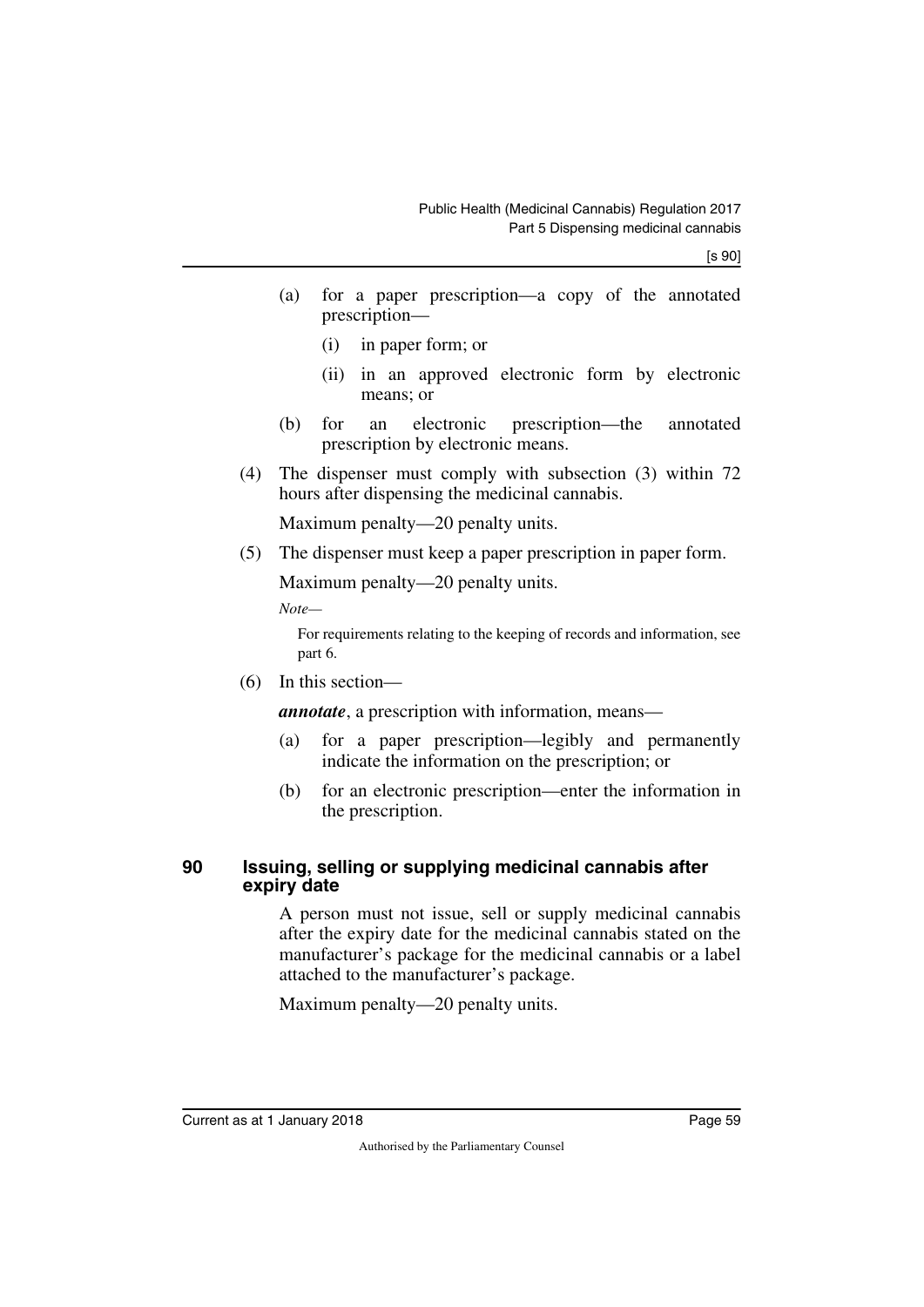# **Division 3 Advertising medicinal cannabis**

#### **91 Advertising medicinal cannabis**

(1) A person must not advertise, or cause someone else to advertise, a substance that is or contains medicinal cannabis, whether or not the medicinal cannabis is named in the advertisement.

Maximum penalty—20 penalty units.

- (2) Subsection (1) does not apply to—
	- (a) an advertisement in a professional or trade journal; or
	- (b) a price list, advertisement or promotional material intended for circulation only to the wholesale drug trade or medical or pharmaceutical professions.
- (3) In this section—

*advertise*, medicinal cannabis, means the use of an oral or written statement, pictorial representation or design, in any way that is intended to promote, whether directly or indirectly, the administration, issue, prescription, sale, supply or use of medicinal cannabis.

# **Part 6 Record-keeping**

# **Division 1 Record-keeping generally**

#### **92 Records may be made and kept electronically**

A person required to make or keep a record under a provision of the Act or this regulation may make or keep the record electronically, unless the provision expressly states otherwise.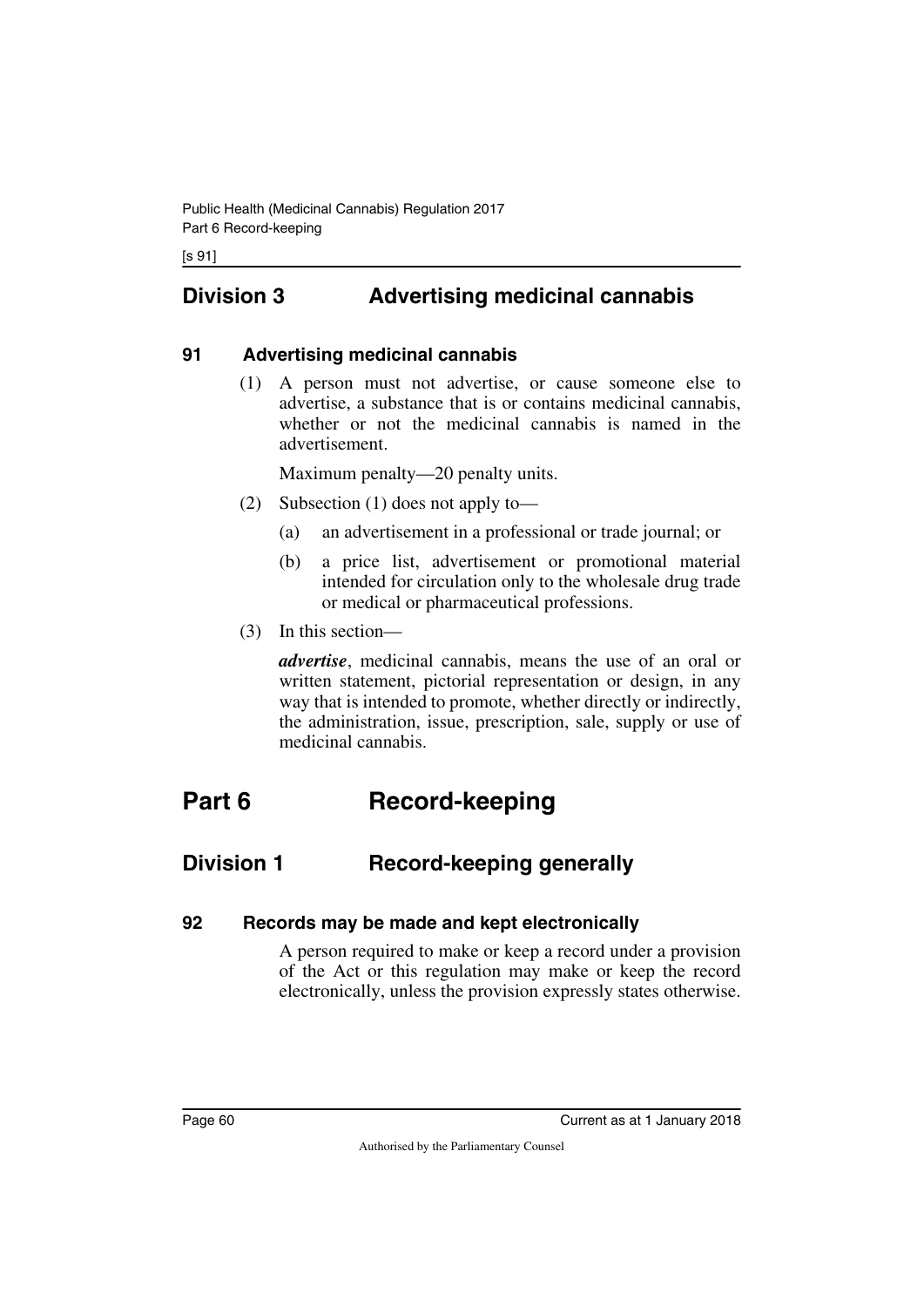#### **93 Recording information on paper**

- (1) This section applies if a person writes information on a paper document to comply with a requirement under a provision of the Act or this regulation.
- (2) The information must be—
	- (a) written legibly in ink; and
	- (b) durably marked on the paper.

Maximum penalty—20 penalty units.

(3) However, the person's signature need not be legible.

## **94 Keeping information**

- (1) This section applies to a person responsible for controlling the recording and keeping of information to comply with a requirement under a provision of the Act or this regulation.
- (2) The person must ensure the information—
	- (a) is readily retrievable; and
	- (b) cannot be altered, obliterated, deleted or removed, without detection; and
	- (c) is kept for a period of 2 years after the date the information is recorded.

Maximum penalty—20 penalty units.

#### **95 Record to be made on day of transaction**

If, under a provision of the Act or this regulation, a person must enter details of a transaction involving medicinal cannabis in a document, the person must make the entry on the day of the transaction, unless the provision expressly states otherwise.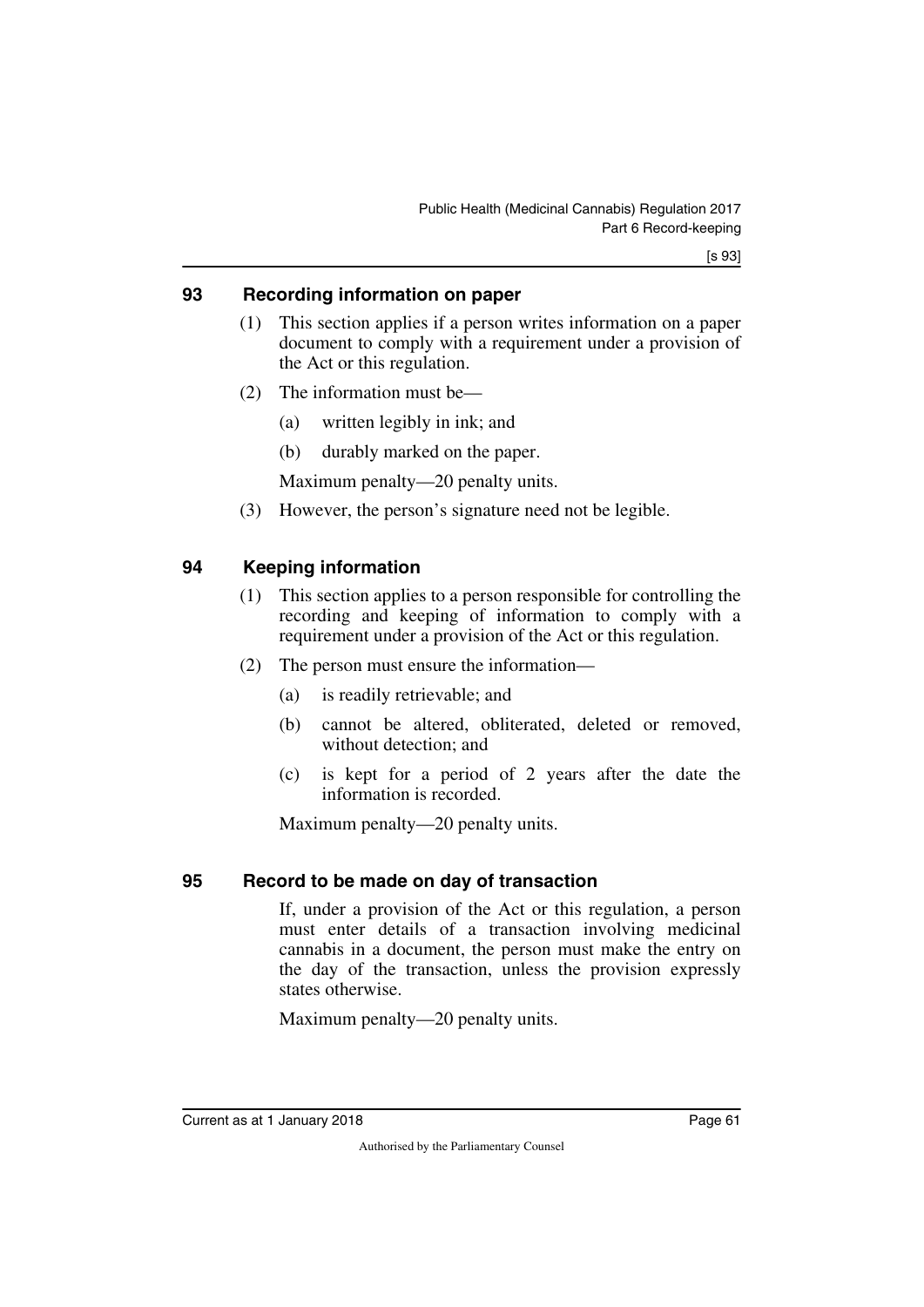#### [s 96]

#### **96 Stocktake**

- (1) A person required, under the Act or this regulation, to make or keep a record (the *record*) relating to the amount of medicinal cannabis that is possessed by the person, or otherwise kept, at a place, must do the following (a *stocktake*) at the times stated in subsection (2)—
	- (a) find out the quantity or volume of each type and form of medicinal cannabis possessed by the person or kept at the place;
	- (b) enter the quantity or volume of each type and form of medicinal cannabis possessed by the person or kept at the place in the appropriate part of the record and—
		- (i) if the record is kept in a book—sign and date each entry; and
		- (ii) if the record is kept in another form—show the person's name and the date of the entry.

Maximum penalty—20 penalty units.

- (2) The person must do a stocktake—
	- (a) if the person becomes responsible for possessing medicinal cannabis at the place, or monitoring medicinal cannabis kept at the place, for a 7-day period or longer—immediately after becoming responsible; and
	- (b) at monthly intervals.

#### **97 Discrepancy to be immediately reported to chief executive**

- (1) This section applies to a person who, under the Act or this regulation, is required to keep or update a record book, keep or update records or ensure records are kept (the *records*), about transactions involving medicinal cannabis and who—
	- (a) finds a discrepancy between—
		- (i) the actual quantity or volume of a type or form of medicinal cannabis to which the record relates; and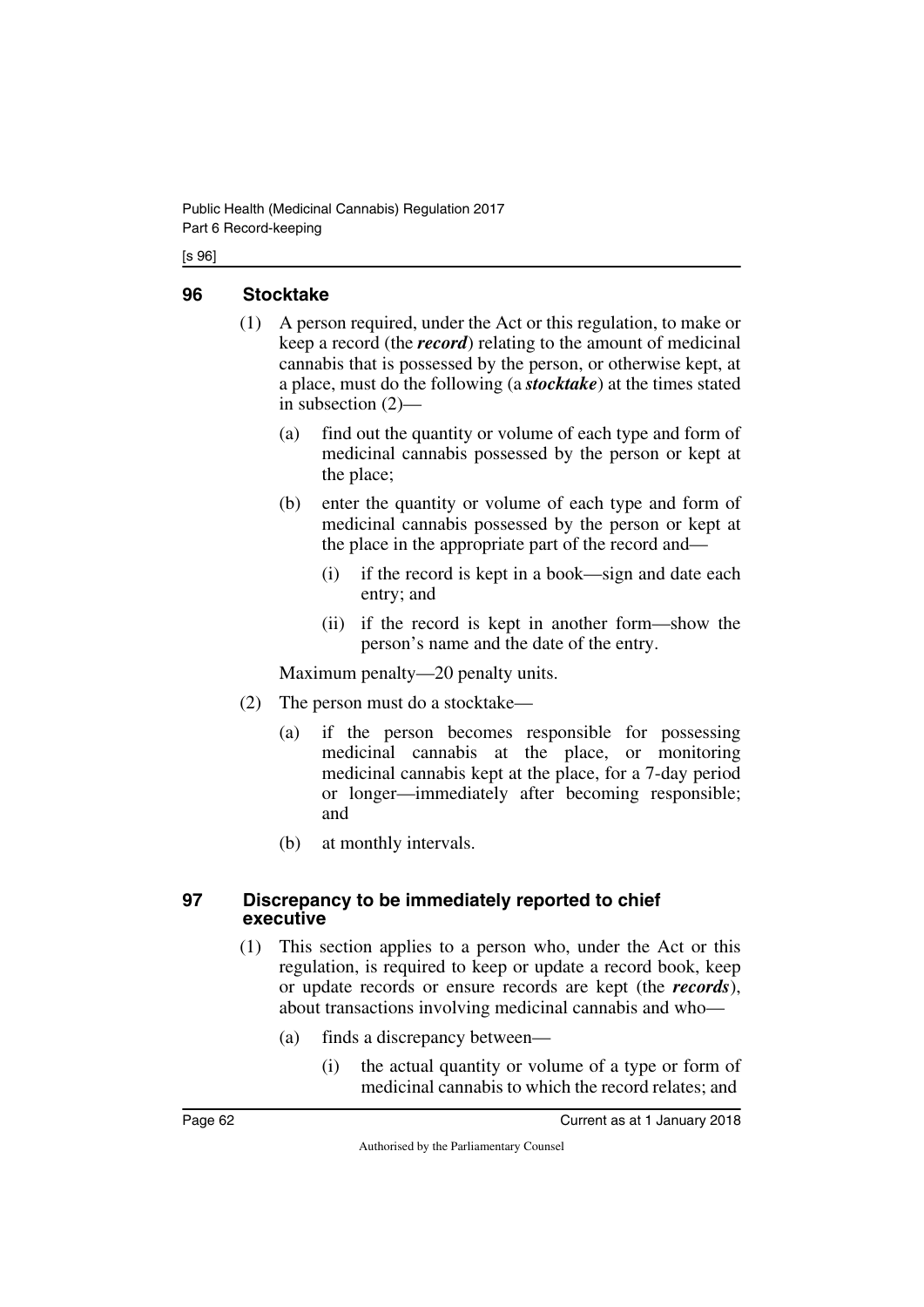- (ii) the quantity or volume of the type or form of medicinal cannabis stated in the record; or
- (b) knows, or reasonably suspects, the medicinal cannabis has been lost, misappropriated or stolen.
- (2) The person must immediately give the chief executive a written notice about the discrepancy, loss, misappropriation or theft.

Maximum penalty—20 penalty units.

#### **98 Records not to be changed but may be corrected**

(1) A person must not cancel, change or obliterate an entry made in a book or other record kept under the Act or this regulation.

Maximum penalty—20 penalty units.

(2) However, the person who made the entry may correct the entry by a signed and dated marginal note or footnote giving the correct details.

#### **99 False, misleading or incomplete entries**

A person must not make an entry in a book or record required to be kept under the Act or this regulation if the person knows the entry is false, misleading or incomplete.

Maximum penalty—20 penalty units.

## **Division 2 Record-keeping by particular doctors**

#### **100 Particular doctors to record transactions involving medicinal cannabis**

(1) This section applies to a doctor other than a doctor employed or contracted to practise medicine at a hospital or a nursing home.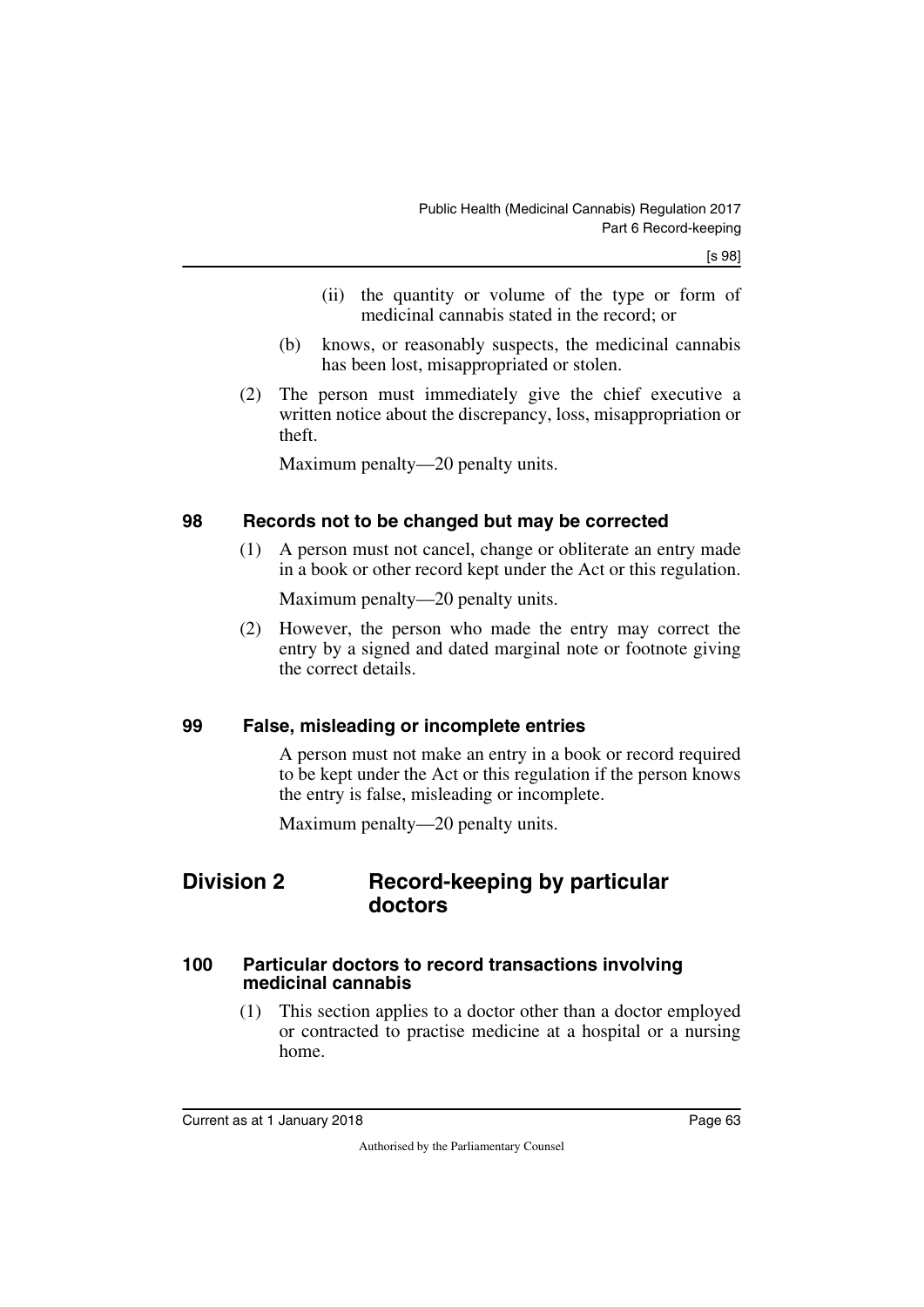#### [s 100]

*Note—*

For record-keeping requirements relating to hospitals and nursing homes, see division 5.

(2) A doctor must record transactions involving medicinal cannabis in the doctor's record book in the way required under this section.

- (3) The doctor must—
	- (a) use a separate record book, or a separate part of the record book, for—
		- (i) if the medicinal cannabis is possessed by the doctor for the purpose of treating particular patients—each patient; or
		- (ii) otherwise—each type of medicinal cannabis; and
	- (b) enter in the book full details of each transaction involving medicinal cannabis administered, obtained, supplied, issued or otherwise used by the doctor; and
	- (c) make the entry as soon as practicable after, and on the day of, the transaction.
- (4) The doctor must include the following details in the entry—
	- (a) the date of the transaction;
	- (b) a description of the nature of the transaction;
	- (c) the quantity or volume of the medicinal cannabis involved in the transaction;
	- (d) if the medicinal cannabis is obtained by the doctor, who is a patient-class prescriber or single-patient prescriber, under section  $53(2)$  or  $57(2)$  of the Act—
		- (i) the name and address of the person (the *provider*) who sold or otherwise provided the medicinal cannabis to the doctor; and
		- (ii) the provider's invoice number, if any;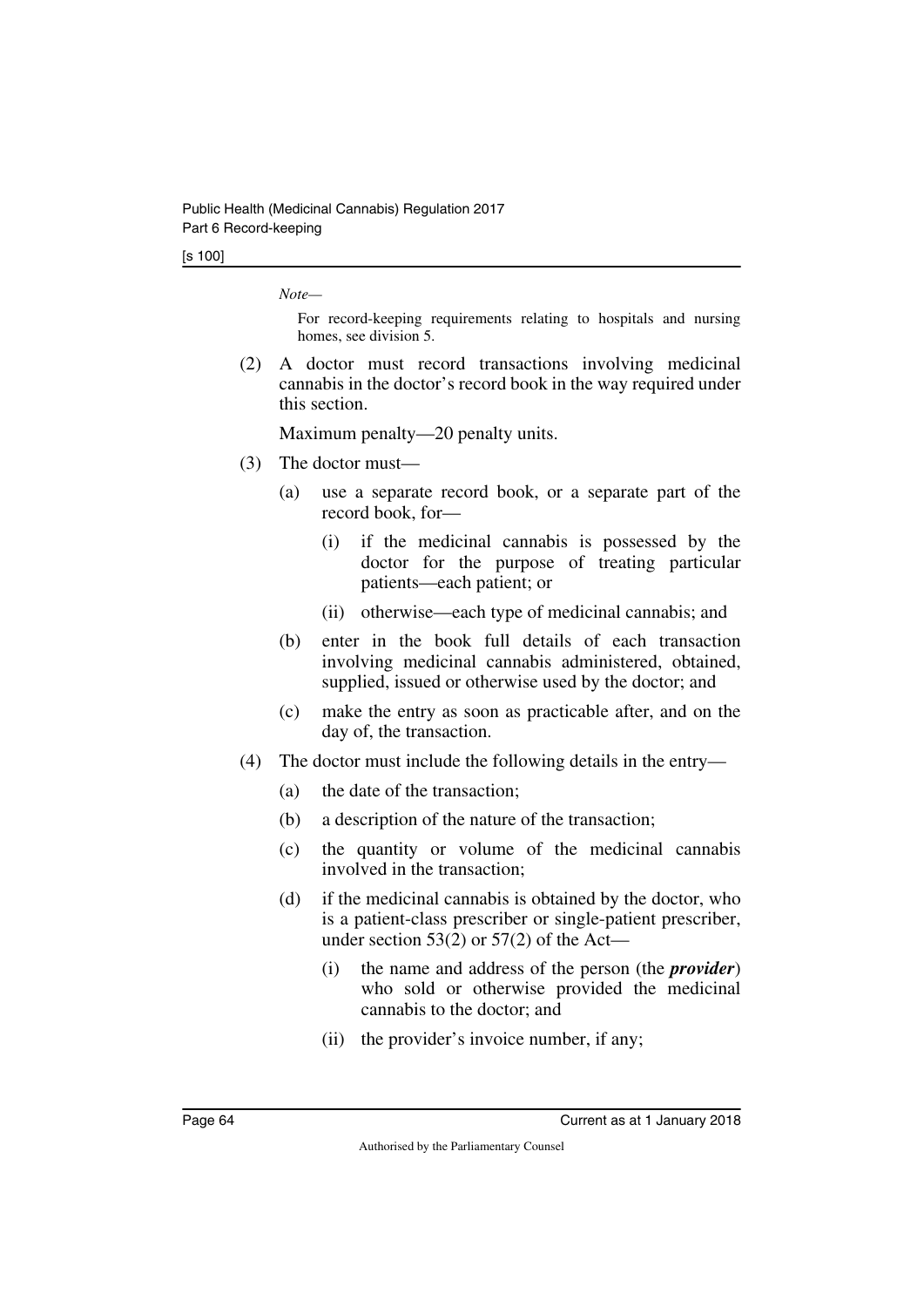- (e) if the doctor issues or supplies the medicinal cannabis to a person—
	- (i) the name and address of the person; and
	- (ii) the name of the person who made the lawful direction or the oral or written instruction in accordance with which the medicinal cannabis was issued or supplied; and
	- (iii) if the doctor is a patient-class prescriber or single-patient prescriber who possessed the medicinal cannabis under section 53(2) or 57(2) of the Act—the balance of the medicinal cannabis possessed by the doctor after the transaction;
- (f) if the doctor administers the medicinal cannabis—
	- (i) the name and address of the person to whom the medicinal cannabis was administered; and
	- (ii) the person who made the lawful direction or the oral or written instruction in accordance with which the medicinal cannabis was administered: and
	- (iii) if the doctor is a single-patient prescriber or patient-class prescriber who possessed the medicinal cannabis under section 53(2) or 57(2) of the Act—the balance of the medicinal cannabis possessed by the doctor after the transaction.
- (5) In this section—

*record book* means a record book mentioned in the *Health (Drugs and Poisons) Regulation 1996*, section 111(1).

# **Division 3 Record-keeping by pharmacists**

## **101 Definition for division**

In this division—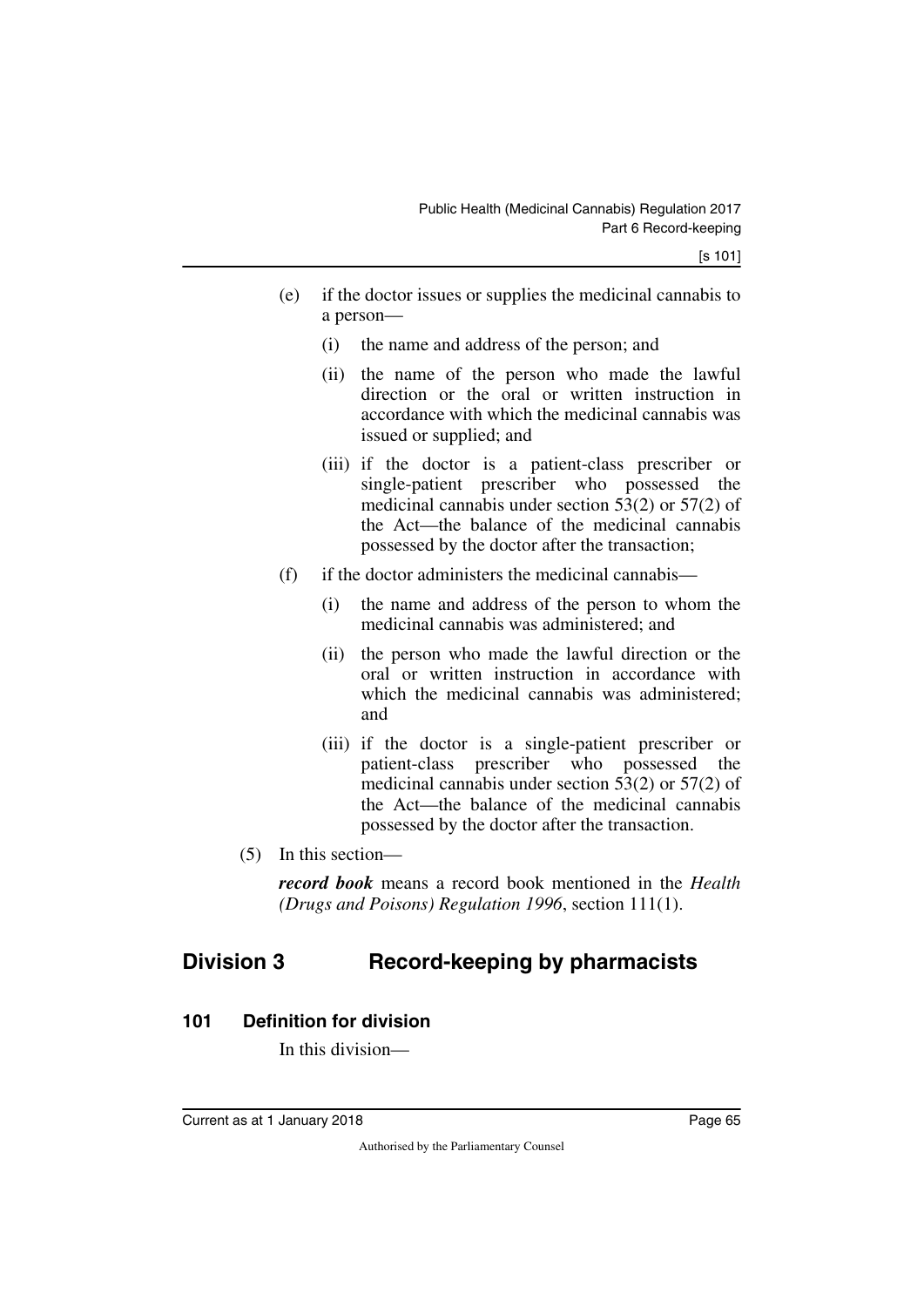#### [s 102]

*controlled drugs record* see the *Health (Drugs and Poisons) Regulation 1996*, section 86.

#### **102 Pharmacists to record transactions involving medicinal cannabis in controlled drugs record**

(1) A pharmacist must personally record transactions involving medicinal cannabis in the controlled drugs record for the pharmacist's dispensary in the way required under this section and section 103.

- (2) The pharmacist must use a separate controlled drugs record, or a separate part of the controlled drugs record, for—
	- (a) if the medicinal cannabis is possessed by the pharmacist for the purpose of treating particular patients—each patient; or
	- (b) otherwise—each type of medicinal cannabis.
- (3) Each page or part of the controlled drugs record relating to medicinal cannabis must have a heading stating the following—
	- (a) the measurement unit in which quantities of medicinal cannabis involved in a transaction are recorded;
	- (b) for a record kept under subsection  $(2)(a)$ —the name of the patient to whom the record relates;
	- (c) for a record kept under subsection  $(2)(b)$ —the type of medicinal cannabis to which the record relates.
- (4) If the pharmacist starts a new controlled drugs record, the pharmacist must check the stock of medicinal cannabis at the pharmacist's dispensary and record in the controlled drugs record—
	- (a) the stock of medicinal cannabis held when the record is started; and
	- (b) a reference to the most recent entry in the previous record about—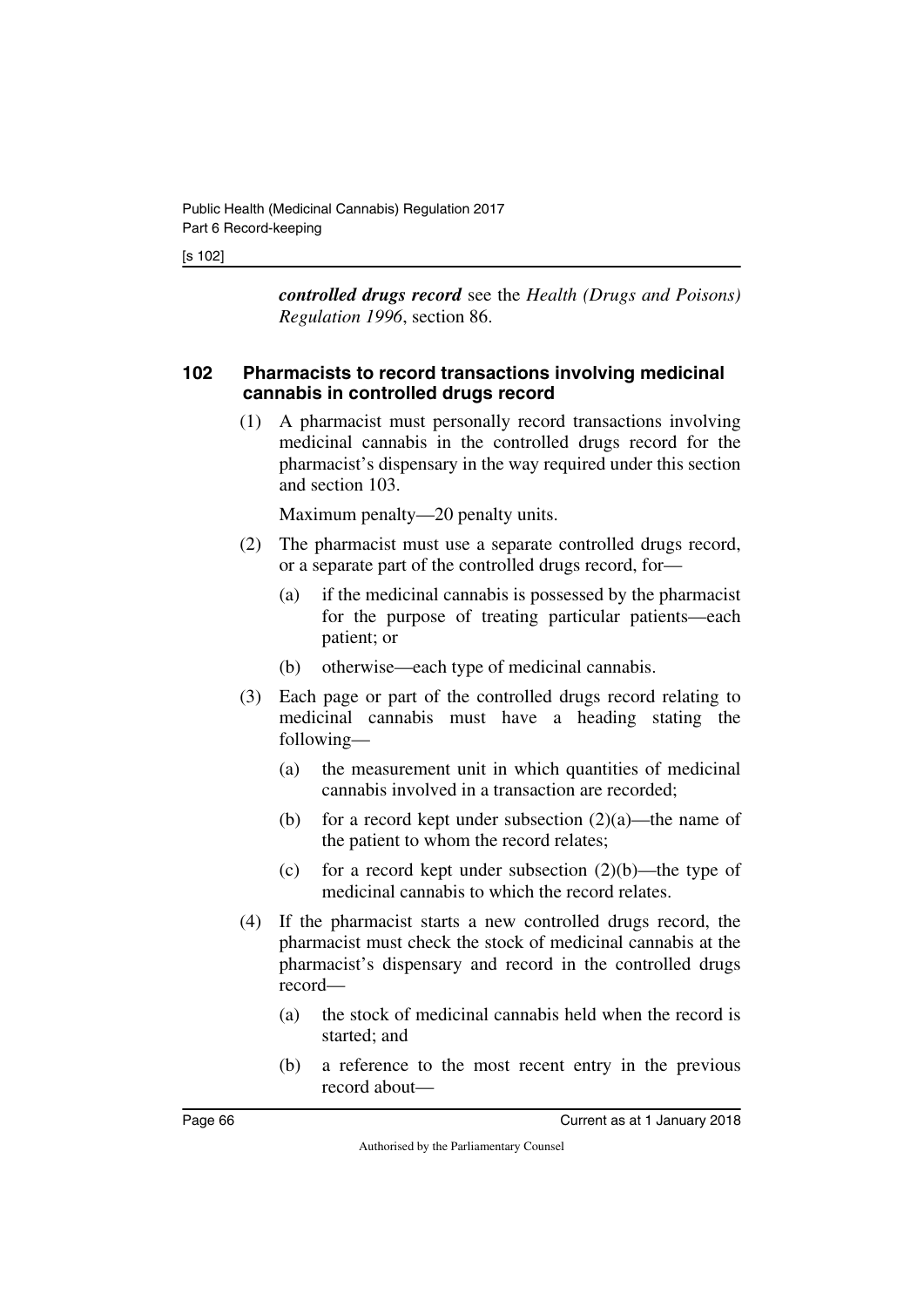[s 103]

- (i) if medicinal cannabis is possessed by the pharmacist for the purpose of treating a particular patient—medicinal cannabis possessed for the patient; or
- (ii) otherwise—the particular type of medicinal cannabis.
- (5) If the pharmacist, after dispensing, supplying or issuing medicinal cannabis, makes an entry on a page or part of the controlled drugs record on which there is no other entry, the pharmacist must record, as the first entry on the page or part—
	- (a) the quantity or volume of—
		- (i) if the medicinal cannabis was possessed by the pharmacist for the purpose of treating a particular patient—medicinal cannabis that was possessed by the pharmacist for the purpose of treating the patient before the transaction; or
		- (ii) otherwise—the type of medicinal cannabis that was possessed by the pharmacist before the transaction; and
	- (b) a reference to the most recent entry about the medicinal cannabis.

#### **103 Entries to be made in controlled drugs record**

- (1) If there is more than 1 transaction on a day, the pharmacist must enter the details of each transaction in the controlled drugs record in the order in which the transactions happen.
- (2) The pharmacist must include the following details for each entry—
	- (a) the date of the transaction;
	- (b) a description of the nature of the transaction;
	- (c) the quantity or volume of the medicinal cannabis involved in the transaction;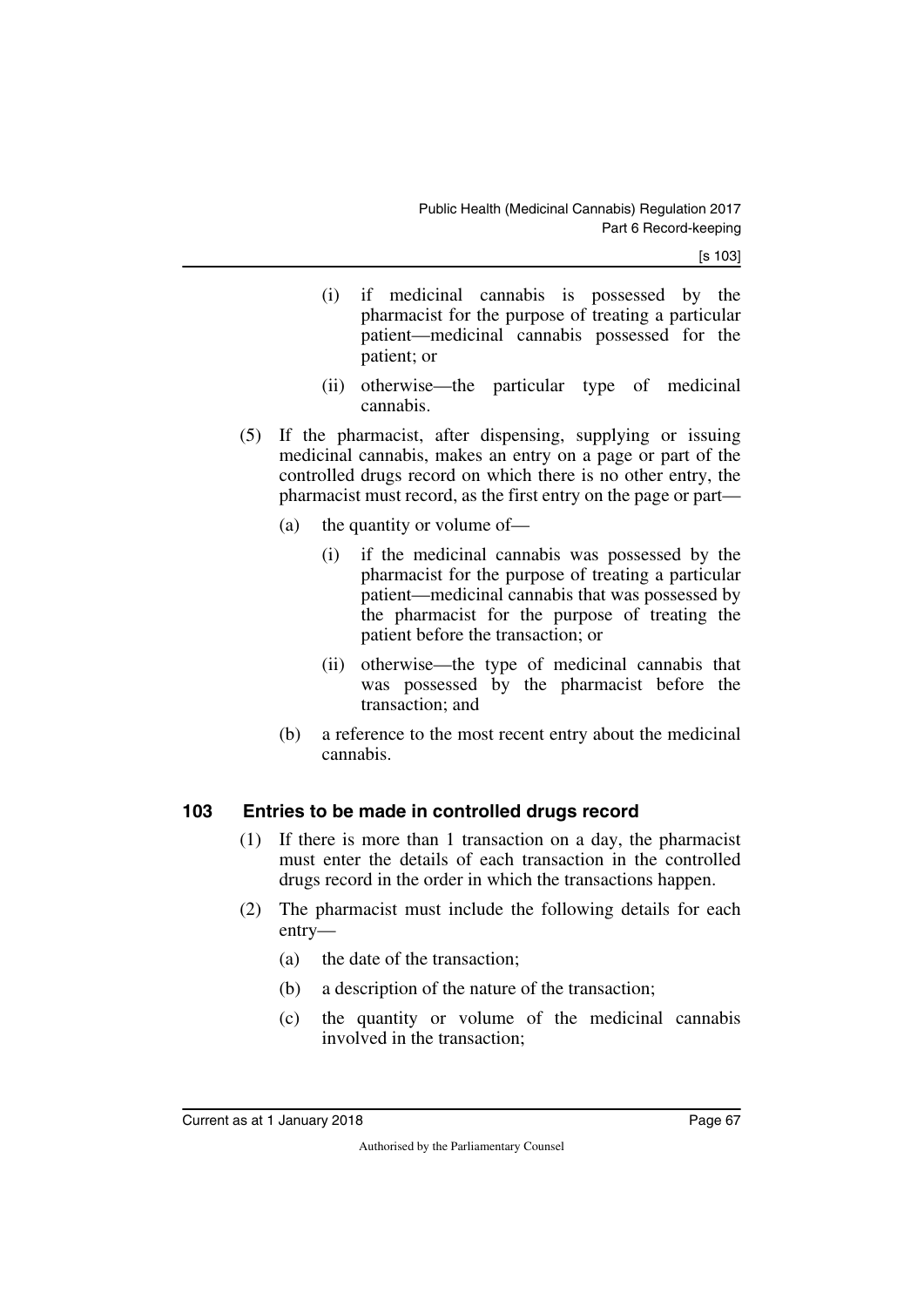- (d) if the medicinal cannabis is obtained by the pharmacist—
	- (i) the name and address of the person (the *provider*) who sold or otherwise provided the medicinal cannabis to the pharmacist; and
	- (ii) the provider's invoice number, if any;
- (e) if the medicinal cannabis is dispensed—
	- (i) the name and address of the person to, or for whom, the medicinal cannabis was dispensed; and
	- (ii) the name of the person who made the lawful direction or the oral or written instruction in accordance with which the medicinal cannabis was dispensed; and
	- (iii) the balance of the medicinal cannabis in stock at the dispensary after the transaction.
- (3) The pharmacist must—
	- (a) for a controlled drugs record kept in a book—initial each line of the entry; or
	- (b) for a controlled drugs record kept in another form include the pharmacist's initials on each line of the entry.

#### **104 Pharmacist to keep documents**

A pharmacist must keep all documents relating to medicinal cannabis dispensed by the pharmacist.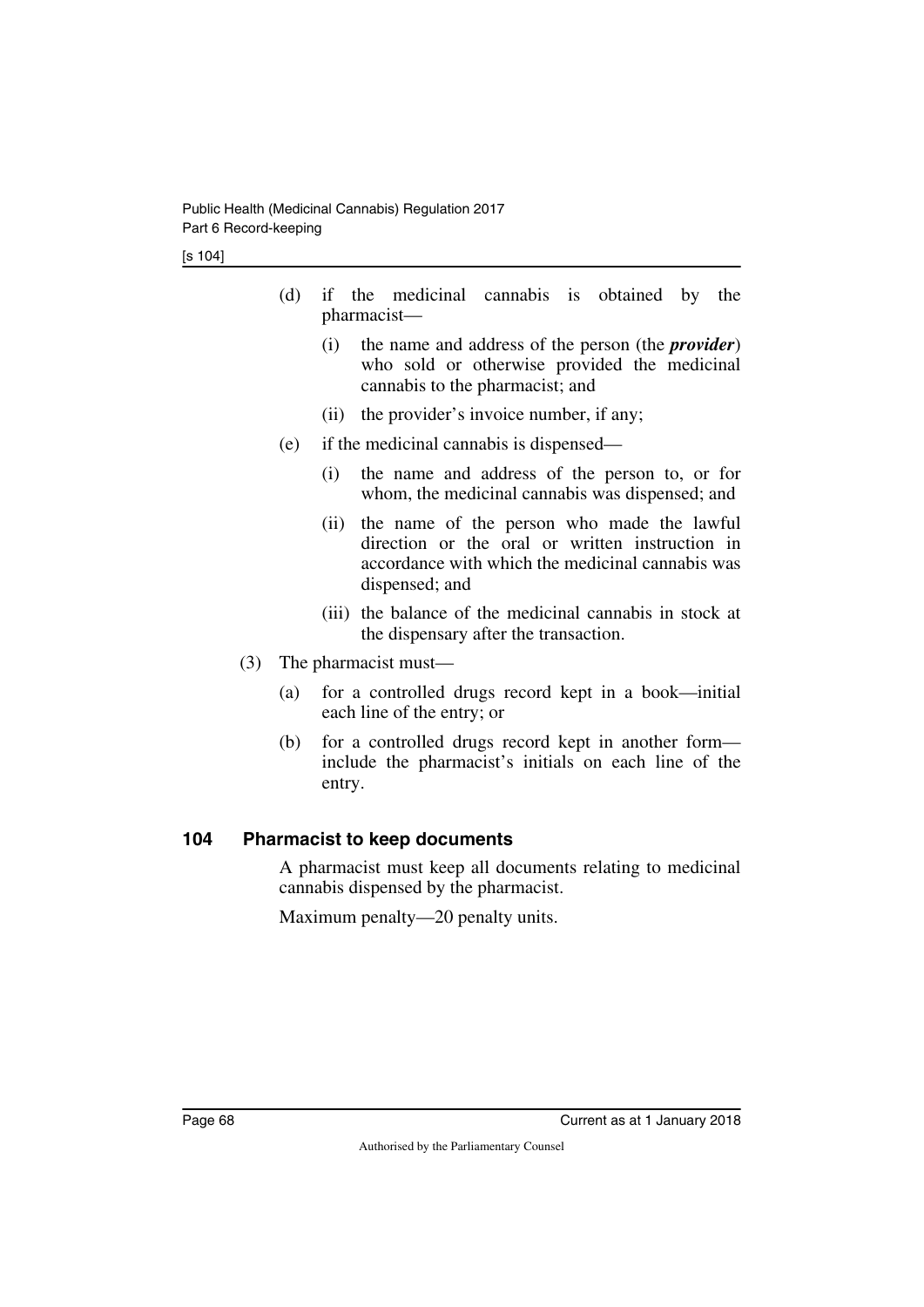## **Division 4 Record-keeping by wholesalers**

#### **105 Records of transactions to be kept by wholesalers**

- (1) A wholesaler must keep, in the way required under subsections (2) to (4), a record of transactions that are the wholesale of medicinal cannabis (a *wholesaler's register*)—
	- (a) as written entries in a book; or
	- (b) in an electronic form; or
	- (c) in another way approved by the chief executive.

- (2) If the wholesaler's register is a book, the wholesaler must ensure each page of the register—
	- (a) has a heading describing the type and form of medicinal cannabis involved in a transaction and the measurement unit in which quantities of the medicinal cannabis are recorded; and
	- (b) is ruled into columns with headings describing the nature of the details to be recorded in each column.
- (3) If the wholesaler's register is in an electronic form, the wholesaler must ensure the entries in the register are stored in a computer system that has enough capacity and backup capability for the purpose.
- (4) The wholesaler must—
	- (a) use a separate page, or a separate part of the wholesaler's register, for each type of medicinal cannabis; and
	- (b) enter in the register the following details of each transaction—
		- (i) the date of the transaction;
		- (ii) the name and address of the person to, or for, whom the medicinal cannabis was sold;
		- (iii) the invoice or other number of the transaction;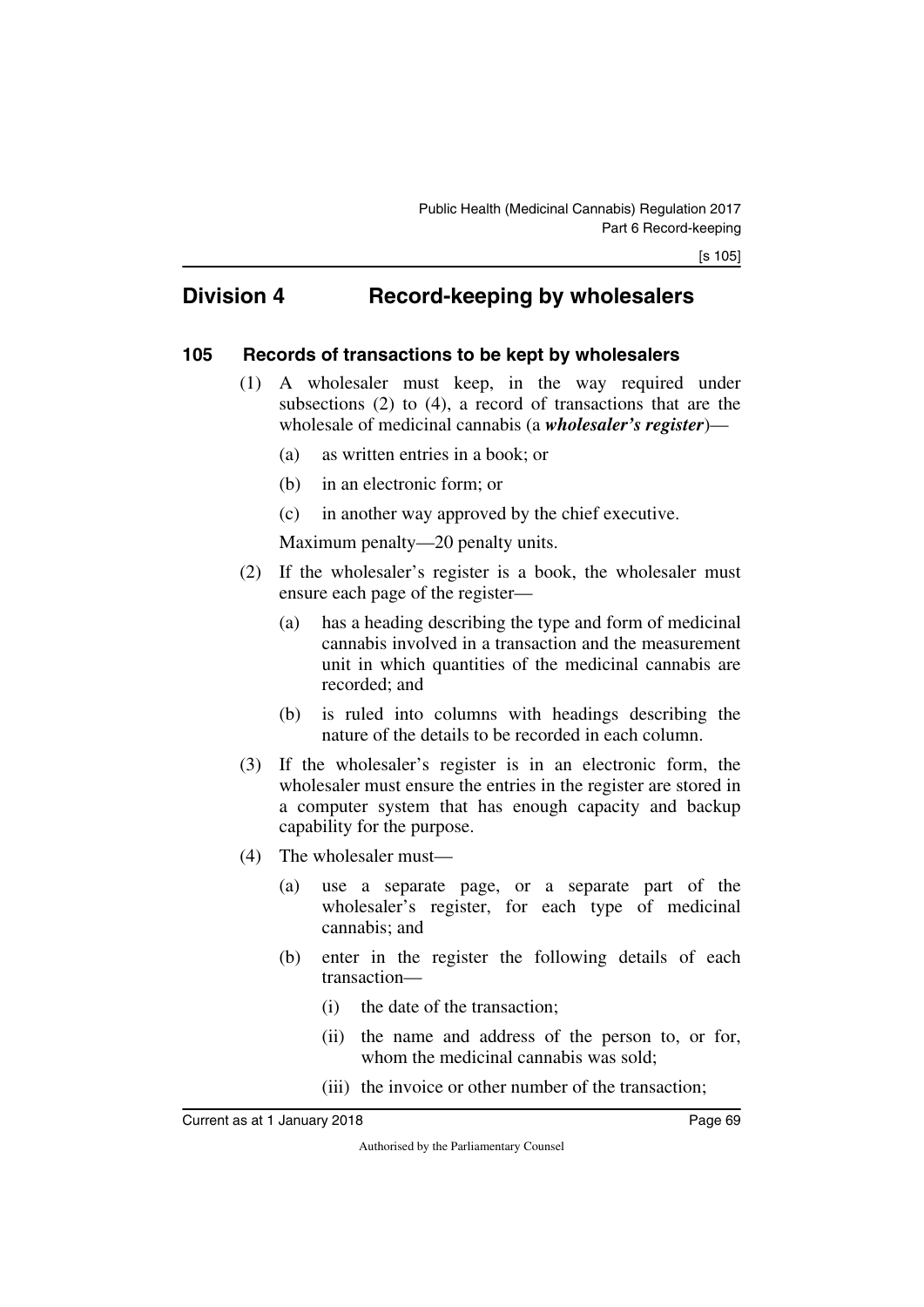- (iv) the quantity or volume of medicinal cannabis sold;
- (v) the balance of medicinal cannabis in stock at the wholesaler's premises after the transaction; and
- (c) ensure each transaction is recorded in the order in which it happens.
- (5) The wholesaler must keep the wholesaler's register at the wholesaler's business premises.
- (6) If the wholesaler has more than 1 wholesaling approval and the wholesaler's records are kept on a computer at the wholesaler's central or main office, the wholesaler must keep the records for each approval at the premises used for wholesaling the medicinal cannabis under the approval.
- (7) If the wholesaler is required, under the *Health (Drugs and Poisons) Regulation 1996*, section 50, to keep a controlled drugs register for controlled drugs sold by the wholesaler, the wholesaler must comply with subsection (1) by ensuring the transactions mentioned in that subsection are recorded in the controlled drugs register.

# **Division 5 Record-keeping by hospitals and nursing homes**

# **Subdivision 1 Preliminary**

#### **106 Definitions for division**

In this division—

*central storage point*, in relation to a hospital or nursing home, means the place where medicinal cannabis is stored until the medicinal cannabis is transferred to a unit of the hospital or nursing home for administration to a person in the care of the hospital or nursing home.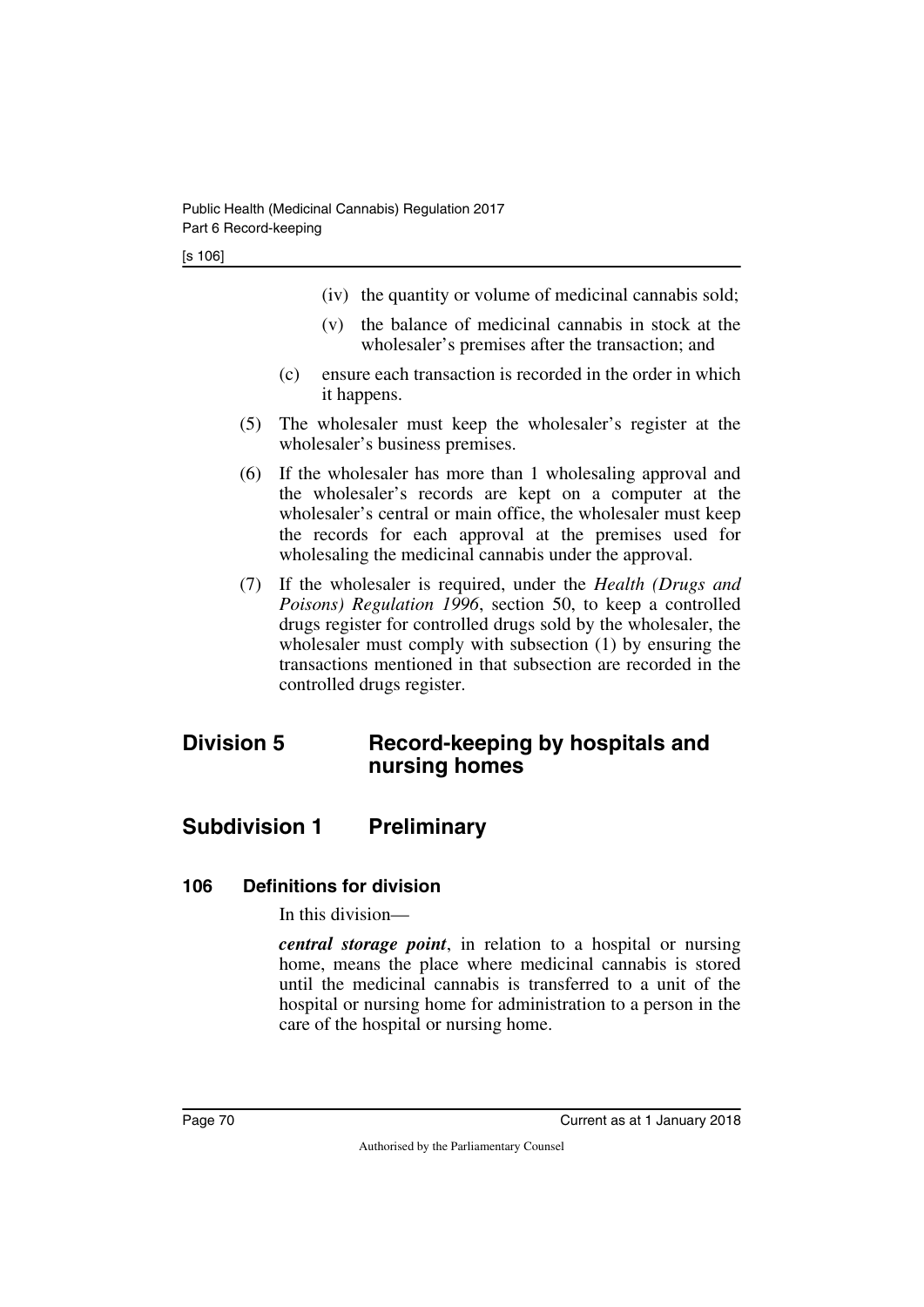*central storer* means the person in charge of medicinal cannabis at a hospital or nursing home if medicinal cannabis is kept at a central storage point.

*main issue book*, in relation to medicinal cannabis, means the book in which transactions involving the medicinal cannabis are required to be recorded under section 108.

*single storage book*, in relation to medicinal cannabis, means the book in which transactions involving the medicinal cannabis are required to be recorded under section 116.

*single storage point*, in relation to a hospital or nursing home, means the place where medicinal cannabis is stored until it is administered to a person in the care of the hospital or nursing home.

*single storer* means the person in charge of medicinal cannabis at a hospital or nursing home if the medicinal cannabis is kept at a single storage point until it is administered to patients at the hospital or nursing home.

*unit* means a ward, operating theatre or department of a hospital or nursing home.

*unit storer* means the person in charge of medicinal cannabis at a unit of a hospital or nursing home.

*ward book*, in relation to medicinal cannabis, means the book in which transactions involving the medicinal cannabis are required to be recorded under section 110.

## **Subdivision 2 Hospitals and nursing homes with multiple storage points**

#### **107 Application of subdivision**

This subdivision applies to a hospital or nursing home that has more than 1 storage point for medicinal cannabis.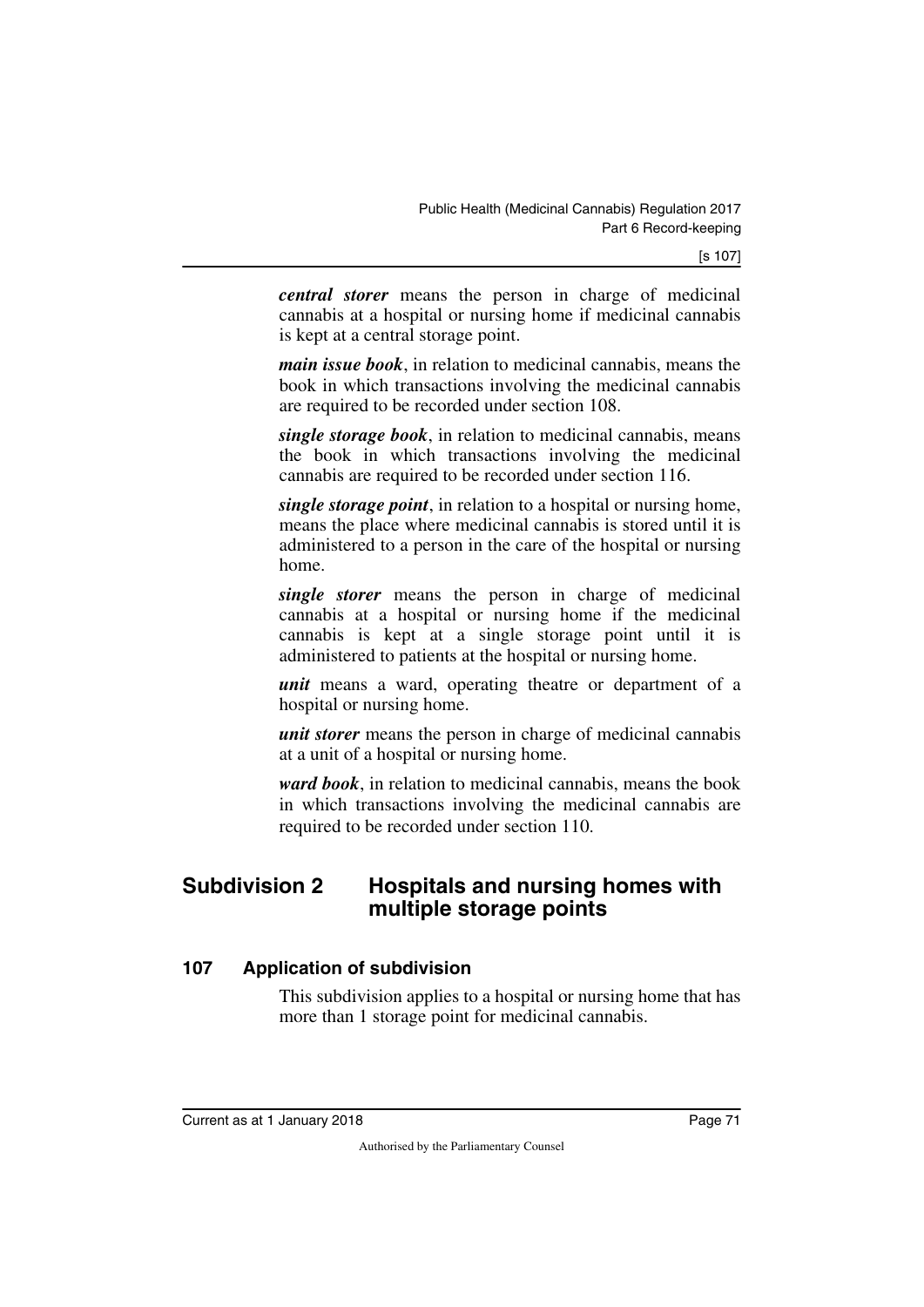#### [s 108]

### **108 Main issue book**

- (1) The central storer must keep a record (the *main issue book*), as a book or in another way approved by the chief executive, of the following transactions involving medicinal cannabis—
	- (a) the obtaining of medicinal cannabis into the central storage point;
	- (b) the issue of medicinal cannabis from the central storage point.

Maximum penalty—20 penalty units.

- (2) If the main issue book is kept as a book, the central storer must ensure—
	- (a) the main issue book is bound; and
	- (b) a separate main issue book, or a separate part of the main issue book, is kept for—
		- (i) if the medicinal cannabis is stored for the purpose of treating particular patients—each patient; or
		- (ii) otherwise—each type of medicinal cannabis; and
	- (c) each page of the main issue book that relates to medicinal cannabis—
		- (i) is sequentially numbered; and
		- (ii) has a heading stating the following—
			- (A) the measurement unit in which quantities of medicinal cannabis involved in a transaction are recorded; and
			- (B) for a record kept under paragraph  $(b)(i)$ —the name of the patient to whom the record relates; and
			- (C) for a record kept under paragraph  $(b)(ii)$  the type of medicinal cannabis to which the record relates.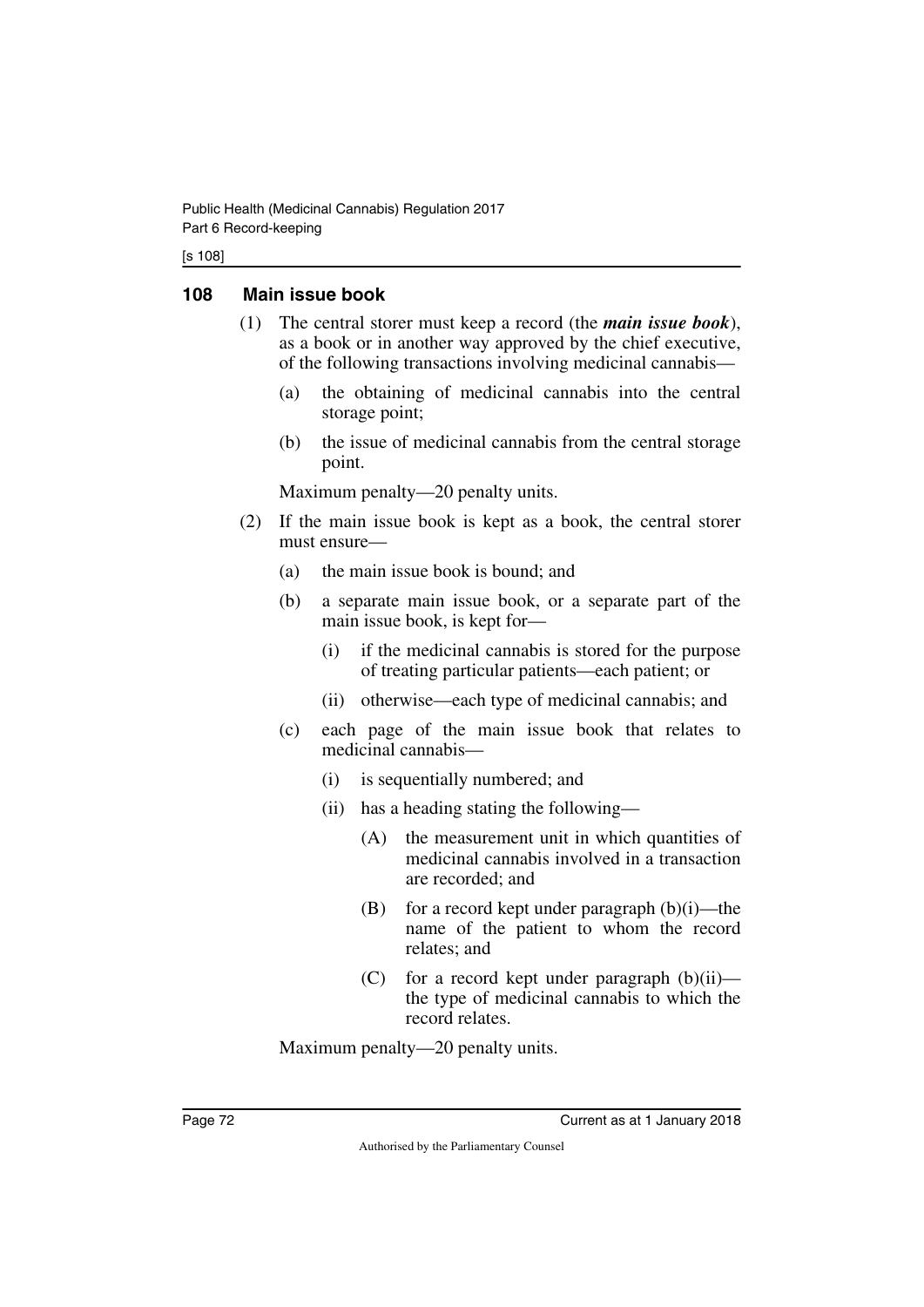- (3) If a person is required, under the *Health (Drugs and Poisons) Regulation 1996*, section 99, to keep a main issue book for controlled drugs at the hospital or nursing home, the central storer must comply with subsection (1) by ensuring the transactions mentioned in that subsection are recorded in the main issue book for controlled drugs.
- (4) Entries about the return of medicinal cannabis to the central storer, for the purpose of destruction or disposal by a person authorised to destroy or otherwise dispose of medicinal cannabis, may be made on a single page in the main issue book that does not comply with subsection (2)(c).

### **109 Details to be recorded in main issue book**

- (1) The central storer must record the following in the main issue book for each transaction mentioned in section 108(1)—
	- (a) the description and quantity or volume of the medicinal cannabis involved in the transaction;
	- (b) the date of the transaction;
	- (c) the quantity or volume of medicinal cannabis kept at the central storage point after the transaction is completed;
	- (d) for medicinal cannabis obtained into the central storage point—
		- (i) the name and address of the person from whom the medicinal cannabis was obtained; and
		- (ii) if the medicinal cannabis was obtained for a particular person—the person's name and address;
	- (e) for the issue of medicinal cannabis from the central storage point—the quantity or volume of medicinal cannabis issued.

- (2) The following persons must sign the entry—
	- (a) the central storer;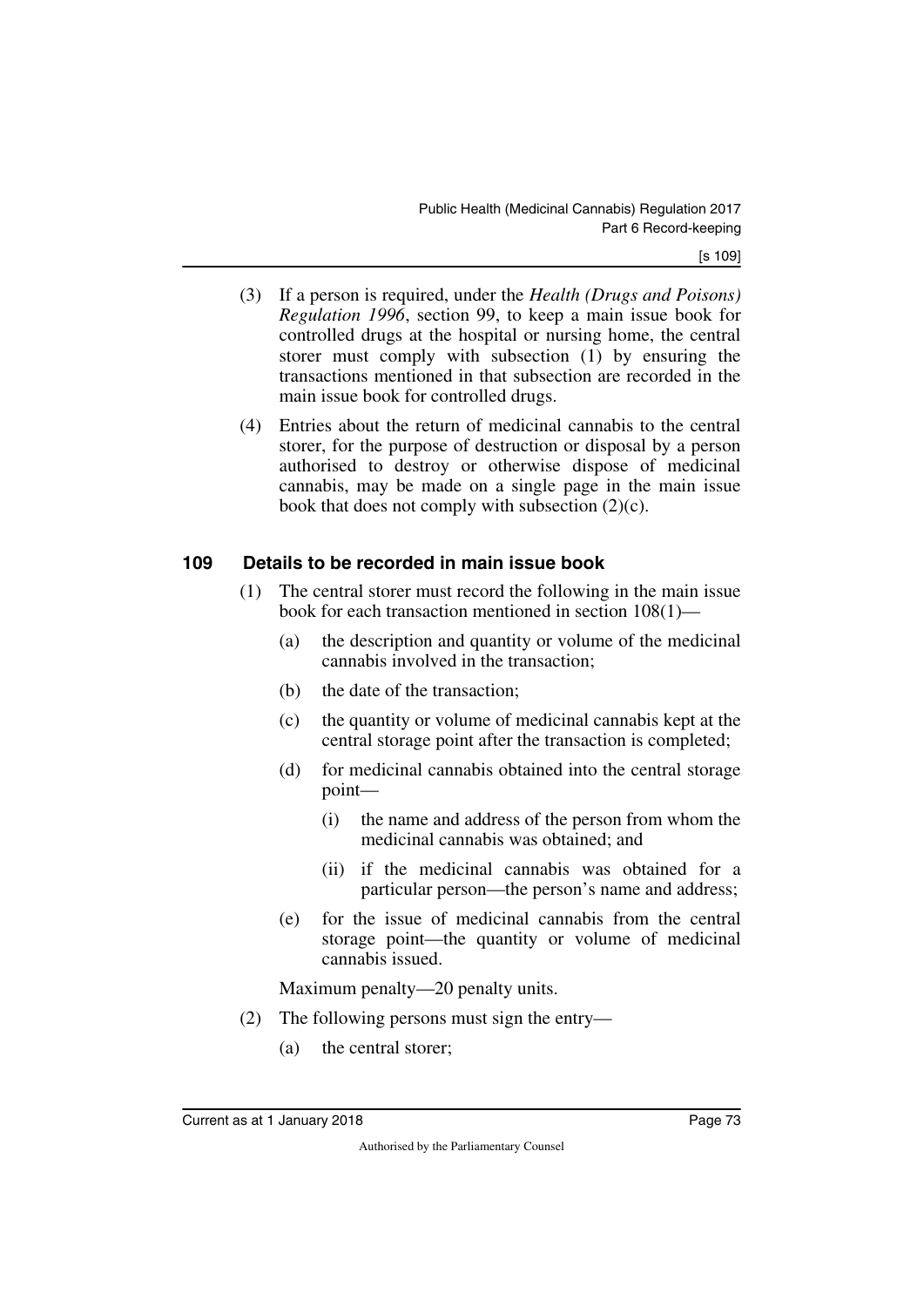#### [s 110]

(b) if the medicinal cannabis is issued to a unit storer for a unit—the unit storer.

Maximum penalty—20 penalty units.

## **110 Ward book**

- (1) A unit storer for a unit must keep a record (the *ward book*), as a book or in another way approved by the chief executive, of the following transactions involving medicinal cannabis—
	- (a) the obtaining of medicinal cannabis into the unit from the central storage point;
	- (b) the administration of medicinal cannabis to persons in the unit.

- (2) If the ward book is kept as a book, the unit storer must ensure—
	- (a) the ward book is bound; and
	- (b) a ward book, or a separate part of the ward book, is kept for—
		- (i) if the medicinal cannabis is stored for the purpose of treating particular patients—each patient; or
		- (ii) otherwise—each type of medicinal cannabis; and
	- (c) each page of the ward book that relates to medicinal cannabis—
		- (i) is sequentially numbered; and
		- (ii) has a heading stating the following—
			- (A) the measurement unit in which quantities of medicinal cannabis involved in a transaction are recorded;
			- (B) for a record kept under paragraph  $(b)(i)$ —the name of the patient to whom the record relates;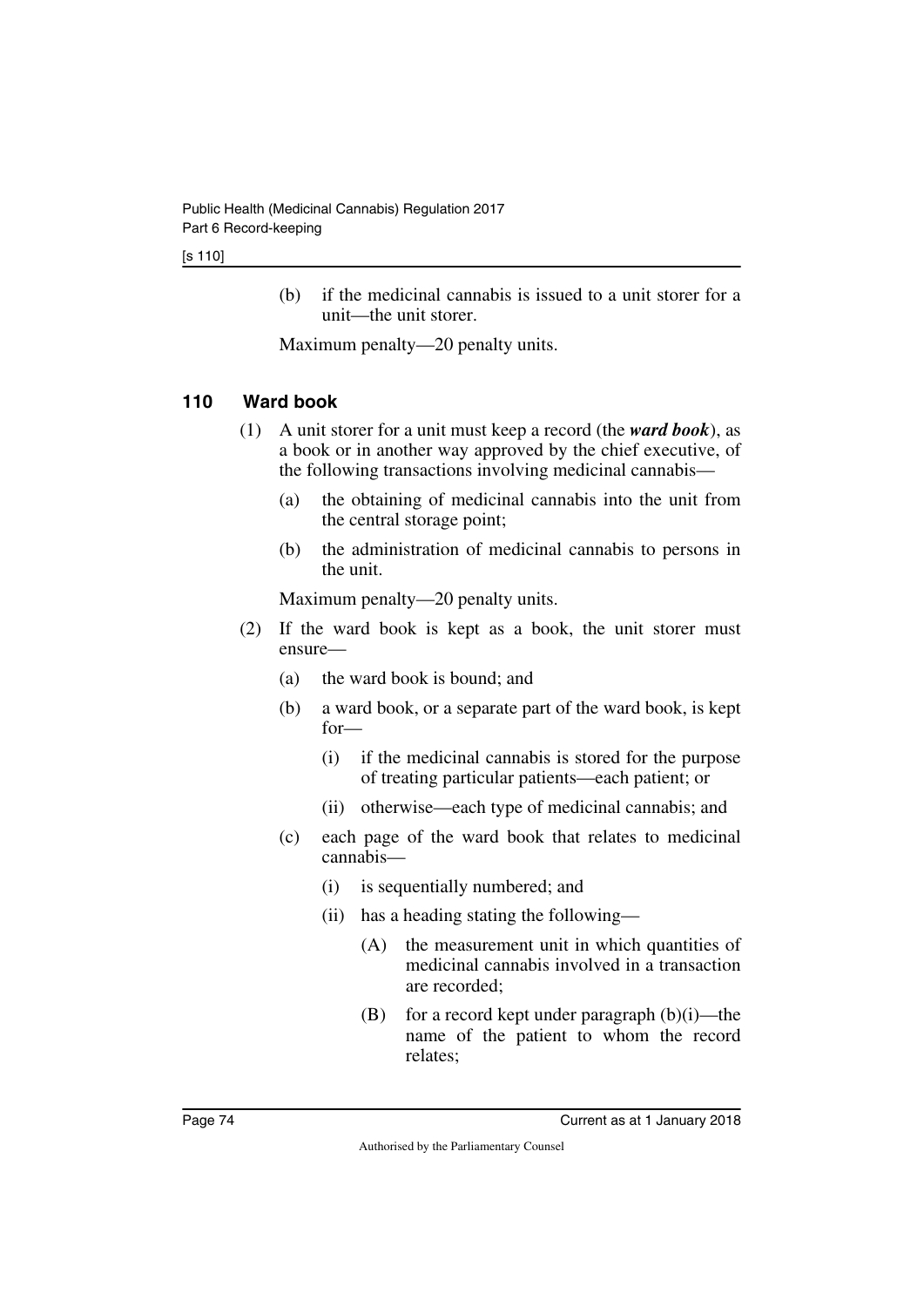(C) for a record kept under paragraph  $(b)(ii)$  the type of medicinal cannabis to which the record relates.

Maximum penalty—20 penalty units.

(3) If a person is required, under the *Health (Drugs and Poisons) Regulation 1996*, section 101, to keep a ward drugs book for controlled drugs at a unit, a unit storer for the unit must comply with subsection (1) by ensuring the transactions mentioned in that subsection are recorded in the ward drugs book.

#### **111 Details to be recorded in ward book when medicinal cannabis obtained into unit**

- (1) A unit storer for a unit must record the following in the ward book for each transaction mentioned in section  $110(1)(a)$ —
	- (a) the description and quantity or volume of the medicinal cannabis involved in the transaction;
	- (b) the date of the transaction.

Maximum penalty—20 penalty units.

(2) The central storer must sign the entry if the central storer is reasonably satisfied the entry is correct.

Maximum penalty—20 penalty units.

#### **112 Details to be recorded in ward book when medicinal cannabis administered in unit**

- (1) A unit storer for a unit must record the following in the ward book for each transaction mentioned in section  $110(1)(b)$ —
	- (a) the description and quantity or volume of the medicinal cannabis involved in the transaction;
	- (b) the date and time of the transaction;
	- (c) the name of the person to whom the medicinal cannabis was administered;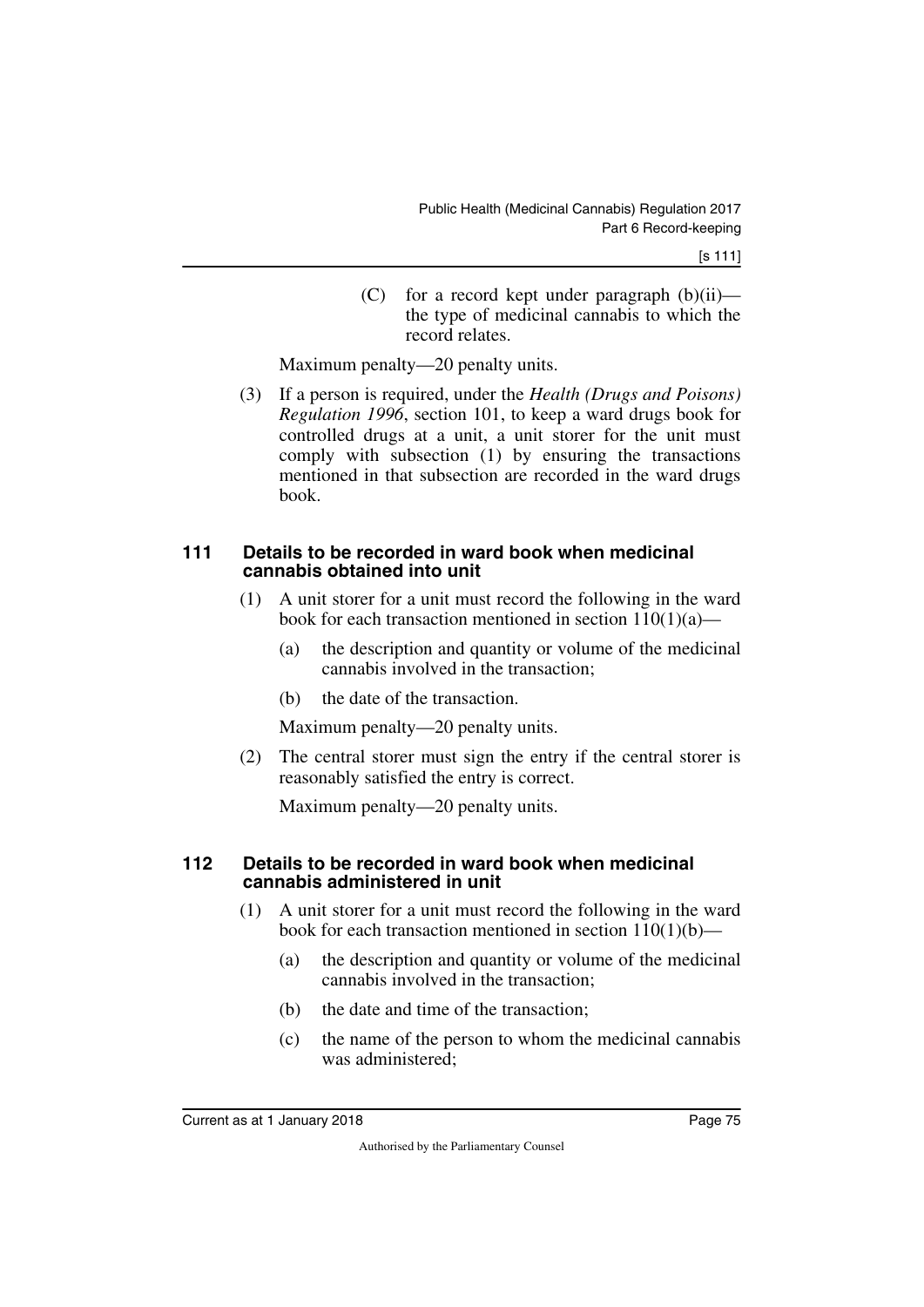(d) the quantity or volume of medicinal cannabis remaining at the unit.

Maximum penalty—20 penalty units.

(2) The person who obtains the medicinal cannabis to administer it to someone else must sign the entry if the person is reasonably satisfied the entry is correct.

Maximum penalty—20 penalty units.

#### **113 Transfer vouchers may be used for medicinal cannabis in certain cases**

- (1) This section applies if, because of the size of a hospital or nursing home, or for another reason, it is not practicable for—
	- (a) a unit storer to sign the main issue book; or
	- (b) the central storer to sign the ward book.
- (2) The central storer may record the issue of medicinal cannabis from the central storage point, and the unit storer may record the obtaining of the medicinal cannabis into the unit, on a document stating the things that must be recorded in a main issue book and ward book (a *transfer voucher*).
- (3) The person issuing, and the person obtaining, the medicinal cannabis must sign the transfer voucher.

Maximum penalty—20 penalty units.

## **114 Main issue book and ward book as 1 book**

- (1) Sections 110 to 112 do not apply to unit storers at a hospital or nursing home if—
	- (a) the central storer at the hospital or nursing home keeps 1 book that contains the information that must be recorded in the main issue book and each ward book at the hospital or nursing home; and
	- (b) entries in the book are signed by the person who must sign the entries in the main issue book or ward book.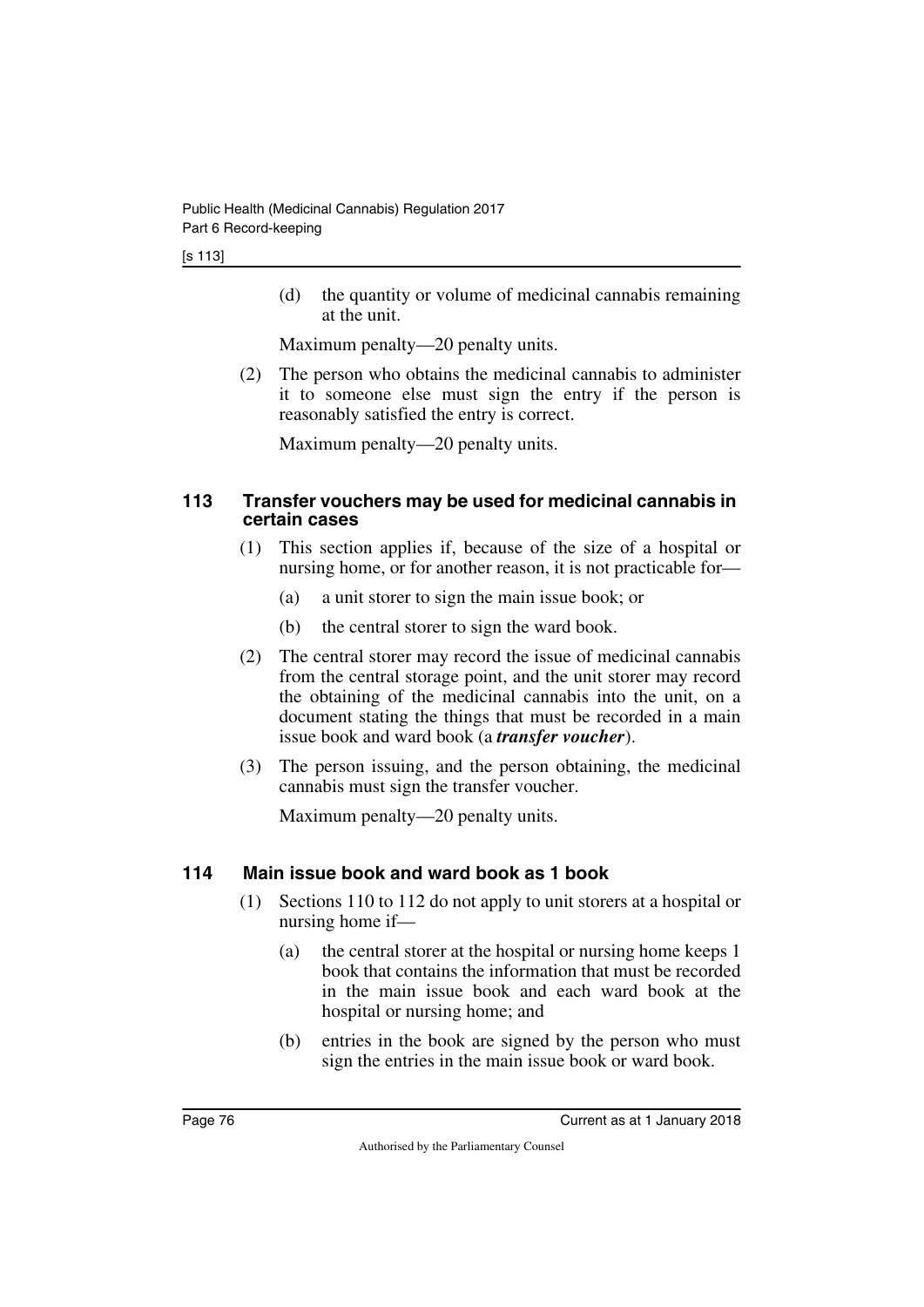(2) If a person keeps a single book for controlled drugs under the *Health (Drugs and Poisons) Regulation 1996*, section 105, the book mentioned in subsection (1) must be the single book.

## **Subdivision 3 Hospitals and nursing homes with 1 storage point**

### **115 Application of subdivision**

This subdivision applies to a hospital or nursing home that has 1 storage point for medicinal cannabis.

## **116 Single storage book**

- (1) A single storer must keep a record (the *single storage book*), as a book or in another way approved by the chief executive, of the following transactions involving medicinal cannabis—
	- (a) the obtaining of medicinal cannabis into the single storage point at the hospital or nursing home;
	- (b) the issue of medicinal cannabis from the single storage point at the hospital or nursing home.

- (2) If the single storage book is kept as a book, the single storer must ensure—
	- (a) the single storage book is bound; and
	- (b) a single storage book, or a separate part of the single storage book, is kept for—
		- (i) if the medicinal cannabis is stored for the purpose of treating particular patients—each patient; or
		- (ii) otherwise—each type of medicinal cannabis; and
	- (c) each page of the single storage book that relates to medicinal cannabis—
		- (i) is sequentially numbered; and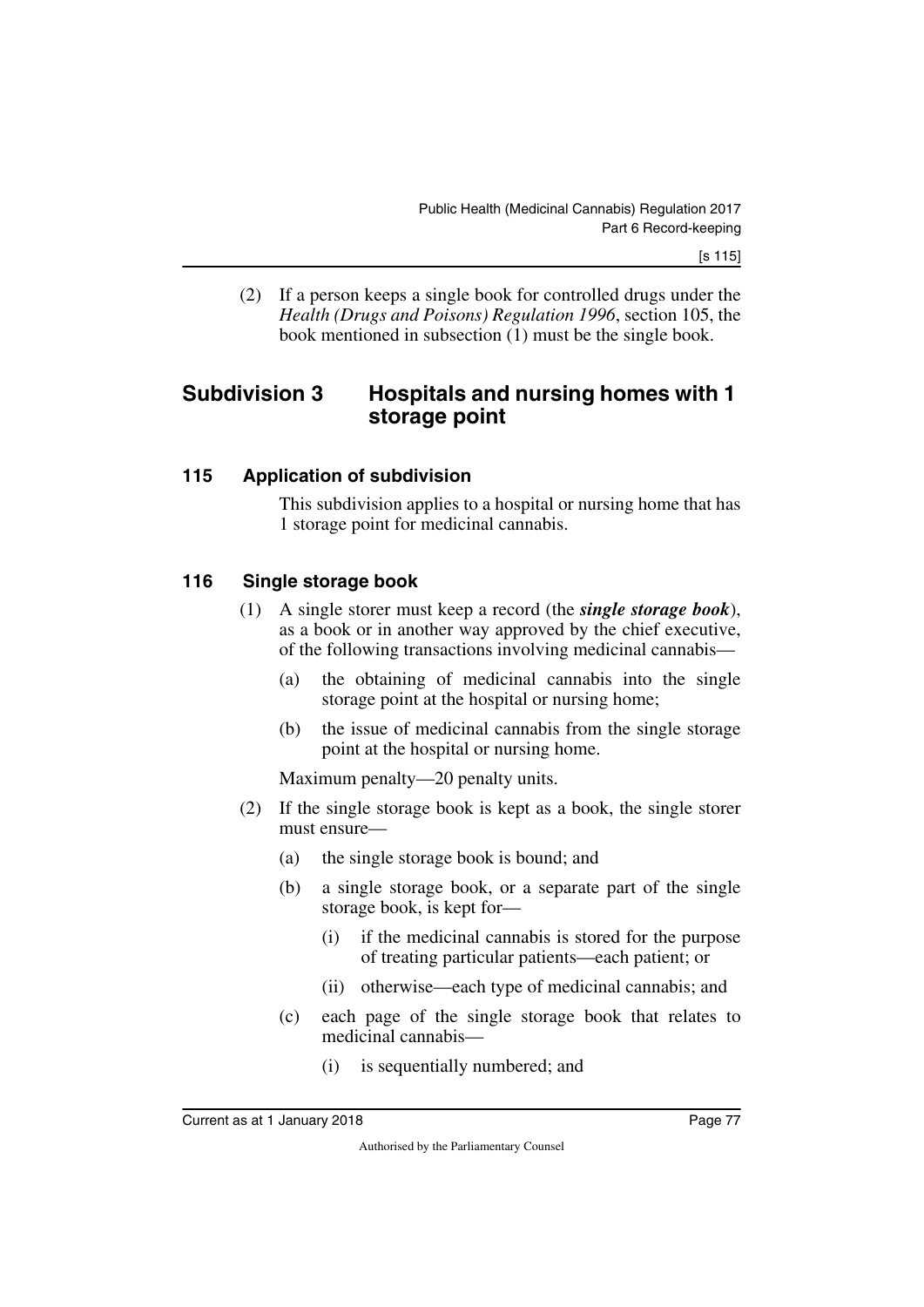[s 117]

- (ii) has a heading stating the following—
	- (A) the measurement unit in which quantities of medicinal cannabis involved in a transaction are recorded;
	- (B) for a record kept under paragraph  $(b)(i)$ —the name of the patient to whom the record relates;
	- (C) for a record kept under paragraph  $(b)(ii)$  the type of medicinal cannabis to which the record relates.

Maximum penalty—20 penalty units.

(3) If a person is required, under the *Health (Drugs and Poisons) Regulation 1996*, section 106, to keep a single storage book for controlled drugs at the hospital or nursing home, the single storer must comply with subsection (1) by ensuring the transactions mentioned in that subsection are recorded in the single storage book for controlled drugs.

#### **117 Details to be recorded in single storage book when medicinal cannabis deposited**

- (1) A single storer must record the following in the single storage book for each transaction mentioned in section  $116(1)(a)$ —
	- (a) the description and quantity or volume of the medicinal cannabis involved in the transaction;
	- (b) the date of the transaction;
	- (c) the name and address of the person from whom the medicinal cannabis was obtained;
	- (d) if the medicinal cannabis was obtained for a particular person—the person's name and address.

Maximum penalty—20 penalty units.

(2) The single storer must sign the entry.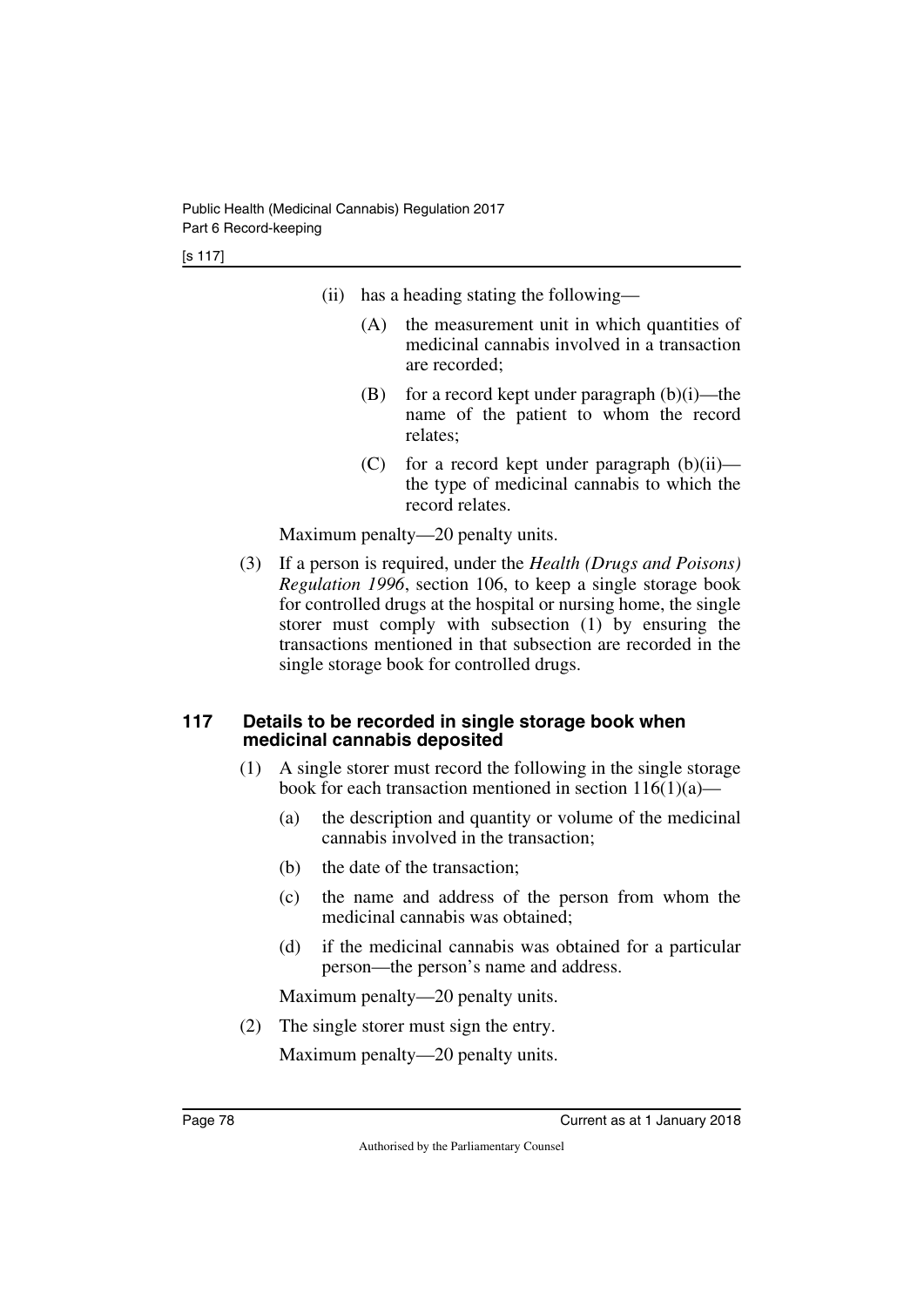#### **118 Details to be recorded in single storage book when medicinal cannabis administered**

- (1) A single storer must record the following in the single storage book for each transaction mentioned in section 116(1)(b)—
	- (a) the description and quantity or volume of the medicinal cannabis involved in the transaction;
	- (b) the date and time of the transaction;
	- (c) the name of the person to whom the medicinal cannabis was administered;
	- (d) the quantity or volume of medicinal cannabis remaining at the single storage point.

Maximum penalty—20 penalty units.

(2) The person who obtains the medicinal cannabis to administer it to someone else must sign the entry if the person is reasonably satisfied the entry is correct.

Maximum penalty—20 penalty units.

## **Subdivision 4 Other provisions about record-keeping by hospitals and nursing homes**

#### **119 Responsibility for checking accuracy of records at hospitals and nursing homes**

- (1) A responsible person for, or a person otherwise in charge of, a hospital or nursing home must ensure—
	- (a) records are kept of all transactions involving medicinal cannabis at the hospital or nursing home; and
	- (b) at reasonable intervals—
		- (i) the stock of medicinal cannabis at the hospital or nursing home is checked to ensure the records about the medicinal cannabis on hand at the hospital or nursing home are accurate; and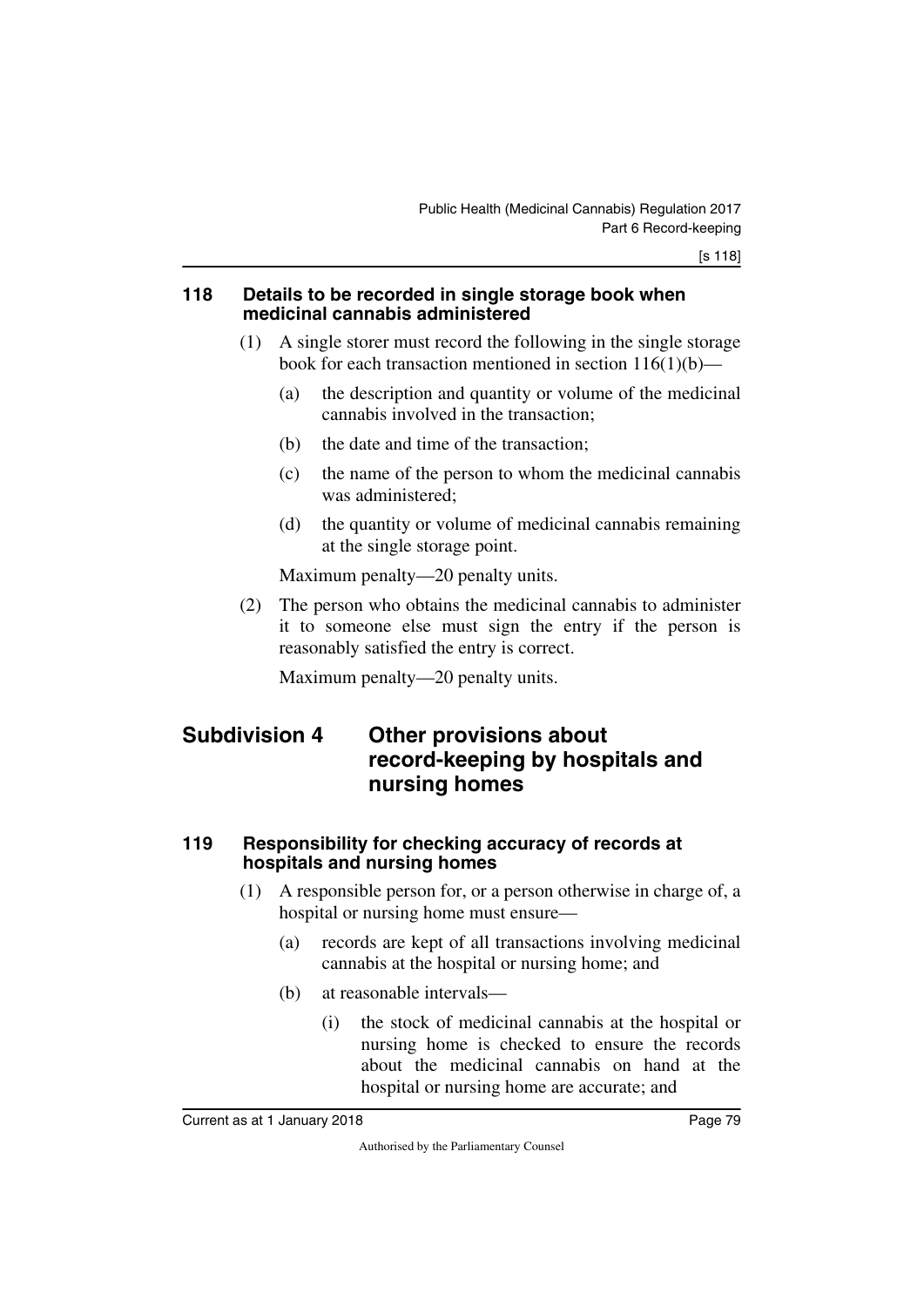(ii) all records of transactions for medicinal cannabis are inspected.

Maximum penalty—20 penalty units.

- (2) The person who checks the stock of medicinal cannabis and inspects the records (the *checker*) must—
	- (a) write the date and results of the inspection on the record; and
	- (b) immediately report any of the following to a responsible person for, or a person otherwise in charge of, the hospital or nursing home or the chief executive—
		- (i) a contravention of this regulation;
		- (ii) an apparently excessive use of medicinal cannabis;
		- (iii) a discrepancy between the medicinal cannabis actually in stock at the hospital or nursing home and the medicinal cannabis that should, according to the records, be in stock at the hospital or nursing home; and
	- (c) if the checker knows, or reasonably suspects, medicinal cannabis has been lost, misappropriated or stolen immediately give the chief executive written notice about the loss, misappropriation or theft.

Maximum penalty—20 penalty units.

- (3) The checker for a hospital or nursing home must be—
	- (a) a responsible person for, or a person otherwise in charge of, the hospital or nursing home; or
	- (b) a doctor, pharmacist, registered nurse or pharmacy technician nominated in writing by a responsible person for, or a person otherwise in charge of, the hospital or nursing home.
- (4) In this section—

*reasonable interval* means an interval of not more than 1 month that is reasonably necessary to carry out the check and inspection under subsection (1)(b).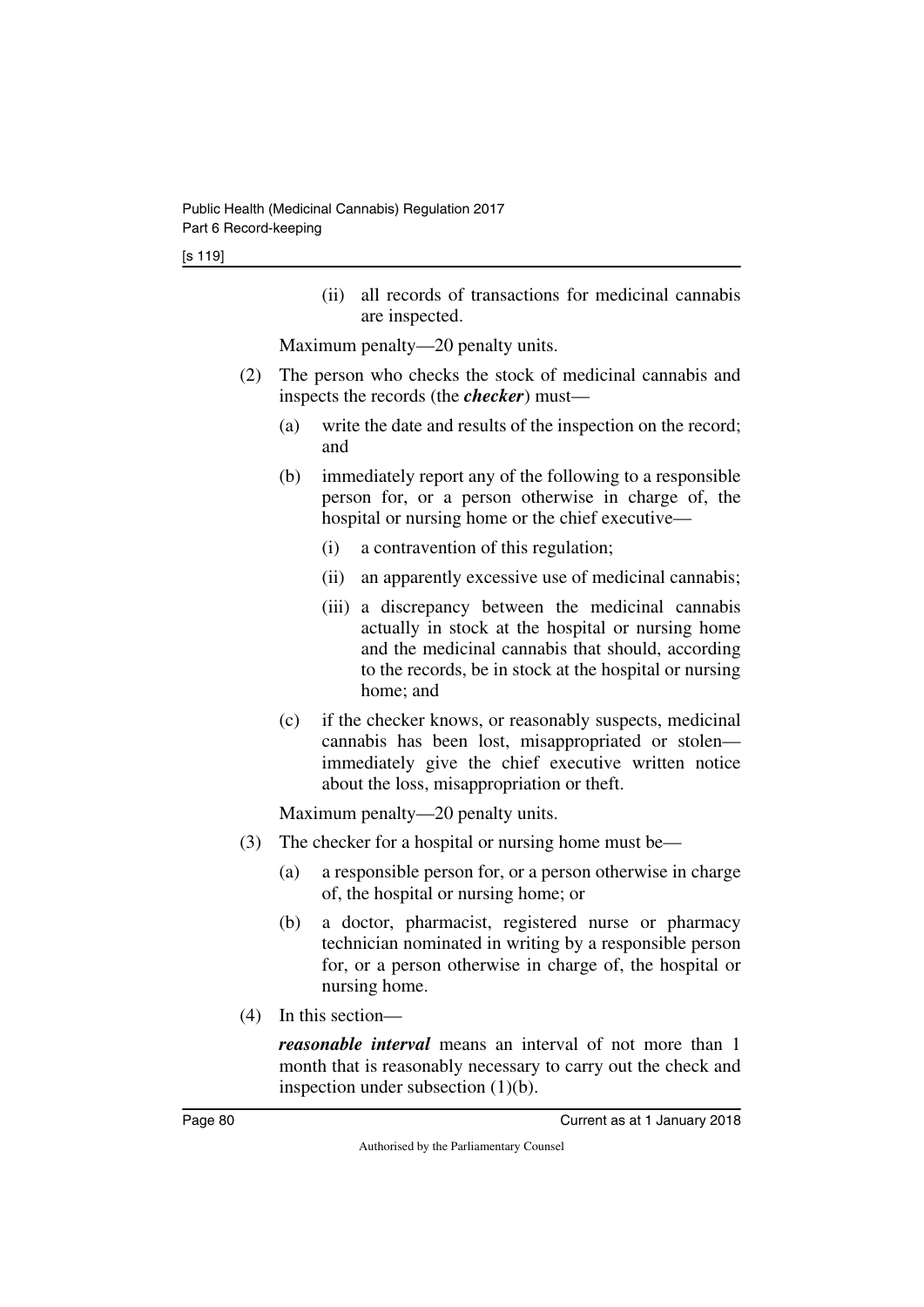# **Part 7** Transportation and delivery of **medicinal cannabis**

#### **120 Definitions for part**

In this part—

**buyer** means a person authorised to obtain and possess medicinal cannabis.

*seller* means a person authorised to issue, sell or supply medicinal cannabis.

#### **121 Sending and delivering medicinal cannabis**

A seller must not deliver or send medicinal cannabis to a buyer other than in a way stated in section 122 or 123.

Maximum penalty—20 penalty units.

#### **122 Delivery of medicinal cannabis**

- (1) The seller, or an adult employee of the seller, may personally deliver the medicinal cannabis to the buyer, or an adult employee of the buyer, at the seller's or buyer's premises.
- (2) When the seller delivers medicinal cannabis to the buyer at the buyer's premises, the seller must obtain from the person to whom the medicinal cannabis is delivered a dated and signed acknowledgement of receipt of the medicinal cannabis.
- (3) The medicinal cannabis must be delivered in a securely closed package that—
	- (a) is addressed to the buyer; and
	- (b) does not contain goods other than medicinal cannabis; and
	- (c) contains a packing slip or similar document that—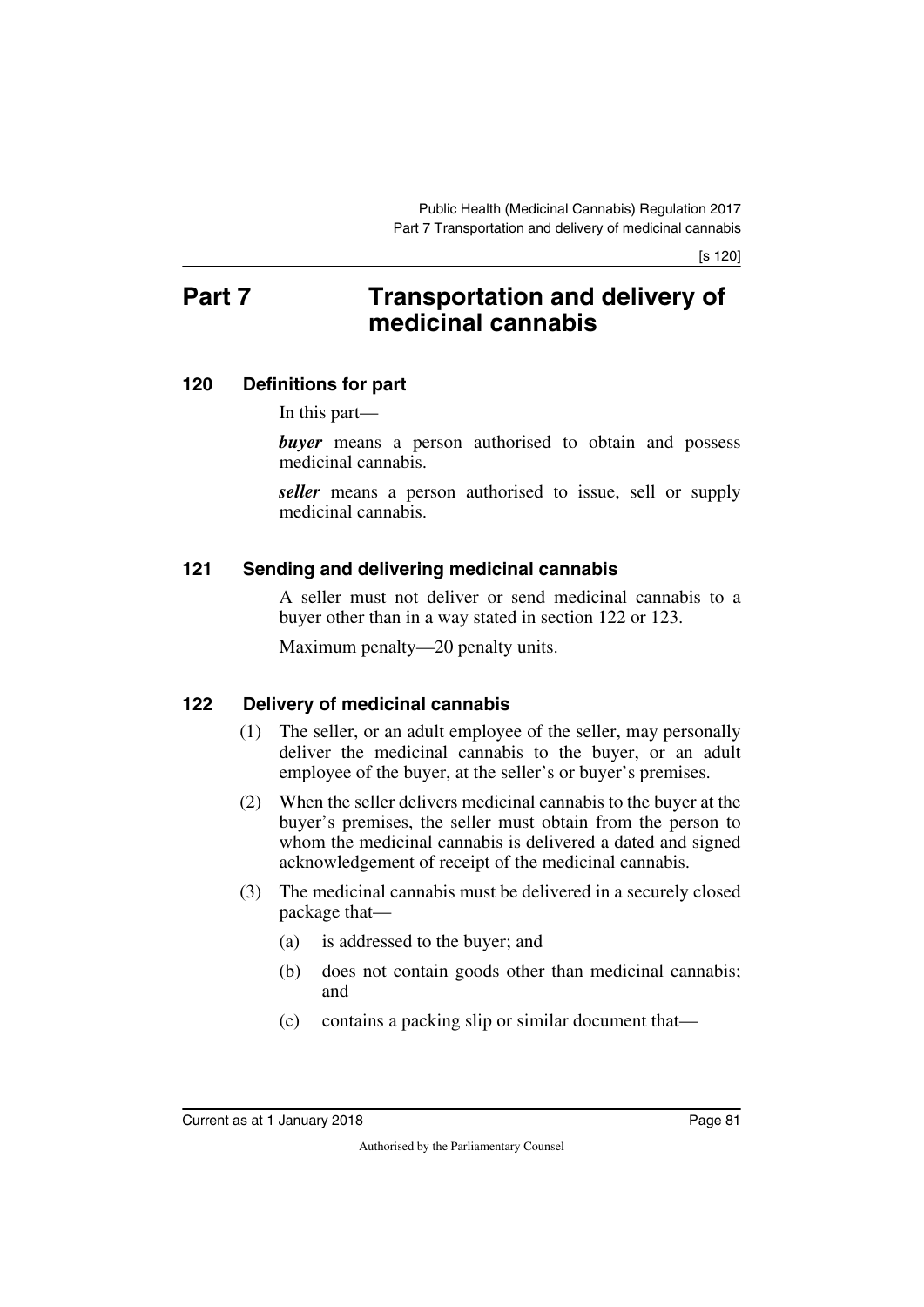[s 123]

- (i) has 'Medicinal cannabis—check carefully' printed on it in bold-faced sans serif capital letters with a face depth of at least 12.5mm; and
- (ii) is placed so it is visible as soon as the package is opened.

## **123 Sending medicinal cannabis by carrier**

- (1) The seller may send the medicinal cannabis to the buyer by carrier.
- (2) The medicinal cannabis must be sent in a securely closed package that—
	- (a) is addressed to the buyer; and
	- (b) does not contain goods other than medicinal cannabis; and
	- (c) contains a packing slip or similar document that—
		- (i) has 'Medicinal cannabis—check carefully' printed on it in bold-faced sans serif capital letters with a face depth of at least 12.5mm; and
		- (ii) is placed so it is visible as soon as the package is opened.
- (3) The carrier must give the seller a signed or officially receipted document acknowledging receipt of the package for delivery to the buyer.
- (4) The buyer must give the carrier a signed or officially receipted document from the buyer acknowledging the buyer's receipt of the package.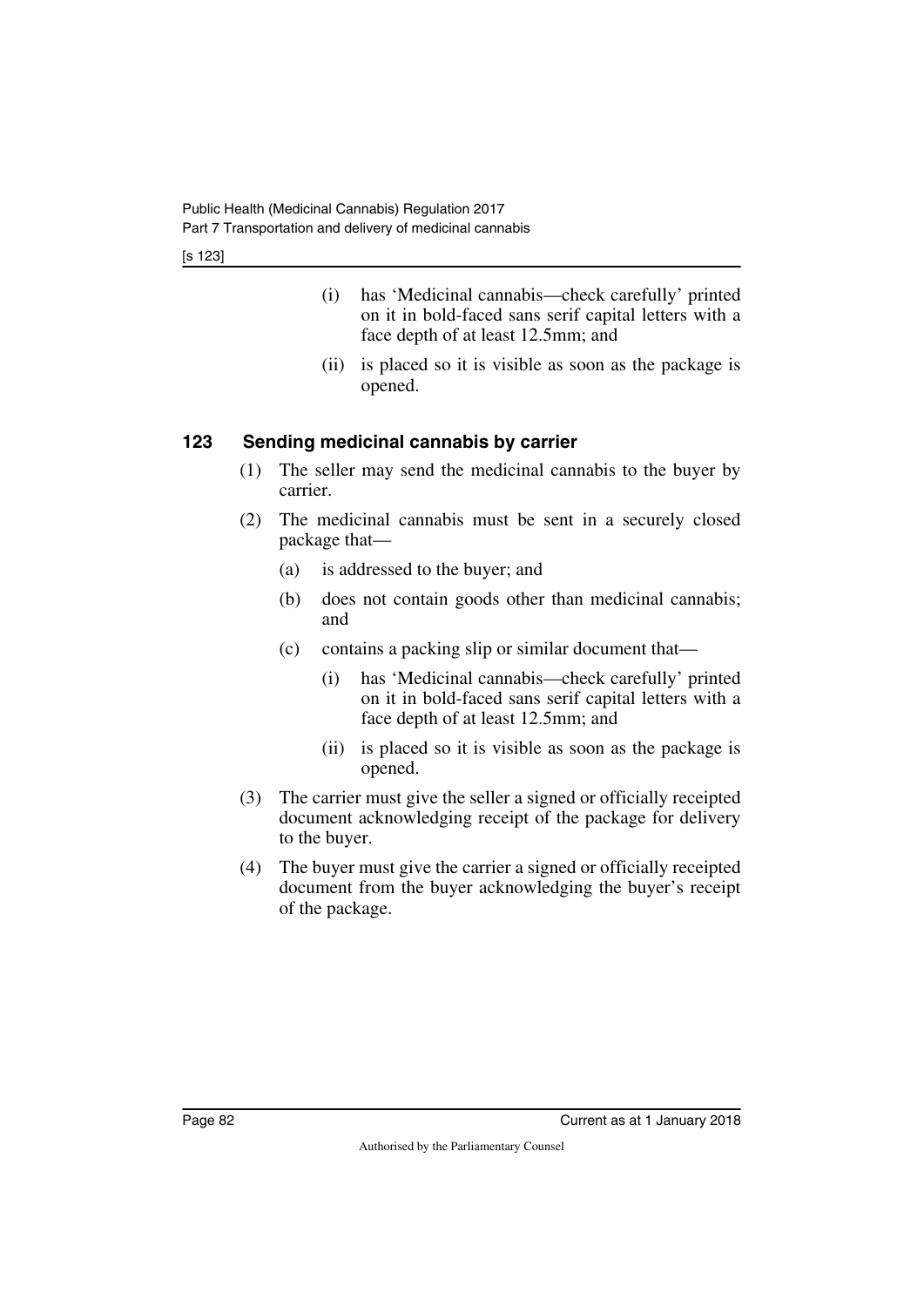# **Part 8 Storage of medicinal cannabis**

#### **124 Relevant person must comply with standard**

(1) A relevant person who possesses, or is otherwise responsible for storing, medicinal cannabis must ensure the medicinal cannabis is stored in the way stated in the security standard.

Maximum penalty—20 penalty units.

(2) In this section—

*relevant person* means each of the following persons—

- (a) a single-patient prescriber;
- (b) a patient-class prescriber;
- (c) a pharmacist;
- (d) a manufacturer;
- (e) a wholesaler;
- (f) a responsible person for an institution that is a hospital or nursing home.

# **Part 9 Notification and reporting**

#### **125 Definition for part**

In this part—

*treatment report*, for a patient, means a written report, in the approved form, detailing the patient's ongoing response to the patient's treatment with medicinal cannabis.

#### **126 Single-patient prescribers**

A single-patient prescriber must, for each patient the single-patient prescriber is treating with medicinal cannabis, provide, to the chief executive, treatment reports for the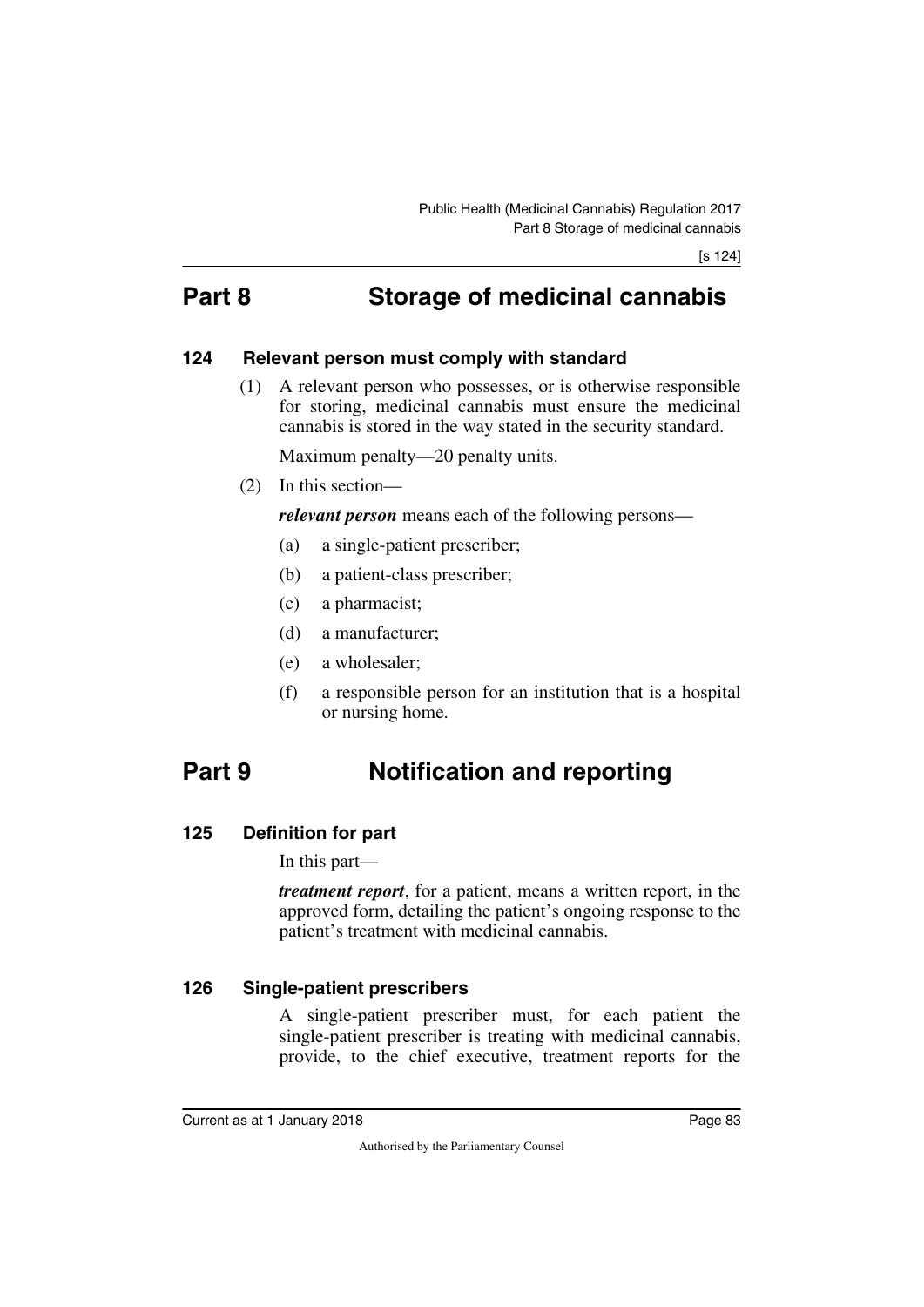#### [s 127]

patient at the frequency stated in the medicinal cannabis approval applying to the patient.

Maximum penalty—20 penalty units.

### **127 Patient-class prescribers**

(1) A patient-class prescriber must, within 7 days of giving an initial lawful direction, give notice to the chief executive in the approved form.

Maximum penalty—20 penalty units.

(2) The patient-class prescriber must, for each eligible patient the patient-class prescriber is treating with medicinal cannabis, provide, to the chief executive, treatment reports for the patient at the frequency stated in the Queensland Clinical Guidance for Medicinal Cannabis published by the chief health officer.

*Note—*

The Queensland Clinical Guidance for Medicinal Cannabis is available on the department's website.

Maximum penalty—20 penalty units.

(3) In this section—

*initial lawful direction* means the first lawful direction, given by a patient-class prescriber in relation to a particular eligible patient, relating to the treatment of the eligible patient with medicinal cannabis.

# **Part 10 Transitional provisions**

## **128 Definitions for part**

In this part—

*controlled drug manufacturer licence* means a controlled drug manufacturer licence, under the *Health (Drugs and Poisons) Regulation 1996*, that authorises, or would authorise, the holder of the licence to manufacture medicinal cannabis.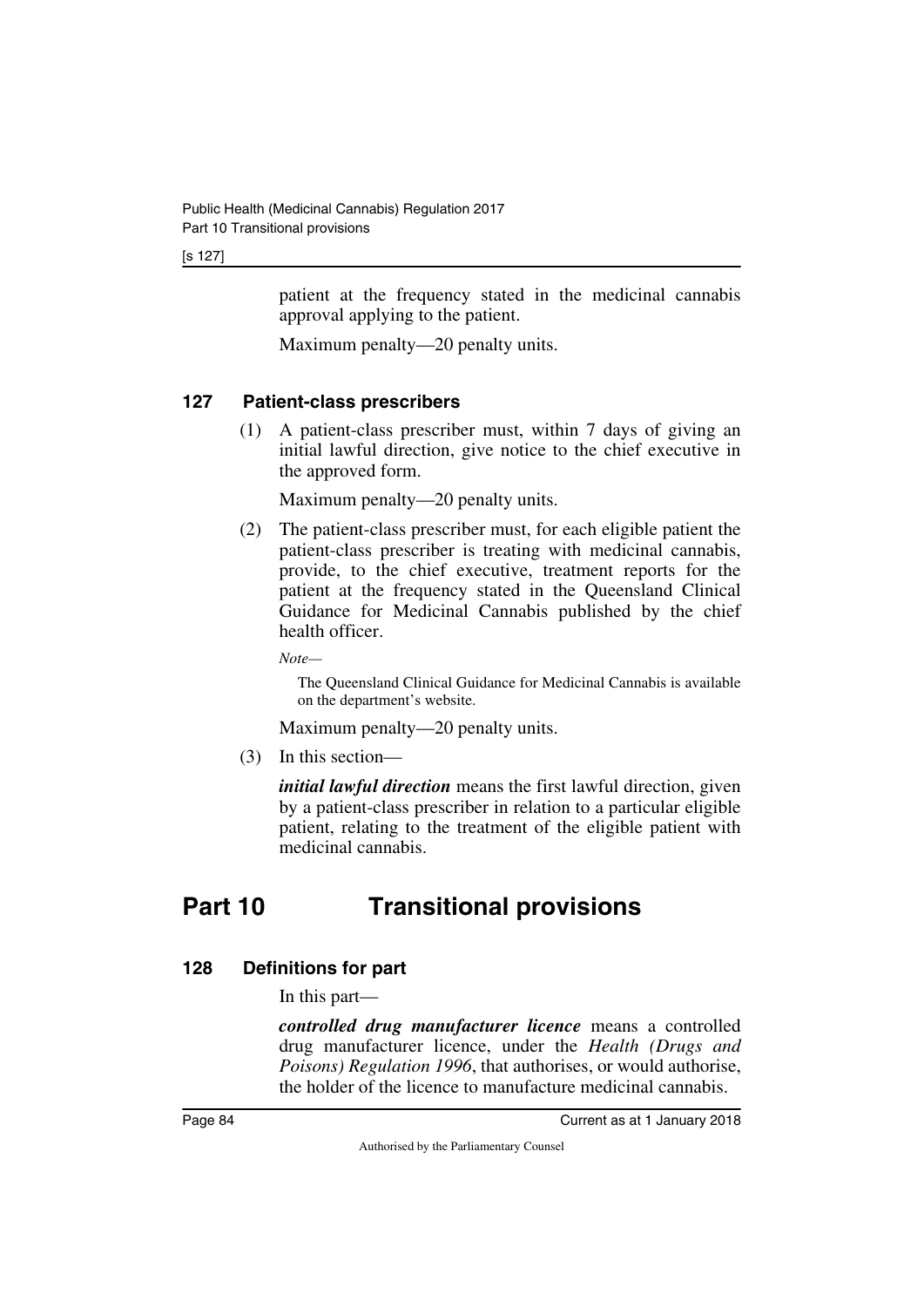[s 129]

*controlled drug wholesaler licence* means a controlled drug wholesaler licence, under the *Health (Drugs and Poisons) Regulation 1996*, that authorises, or would authorise, the holder of the licence to sell medicinal cannabis.

#### **129 Existing licence to manufacture medicinal cannabis**

- (1) This section applies if, immediately before the commencement, a person is the holder of a controlled drug manufacturer licence.
- (2) The person is taken to be the holder of a manufacturing approval for the type and form of medicinal cannabis the person is authorised to manufacture under the controlled drug manufacturer licence.

#### **130 Existing application for controlled drug manufacturer licence**

- (1) This section applies if—
	- (a) a person has applied for a controlled drug manufacturer licence; and
	- (b) immediately before the commencement the application has not been decided.
- (2) The person is taken to have applied for (the *deemed application*) a manufacturing approval for the type and form of medicinal cannabis stated in the application for the controlled drug manufacturer licence.
- (3) The chief executive must decide the deemed application under this regulation.

#### **131 Existing licence to wholesale medicinal cannabis**

(1) This section applies if, immediately before the commencement, a person is the holder of a controlled drug wholesaler licence.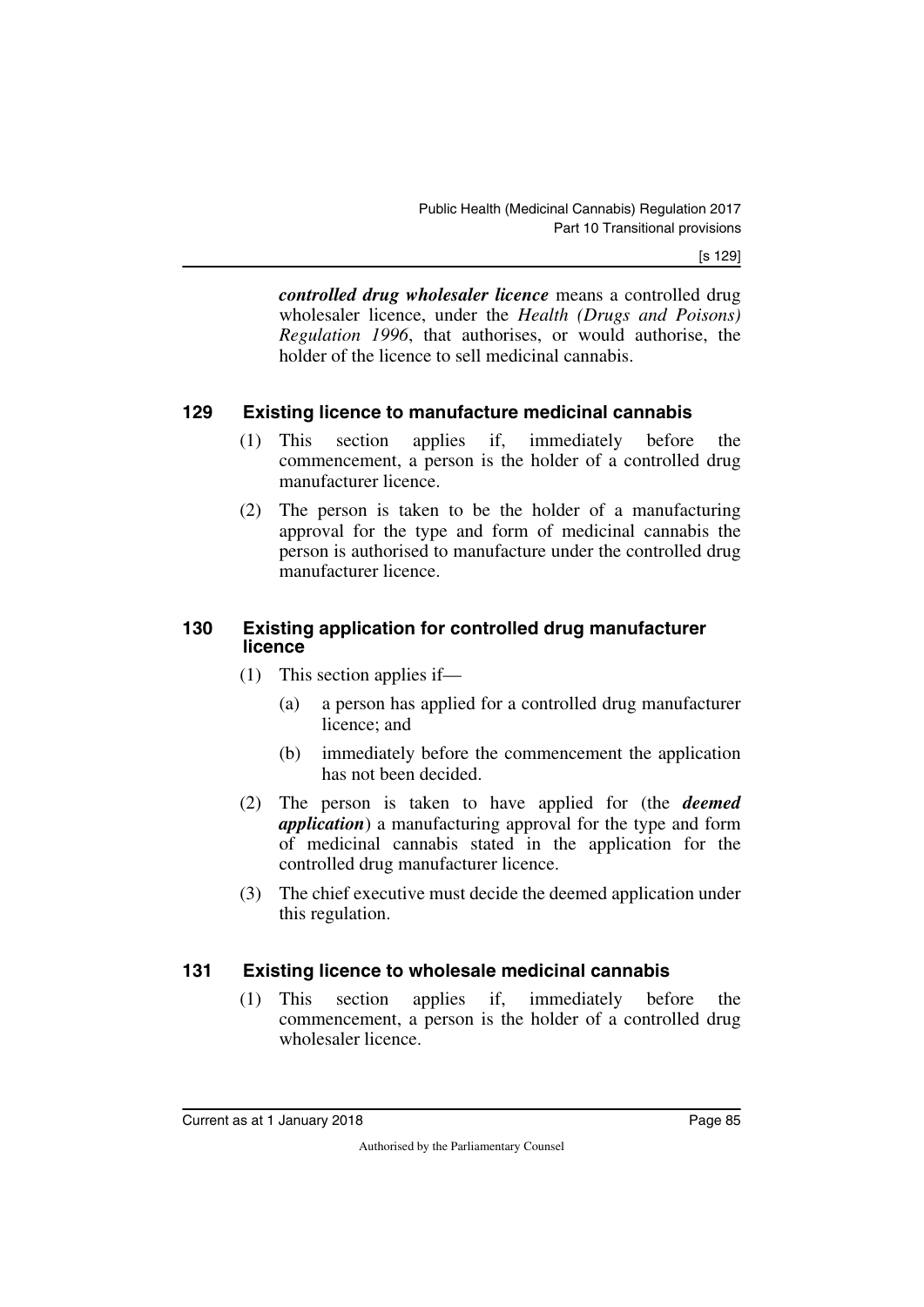#### [s 132]

(2) The person is taken to be the holder of a wholesaling approval for the type and form of medicinal cannabis the person is authorised to sell under the controlled drug wholesaler licence.

#### **132 Existing application for controlled drug wholesaler licence**

- (1) This section applies if—
	- (a) a person has applied for a controlled drug wholesaler licence; and
	- (b) immediately before the commencement the application has not been decided.
- (2) The person is taken to have applied for (the *deemed application*) a wholesaling approval for the type and form of medicinal cannabis stated in the application for the controlled drug wholesaler licence.
- (3) The chief executive must decide the deemed application under this regulation.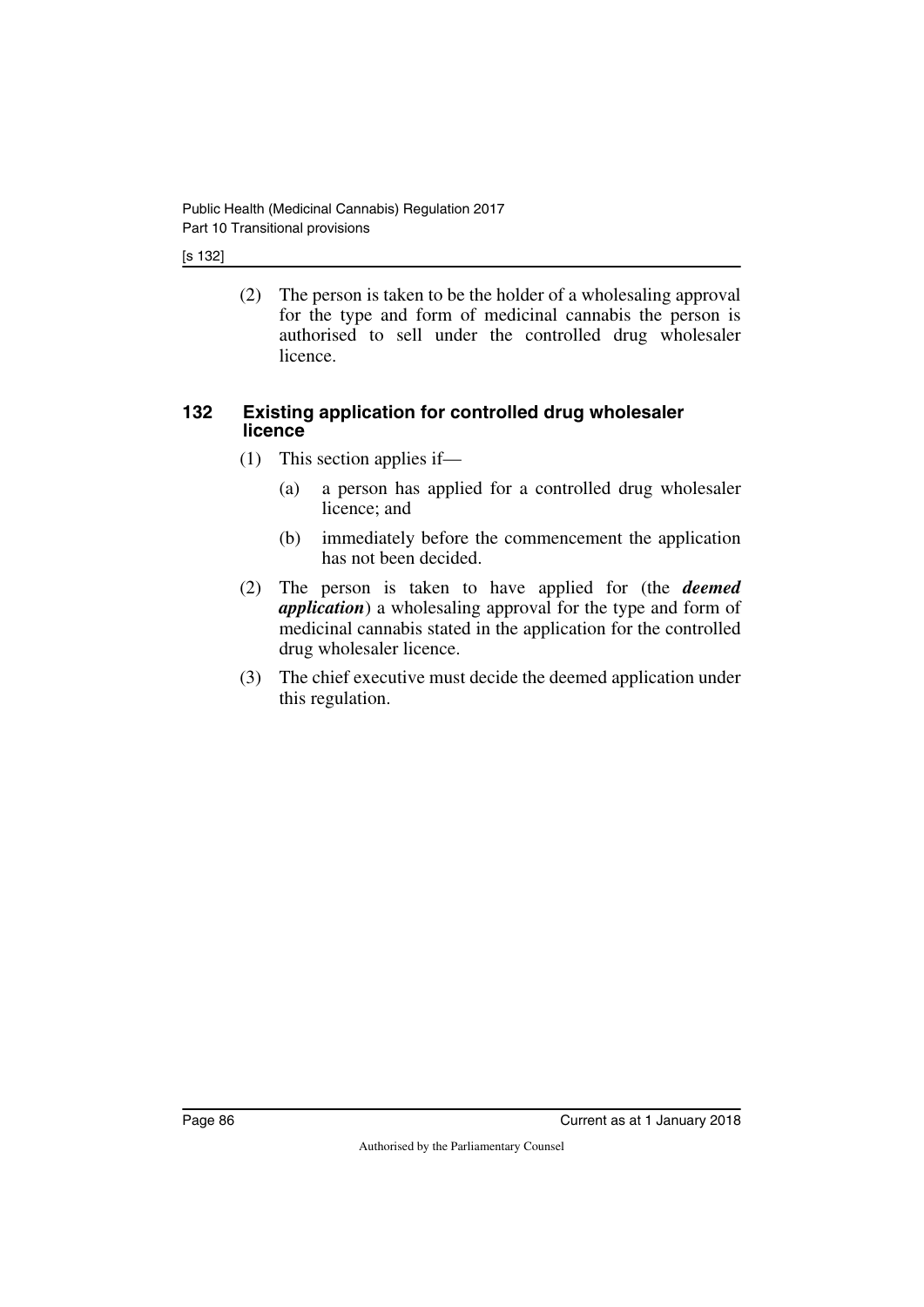# **Schedule 1 Computer-generated paper prescriptions**

section 77

#### **1 Prescription form must be preprinted**

- (1) A computer-generated paper prescription must be generated on a preprinted form with the particulars mentioned in section  $76(1)(a)$  to (c) preprinted on the form.
- (2) However, if the prescriber practises his or her profession in association with another prescriber, the name, address and contact telephone number of the practice at which the prescriber practises his or her profession may be preprinted on the form.

#### **2 Only prescriber may generate prescription**

The computer program used to generate a computer-generated paper prescription must allow only a prescriber to generate the prescription.

## **3 Requirements on generation of prescription**

- (1) When a computer-generated paper prescription is generated, the computer program used to generate the prescription must cause the following to appear on the prescription form—
	- (a) a mark or line between each item on the form;
	- (b) the total number of items included on the form;
	- (c) a unique number that allows the prescription to be associated with the person for whom it is written;
	- (d) the particulars mentioned in section  $76(1)(a)$ , (b) and (d).
- (2) The area below the space for the prescriber's signature must be scored, hatched or marked in another way to prevent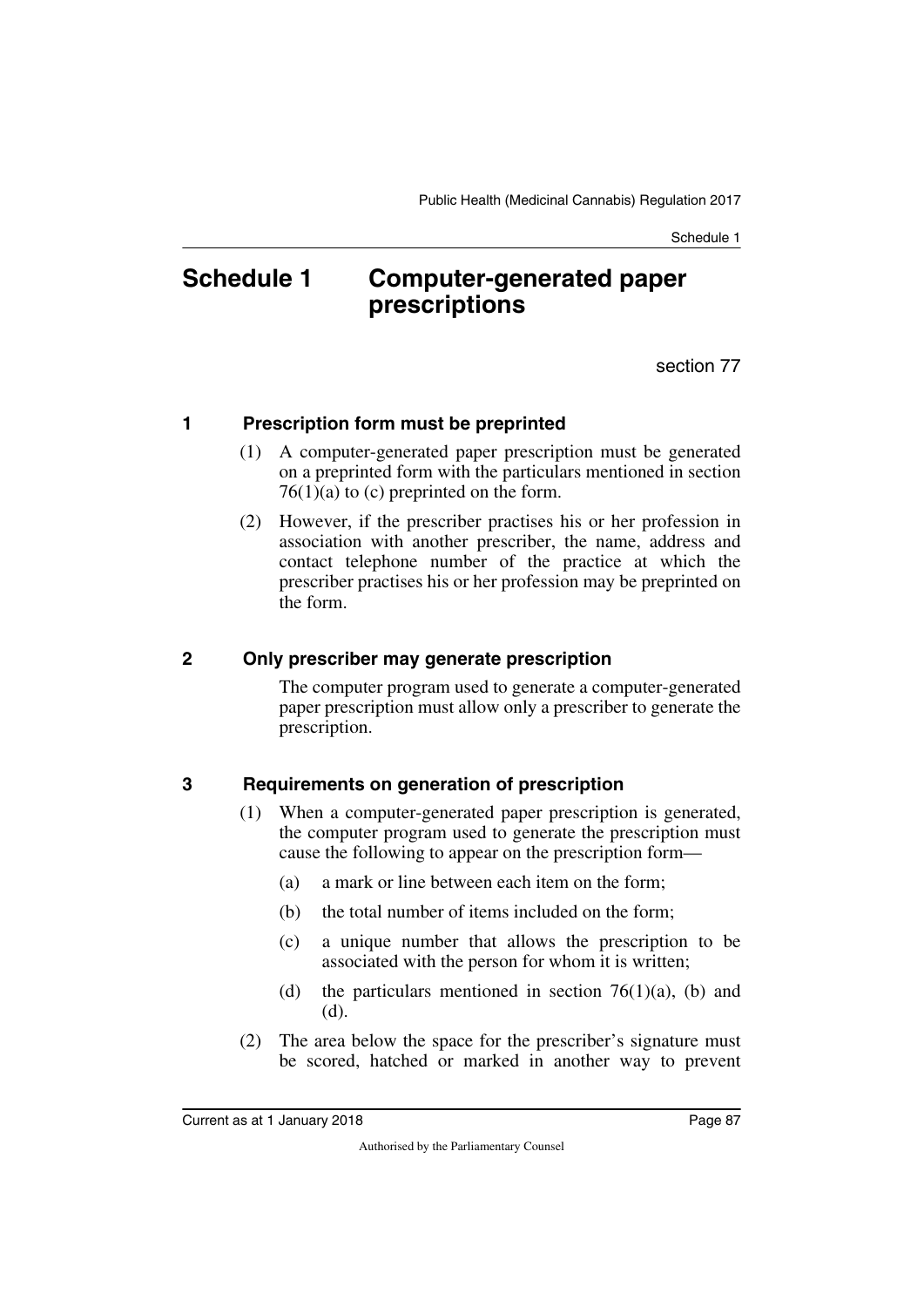another item being written on the form below the prescriber's signature.

#### **4 System messages**

The computer program used to generate a computer-generated paper prescription must generate a message that tells the prescriber that the prescriber must write the particulars mentioned in section  $76(1)(h)$  to (k).

#### **5 Particulars for computer-generated paper prescription that a computer may generate**

The particulars mentioned in section  $76(1)(e)$  and (f) may, for a computer-generated paper prescription, be generated by the computer.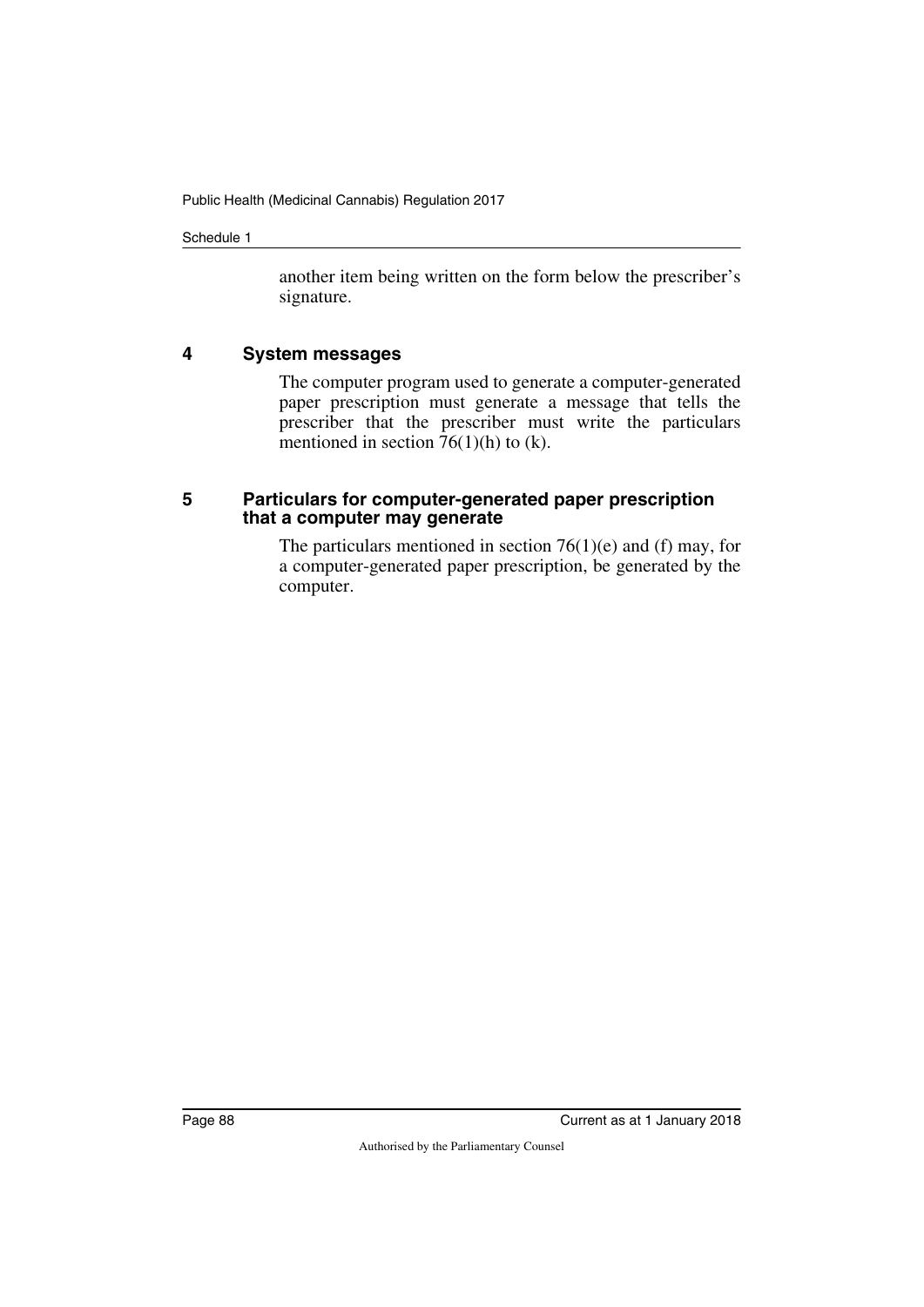# **Schedule 2 Dictionary**

section 3

*administrative action*, for part 2, division 8, see section 42.

*amendment application*, for part 2, see section 30.

*application*, for part 2, see section 6.

*approval*, for part 2, see section 6.

*approved electronic form* means an electronic form approved by the chief executive.

*authorised hospital staff member*, for part 3, division 4, see section 59.

*authority*, for part 3, division 4, see section 59.

*buyer*, for part 7, see section 120.

*central storage point*, for part 6, division 5, see section 106.

*central storer*, for part 6, division 5, see section 106.

*chief health officer* means the chief health officer under the *Hospital and Health Boards Act 2011*, section 52.

*computer-generated paper prescription* means a paper prescription generated by a computer.

*controlled drug* see the *Health (Drugs and Poisons) Regulation 1996*, appendix 9.

*controlled drug manufacturer licence*, for part 10, see section 128.

*controlled drugs record*, for part 6, division 3, see section 101.

*controlled drug wholesaler licence*, for part 10, see section 128.

*current Poisons Standard* see the *Therapeutic Goods Act 1989* (Cwlth), section 52A.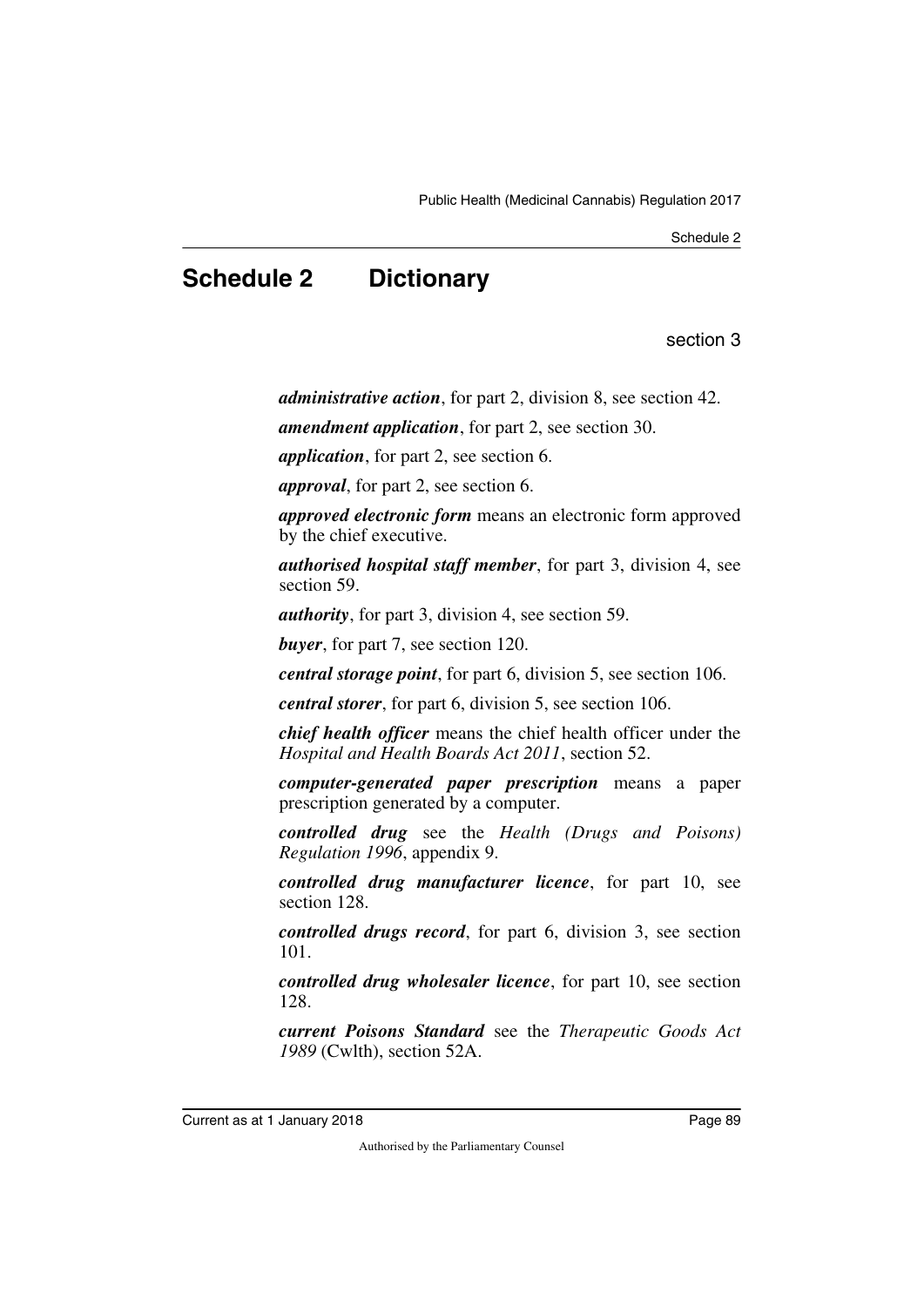*dispensary*, in relation to a secondary dispenser, means the pharmacy from which the secondary dispenser is authorised to dispense medicinal cannabis under section 56(3) or 58(3) of the Act.

*dispenser*, in relation to medicinal cannabis, means a person authorised under the Act to dispense the medicinal cannabis.

*electronic communication* see the *Electronic Transactions (Queensland) Act 2001*, schedule 2.

*electronic means*, in relation to sending a document, means sending the document—

- (a) embodied in a computer disk from which the document can be reproduced; or
- (b) by an electronic communication.

*electronic prescription* means a prescription for medicinal cannabis in an approved electronic form for transfer by electronic communication.

*hospital* includes—

- (a) a hospice; and
- (b) a medical centre at a prison.

*hospital-dispensed medicinal cannabis*, for part 3, division 4, see section 59.

*information* includes a document.

*information requirement notice*, for part 2, see section 6.

*main issue book*, for part 6, division 5, see section 106.

*manufacturer* see section 6.

*manufacturer's package*, for medicinal cannabis, means a primary package for the medicinal cannabis supplied by the manufacturer of the medicinal cannabis.

*manufacturing approval* see section 12.

*paper prescription* means a prescription for medicinal cannabis in paper form whether or not the prescription was generated by a computer or handwritten.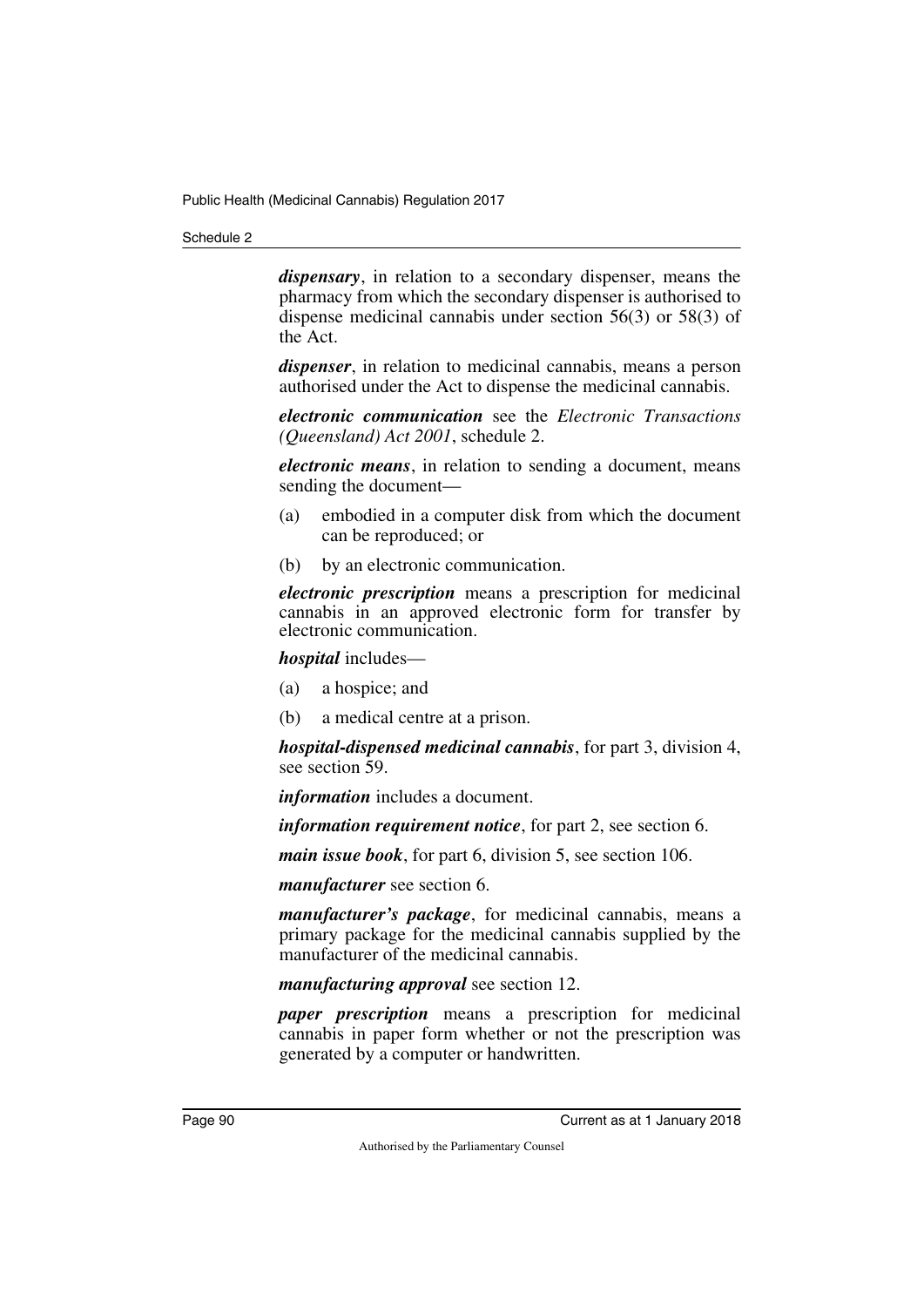*patient-supplied medicinal cannabis*, for part 3, division 4, see section 59.

*pharmacist*, for sections 38 and 124, means—

- (a) an approved pharmacist; or
- (b) a secondary dispenser acting under section 56(3) or 58(3) of the Act.

*pharmacy technician* means a person who—

- (a) is employed or contracted to carry out functions and activities in a hospital pharmacy, under the personal supervision of a pharmacist at the hospital, that do not require the exercise of professional judgement by a pharmacist; and
- (b) has, in the reasonable opinion of a person in charge of dispensing controlled drugs at the hospital, the skills and knowledge required to perform the functions and activities mentioned in paragraph (a).

*prescriber* means a person authorised under the Act to prescribe medicinal cannabis.

*relevant patient*, for part 3, division 4, see section 59.

*renewal application*, for part 2, see section 34.

*replacement application*, for part 2, see section 32.

*responsible person*, for an institution, see section 61(7) of the Act.

*security standard* means the standard entitled Standard for Security of Medicinal Cannabis Stock published by the chief health officer.

*Note—*

The Standard for Security of Medicinal Cannabis Stock is available on the department's website.

*seller*, for part 7, see section 120.

*single storage book*, for part 6, division 5, see section 106.

*single storage point*, for part 6, division 5, see section 106.

*single storer*, for part 6, division 5, see section 106.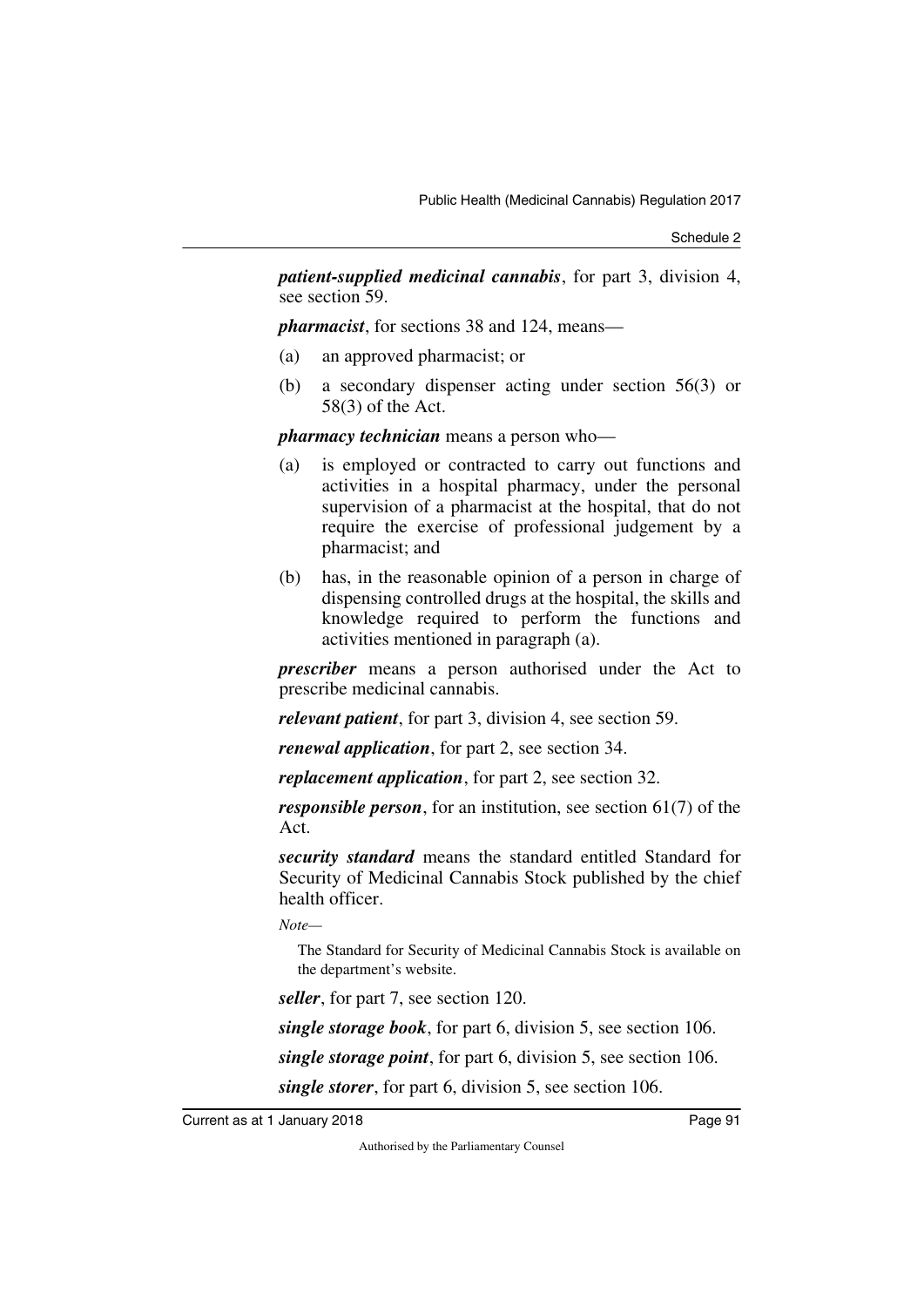*transaction*, involving medicinal cannabis, means an event by which—

- (a) the medicinal cannabis comes into or goes out of a person's possession; or
- (b) the composition, form or strength of, or way of packaging, the medicinal cannabis is changed.

*Examples of transactions—*

- obtaining and possessing medicinal cannabis
- manufacturing, packaging and repackaging medicinal cannabis
- moving medicinal cannabis from one place to another (with or without a change of ownership)

*treatment report*, for part 9, see section 125.

*unit*, for part 6, division 5, see section 106.

*unit storer*, for part 6, division 5, see section 106.

*ward book*, for part 6, division 5, see section 106.

*wholesale*, in relation to medicinal cannabis, means selling medicinal cannabis, but does not include the sale of medicinal cannabis by—

- (a) a pharmacist under section 56 or 58 of the Act; or
- (b) a pharmacist under section 67.

*wholesaler* means the holder of a wholesaling approval.

*wholesaling approval* see section 15.

*written driving acknowledgement* means a written statement, given by a person, acknowledging that it is an offence, under section 79(2AA) of the *Transport Operations (Road Use Management) Act 1995*, for the person to drive, attempt to put in motion, or be in charge of, a motor vehicle, tram, train or vessel, while the person has delta-9-tetrahydrocannabinol present in the person's blood or saliva.

*written instruction* means a written direction, other than a prescription, signed by a doctor and on which the following is shown—

(a) the date of the instruction;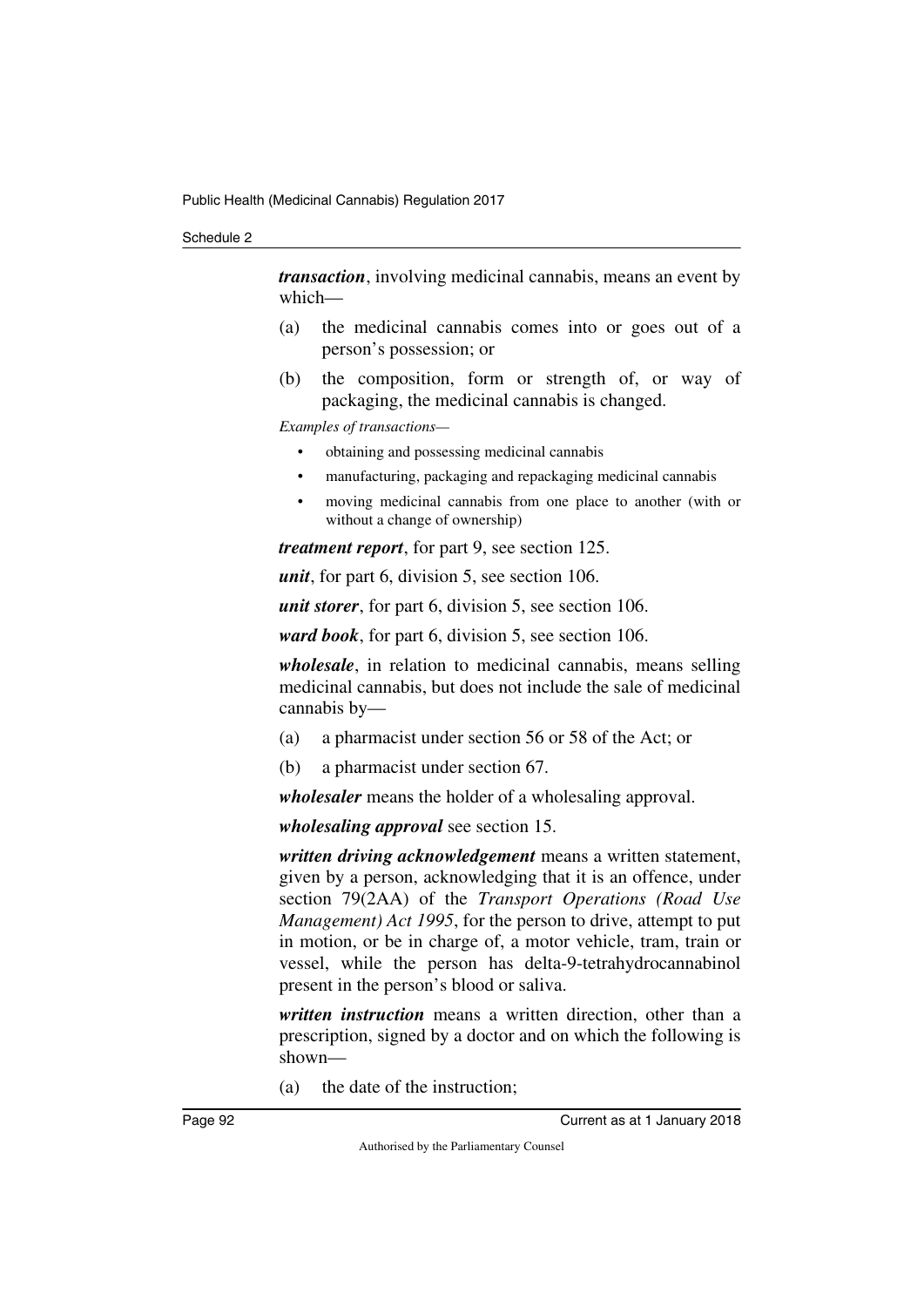- (b) the name and date of birth of the patient to whom the instruction relates;
- (c) the name, type and form, strength and directions for use of the medicinal cannabis to which the instruction relates.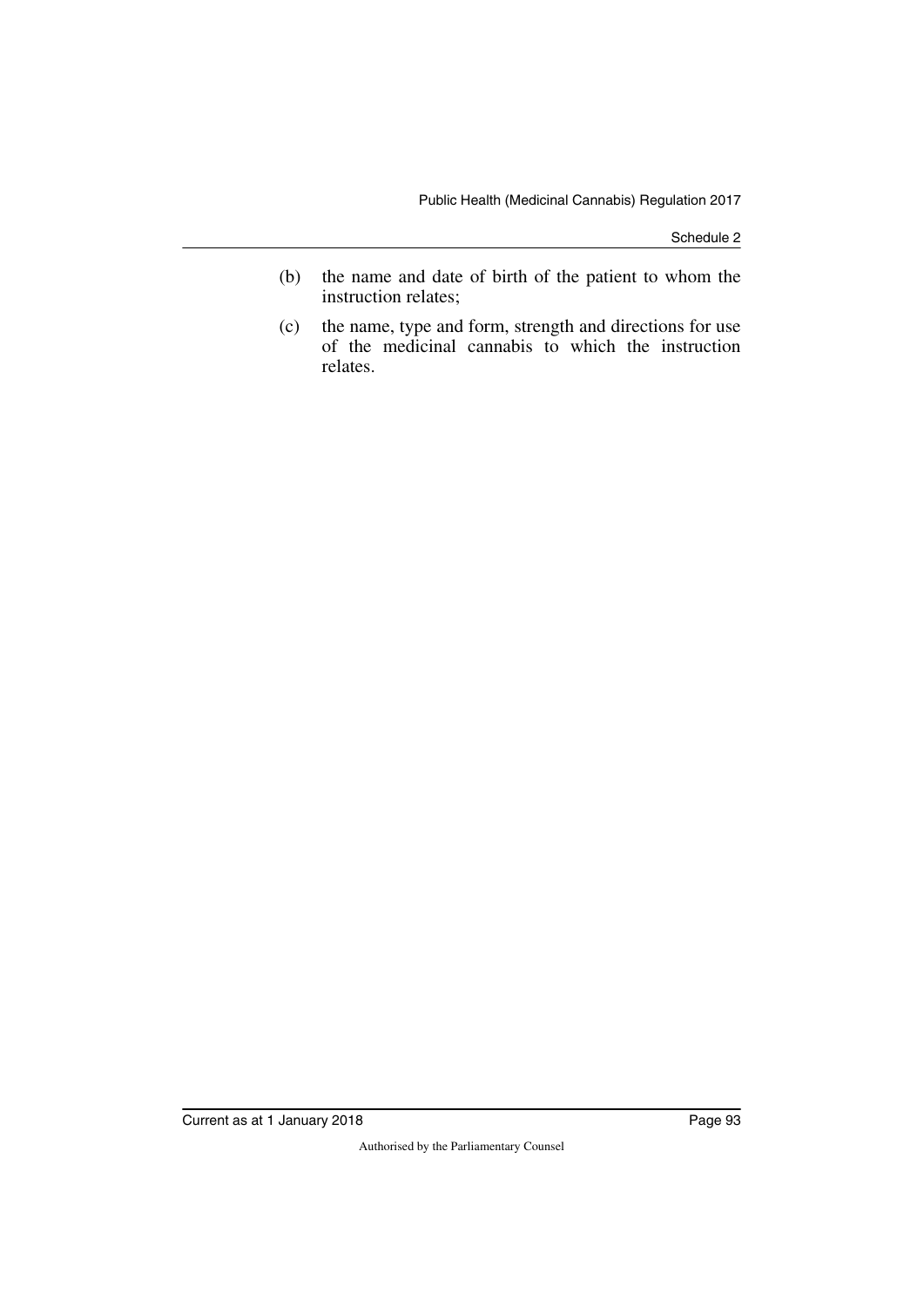Endnotes

## **1 Index to endnotes**

- 2 Key
- 3 Table of reprints
- 4 List of legislation
- 5 List of annotations

# **2 Key**

**Key to abbreviations in list of legislation and annotations**

| Key | <b>Explanation</b>                                          | Key         | <b>Explanation</b>              |
|-----|-------------------------------------------------------------|-------------|---------------------------------|
|     | $AIA = Acts Interpretation Act (prev) = previously$<br>1954 |             |                                 |
|     | $\text{and} = \text{amended}$                               |             | proc = proclamation             |
| t   | $\mathbf{a} \mathbf{m} \mathbf{d}$ = amendment              |             | $\mathbf{prox} = \mathbf{prox}$ |
|     | $ch = chapter$                                              | $pt = part$ |                                 |
|     | $def = definition$                                          |             | $pubd = published$              |
|     | $div = division$                                            |             | $R[X] =$ Reprint No. [X]        |
|     | $exp = expires/expired$                                     | <b>RA</b>   | $=$ Reprints Act 1992           |
|     | $\mathbf{gaz} = \mathbf{gazette}$                           |             | $reloc =$ relocated             |
|     | $hdg =$ heading                                             | m           | $renu = renumbered$             |
|     | $ins = inserted$                                            |             | $rep = rep\text{ }$             |
|     | $\mathbf{lap} = \mathbf{lapsed}$                            |             | $(retro = retrospectively)$     |
| d   | notf = notified                                             |             | $rv = revised version$          |
|     | $num = numbered$                                            |             | $s = section$                   |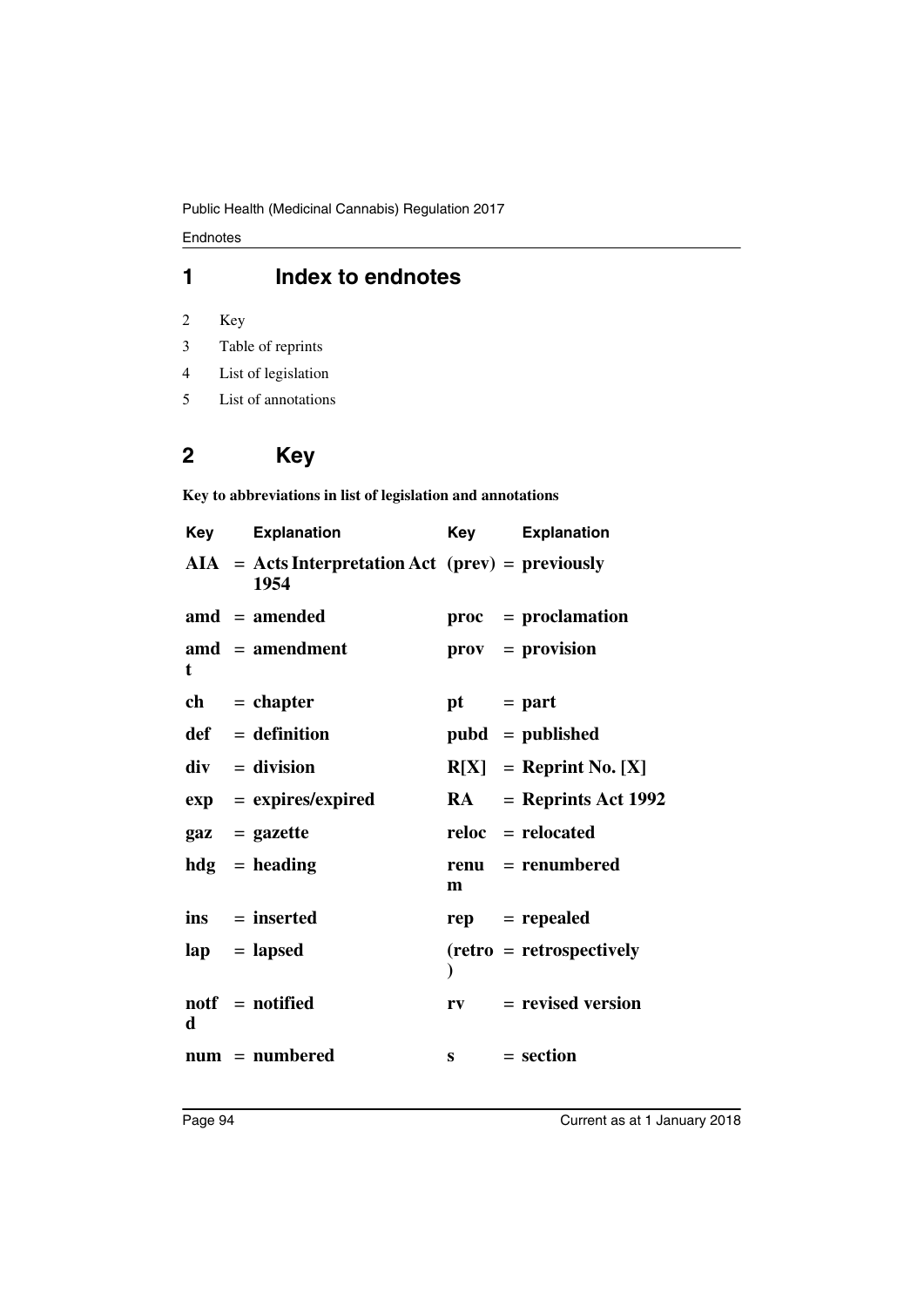| <b>Key</b> Explanation<br><b>Explanation</b><br>Key<br>sch<br>$=$ schedule<br>$\theta$ in = order in council<br>c<br>$sdiv = subdivision$<br>om = omitted<br>$orig = original$<br>$=$ Statutory Instruments Act<br>SIA –<br>1992<br>SIR<br>$=$ Statutory Instruments<br>$=$ page<br>р<br><b>Regulation 2012</b><br>SL<br>$=$ subordinate legislation<br>$para = paragraph$<br>$=$ substituted<br>$prec = preceding$<br>sub<br>$unnu = unnumbered$<br>$pres = present$<br>m |  |  |  |
|----------------------------------------------------------------------------------------------------------------------------------------------------------------------------------------------------------------------------------------------------------------------------------------------------------------------------------------------------------------------------------------------------------------------------------------------------------------------------|--|--|--|
|                                                                                                                                                                                                                                                                                                                                                                                                                                                                            |  |  |  |
|                                                                                                                                                                                                                                                                                                                                                                                                                                                                            |  |  |  |
|                                                                                                                                                                                                                                                                                                                                                                                                                                                                            |  |  |  |
|                                                                                                                                                                                                                                                                                                                                                                                                                                                                            |  |  |  |
|                                                                                                                                                                                                                                                                                                                                                                                                                                                                            |  |  |  |
|                                                                                                                                                                                                                                                                                                                                                                                                                                                                            |  |  |  |
|                                                                                                                                                                                                                                                                                                                                                                                                                                                                            |  |  |  |
|                                                                                                                                                                                                                                                                                                                                                                                                                                                                            |  |  |  |

**prev** = **previous**

## **3 Table of reprints**

A new reprint of the legislation is prepared by the Office of the Queensland Parliamentary Counsel each time a change to the legislation takes effect.

The notes column for this reprint gives details of any discretionary editorial powers under the **Reprints Act 1992** used by the Office of the Queensland Parliamentary Counsel in preparing it. Section  $5(c)$  and (d) of the Act are not mentioned as they contain mandatory requirements that all amendments be included and all necessary consequential amendments be incorporated, whether of punctuation, numbering or another kind. Further details of the use of any discretionary editorial power noted in the table can be obtained by contacting the Office of the Queensland Parliamentary Counsel by telephone on 3003 9601 or email legislation.queries@oqpc.qld.gov.au.

From 29 January 2013, all Queensland reprints are dated and authorised by the Parliamentary Counsel. The previous numbering system and distinctions between printed and electronic reprints is not continued with the relevant details for historical reprints included in this table.

| Current as at  | <b>Amendments</b><br>included | <b>Notes</b> |
|----------------|-------------------------------|--------------|
| 1 March 2017   | none                          |              |
| 1 January 2018 | 2017 Act No. 24               |              |